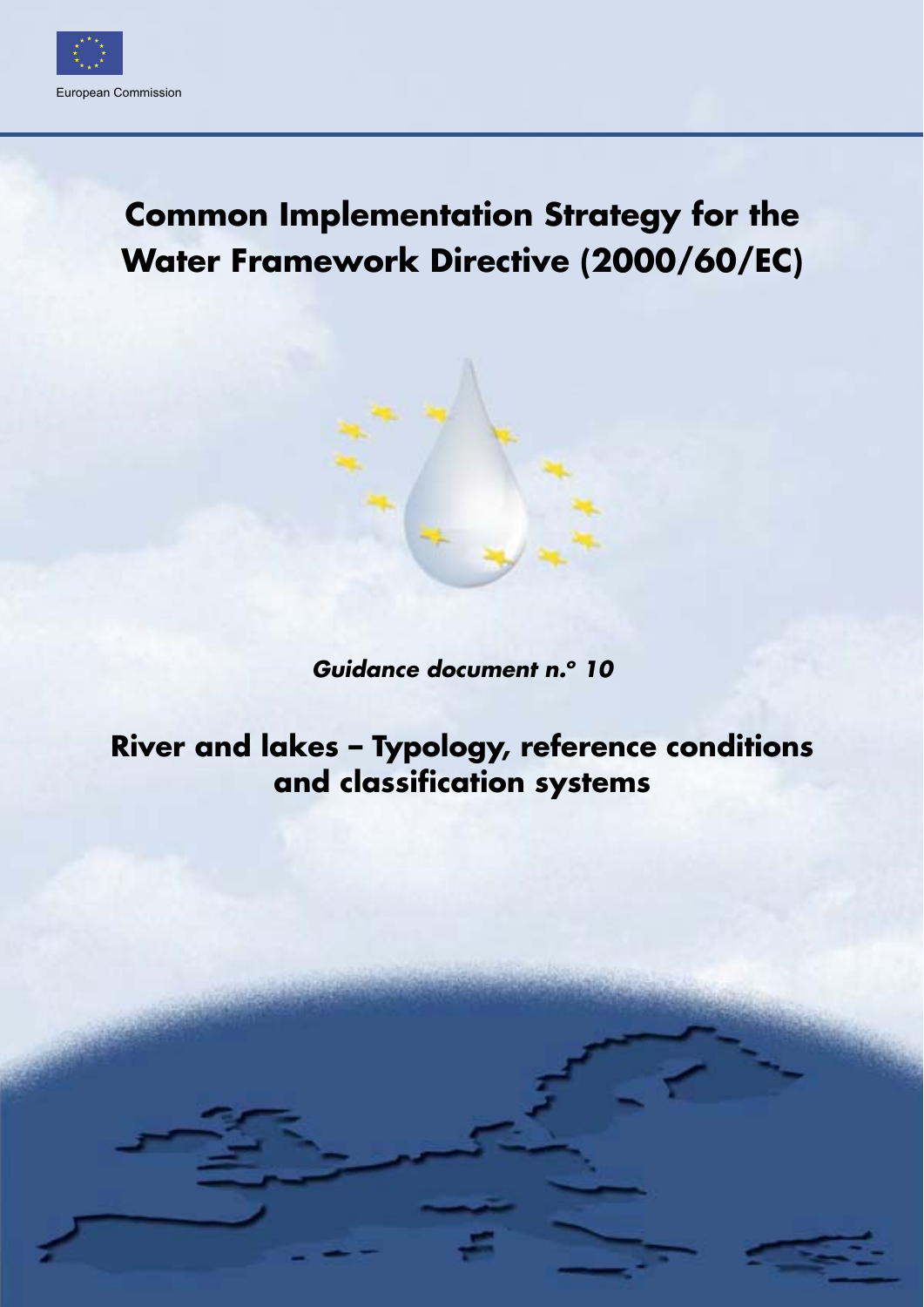

### **COMMON IMPLEMENTATION STRATEGY FOR THE WATER FRAMEWORK DIRECTIVE (2000/60/EC)**

#### **Guidance Document No 10**

Rivers and Lakes – Typology, Reference Conditions and Classification Systems

#### **Produced by Working Group 2.3 – REFCOND**

Disclaimer:

This technical document has been developed through a collaborative programme involving the European Commission, all the Member States, the Accession Countries, Norway and other stakeholders and Non-Governmental Organisations. The document should be regarded as presenting an informal consensus position on best practice agreed by all partners. However, the document does not necessarily represent the official, formal position of any of the partners. Hence, the views expressed in the document do not necessarily represent the views of the European Commission.

> *Europe Direct is a service to help you find answers to your questions about the European Union*

#### **New freephone number: 00 800 6 7 8 9 10 11**

A great deal of additional information on the European Union is available on the Internet. It can be accessed through the Europa server (http://europa.eu.int).

Luxembourg: Office for Official Publications of the European Communities, 2003

ISBN 92-894-5614-0 ISSN 1725-1087

© European Communities, 2003 Reproduction is authorised provided the source is acknowledged.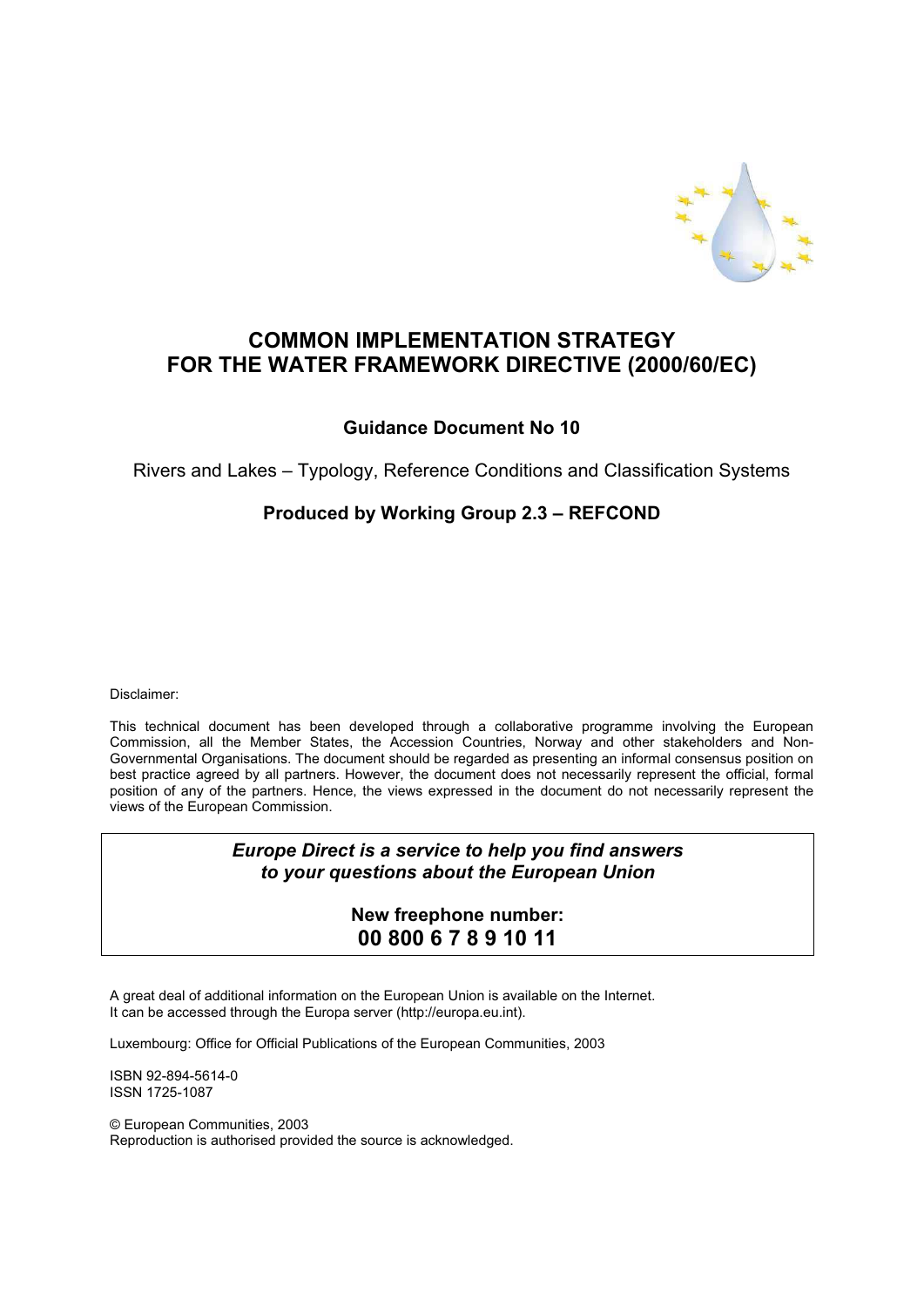### **Foreword**

The EU Member States, Norway and the European Commission have jointly developed a common strategy for supporting the implementation of the Directive 2000/60/EC establishing a framework for Community action in the field of water policy (the Water Framework Directive). The main aim of this strategy is to allow a coherent and harmonious implementation of this Directive. Focus is on methodological questions related to a common understanding of the technical and scientific implications of the Water Framework Directive.

In the context of this strategy, the project "Development of a protocol for identification of reference conditions, and boundaries between high, good and moderate status in lakes and watercourses" was launched in December 2000 and named REFCOND. During 2001 the REFCOND project was widened to an informal working group included in the Common Implementation Strategy (working group 3.2). The final document to be produced was also changed from a more formal and binding protocol to a non-legally binding Guidance Document. Sweden is the lead country with responsibility of the co-ordination of the working group that is composed of ecologists and technical experts from governmental and nongovernmental organisations. The Swedish Environmental Protection Agency (SEPA) has the responsibility for the administration and management and the Swedish University of Agricultural Sciences, as sub-contractor to SEPA, has the responsibility for the scientific project management.

The present Guidance Document is the outcome of this working group. It contains the synthesis of the output of the REFCOND group activities and discussions that have taken place since December 2000. It builds on the input and feedback from a wide range of experts and stakeholders from EU Member States and candidate countries that have been involved throughout the process of guidance development through meetings, workshops, conferences or electronic communication media, without binding them in any way to its content.

"*We, the water directors of the European Union, Norway, Switzerland and the countries applying for accession to the European Union, have examined and endorsed this Guidance through written procedure during April 2003. We would like to thank the participants and, in particular, the Swedish leaders of the Working Group, for preparing this high quality document.* 

*We strongly believe that this and other Guidance Documents developed under the Common Implementation Strategy will play a key role in the process of implementing the Water Framework Directive. This Guidance Document is a living document that will need continuous input and improvements as application and experience build up in all countries of the European Union and beyond. We agree, however, that this document will be made publicly available in its current form in order to present it to a wider public as a basis for carrying forward ongoing implementation work. Moreover, we welcome that several volunteers have committed themselves to test and validate this and other documents in the so-called pilot river basins across Europe during 2003 and 2004 in order to ensure that the Guidance is applicable in practice.*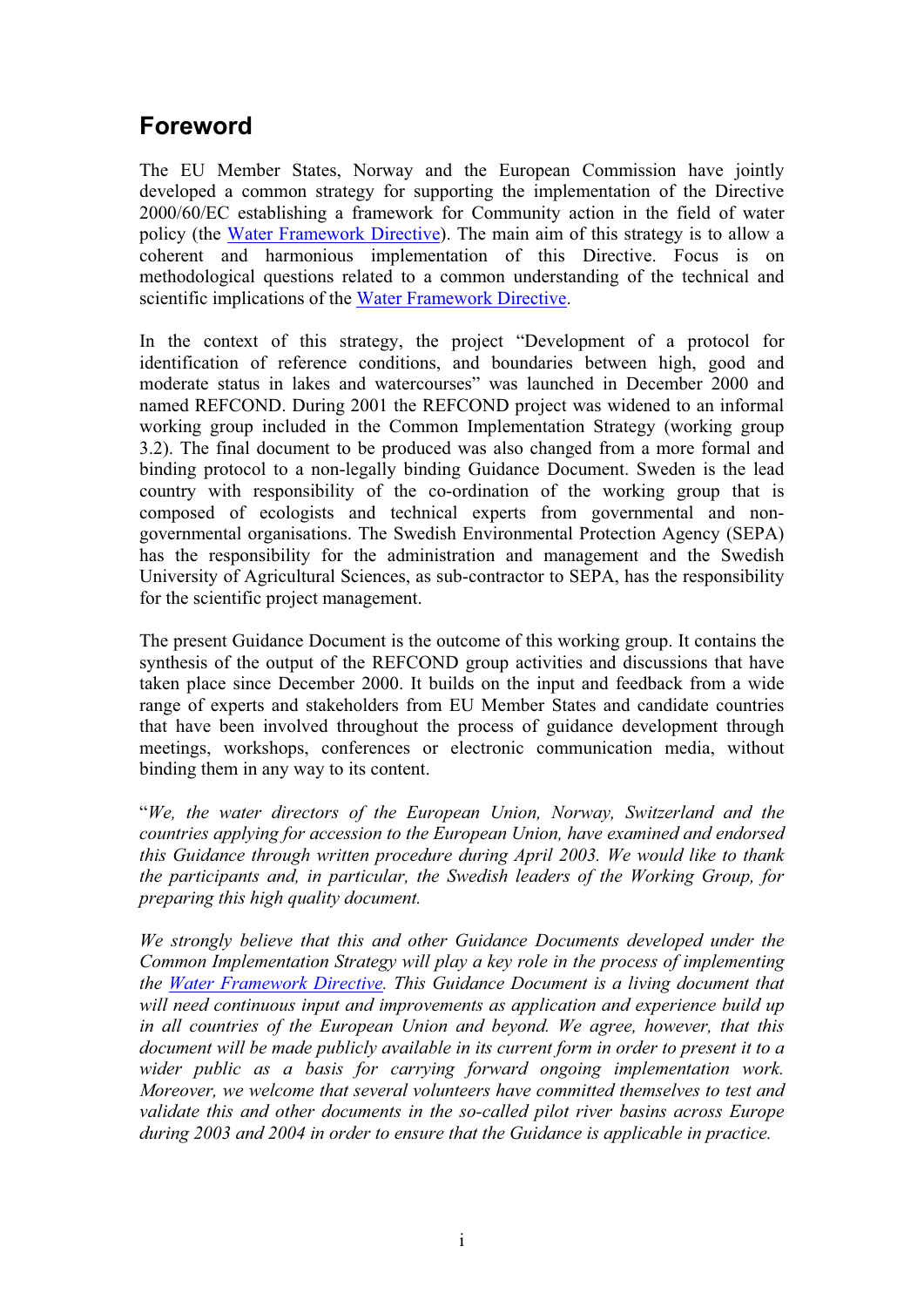*We also commit ourselves to assess and decide upon the necessity for reviewing this document following the pilot testing exercises and the first experiences gained in the initial stages of the implementation.*"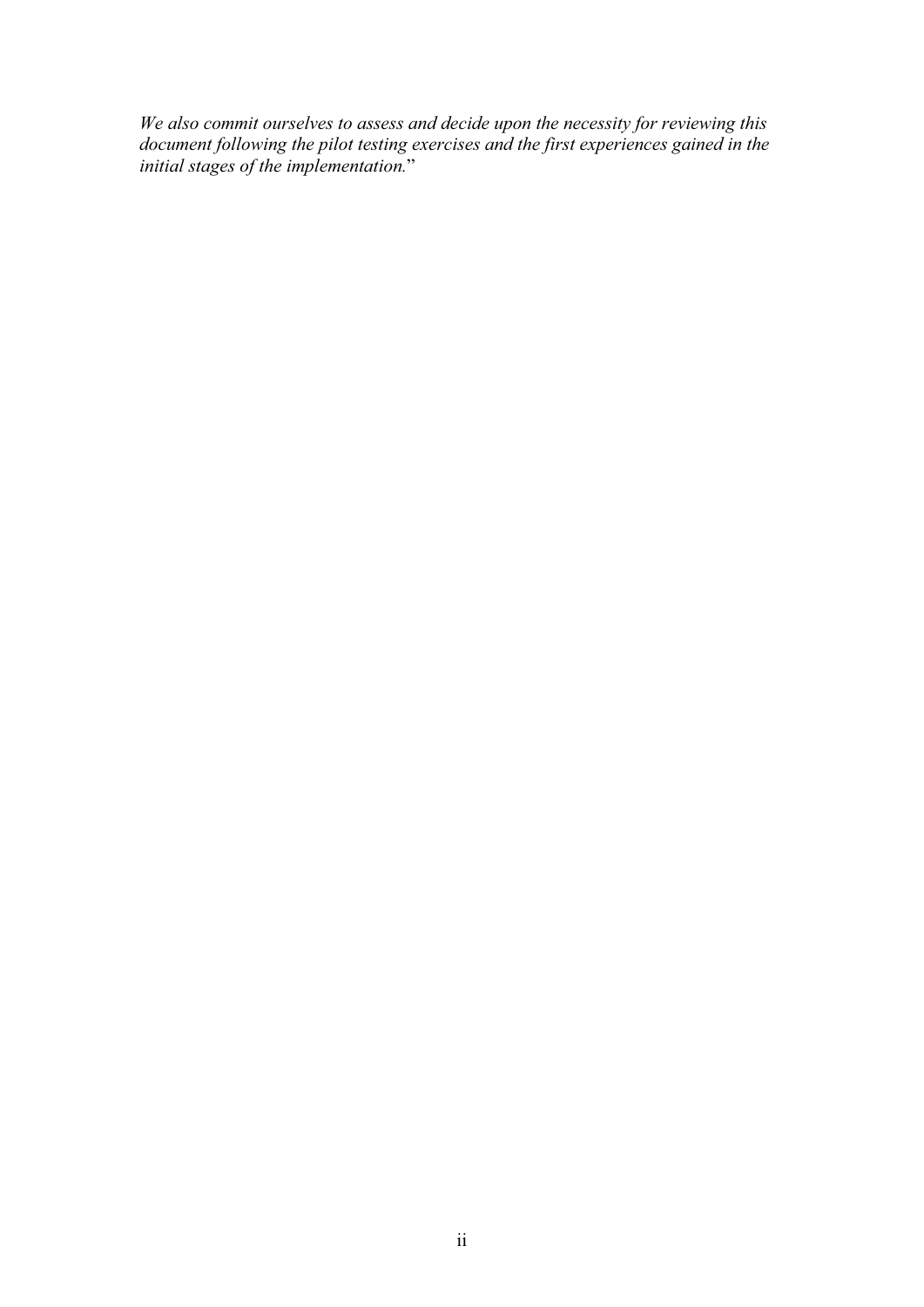# **Table of contents**

| 1.4 CHANGING THE MANAGEMENT PROCESS - INFORMATION, CONSULTATION AND                                                                |    |
|------------------------------------------------------------------------------------------------------------------------------------|----|
|                                                                                                                                    |    |
|                                                                                                                                    |    |
| SECTION 2. COMMON UNDERSTANDING OF CONCEPTS AND TERMS 11                                                                           |    |
|                                                                                                                                    |    |
|                                                                                                                                    |    |
|                                                                                                                                    |    |
|                                                                                                                                    |    |
|                                                                                                                                    |    |
|                                                                                                                                    |    |
| <b>SECTION 3. GENERAL GUIDANCE ON PRINCIPLES AND METHODS FOR</b><br><b>ESTABLISHING REFERENCE CONDITIONS AND ECOLOGICAL STATUS</b> |    |
| 3.1 OVERVIEW – A STEPWISE APPROACH                                                                                                 | 24 |
|                                                                                                                                    |    |
|                                                                                                                                    |    |
|                                                                                                                                    |    |
|                                                                                                                                    |    |
| 3.6 VALIDATION OF REFERENCE CONDITIONS AND ECOLOGICAL CLASS BOUNDARIES  35                                                         |    |
|                                                                                                                                    |    |
|                                                                                                                                    |    |
|                                                                                                                                    |    |
| TOOL 1. PROPOSED PRESSURE SCREENING CRITERIA FOR SELECTING POTENTIAL                                                               |    |
| TOOL 2. INTERPRETATIONS OF NORMATIVE DEFINITIONS FOR THE BIOLOGICAL QUALITY                                                        |    |
|                                                                                                                                    |    |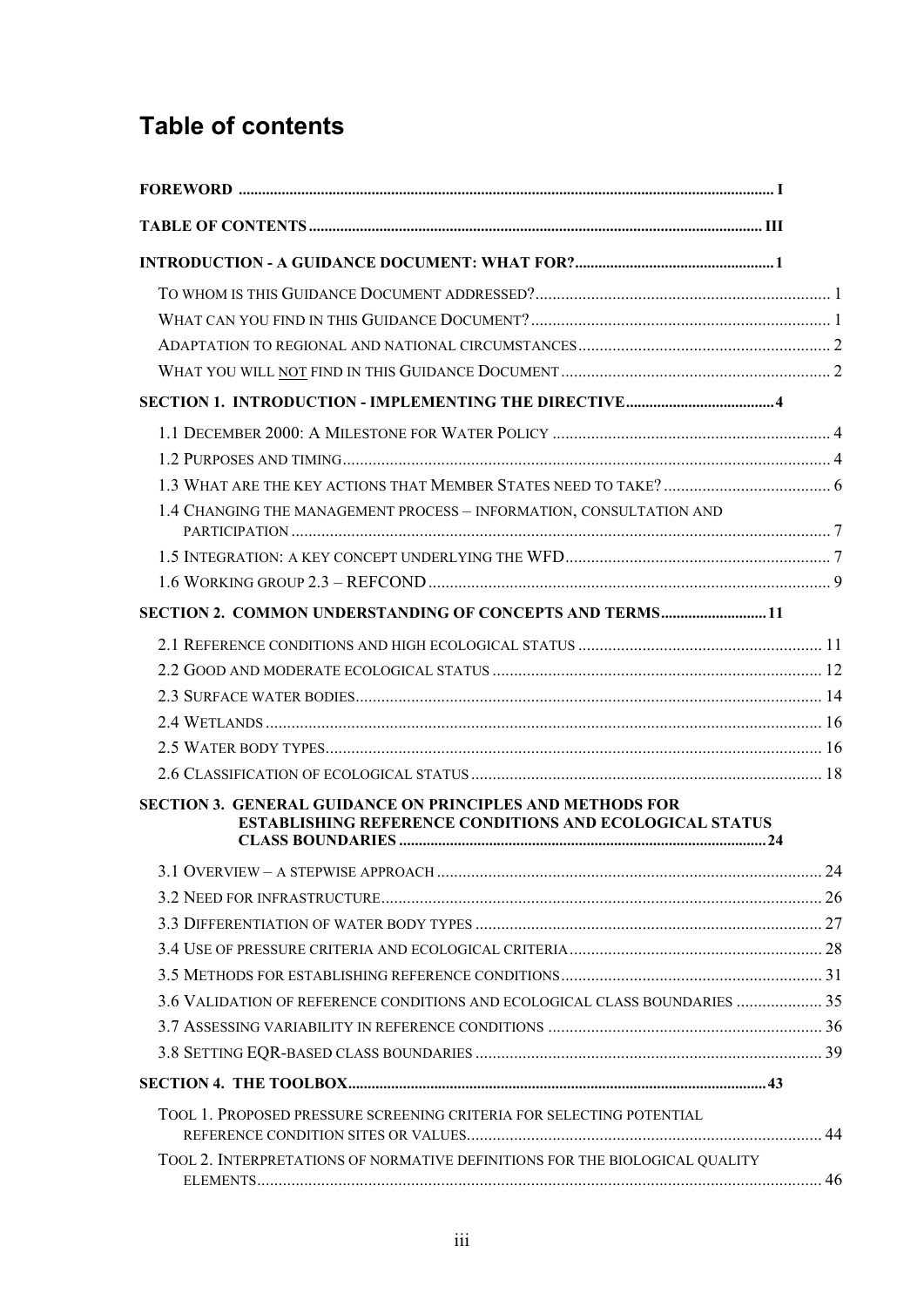|                 | TOOL 3. NUMERICAL EXAMPLES ON SETTING CLASS BOUNDARIES ACCORDING TO                                                                                      |  |
|-----------------|----------------------------------------------------------------------------------------------------------------------------------------------------------|--|
|                 |                                                                                                                                                          |  |
|                 | EXAMPLE 1. DEVELOPMENT OF A RISK BASED PRIORITISATION PROTOCOL FOR STANDING<br>WATERS IN GREAT BRITAIN, BASED ON A GEOREFERENCED INVENTORY, AS AN AID TO |  |
|                 | EXAMPLE 2. THE USE OF PALAEOLIMNOLOGY AND SPECIES TURNOVER MEASURES TO                                                                                   |  |
|                 | EXAMPLE 3. THE ESTABLISHMENT AND VALIDATION OF REFERENCE CONDITIONS FOR<br>LAKES AND LARGE RIVERS IN GERMAN PARTS OF THE CENTRAL EUROPEAN LOWLAND,       |  |
|                 |                                                                                                                                                          |  |
| ANNEX A.        | <b>OVERALL STRUCTURE OF THE COMMON IMPLEMENTATION</b>                                                                                                    |  |
| <b>ANNEX B.</b> |                                                                                                                                                          |  |
| <b>ANNEX C.</b> | NORMATIVE DEFINITIONS IN WFD OF ECOLOGICAL STATUS                                                                                                        |  |
| <b>ANNEX D.</b> |                                                                                                                                                          |  |
| <b>ANNEX E.</b> | LIST OF RELEVANT EU-FUNDED RESEARCH PROJECTS  81                                                                                                         |  |
| <b>ANNEX F.</b> |                                                                                                                                                          |  |
| <b>ANNEX G.</b> | WHO NEEDS TO GET INVOLVED IN CARRYING OUT AND USING THE                                                                                                  |  |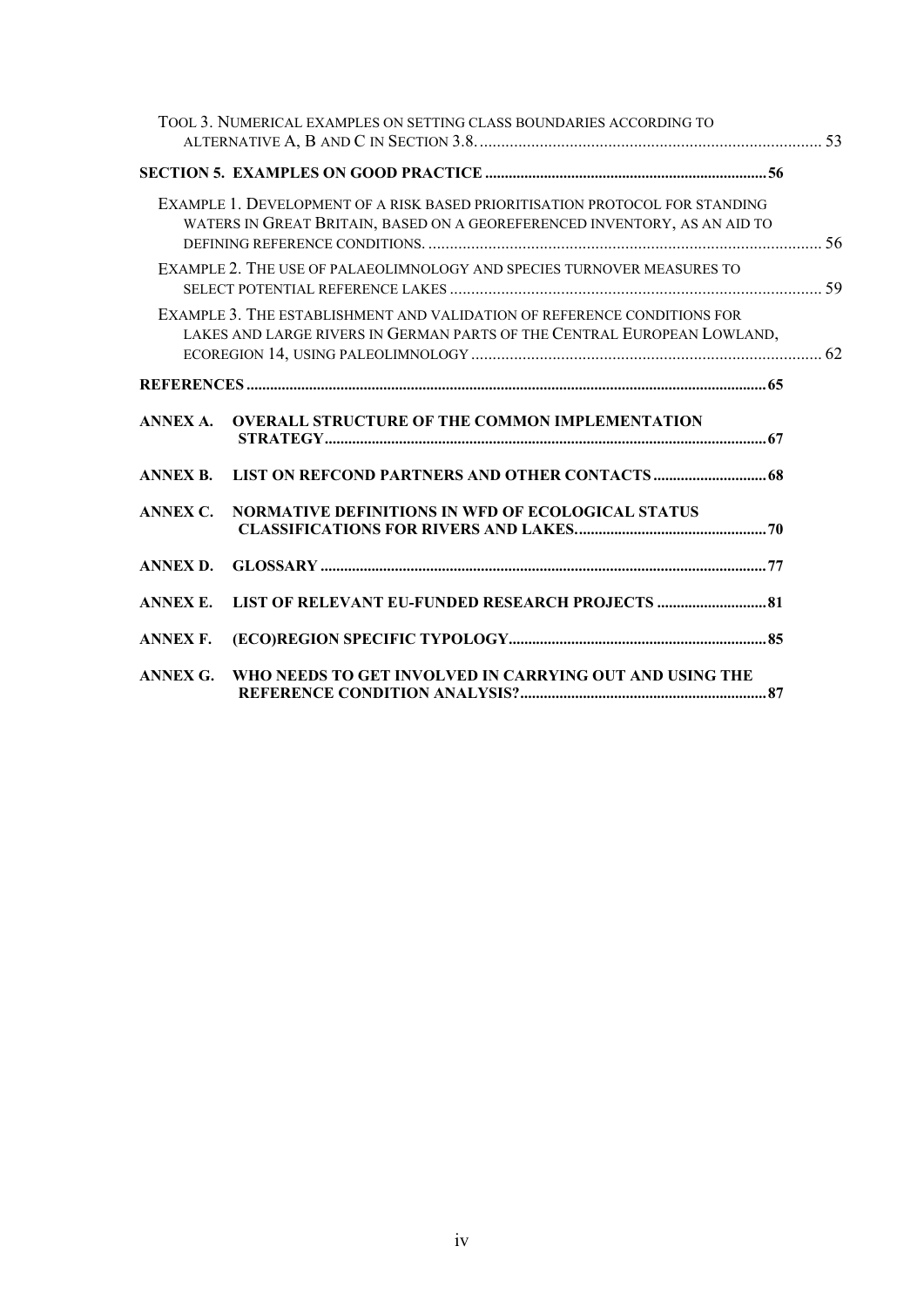# **Introduction - A Guidance Document: What for?**

### **To whom is this Guidance Document addressed?**

This document aims at guiding experts and stakeholders in the implementation of the Directive 2000/60/EC establishing a framework for Community action in the field of water policy (the Water Framework Directive – "the Directive"). It focuses on the implementation of the Annexes II and V with special emphasis on inland surface waters and methods and principles for the establishment of reference conditions and class boundaries between high, good and moderate ecological status. If this is your task, we believe the Guidance will help you in doing the job, whether you are:

- *Establishing reference conditions and ecological status class boundaries for inland surface waters yourself or participating in the process as a stakeholder;*
- *Leading and managing experts undertaking the ecological status analysis;*
- Using the results of the ecological status analysis for taking part to the policy making *process; or*
- Reporting on the ecological status analysis to the European Union as required by the *Directive.*

### **What can you find in this Guidance Document?**

#### **Purposes and timing (Section 1)**

- What is the role of the key elements in the REFCOND Guidance Document within the *implementation process of the Directive?*
- The timetable of the Directive When are Member States expected to deliver *something that requires that reference conditions and class boundaries have been established?*

#### **Common understanding of concepts and terms (Section 2)**

- What are the key elements of the Water Framework Directive relating to reference *conditions and ecological status classes?*
- Where in the Directive are these elements made explicit or referred to?
- *Which is the common understanding of the concepts "reference conditions" and "high ecological status", "good" and "moderate ecological status", "surface water bodies, "wetlands", "water body types" and "classification of ecological status" incorporating the Directive's terminology and requirements?*

#### **Principles and methods for establishing reference conditions and ecological status class boundaries (Section 3)**

- Which are the key steps in the suggested approach for establishing reference *conditions and ecological quality class boundaries?*
- Which infrastructure is needed for a successful implementation of the suggested *approach?*
- How can differentiation of water body types be done in order to support the *establishment of reference conditions and the intercalibration exercise?*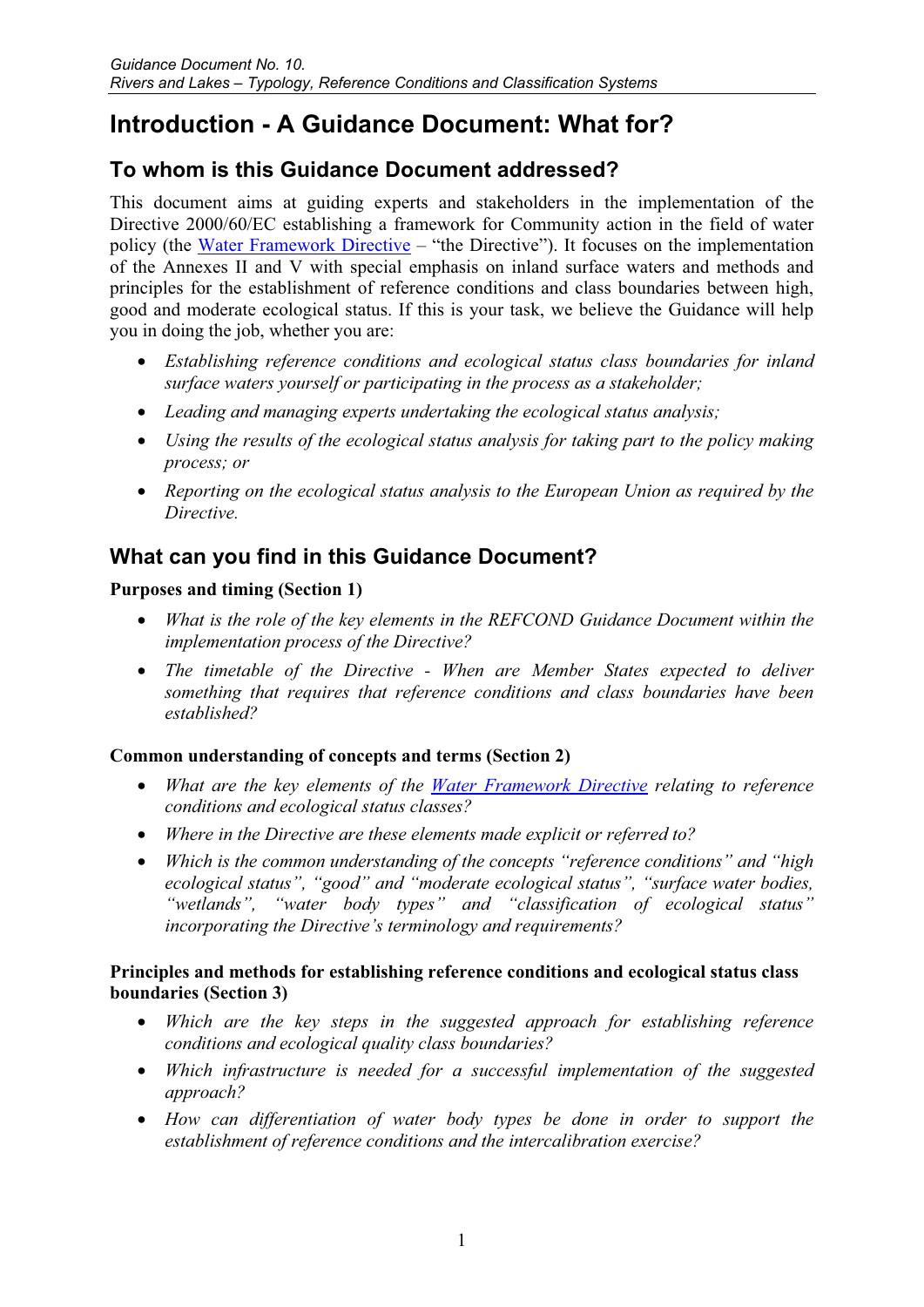- How can ecological criteria and pressure criteria be used in site selection and for *setting class boundaries?*
- What benchmark should we use to determine very minor and slight disturbance in *terms of pressure criteria?*
- What methods can be used to establish reference condition values and what are the *strengths and weaknesses of different methods?*
- How can reference conditions and quality class boundaries be validated?
- How can " sufficient level of confidence about the values for the reference conditions" *be dealt with?*
- How can "adequate confidence and precision in the classification of the quality *elements" be dealt with?*
- Which are the circumstances for excluding quality element indicators when *establishing reference conditions?*
- How can the ecological quality class boundaries be set, and are there any alternative *approaches?*

#### **The Toolbox (Section 4)**

- *Which specific tools are available for establishing reference conditions and ecological quality class boundaries?*
- How can these tools be further developed and tested in order to be tailored for *different water body types, different pressures-impacts and different quality elements?*

#### **Good practice Examples (Section 5)**

• What examples are available of current good practice in respect of at least one aspect *of the suggested approach for establishing reference conditions and ecological quality class boundaries?* 

### **Adaptation to regional and national circumstances**

The Guidance Document proposes an overall methodological approach. Because of the diversity of circumstances within the European Union, the way to deal with the logical approach and answer to questions will vary from one river basin to the next. The proposed methodology would therefore need to be tailored to specific circumstances.

### **What you will not find in this Guidance Document**

The Guidance Document focuses on definitions, methods, principles and criteria to be used when establishing reference conditions and when setting the boundaries between high, good and moderate ecological status for inland surface waters. The document does not include guidance for specific quality elements and specific water body types but is restricted to general guidance that applies to most quality elements and most inland surface water body types. The Guidance does not focus on:

- **•** Groundwater, transitional water and coastal water (handled by CIS Working Group *2.8 (groundwater) and 2.4 (coastal and transitional water));*
- *Classification of poor and bad ecological status;*
- Emission limit values and environmental quality standards for classification of *chemical status (handled by Expert Advisory Forum on Priority Substances);*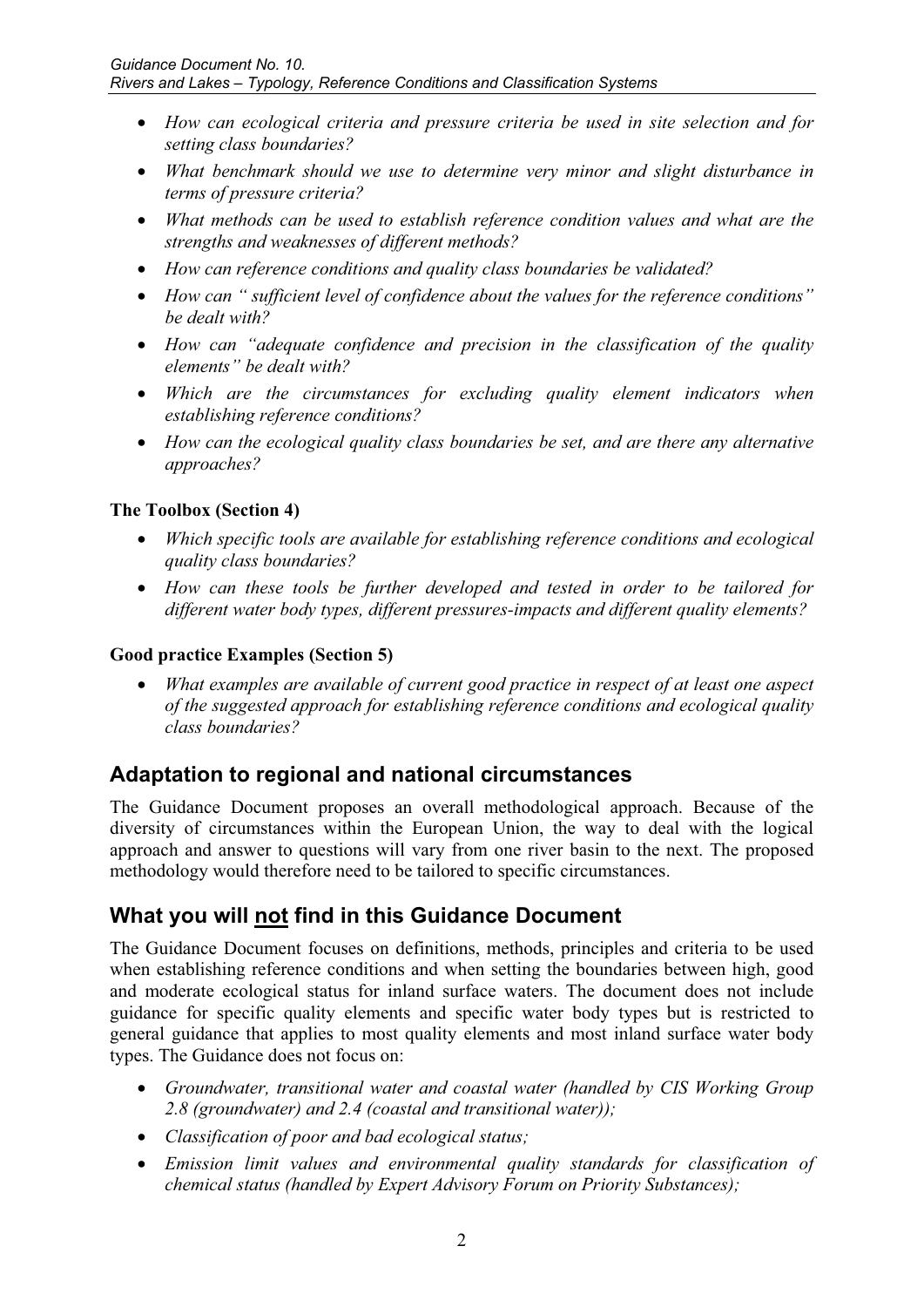• Method standardisation and intercalibration (intercalibration is handled by CIS *working group 2.7).*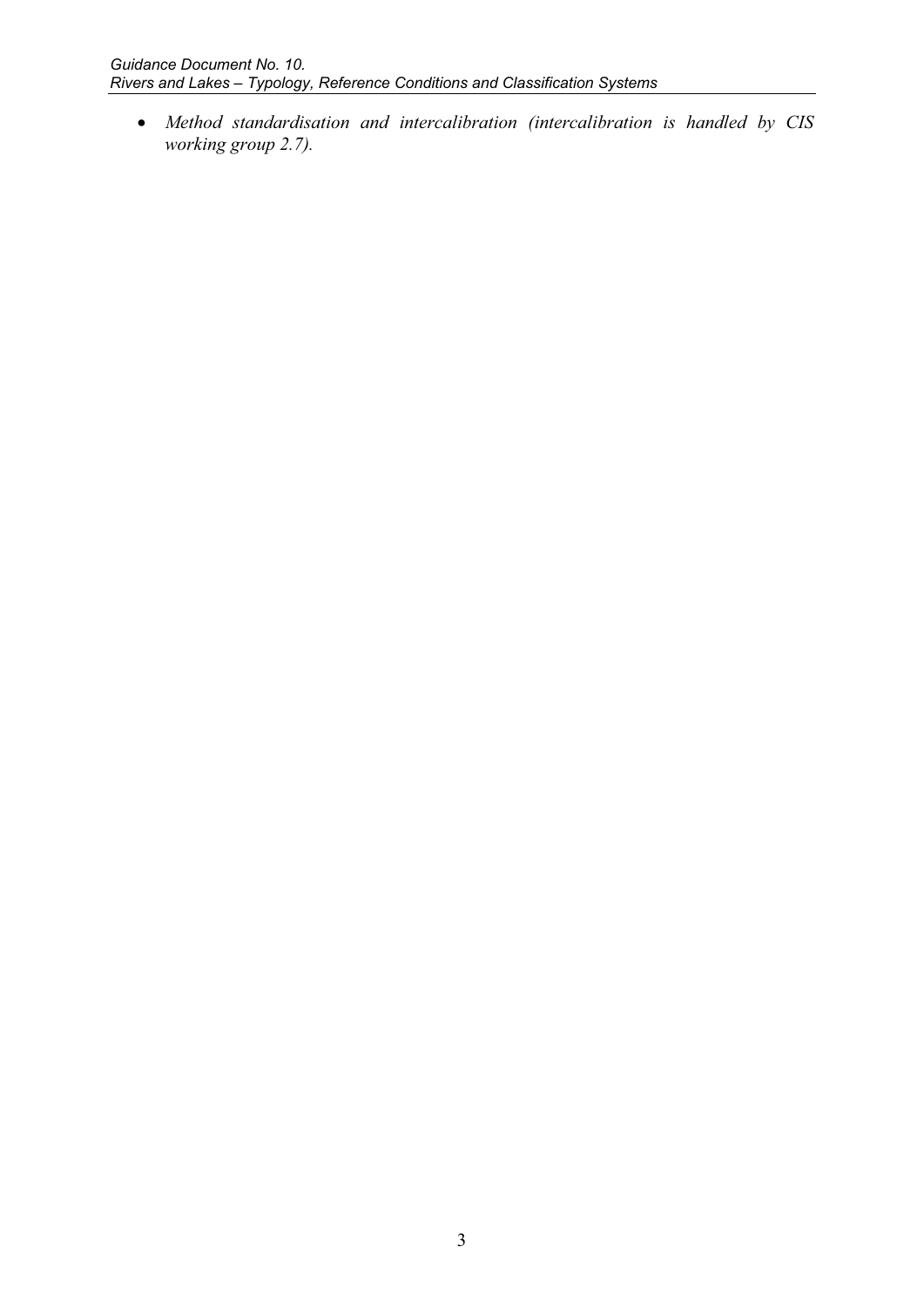## **Section 1. Introduction - Implementing the Directive**

This Section introduces the overall context for the implementation of the Water Framework Directive and informs on the initiatives that led to the production of this Guidance Document.

### **1.1 December 2000: A Milestone for Water Policy**

December 22, 2000, will remain a milestone in the history of water policies in Europe: on that date, the Water Framework Directive (or the Directive 2000/60/EC of the European Parliament and of the Council of 23 October 2000 establishing a framework for Community action in the field of water policy) was published in the Official Journal of the European Communities and thereby entered into force.

This Directive is the result of a process of more than five years of discussions and negotiations between a wide range of experts, stakeholders and policy makers. This process has stressed the widespread agreement on key principles of modern water management that form today the foundation of the Water Framework Directive.

### **1.2 Purposes and timing**

The Directive establishes a framework for the protection of all waters (including inland surface waters, transitional waters, coastal waters and groundwater) which:

- Prevents further deterioration and protects and enhances the status of water *resources;*
- Promotes sustainable water use based on long-term protection of water resources;
- Aims at enhancing protection and improvement of the aquatic environment through *specific measures for the progressive reduction of discharges, emissions and losses of priority substances and the cessation or phasing-out of discharges, emissions and losses of the priority hazardous substances;*
- Ensures the progressive reduction of pollution of groundwater and prevents its further *pollution; and*
- *Contributes to mitigating the effects of floods and droughts.*

Overall, the Directive aims at preventing deterioration of the status of all bodies of surface water and achieving *good water status* for all waters by 2015. For surface waters, "good status" is determined by a "good ecological status" and a "good chemical status". Ecological status is determined by biological quality elements, supported by hydromorphological and physico-chemical quality elements. The point of reference is given by "undisturbed" conditions showing no or only "very minor" human impacts.

The various articles of the directive describe what shall be done and the sometimes rather elaborate annexes are to be seen as a way to help Member States in doing the job and achieving the overall purpose of the directive. Hence, although the text at a first reading may seem difficult to comprehend, the purpose that it is intended to result in is simple and easy to understand.

The present Guidance Document (REFCOND Guidance) will, together with the other Guidance Documents published by the Commission, help Member States achieve that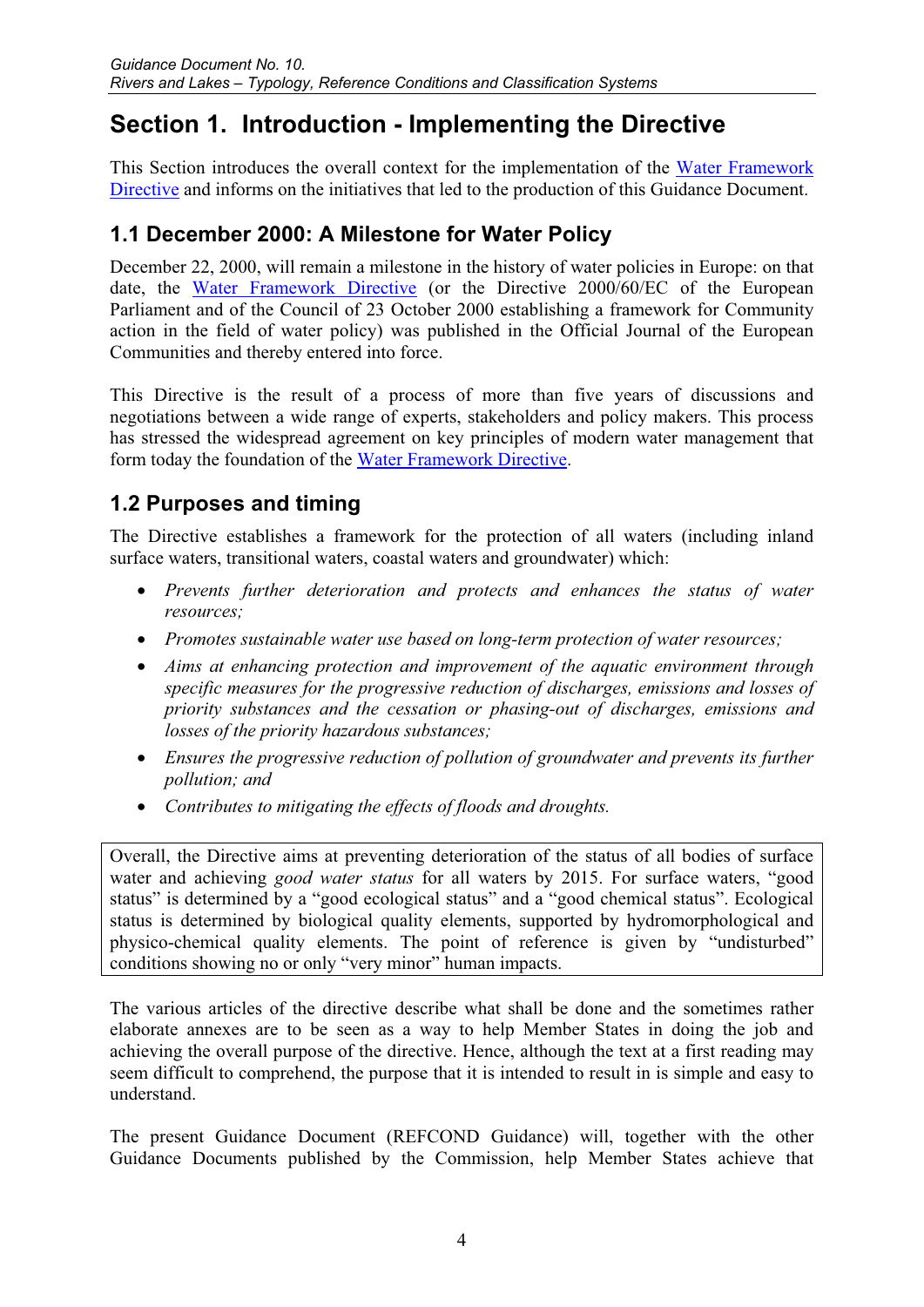purpose. It does so by advising on how member states may proceed to establish reference conditions and ecological status class boundaries for lakes and watercourses.

It should be pointed out here, that the REFCOND Guidance does not provide solutions in detail that may be copied and applied as such. Rather, it offers principles, ways of reasoning and suggestions on alternative pathways of action. It is up to Member States themselves to implement these principles and suggestions under their own circumstances and to be able to verify that the solutions meet the requirements of the directive. Harmonization between Member States will be achieved through intercalibration (which is described in WFD CIS Guidance Document No. 6) and participation in the work in Pilot River Basins and International River Basin Districts.

Guidance on the establishment of reference conditions and class boundaries are needed at several stages in the implementation of the directive (Figure 1). They will first be needed for the selection of sites for the draft register of intercalibration sites which should be completed in December 2003. More specifically, criteria for selecting minimally disturbed sites (on the high/good boundary) and slightly disturbed sites (on the good/moderate boundary) representative of different water body types will be needed. The present Guidance Document will also be needed for selection of complementary sites for the final register of intercalibration sites which should be completed in December 2004. The actual intercalibration exercise should be completed 18 months after the final register of sites has been established (described in WFD CIS Guidance Document No. 6 on intercalibration). As the intercalibration exercise will be completed before the monitoring programmes are fully operational (see Figure 1) pressure criteria for selection of sites will have to be used together with existing survey data on ecological status.

The analysis of characteristics of River Basin Districts and the assessment of the risk for individual water bodies of failing the environmental objectives in accordance with Article 5 and Annex II in the Directive will also require guidance on reference conditions and classification. This analysis should be completed at the latest in December 2004. As the monitoring programmes will not be fully operational this risk assessment will have to rely very much on pressure information.

According to Article 8 of the Directive monitoring programmes shall be operational at the latest in December 2006. The REFCOND Guidance will here be needed for the specification of the monitoring requirements of reference sites (high status sites) and assessing ecological status of all monitoring sites.

Finally, the REFCOND Guidance will be needed when producing the first River Basin Management Plans which should be published at the latest in December 2009. In these plans type-specific reference conditions shall be listed together with map presentations on ecological status classifications for surface waters.

The dates given in Figure 1 outline the time schedule for Member States to deliver documentation indicating that reference conditions and class boundaries have been established. In practice this means that work has to be done well in advance and should be started immediately. The time needed to do the job will vary with circumstances, such as the variability and complexity of the water bodies in Member States as well as the available expertise.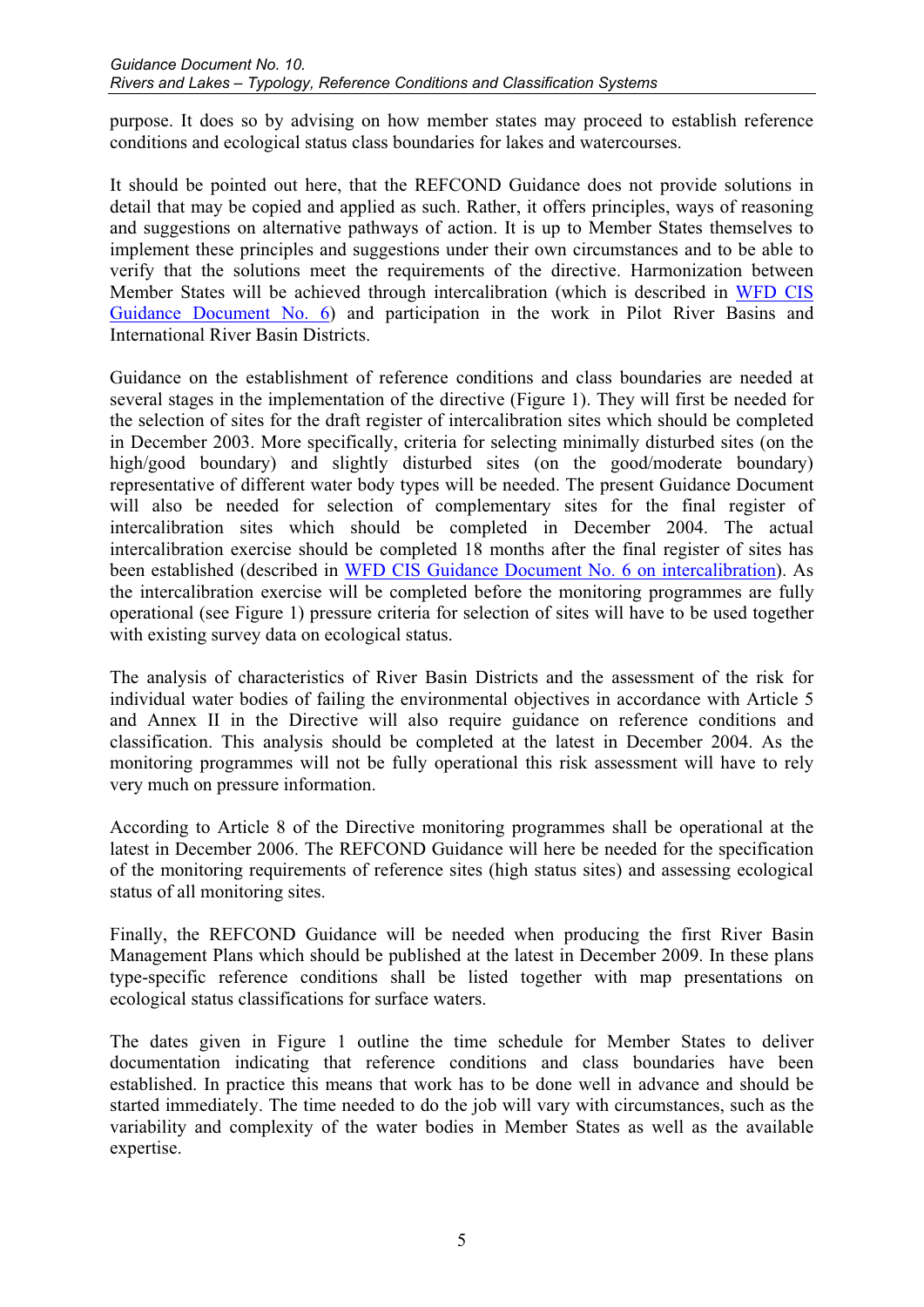

*Figure 1. Timetable for implementation of parts of the Water Framework Directive which are depending on Guidance from WG 2.3 (REFCOND).* 

### **1.3 What are the key actions that Member States need to take?**

- > To identify the individual river basins lying within their national territory and assign them to individual River Basin Districts (RBDs) and identify competent authorities by 2003 (Article 3, Article 24);
- > To characterise river basin districts in terms of pressures, impacts and economics of water uses, establishing a register of protected areas lying within the river basin district and finally assessment of the risk for individual water bodies of failing the environmental objectives by 2004 (Article 5, Article 6, Annex II, Annex III);
- > To make operational the monitoring networks by 2006 (Article 8);
- > Based on sound monitoring and the analysis of the characteristics of the river basin, to identify by 2009 a programme of measures for achieving the environmental objectives of the Water Framework Directive cost-effectively (Article 11, Annex III);
- > To produce and publish River Basin Management Plans (RBMPs) for each RBD including the designation of heavily modified water bodies, by 2009 (Article 13, Article 4.3);
- > To implement water pricing policies that enhance the sustainability of water resources by 2010 (Article 9);
- > To make the measures of the programme operational by 2012 (Article 11);
- > To implement the programmes of measures and achieve the environmental objectives by 2015 (Article 4)

Member States may not always reach good water status for all water bodies of a river basin district by 2015, for reasons of technical feasibility, disproportionate costs or natural conditions. Under such conditions that will be specifically explained in the RBMPs, the Water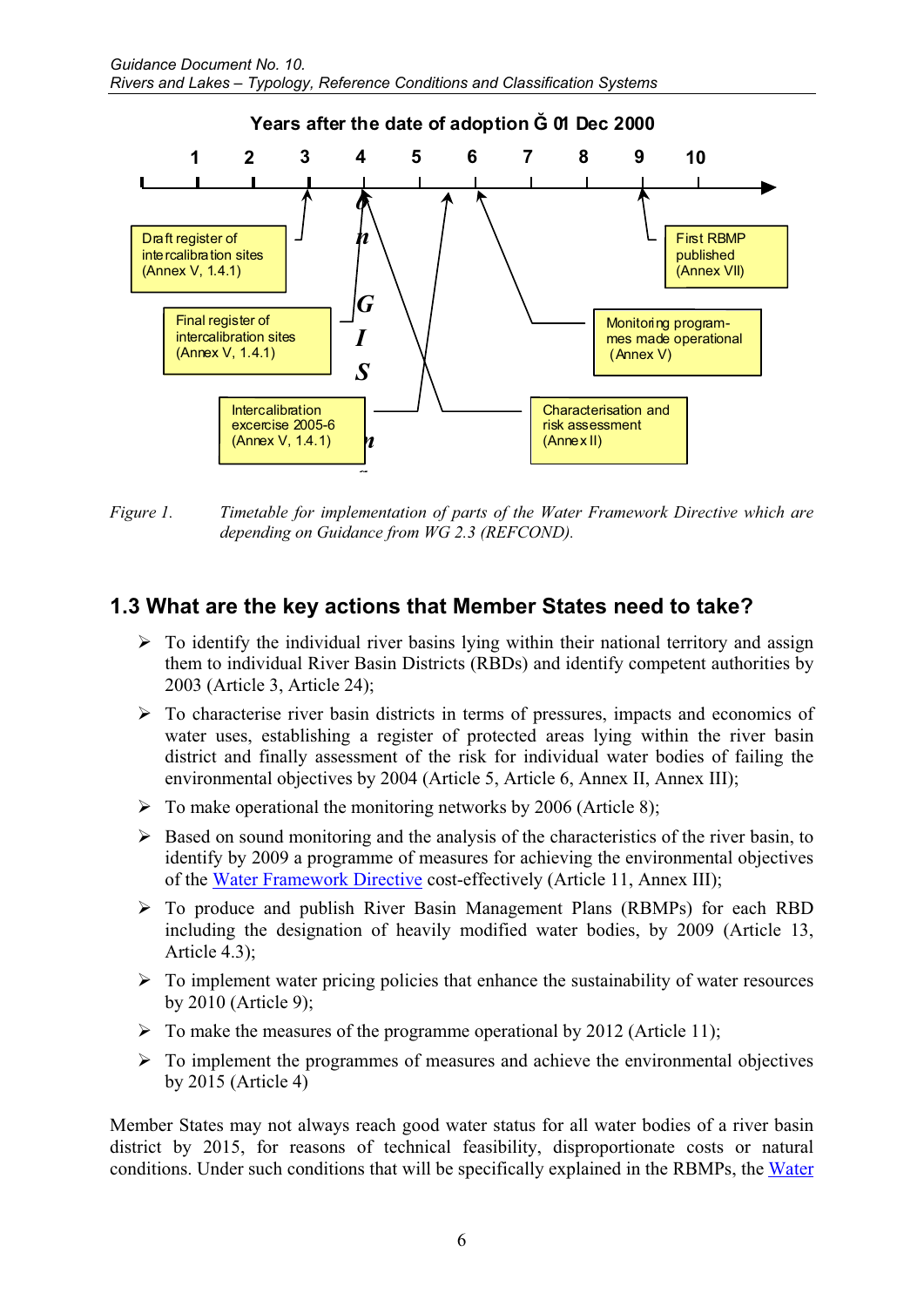Framework Directive offers the possibility to Member States to engage into two further sixyear cycles of planning and implementation of measures.

### **1.4 Changing the management process – information, consultation and participation**

Article 14 of the Directive specifies that Member States shall encourage the active involvement of all interested parties in the implementation of the Directive and development of river basin management plans. Also, Member States will inform and consult the public, including users, in particular for:

- The timetable and work programme for the production of river basin management plans and the role of consultation at the latest by 2006;
- The overview of the significant water management issues in the river basin at the latest by 2007;
- The draft river basin management plan, at the latest by 2008.

### **1.5 Integration: a key concept underlying the WFD**

The central concept to the Water Framework Directive is the concept of *integration* that is seen as key to the management of water protection within the river basin district:

- > Integration of environmental objectives, combining quality, ecological and quantity objectives for protecting highly valuable aquatic ecosystems and ensuring a general good status of other waters;
- > Integration of all water resources, combining fresh surface water and groundwater bodies, wetlands, coastal water resources **at the river basin scale**;
- -**Integration of all water uses, functions and values** into a common policy framework, i.e. investigating water for the environment, water for health and human consumption, water for economic sectors, transport, leisure, water as a social good;
- -**Integration of disciplines, analyses and expertise,** combining hydrology, hydraulics, ecology, chemistry, soil sciences, technology engineering and economics to assess current pressures and impacts on water resources and identify measures for achieving the environmental objectives of the Directive in the most cost-effective manner;
- -**Integration of water legislation into a common and coherent framework.** The requirements of some old water legislation (e.g. the Fishwater Directive) have been reformulated in the Water Framework Directive to meet modern ecological thinking. After a transitional period, these old Directives will be repealed. Other pieces of legislation (e.g. the Nitrates Directive and the Urban Wastewater Treatment Directive) must be co-ordinated in river basin management plans where they form the basis of the programmes of measures;
- -**Integration of all significant management and ecological aspects** relevant to sustainable river basin planning including those which are beyond the scope of the Water Framework Directive such as flood protection and prevention;
- > Integration of a wide range of measures, including pricing and economic and **financial instruments, in a common management approach** for achieving the environmental objectives of the Directive. Programmes of measures are defined in **River Basin Management Plans** developed for each river basin district;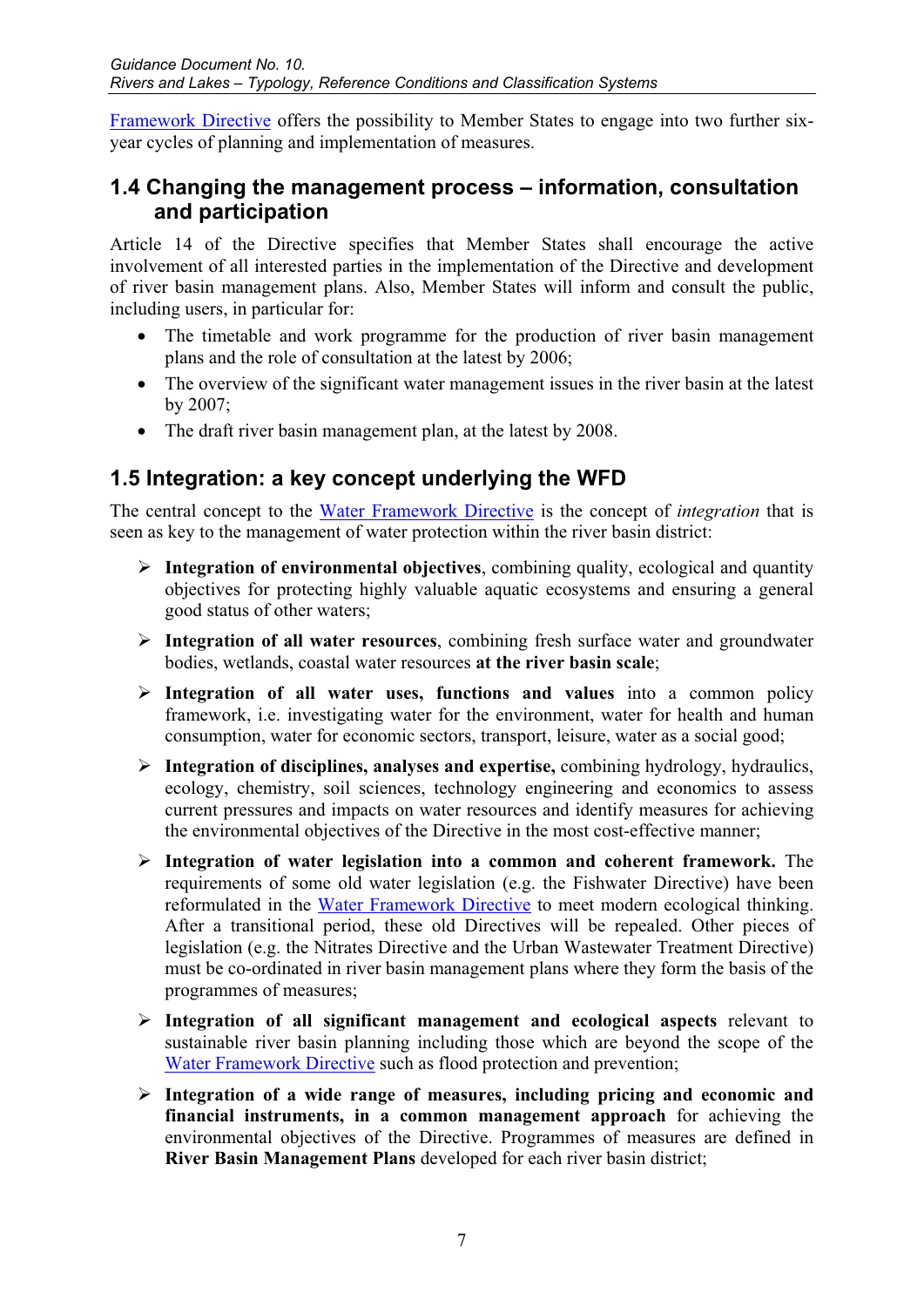- -**Integration of stakeholders and the civil society in decision making,** by promoting transparency and information to the public, and by offering an unique opportunity for involving stakeholders in the development of river basin management plans;
- -**Integration of different decision-making levels that influence water resources and water status,** be local, regional or national, for an effective management of all waters;
- -**Integration of water management from different Member States, for river basins** shared by several countries, existing and/or future Member States of the European Union.1.6 What is being done to support implementation?

Activities to support the implementation of the Water Framework Directive are under way in both Member States and in countries candidate for accession to the European Union. Examples of activities include consultation of the public, development of national Guidance, pilot activities for testing specific elements of the Directive or the overall planning process, discussions on the institutional framework or launching of research programmes dedicated to the Water Framework Directive.

#### *May 2001 – Sweden: Member States, Norway and the European Commission agreed a Common Implementation Strategy*

The main objective of this strategy is to provide support for the implementation of the Water Framework Directive by developing coherent and common understanding and Guidance on key elements of this Directive. Key principles in this common strategy include sharing information and experiences, developing common methodologies and approaches, involving experts from candidate countries and involving stakeholders from the water community (see Annex I for the overall structure of the Common Implementation Strategy).

In the context of this common implementation strategy, a series of working groups and joint activities have been launched for the development and testing of non-legally binding Guidance Documents (see Table 1). A strategic co-ordination group (SCG) oversees these working groups and reports directly to the water directors of the European Union and the Commission that play the role of overall decision body for the Common Implementation Strategy.

*Table 1. Working Groups in the "Common Implementation Strategy" with description of lead countries/organisations (see also Annex A).*

| <b>Working group</b>                                                                                   | Lead                              |
|--------------------------------------------------------------------------------------------------------|-----------------------------------|
| 2.1 Analysis of pressures and impacts (IMPRESS)                                                        | UK & Germany                      |
| 2.2 Heavily modified water bodies (HMWB)                                                               | UK & Germany                      |
| 2.3 Reference conditions and ecological status class<br>boundaries for inland surface waters (REFCOND) | Sweden                            |
| 2.4 Typology, classification of transitional & coastal waters                                          | UK, Germany, France, Sweden & EEA |
| 2.5 Intercalibration                                                                                   | Joint Research Centre             |
| 2.6 Economic analysis (WATECO)                                                                         | France & Comm.                    |
| 2.7 Monitoring                                                                                         | Italy & EEA (ETCw)                |
| 2.8 Tools on assessment & classification of groundwater                                                | Austria                           |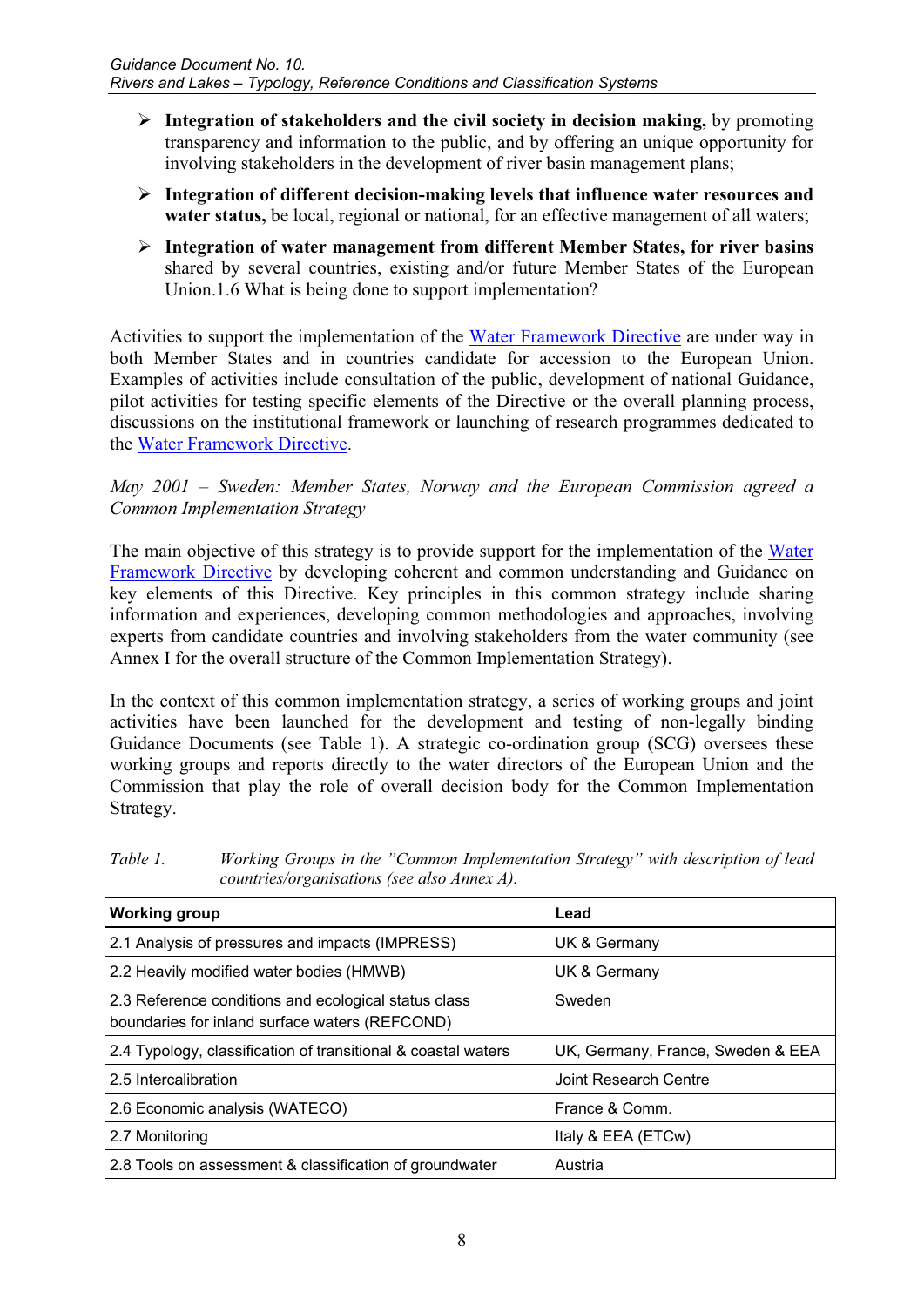| <b>Working group</b>                         | Lead                  |
|----------------------------------------------|-----------------------|
| 2.9 Best practices in river basin planning   | Spain                 |
| 3.1 Geographical Information Systems, GIS    | Joint Research Centre |
| 4.1 Integrated testing in Pilot River Basins | Comm., SCG            |

### **1.6 Working group 2.3 – REFCOND**

A working group has been created to deal specifically with issues relating to the establishment of reference conditions and ecological status class boundaries for inland surface waters. The short-term objective of this working group, with the acronym REFCOND, was the development of a non-legally binding and practical guidance to support the implementation of the relevant parts of the Water Framework Directive, specifically the Annexes II and V.

The members of the REFCOND group are ecologists and technical experts from governmental and non-governmental organisations from each European Union Member States and from Norway. A number of candidate countries and stakeholders have also been involved in the working group. A list of REFCOND partners and other contacts is given in Annex B.

To ensure an adequate input and feedback during the Guidance development phase from a wider audience, the REFCOND group has organised three workshops. The first workshop, with focus on the review of techniques and principles used in Member States for identification of reference conditions and boundaries between quality classes, was held in Uppsala, Sweden, 14-15 May 2001. The second workshop, with focus on evaluation of techniques used for establishing reference conditions and quality class boundaries, was held in Ispra, Italy 5-6 December 2001. The third workshop, with focus on review and validation of the first draft Guidance Document, was held in Stockholm, Sweden, 5-6 September 2002. Full documentation of presentations, group discussions etc are currently available at the Circa System and at the REFCOND web site (http://www-nrciws.slu.se/REFCOND/).

A questionnaire has been used to collect information for the review of techniques and principles used in Member States for identification of reference conditions and boundaries between quality classes using the quality elements included in the WFD. The questionnaire and a summary of the questionnaire returns are available at the Circa System and the REFCOND web site (see above).

Based on the questionnaire returns and other available information four discussion papers have been produced by the REFCOND group to be used for the evaluation of techniques used in Member States (De Wilde & Knoben 2001, Johnson 2001, Owen et al. 2001 and Van de Bund 2001). These documents are concerned specifically with the processes involved in the definition and setting of reference conditions, the setting of class boundaries and typology. All papers are available at the Circa System and the REFCOND web site (see above).

The present Guidance Document is based on information from REFCOND workshops, questionnaire returns, discussion papers for evaluation of techniques and other available information, e.g. from on-going EU and national research projects, CEN (European Committee for Standardization), national strategy papers and from literature reviews.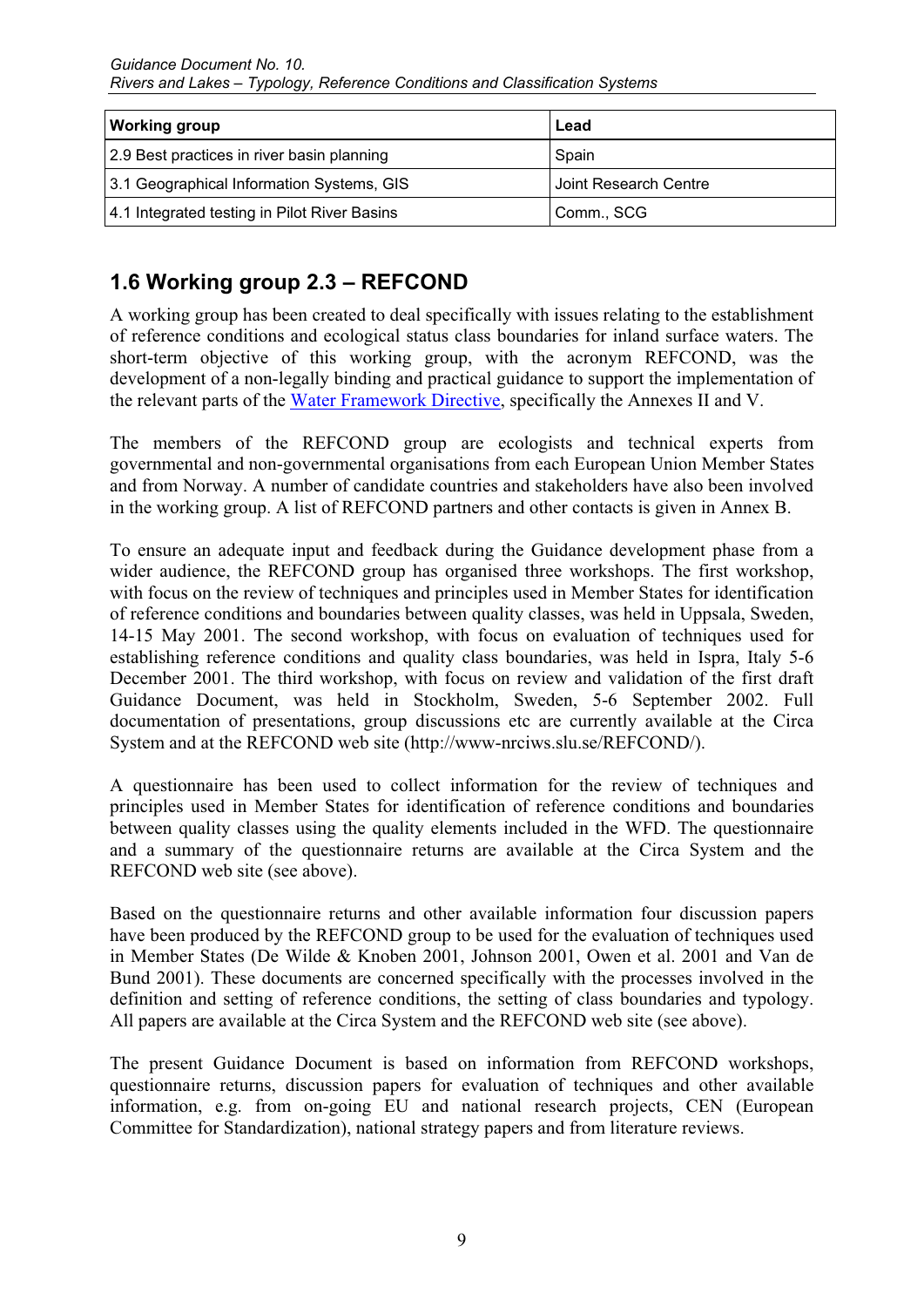#### **Developing the Guidance Document: an interactive process**

Within a very short time period, a large number of experts have been involved at varying degrees in the development of this Guidance Document. The process has included the following activities:

- Regular meetings with the REFCOND lead group;
- Regular meetings with the Strategic Co-ordination Group and meetings with the other work group leaders in Brussels;
- Organisation of three workshops to follow up the work programme and preliminary output of REFCOND;
- Regular interactions with experts from other working groups of the Common Implementation Strategy, mainly those dealing with typology and classification of transitional and coastal waters (WG 2.4) and intercalibration (WG 2.5);
- Regular interactions with experts from past and on-going EU-funded research projects, mainly AQEM, STAR, FAME and EUROLAKES;
- $\bullet$  Participation in several meetings and workshops organised by Member States, European organisations or EU on the subject of reference conditions and ecological status classifications.

In Annex E of this document past and on-going EU-funded research projects relevant for REFCOND are listed with full names, acronyms and web sites if available.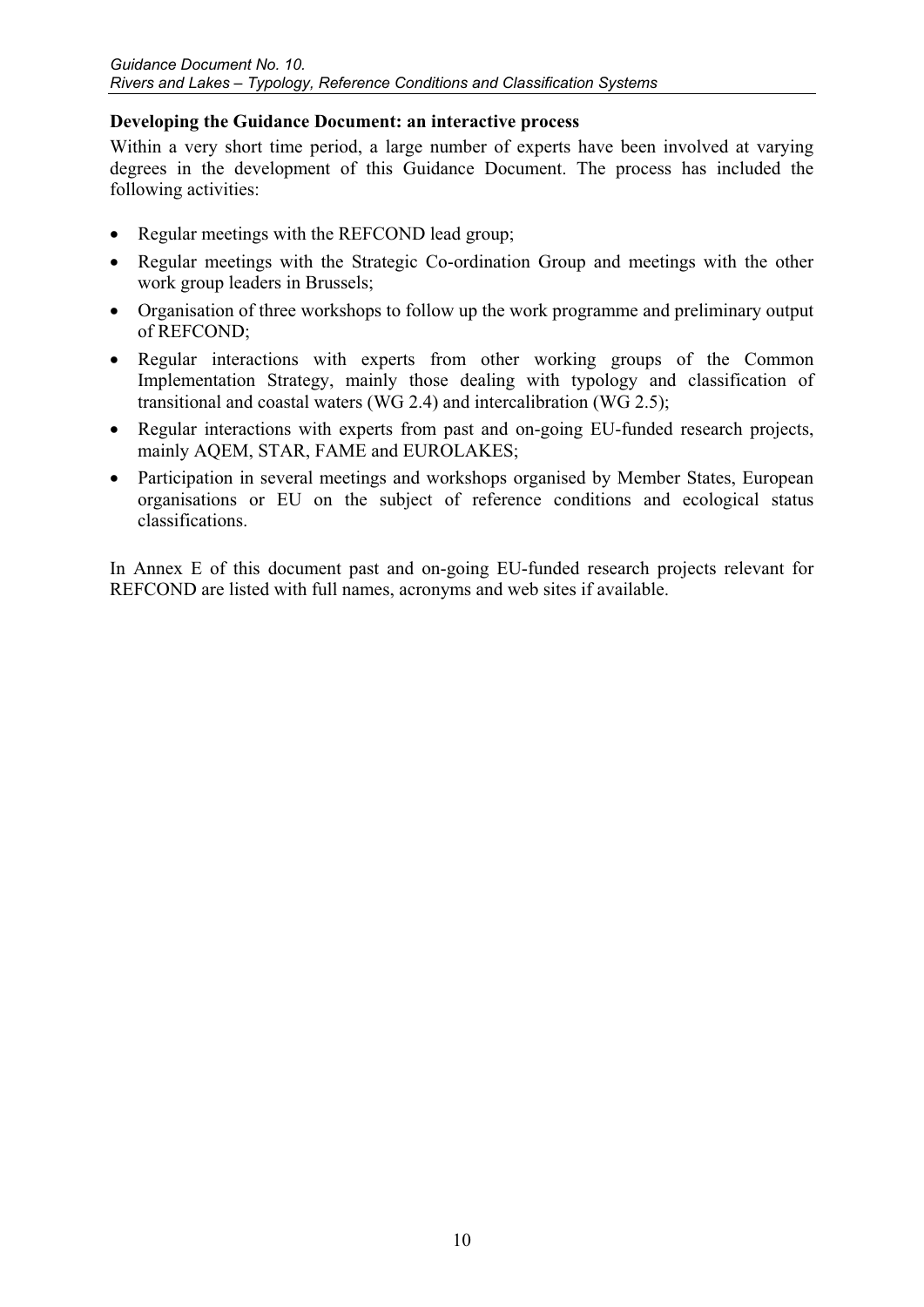# **Section 2. Common understanding of concepts and terms**

### **2.1 Reference conditions and high ecological status**

Excerpts from the Directive pertaining to reference conditions and high ecological status:

#### Annex II: 1.3 (i-vi) Establishment of type-specific reference conditions for surface water body types:

*For each surface water body type….type-specific hydromorphological and physico-chemical conditions shall be established representing the values of the hydro-morphological and physicochemical quality elements specified….for that surface water body type at high ecological status….Type-specific biological reference conditions shall be established, representing the values of the biological quality elements…for that surface water body type at high ecological status….* 

*…. Type-specific biological reference conditions may be either spatially based or based on modelling, or may be derived using a combination of these methods. Where it is not possible to use these methods, Member States may use expert judgement to establish such conditions.* 

*Type-specific biological reference conditions based on modelling may be derived using either predictive models or hindcasting methods. The methods shall use historical, palaeological and other available data ….* 

Annex V: 1.2 Normative definitions of ecological status classifications. Table 1.2. General definition of high ecological status:

*There are no, or only very minor, anthropogenic alterations to the values of the physico-chemical and hydromorphological quality elements for the surface water body type from those normally associated with that type under undisturbed conditions.* 

*The values of the biological quality elements for the surface water body reflect those normally associated with that type under undisturbed conditions and show no or only very minor, evidence of distortion.* 

Annex V: 1.2.1-1.2.2 Definitions for high, good and moderate ecological status. Values of quality elements at high status:

Tables 1.2.1 (rivers) and 1.2.2 (lakes) provide normative definitions of high ecological status in rivers and lakes for each biological, physico-chemical and hydromorphological quality element. In every case, the definition includes the following clause in the status description of the biological quality elements:

*The [specific quality element value] "corresponds totally, or nearly totally, to undisturbed conditions".* 

In addition, more specific criteria are provided for specific pollutants:

**Specific synthetic pollutants:** *"concentrations close to zero and at least below the limits of detection of the most advanced analytical techniques in general use".*

**Specific non-synthetic pollutants:** *"concentrations remain within the range normally associated with undisturbed conditions (background levels)".*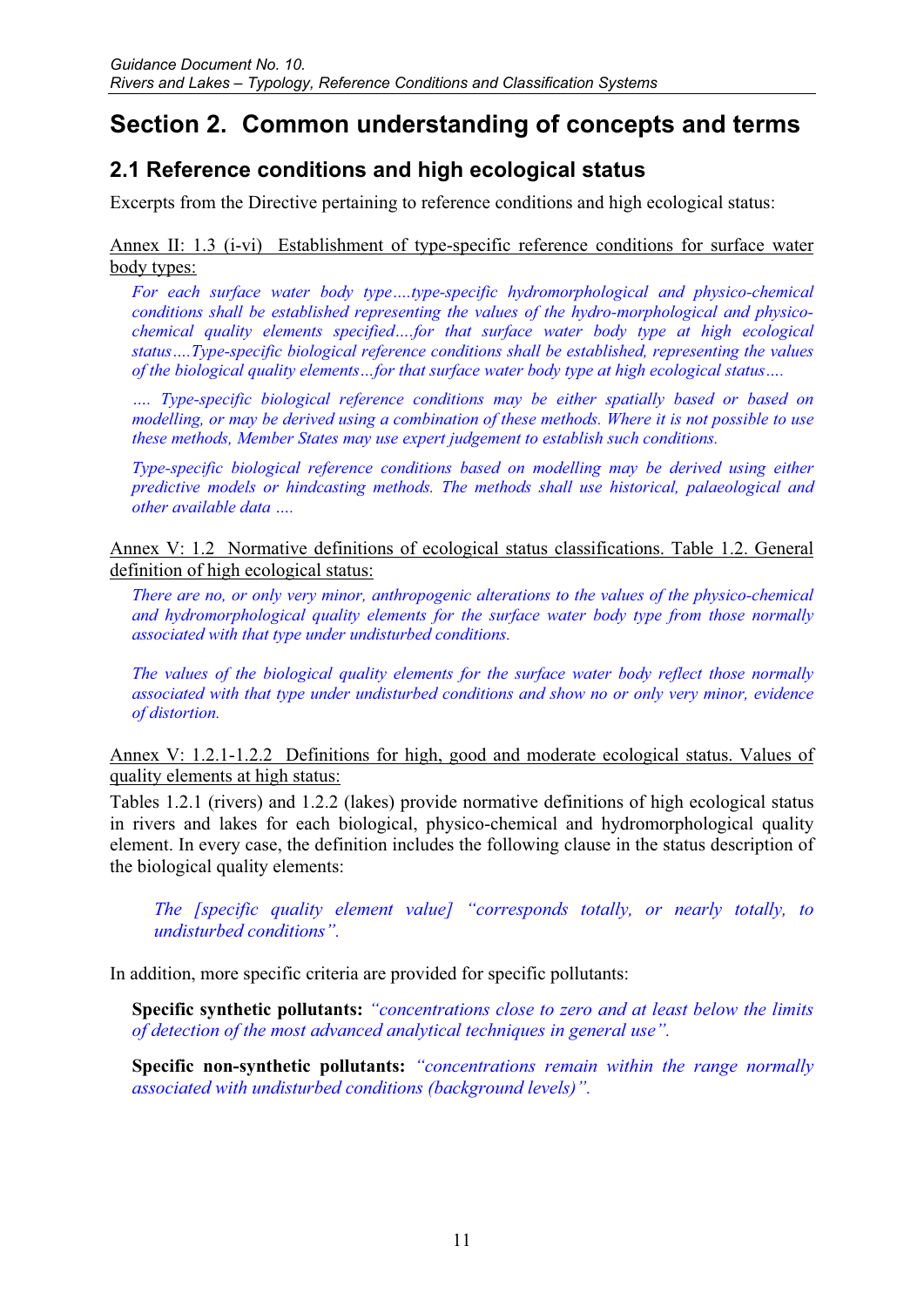#### **Conclusions and recommendations**

- $\bullet$  Reference conditions (RC) do not equate necessarily to totally undisturbed, pristine conditions. They include very minor disturbance which means that human pressure is allowed as long as there are no or only very minor ecological effects;
- $\bullet$  RC equal high ecological status, i.e. no or only very minor evidence of disturbance for each of the general physico-chemical, hydromorphological and biological quality elements;
- $\bullet$  RC shall be represented by values of the relevant biological quality elements in classification of ecological status;
- $\bullet$ RC can be a state in the present or in the past;
- $\bullet$ RC shall be established for each water body type;
- - RC require that specific synthetic pollutants have concentrations close to zero or at least below the limits of detection of the most advanced analytical techniques in general use<sup>1</sup>;
- $\bullet$  RC require that specific non-synthetic pollutants have concentrations remaining within the range normally associated with undisturbed conditions (background values)<sup>2</sup>;

The last two bullet points above have been subject to a long debate (cf. OSPAR) and it is clear that no scientific specification can be given for terms like "close to zero". These issues are being examined by a sub group of the Expert Advisory Forum on Priority Substances dealing with Analysis and Monitoring (AMPS). It is recommended that the approach adopted by the EAF PS, AMPS group, be adopted for substances for which national detection limits and background concentrations are to be set.

### **2.2 Good and moderate ecological status**

<u>.</u>

Excerpts from the Directive pertaining to good and moderate ecological status:

Annex V: 1.2 Normative definitions of ecological status classifications.. Table 1.2 General Definitions

**Good ecological status:** *The values of the biological quality elements for the surface water body type show low levels of distortion resulting from human activity, but deviate only slightly from those normally associated with the surface water body type under undisturbed conditions.* 

**Moderate ecological status:** *The values of the biological quality elements for the surface water*  body type deviate moderately from those normally associated with the surface water body type *under undisturbed conditions. The values show moderate signs of distortion resulting from human activity and are significantly more disturbed than under conditions of good status.* 

<sup>&</sup>lt;sup>1</sup> Examples on how to select the specific pollutants that are relevant to a particular water body are described in the Guidance Document from Working Group 2.1 (WFD CIS Guidance Document No. 3 - IMPRESS).  $2$  See footnote 1.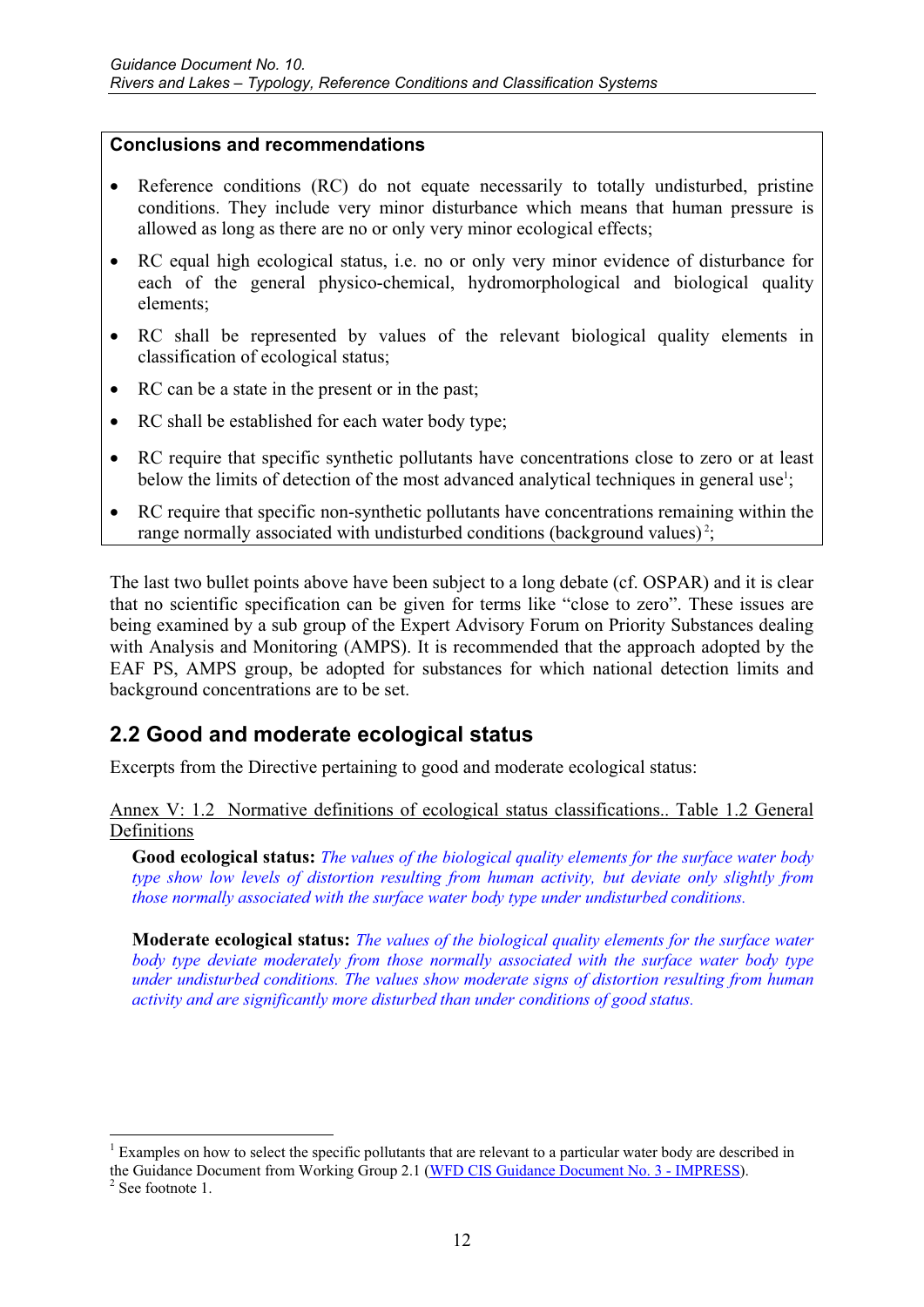Annex V: 1.2.1-1.2.2 Definitions for high, good and moderate ecological status. Values of quality elements at good and moderate status:

Table 1.2.1 (rivers) and 1.2.2 (lakes) provides normative definitions of good and moderate ecological status in rivers and lakes for each biological quality element. In every case, the definition includes the following clause in the status description:

**Good ecological status:** *There are slight changes in the [specific biological quality element] compared to the type-specific communities.*

**Moderate ecological status:** *The [specific biological quality element] differs moderately from the type specific communities. The values are significantly more disturbed than under conditions of good status.* 

For general physico-chemical quality elements it is stated that the conditions for good ecological status should *"not reach levels outside the range established so as to ensure the functioning of the type specific ecosystem and the achievement of the values specified above for the biological quality elements"* (Annex V: 1.2).

In addition, more specific criteria are provided for good ecological status for synthetic pollutants:

**Specific synthetic and non-synthetic pollutants***: "concentrations not in excess of the standards set in accordance with the procedure detailed in Section 1.2.6 (environmental quality standards - EQS)3 ".* 

#### **Conclusions and recommendations**

For any surface water body type in **good ecological status** the following criteria should be met:

- $\bullet$  The values of the biological quality elements show slight deviation from reference conditions (low levels of distortion resulting from human activity);
- $\bullet$  The levels of the general physico-chemical quality elements do not exceed the range ensuring ecosystem functioning and the achievement of the values associated to biological quality elements at good status;
- $\bullet$  Concentrations of specific synthetic and non-synthetic pollutants are not in excess of environmental quality standards (EQS) established in accordance with Annex V 1.2.6. or under relevant Community legislation.

For any surface water body type in **moderate ecological status** the following criteria should be met:

- $\bullet$  The values of the biological quality elements show moderate deviation from reference conditions (moderate signs of distortion resulting from human activity);
- $\bullet$  Conditions consistent with the achievement of values for the biological quality elements and significantly more disturbed than under conditions of good status.

<sup>&</sup>lt;u>.</u> <sup>3</sup> Detailed procedures for the establishment of EQS is under elaboration in the Expert Advisory Forum on Priority Sub-stances.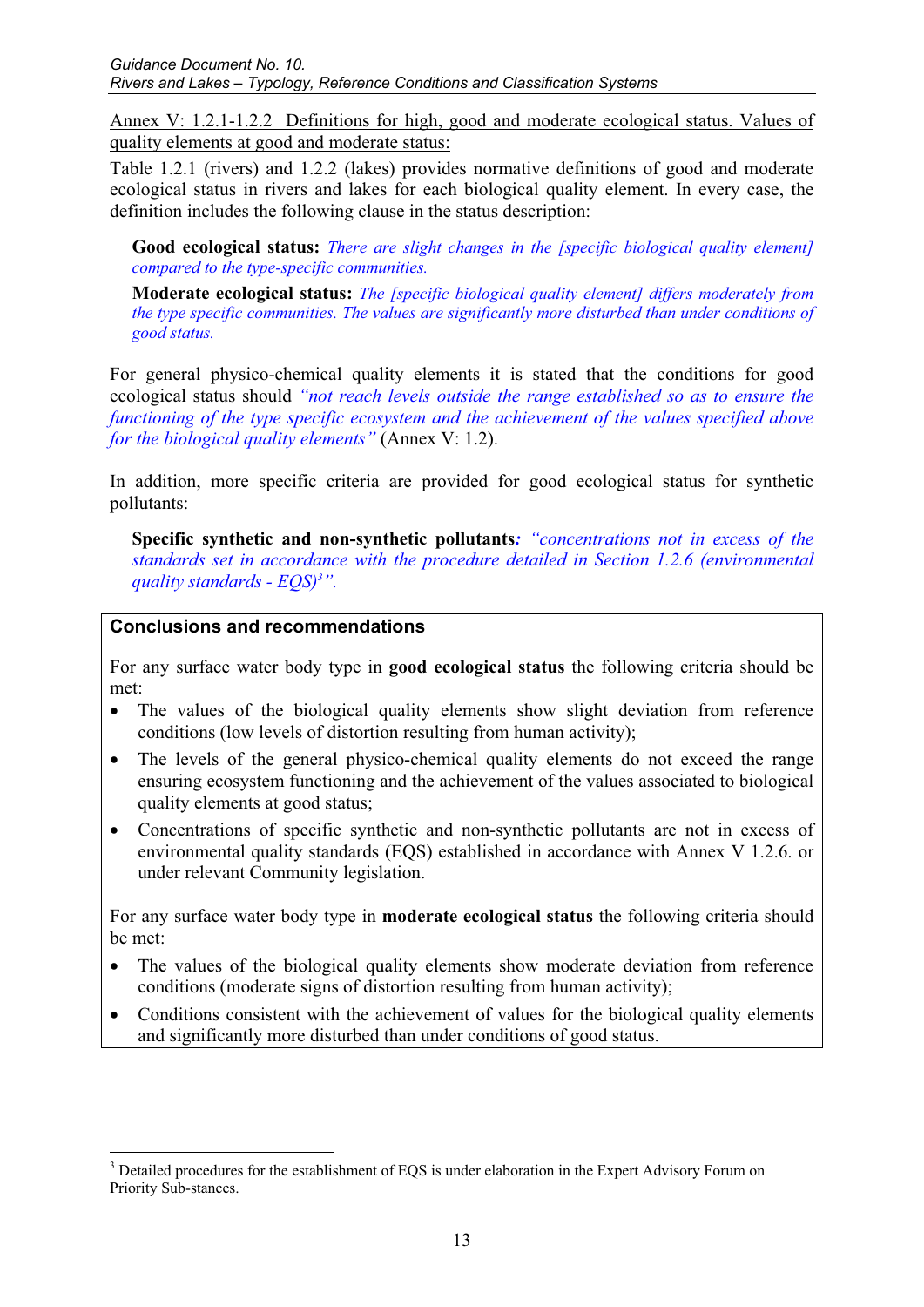### **2.3 Surface water bodies**

Excerpt from the Directive pertaining to surface water bodies:

#### Article 2, point 10:

*"Body of surface water" means a discrete and significant element of surface water such as a lake, a reservoir, a stream, river or canal, part of a stream, river or canal, a transitional water or a stretch of coastal water".* 

The recommendations given below are mainly based on the WFD CIS Guidance Document No. 2 on the application of the term "water body" in the context of the WFD.

Most of the elements of the Directive's definition of surface water body are relatively clear and do not require further elaboration. The WFD CIS Guidance Document No. 2 provides guidance to two other points that do need to be elaborated, however, namely size and whether parts of lakes or watercourses may be regarded as water bodies.

Concerning the second point, the WFD CIS Guidance Document No. 2 explicitly says that significant changes in status (i.e. level of impact) should be used to delineate water bodies so that water bodies provide for an accurate description of water status. This means that rivers and lakes may be sub-divided into those parts that are impacted by human activities and those parts that are not or not much affected, e.g. a lake may be split into more than one "water body". Sub-divisions of surface waters into smaller and smaller water bodies that does not support a clear, consistent and effective application of its objectives should, however, be avoided.

The purpose of the Directive is to establish a framework for the protection of all waters including inland surface waters, transitional waters, coastal waters and groundwater<sup>4</sup>. Member States must ensure that the implementation of the Directive's provisions achieves this purpose. However, surface waters include a large number of very small waters for which the administrative burden for the management of these waters may be enormous.

The Directive does not include a threshold for very small "water bodies". However, the Directive sets out two systems for differentiating water bodies into types<sup>5</sup>. System A and System B. Only the System A typology specifies values for size descriptors for rivers and lakes. The smallest size range for a System A river type is  $10 - 100 \text{ km}^2$  catchment area<sup>6</sup>. The smallest size range for a System A lake type is  $0.5 - 1$  km<sup>2</sup> surface area<sup>7</sup>. No sizes for small transitional and coastal waters are given. The application of system B must achieve, at least, the same level of differentiation as system A. It is therefore recommended to use the size of small rivers and lakes according to system A. However, it is recognised that in some regions where there are many small water bodies, this general approach will need to be adapted. Having said that, it may be appropriate to aggregate water bodies into groups for certain purposes as outlined in the WFD CIS Guidance Document No. 2 on water bodies in order to avoid unnecessary administrative burden.

-

<sup>4</sup> Article 1

<sup>5</sup> Annex II 1.2

<sup>6</sup> Annex II 1.2.1

<sup>7</sup> Annex II 1.2.2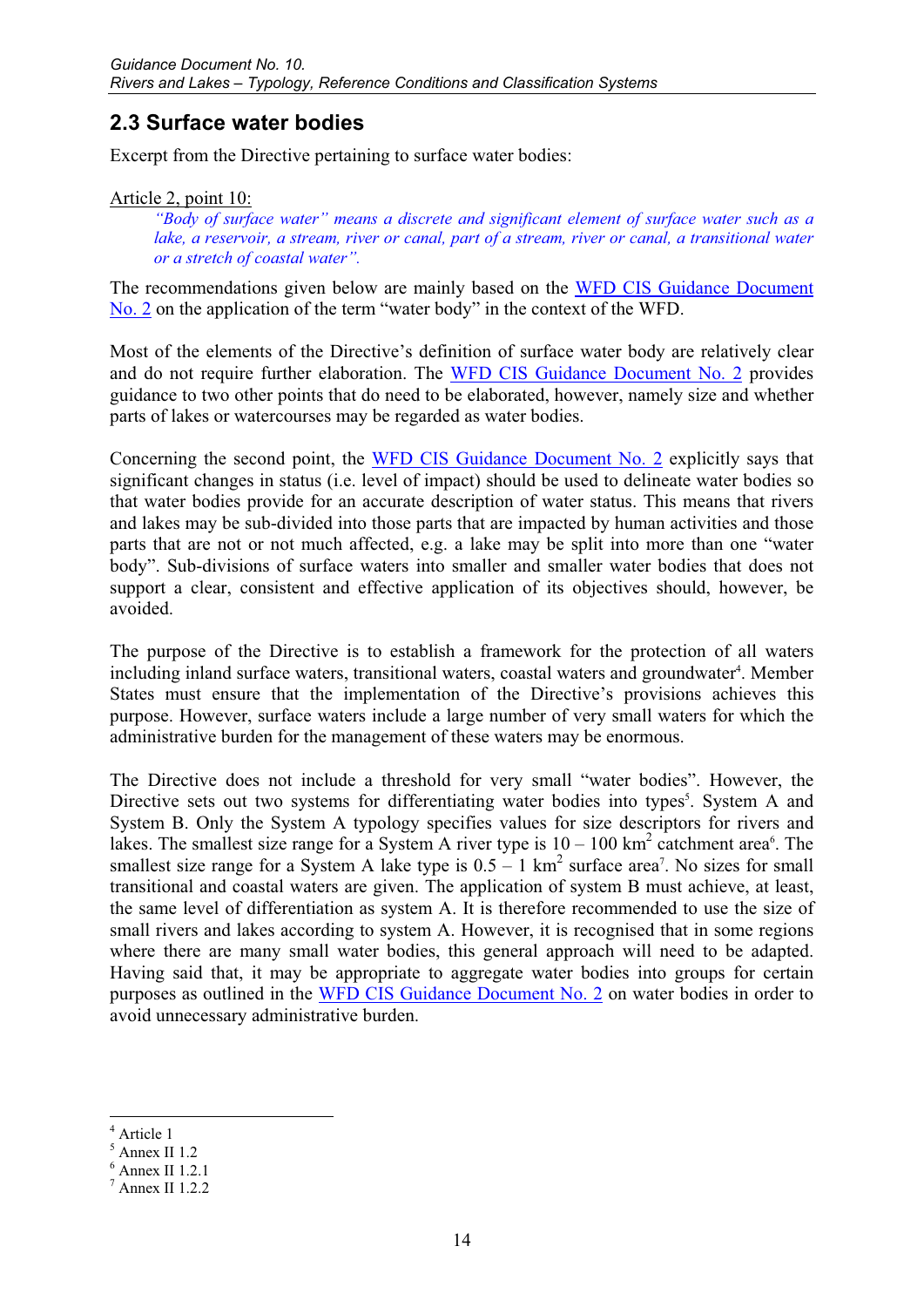However, there are still large numbers of discrete rivers and lakes that are smaller than these thresholds. A possible approach for the protection of these waters is outlined in the WFD CIS Guidance Document No. 2.

#### **Conclusions and recommendations**

- -"Surface water bodies" must not overlap with each other;
- -A surface water body must not cross the boundaries between surface water body types;
- $\bullet$  Physical features (geographical or hydromorphological) that are likely to be significant in relation to the objectives of the Directive should be used to identify discrete elements of surface water;
- $\bullet$  A lake or reservoir will normally be identified as one water body. However, where different reference conditions apply within a lake due to morphological complexity (e.g. sub-basins), the lake must be sub-divided into separate water bodies (see example in Figure 2). Furthermore, where there are significant differences in status in different parts of a lake, the lake must be sub-divided into separate water bodies to achieve the desired environmental outcome in the most cost effective way;
- $\bullet$  A whole river, stream or canal can be a "water body". However, where different reference conditions apply within a river stream or canal, it must be sub-divided into separate water bodies. Furthermore, where there are significant differences in status in different parts of a river, stream or canal, it must be sub-divided into separate water bodies to achieve the desired environmental outcome in the most cost effective way;
- $\bullet$  The lower size limit of surface water bodies may be set lower than the ones prescribed in typology system A (described in Annex II of the Directive) in certain cases, i.e. if Member States decide that certain smaller water bodies are significant and require separate identification. This is of specific ecological relevance for lakes.



*Figure 2. Sub-division of lakes on the basis of significant differences in characteristics (from the WFD CIS Guidance Document No. 2 on water bodies).*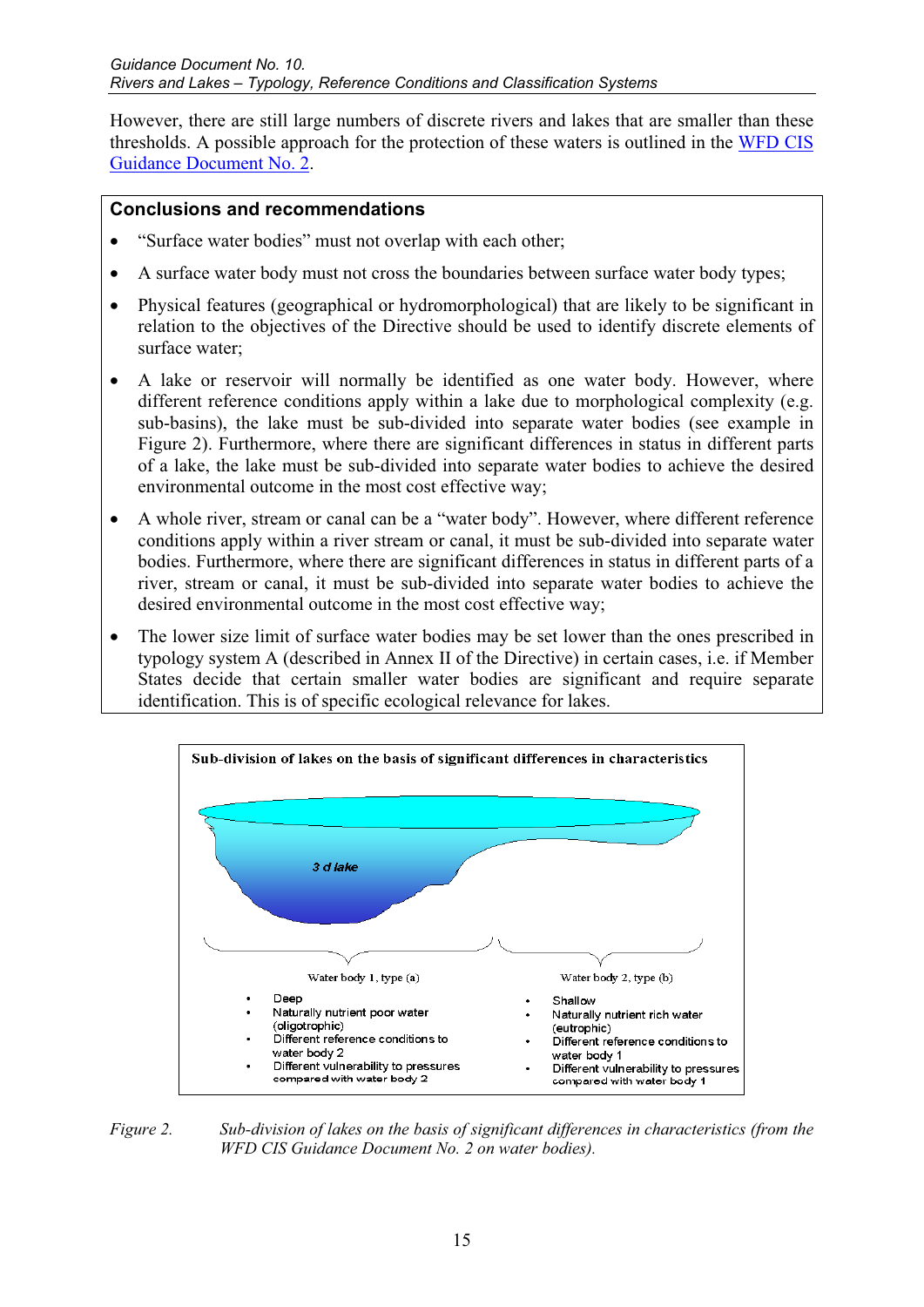### **2.4 Wetlands**

Excerpts from the Directive pertaining to wetlands:

#### Article 1

*The purpose of this Directive is to establish a framework for the protection of inland surface waters, transitional waters, coastal waters and groundwater, which: prevents further deterioration and protects and enhances the status of aquatic ecosystems and,*  with regard to their water needs, terrestrial ecosystems and wetlands directly *depending on the aquatic ecosystems.* 

Wetland ecosystems are ecologically and functionally parts of the water environment, with potentially an important role to play in helping to achieve sustainable river basin management. The Water Framework Directive does not set environmental objectives for wetlands. However, wetlands that are dependent on groundwater bodies, form part of a surface water body, or are Protected Areas, will benefit from WFD obligations to protect and restore the status of water. Relevant definitions are developed in WFD CIS Guidance Document No. 2 on water bodies and further considered in Guidance on wetlands.

Pressures on wetlands (for example physical modification or pollution) can result in impacts on the ecological status of water bodies. Measures to manage such pressures may therefore need to be considered as part of river basin management plans, where they are necessary to meet the environmental objectives of the Directive.

Wetland creation and enhancement can in appropriate circumstances offer sustainable, costeffective and socially acceptable mechanisms for helping to achieve the environmental objectives of the Directive. In particular, wetlands can help to abate pollution impacts, contribute to mitigating the effects of droughts and floods, help to achieve sustainable coastal management and to promote groundwater recharge. The relevance of wetlands within programmes of measures is examined further in a separate Guidance paper on wetlands (currently in preparation).

### **2.5 Water body types**

Excerpts from the Directive pertaining to water body types:

#### Annex II: 1.1 (ii)

*For each surface water category, the relevant surface water bodies within the river basin*  district shall be differentiated according to type. These types are those defined using either *"system A" or "system B" identified in Section 1.2.* 

#### Annex II: 1.1 (iv)

*If System B is used, Member States must achieve at least the same degree of differentiation as would be achieved using System A. Accordingly, the surface water bodies within the river basin district shall be differentiated into types using the values for the obligatory descriptors and such optional descriptors, or combinations of descriptors, as are required to ensure that type specific biological reference conditions can be reliably derived.* 

The Directive requires that Member States differentiate the relevant surface water bodies with respect to type and that Member States establish reference conditions for these types. The main purpose of typology is consequently to enable type specific reference conditions to be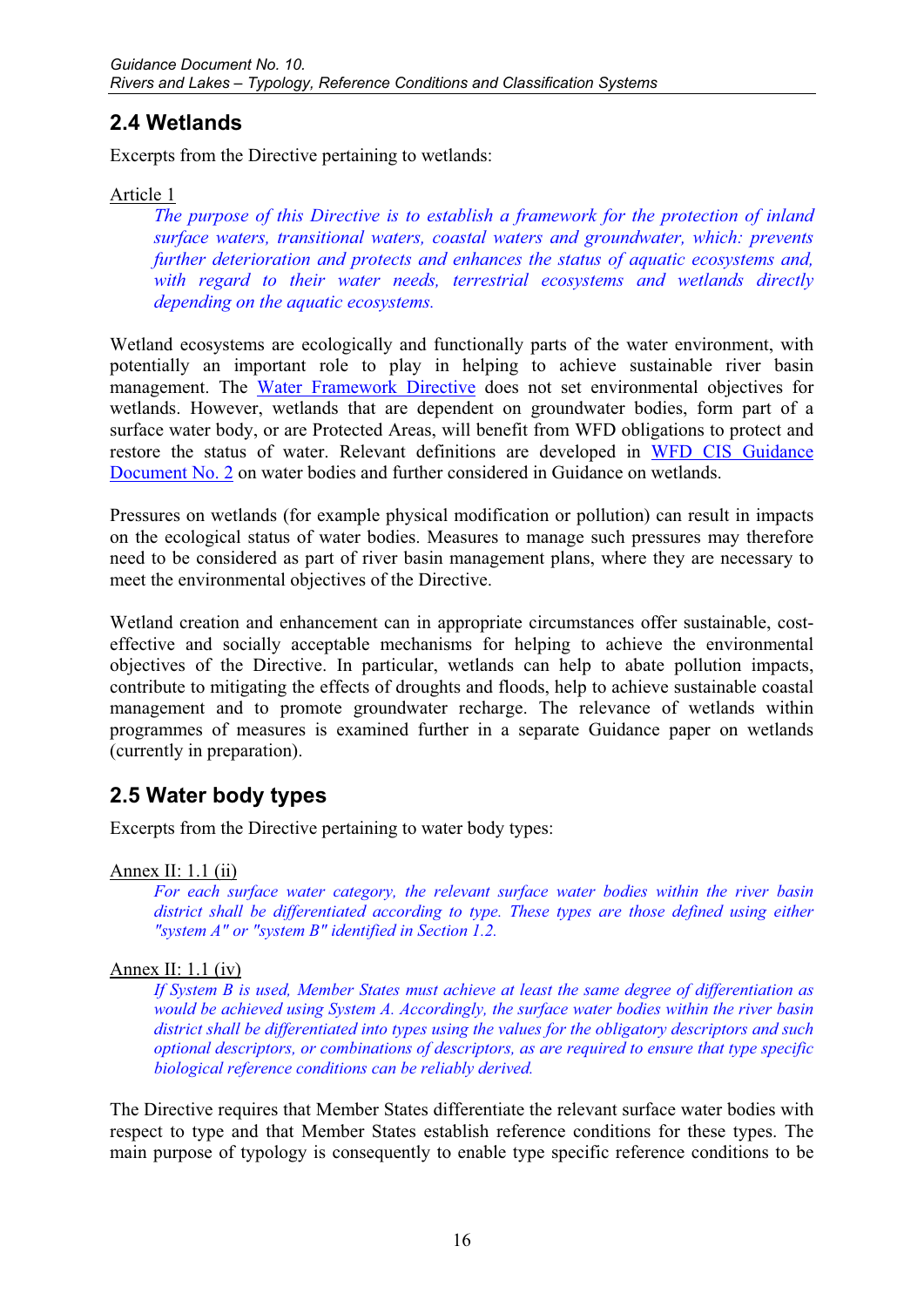defined which in turn is used as the anchor of the classification system. The following guidance may be given relative to specific issues concerning types.

#### **"System A" versus "System B"**

The two systems are about the same in that the same obligatory factors are to be used in both: geographic position, altitude, size, geology and, for lakes, depth. The difference is that System A prescribes how water bodies shall be characterised spatially (ecoregions) and with respect to specific altitude, size and depth intervals, and that System B, besides lacking this prescription, permits the use of additional factors. It is up to Member States to decide on what system to use, and most Member States have indicated that they prefer to use System B.

#### **Degree of differentiation**

The Directive requires that System B, if used, must achieve at least the same degree of differentiation as would System A. This is interpreted to mean that if System B is used, it should result in no greater degree of variability in type specific reference conditions than if System A had been used. Hence, if it can be demonstrated that the same or a lower degree of variability in reference condition values may be achieved with a lower number of types than would be derived using System A, this would be acceptable, since the purpose of typing is to establish reference conditions as precisely as possible. This comparison of "degree of differentiation" does not imply an obligation to compare one system with the other in great detail, but rather at a more general level based on existing data and expert judgement. What is important is that the established typology system assists in achieving an adequate confidence in reference conditions and the subsequent classifications.

#### **Reducing variability**

Member States must establish type-specific biological reference conditions for each quality element used for classification. Where the natural variability of a quality element in a type as a whole is much larger than the natural variability expected for it in any particular water body, Member States should be able to utilise a suitable reference value for the water body when interpreting monitoring results and calculating environmental quality ratios. The relevant reference value will be from within the range of values established for the type as a whole. The reference value arrived at in this way will be water body specific. The possibility to revise the typology system or to exclude a quality element indicator showing large natural variability in reference conditions should also be considered (Annex II: 1.3 (vi)).<sup>8</sup>

#### **Use of optional factors**

Concerning optional factors, the interpretation of the Directive is that these are factors that may be included according to the choice of the user, who may very well also decide to use others than those suggested in the Directive.

#### **Catchment geology**

An interpretation is also needed with respect to the Directive's alternative descriptors of geology. The Directive is interpreted here to mean a relevant catchment area of the water body and to mean, in System A, the geology with the predominating influence of the water body. This is up to Member States to decide, depending on the circumstances.

<sup>&</sup>lt;sup>8</sup> It should be stressed that the Directive only requires type specific reference conditions to be established and that water body specific reference conditions only should be regarded as a complementary approach.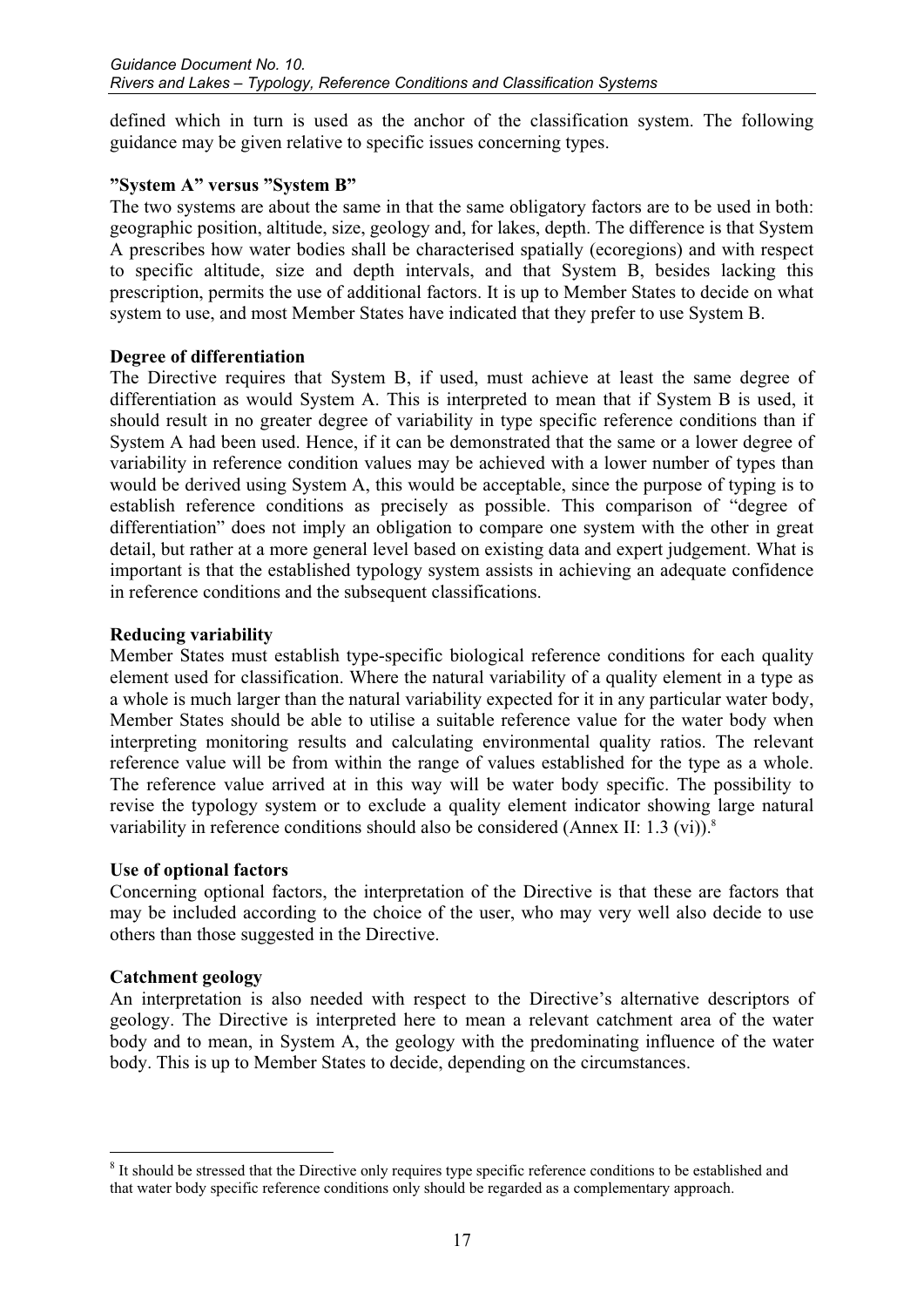#### **Conclusions and recommendations**

- $\bullet$ Water body types may be differentiated using "System A" or "System B";
- - The two systems are similar in that they contain the same obligatory factors: Geographic position, altitude, geology, size and (for lakes) depth;
- $\bullet$  Optional factors of System B can be used as desired by Member States and can be complemented with factors other than those mentioned in the Directive;
- $\bullet$  The Directive´s descriptors of geology (in System A) refer to the dominating character (calcareous, silicious, etc.), expected to have the strongest influence on ecological quality of the water body;
- $\bullet$  The Directive´s requirement that Member State must achieve the same degree of differentiation with System B as with System A is interpreted to mean that if System B is used, it should result in no greater degree of variability in type specific reference conditions than if System A had been used. Hence, if a lower number of types, using System B, results in equally low or lower variability of reference conditions values as would be given by System A, this would be acceptable;
- $\bullet$  Water body specific reference conditions, within a range of values for the type as a whole, may be used in order to cope with natural variability within types.<sup>9</sup>

### **2.6 Classification of ecological status**

Excerpts from the Directive pertaining to ecological status:

#### Article 2(17):

*"Surface water status" is the general expression of the status of a body of surface water, determined by the poorer of the ecological status and the chemical status.* 

#### Article 2(21):

*"Ecological status" is an expression of the quality of the structure and functioning of aquatic ecosystems associated with surface waters, classified in accordance with Annex V.* 

The Directive requires surface water classification through the assessment of ecological status. Annex V, Table 1.1, explicitly defines the quality elements that must be used for the assessment of ecological status (see Table 2 below). Biological as well as supporting hydromorphological and physico-chemical quality elements are to be used by Member States in the assessment of ecological status.

Annex V, Table 1.2, in the Directive provides a general definition of ecological quality in each of the five status classes. For each relevant quality element and a set of indicators, more specific definitions for ecological status at high, good and moderate status in rivers (Table 1.2.1) and lakes (Table 1.2.2) are given. These general and specific definitions are referred to as "normative definitions" (Table 1.2, 1.2.1 and 1.2.3 in the Directive and are listed in Annex C).

The specific hydromorphological quality elements are required for determination of high status. For other status classes the hydromorphological elements are required to have

 $\frac{9}{9}$  See footnote 4.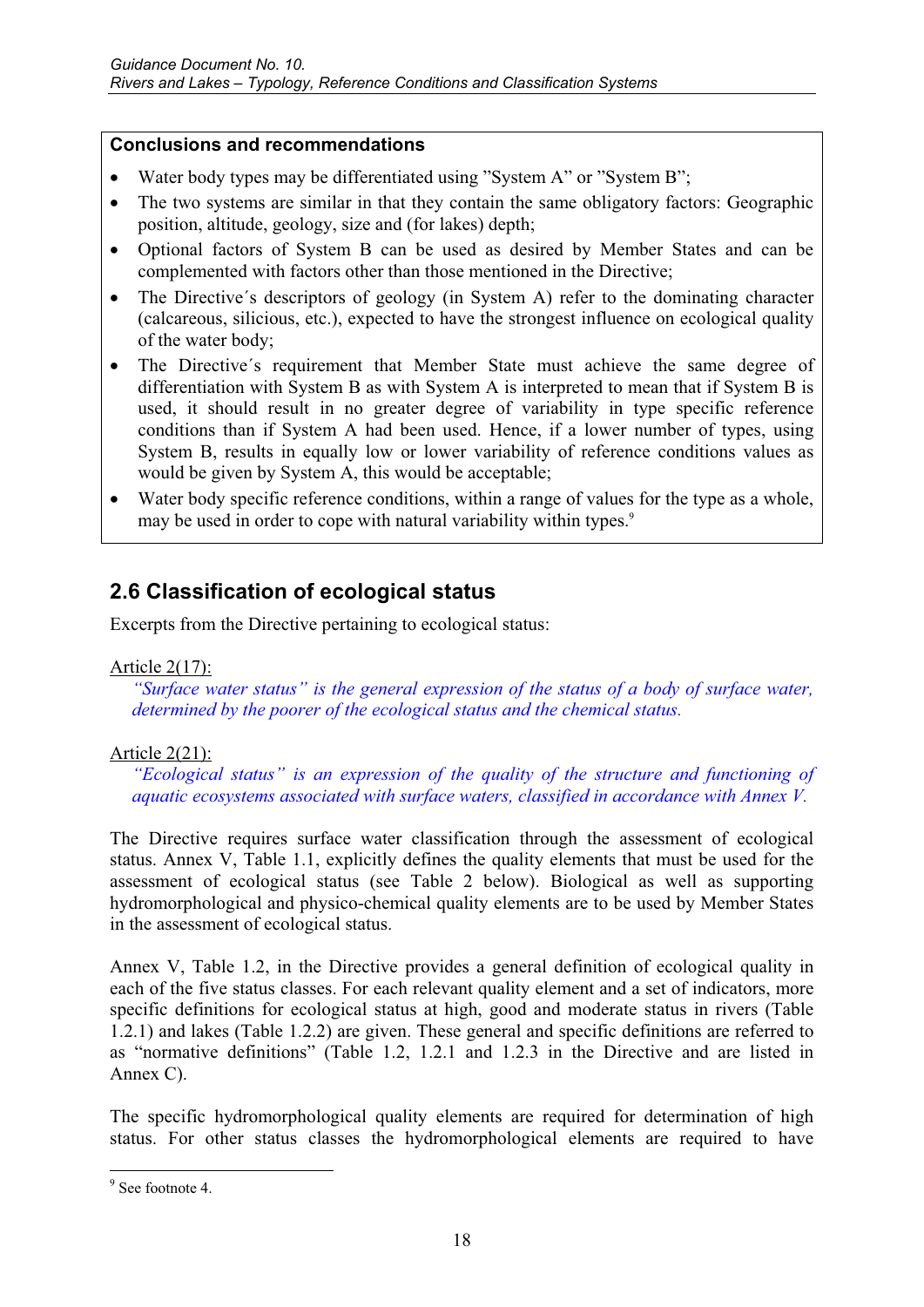"conditions consistent with the achievement of the values specified [in Tables 1.2.1 and 1.2.2] for the biological quality elements."

The specific physico-chemical quality elements are required for determination of high and good status. For other status classes the physico-chemical elements are required to have "conditions consistent with the achievement of the values specified [in Tables 1.2.1 and 1.2.2] for the biological quality elements."

These relative roles of biological, hydromorphological and physico-chemical quality elements in status classification are presented in Figure 3.

Annex V, section 1.4.2. (i) Presentation of monitoring results and classification of ecological status and ecological potential

*For surface water categories, the ecological status classification for the body of water shall be represented by the lower of the values for the biological and physico-chemical monitoring results for the relevant quality elements classified in accordance with the first column of the table set out below.* 

To classify ecological status, the Directive stipulates that the lower of the values for the biological and physico-chemical monitoring results for the relevant quality elements should be used (Annex V, 1.4.2. (i)). This implies, de facto, that Member States will need to establish methods/tools for assessing ecological status for both the biological and physico-chemical quality elements. Figure 3 illustrates that there are separate criteria in WFD Annex V, 1.2, for establishing appropriate ranges for physico-chemical elements at high and good status. It can also be concluded that classification of ecological status should be on the quality element level, i.e. not on parameter level (the quality elements are listed in Table 2).

There is a clear distinction between the role of general physico-chemical quality elements and specific pollutants in classification of ecological status. In good ecological status, general physico-chemical quality elements should not reach levels outside the range established to ensure ecosystem functioning and the achievement of the values specified for the biological quality elements ((a) in the middle box in Figure 3) and specific pollutants should meet the Environmental Quality Standards (EQS) set in accordance with Section 1.2.6 in the Directive ((b) in the middle box in Figure 3).

Once European EQS have been established, priority substances are not included in the ecological status, but are relevant for assessment of chemical status (Article 2, Annex X and Article 16(7) dealing with priority substances). For the purpose of assessing ecological status the quality elements for specific pollutants listed in Annex V, 1.1 and 1.2 ("specific synthetic pollutants" and "specific non-synthetic pollutants") must be considered and their national quality standards must be met<sup>10</sup>. Shifting of priority substances for which EU-wide quality standards have been set from ecological to chemical state assessment does not compromise the good status of a water body because for good status, both ecological and chemical status must be good.

The Expert Advisory Forum on Priority Substances will continue the discussion on these points in order to ensure a smooth transition from the current requirements to the upcoming proposals under Article 16 of the Water Framework Directive.

<u>.</u>

<sup>&</sup>lt;sup>10</sup> Examples on how to select the specific pollutants that are relevant to a particular water body are described in the WFD CIS Guidance Document No. 3 from Working Group 2.1 (IMPRESS).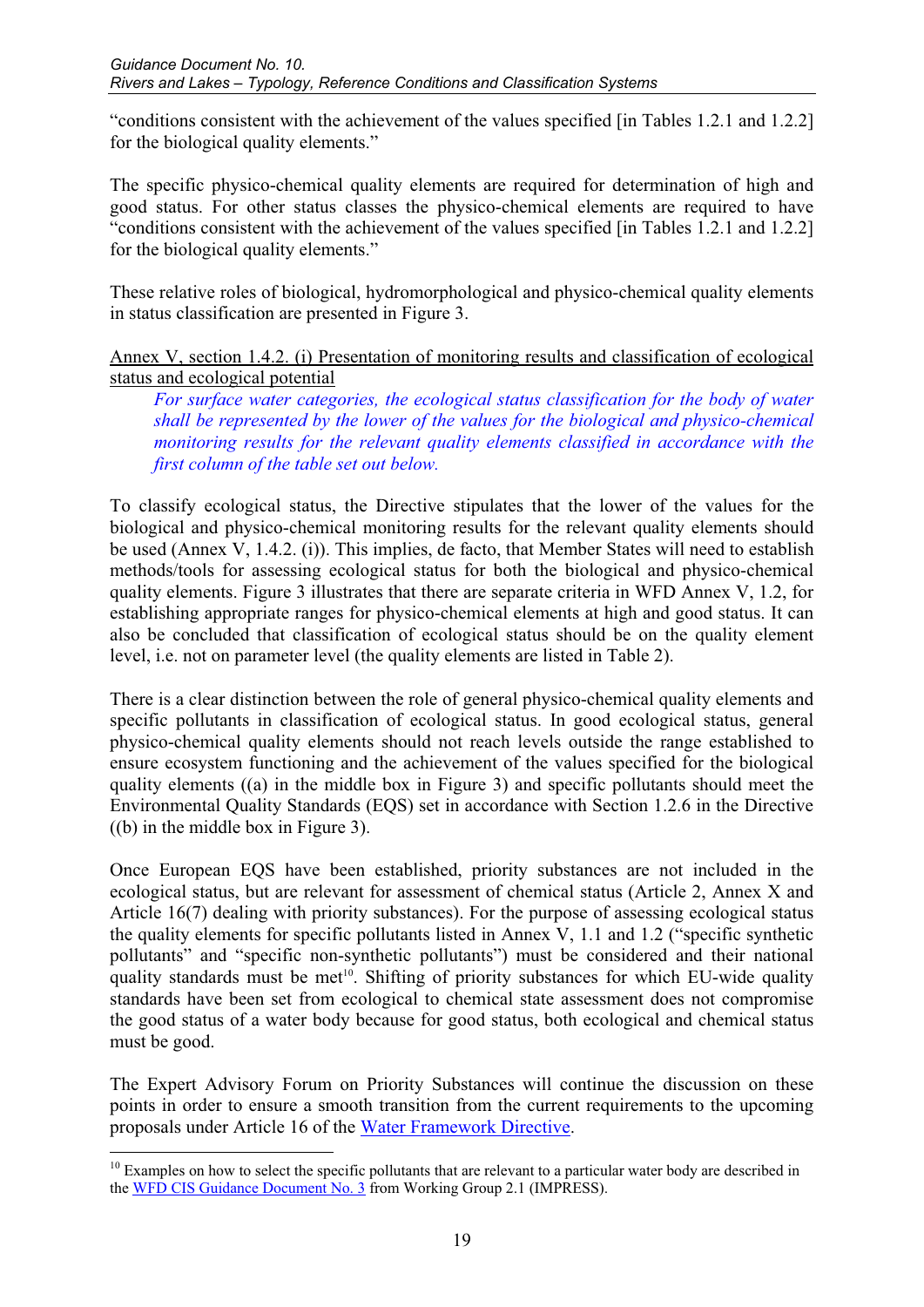#### Annex V: 1.4.1 (ii). Comparability of biological monitoring results

*In order to ensure comparability of such monitoring systems, the results of the systems operated by each Member State shall be expressed as ecological quality ratios for the purposes of classification of ecological status. These ratios shall represent the relationship between the values of the biological parameters observed for a given body of surface water and the values for these parameters in the reference conditions applicable to that body. The ratio shall be expressed as a numerical value between zero and one, with high ecological status represented by values close to one and bad ecological status by values close to zero.* 

Classification of ecological status is to be based on ecological quality ratios, which are derived from biological quality values as illustrated in Figure 4. No EQR scheme or intercalibration exercise is envisaged in the Directive for classification of ecological status for the supporting physico-chemical quality elements. Member States need to develop their own methods/tools for assessing ecological status for these supporting elements (see above, and Figure 3).

The issue of how to use physico-chemical quality elements for classification of ecological status will be further developed within the work programme of the Common Implementation Strategy during 2003.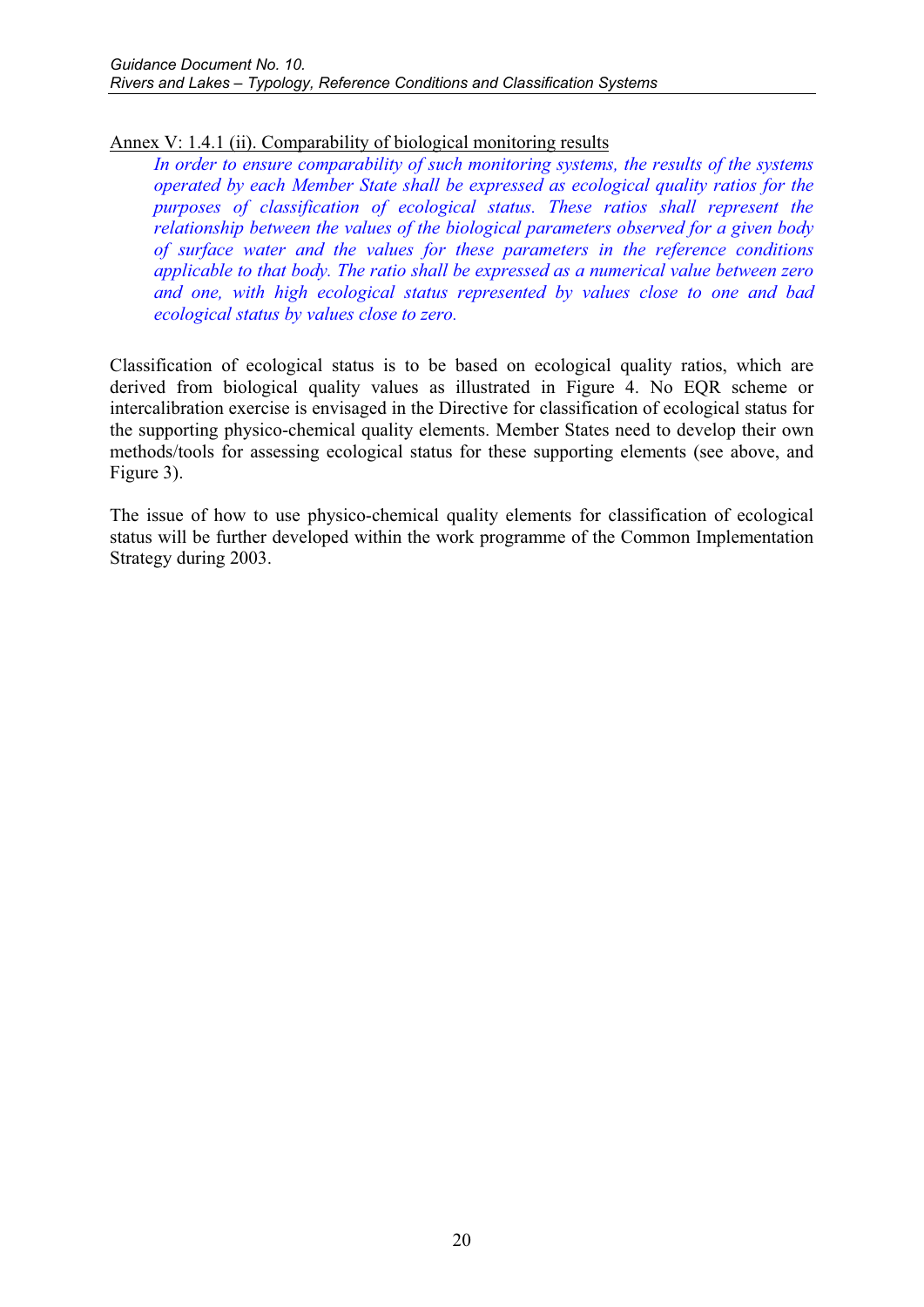

*Figure 3. Indication of the relative roles of biological, hydromorphological and physicochemical quality elements in ecological status classification according the normative definitions in Annex V:1.2. A more detailed understanding of the role of physicochemical parameters in the classification of ecological status will be developed in specific guidance on this issue during 2003.* 



*Figure 4. Basic principles for classification of ecological status based on Ecological Quality Ratios.*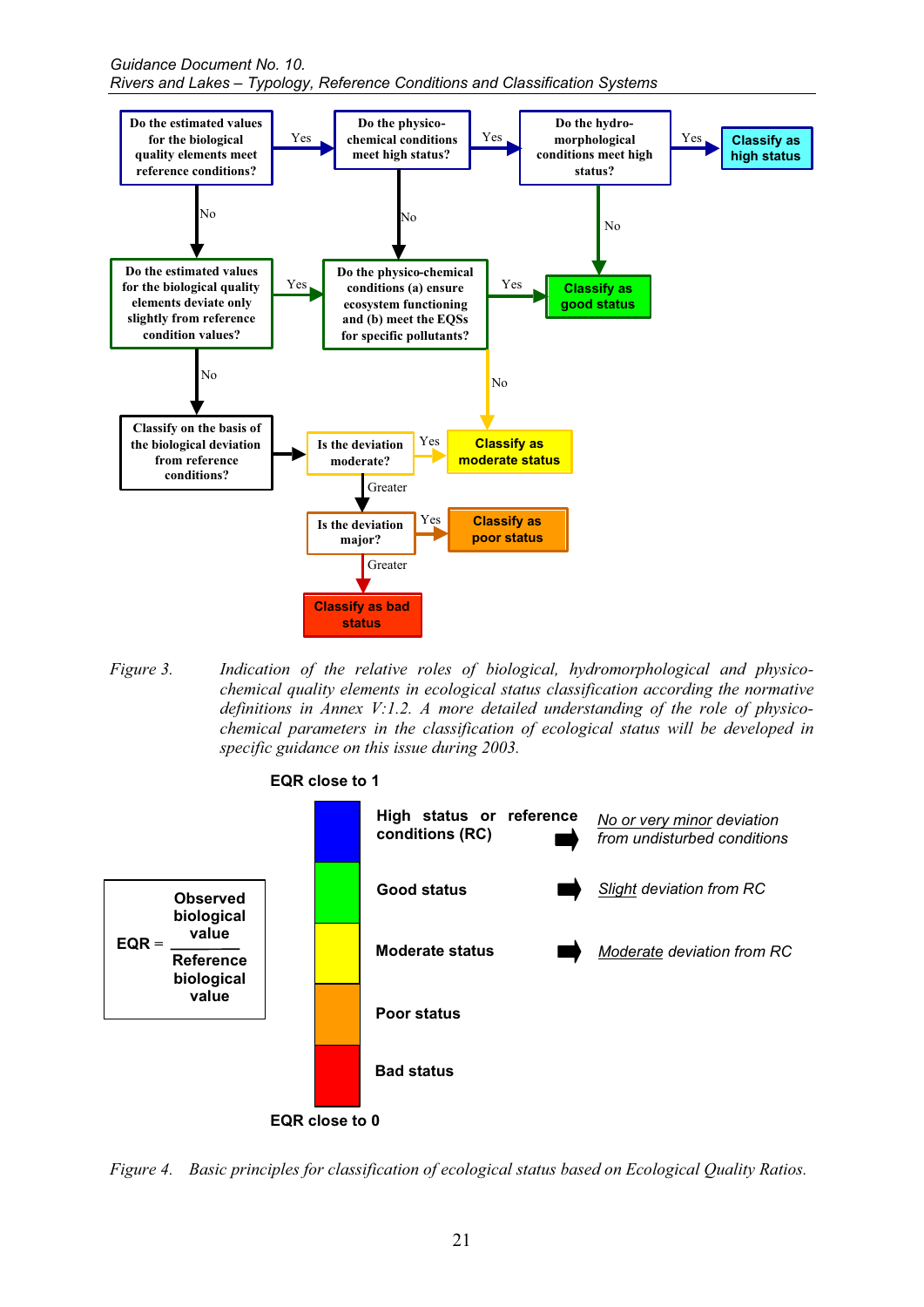*Table 2. Quality elements to be used for the assessment of ecological status based on the list in Annex V, 1.1, of the Directive.* 

| <b>RIVERS</b>                       | <b>Annex V 1.1.1.</b><br><b>Biological elements</b>                                                                                                                                                                                                                                                                                                                       | <b>Annex V 1.1.2.</b><br><b>LAKES</b>                                                                                                                                                                                                                                                                                                                                                                                                         |
|-------------------------------------|---------------------------------------------------------------------------------------------------------------------------------------------------------------------------------------------------------------------------------------------------------------------------------------------------------------------------------------------------------------------------|-----------------------------------------------------------------------------------------------------------------------------------------------------------------------------------------------------------------------------------------------------------------------------------------------------------------------------------------------------------------------------------------------------------------------------------------------|
| $\bullet$                           | Composition and abundance of aquatic flora <sup>11</sup><br>Composition and abundance of benthic<br>invertebrate fauna<br>Composition, abundance and age structure of<br>fish fauna                                                                                                                                                                                       | Composition, abundance and biomass of<br>$\bullet$<br>phytoplankton<br>Composition and abundance of other aquatic<br>$\bullet$<br>flora<br>Composition and abundance of benthic<br>$\bullet$<br>invertebrate fauna<br>Composition, abundance and age structure of<br>$\bullet$<br>fish fauna                                                                                                                                                  |
| $\bullet$<br>$\bullet$<br>$\bullet$ | <b>Hydromorphological elements supporting the biological elements</b><br>Quantity and dynamics of water flow<br>Connection to ground water bodies<br><b>River continuity</b><br>River depth and width variation<br>Structure and substrate of the river bed<br>Structure of the riparian zone                                                                             | Quantity and dynamics of water flow<br>$\bullet$<br>Residence time<br>$\bullet$<br>Connection to the ground water body<br>$\bullet$<br>Lake depth variation<br>$\bullet$<br>Quantity, structure and substrate of the lake<br>$\bullet$<br>bed<br>Structure of the lake shore                                                                                                                                                                  |
|                                     | <b>Chemical and physicochemical elements supporting the biological elements</b>                                                                                                                                                                                                                                                                                           |                                                                                                                                                                                                                                                                                                                                                                                                                                               |
| $\bullet$<br>$\bullet$<br>$\bullet$ | <b>Thermal</b> conditions<br>Oxygenation conditions<br>Salinity<br><b>Acidification status</b><br><b>Nutrient conditions</b><br>Specific pollutants<br>pollution by priority substances identified as<br>being discharged into the body of water.<br>pollution by other substances identified as<br>being discharged in significant quantities into<br>the body of water. | Transparency<br>$\bullet$<br><b>Thermal</b> conditions<br>Oxygenation conditions<br>Salinity<br><b>Acidification status</b><br><b>Nutrient conditions</b><br>Specific pollutants<br>$\bullet$<br>pollution by priority substances identified as<br>$\bullet$<br>being discharged into the body of water.<br>pollution by other substances identified as<br>$\bullet$<br>being discharged in significant quantities into<br>the body of water. |

<sup>&</sup>lt;u>.</u> <sup>11</sup> Phytoplankton is not listed as a quality element in rivers in Annex V, 1.1.1., but is included as a quality element in Annex V, 1.2.1. It should therefore be possible to use phytoplankton as a separate quality element, if needed and appropriate especially in low land large rivers where phytoplankton may be important.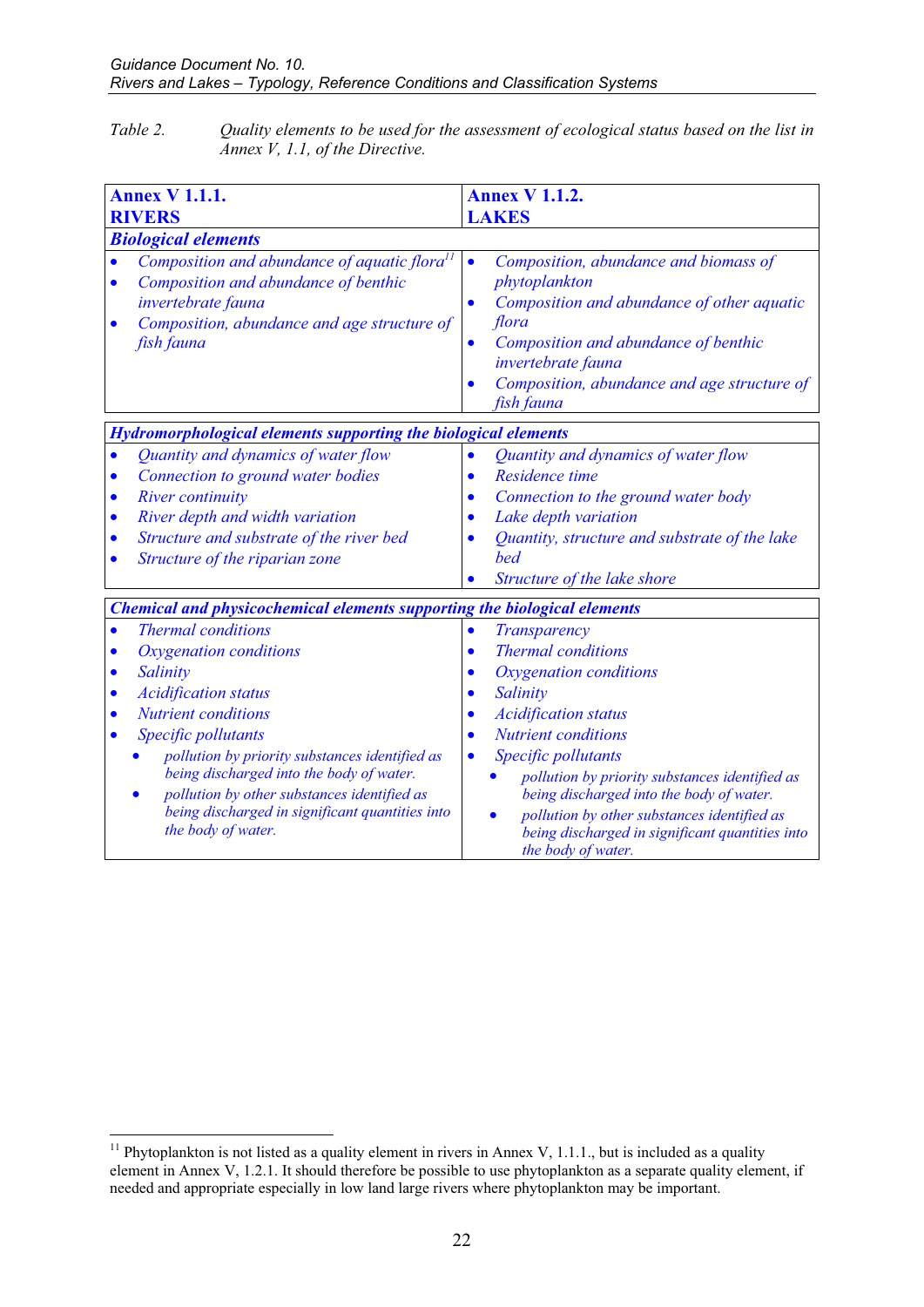#### **Conclusions and recommendations**

- - The normative definitions of the Directive (Annex V, Table 1.2) provide the basis for classifying surface waters according to their ecological status and each Member State must develop classification systems that conform to these status definitions;
- $\bullet$  Biological as well as supporting hydromorphological and physico-chemical quality elements are to be used by Member States in the assessment of ecological status (relative roles illustrated in Figure 3);
- $\bullet$  Ecological status classifications should be made on the basis of the relevant biological and physico-chemical results, and classification should be made using quality elements and not parameters;
- $\bullet$  The ecological status is represented by the lower of the values for the biological and physico-chemical monitoring results for the relevant quality elements. The practical implementation is to be developed within the work programme of the Common Implementation Strategy during 2003;
- $\bullet$  Classification of ecological status is to be based on ecological quality ratios, which are derived from biological quality values as illustrated in Figure 4, and on the Member States assessments of ecological quality for physico-chemical quality elements;
- $\bullet$  No EQR scheme is envisaged in the Directive for classification of ecological status based on physico-chemical monitoring results. Member States will apply their own methods/tools for assessing ecological quality for these quality elements (see above);
- $\bullet$  No definitions are given in the Directive for physico-chemical or hydromorphological quality elements in poor and bad status;
- $\bullet$  All Issues relating to how to use physico-chemical quality elements for classification of ecological status will be further developed within the work programme of the Common Implementation Strategy during 2003.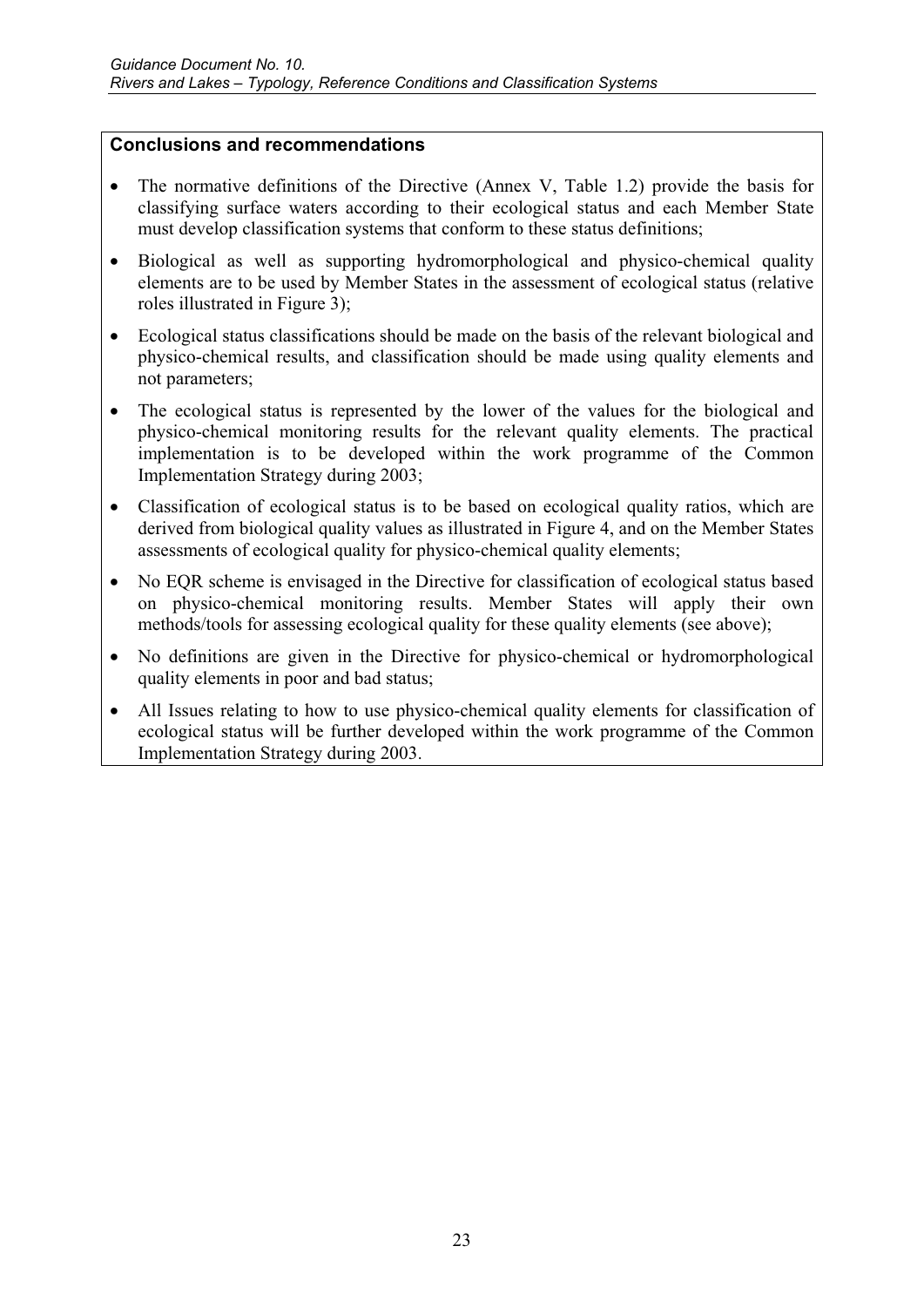## **Section 3. General guidance on principles and methods for establishing reference conditions and ecological status class boundaries**

### **3.1 Overview – a stepwise approach**

The establishment of reference conditions and the establishment of ecological quality class boundaries are closely interconnected. To establish the boundary between high and good ecological status it is necessary to identify conditions representing very minor anthropogenic disturbances. To establish the boundary between good and moderate ecological status it is necessary to identify conditions corresponding to slight anthropogenic disturbances. Both the establishment of reference conditions and the setting of class boundaries are dealt with in this chapter.

Figure 5 schematically shows a number of steps that may be taken to establish reference conditions and ecological class boundaries. Reference conditions and ecological class boundaries must be established by Member States for all surface water body types and all relevant quality elements. Member State's classification systems will also be compared in the intercalibration exercise (Annex V: 1.4.1), and the outcome of this intercalibration will be used to set the class-boundaries. This means that the process of intercalibration is closely interrelated with the process of establishing reference conditions and quality class boundaries. The process of intercalibration is described in a separate Guidance Document.

The different steps in the approach outlined in Figure 5 are described in the following subsections of Section 3.

The suggested approach for establishment of reference conditions and ecological quality class boundaries involves several technical considerations that might not be transparent to the public, water users and stakeholders. These considerations are, however, crucial for the judgement of the risk that individual water bodies will fail to reach the overall objective good water status by 2015. It is therefore important to involve the public, water users and stakeholders at an early stage in order to reach acceptance for the quality class boundaries finally set. It is also in line with Article 14 in the Directive to involve all interested parties in the implementation of the Directive.

The Guidance Document on "Public Participation", produced by a sub-group within Working Group 2.9 (Best practices in river basin management) will tell more about these forms of participation (WFD CIS Guidance Document No. 8). In short the Directive mentions the following: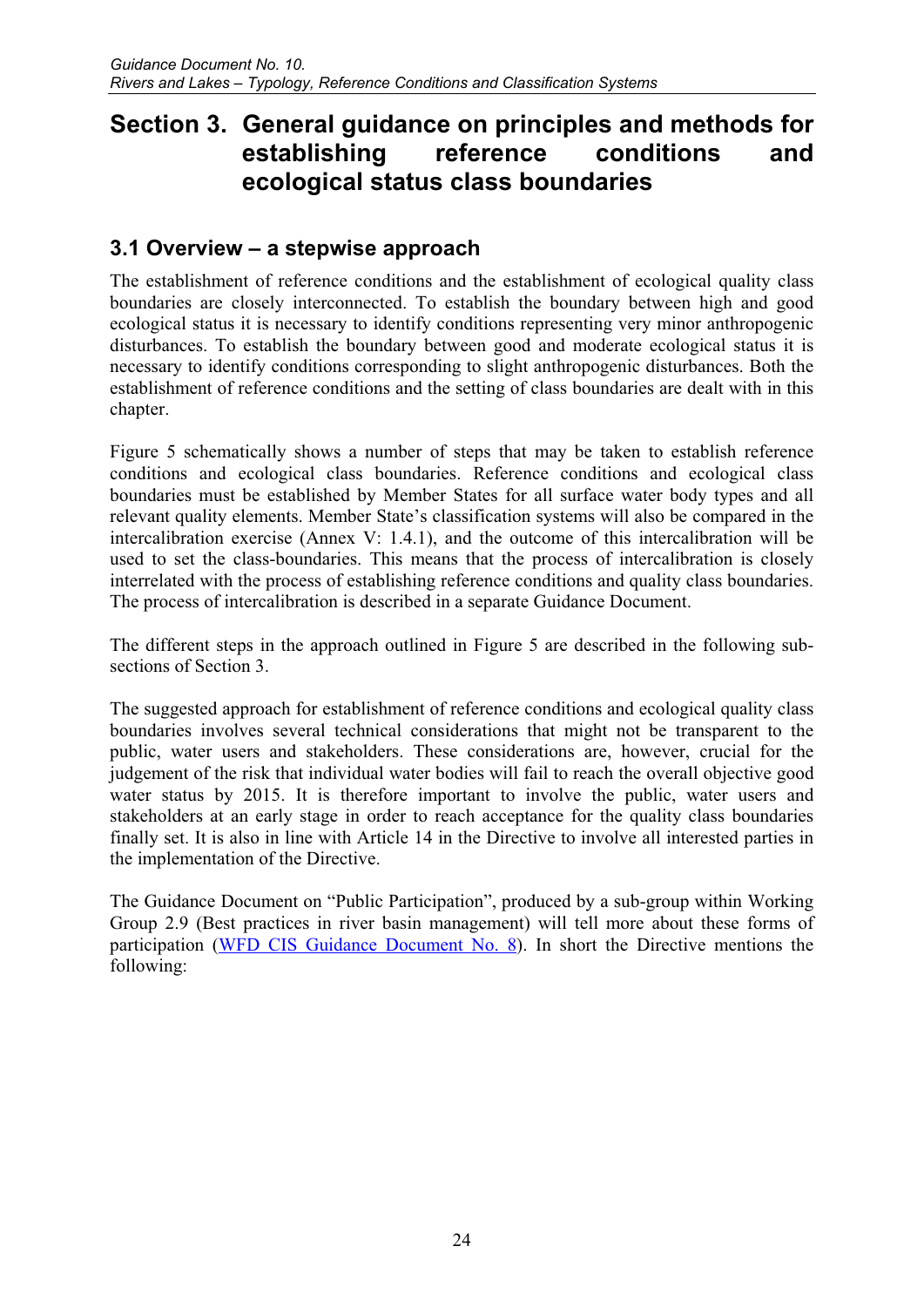

*Figure 5. Flow-chart of the suggested step-by-step approach for establishing reference conditions and boundaries between high, good and moderate ecological status classes (RC=reference conditions, EQR=Ecological Quality Ratio).*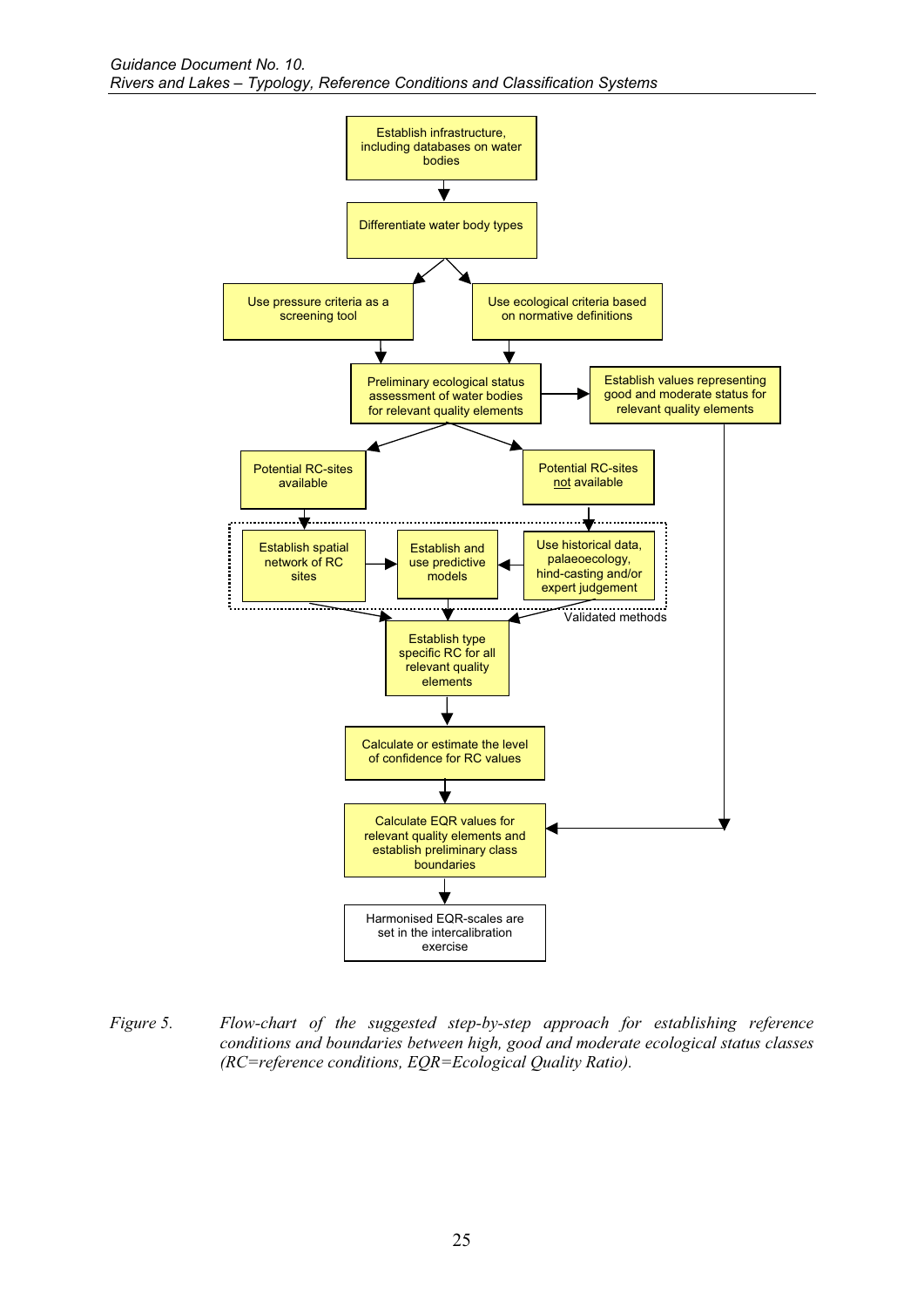Article 14 promotes the active participation of all interested parties in the development of River Basin Management Plans, and requires Member States to inform and consult the public. Stakeholder participation is important as it can fulfil many functions:

- Developing a process agreed by all will increase the legitimacy of its outcome;
- Stakeholders can be a useful source of information and have expertise of direct use for the reference condition analysis (see Table 1 in Annex G);
- Surveys of the public can be useful to understand how people value improvements in the environment and quality of our waters, and how far they are ready to pay for environmental improvements;
- Public involvement and the network of partners developed through participation can be useful to develop a sense of ownership over the River Basin Management Plans and may increase the effectiveness of measures taken to meet the Directive's objectives.

The Directive only specifies key dates for consultation, but rightly does not specify dates for the participation process, as this will depend on local institutions and socio-reference condition set-up. However, it will be important to start the participation process early (e.g. as part of the characterisation of the river basin before 2004) to improve its effectiveness.

See also Annex G at the back of this document showing who needs to get involved in carrying out and using the REFCOND Guidance.

### **3.2 Need for infrastructure**

Paramount to the implementation of the directive is an infrastructure at the national as well as the water district level consisting of:

- Expertise;
- Databases;
- Assessment methods, models and other tools;
- Organisational structure.

If a robust infrastructure is not available, it would initially be important to set up a group of experts including, for matters relating to reference conditions and classification, ecological, chemical, hydrological, and statistical expertise as well as expertise on modelling, GIS and databases.

*Databases* are needed for the identification of relevant water bodies and characterisation of relevant pressures and ecological status, and subsequently for unconstrained implementation of the Directive. State variables would be those required in the Directive for characterisation and classification of water bodies (Annex II and V) plus optional variables suggested in the directive or other variables preferred by Member States (see Section 3.3). Pressure variables would include measures of land-use, point source discharges, hydromorphological alterations, etc (see Section 3.4).

*Assessment methods, models and other tools* should include (i) models for determining pointsource and diffuse loadings of nutrients, metals and other substances, (ii) methods for determining biological state variables, and (iii) GIS applications.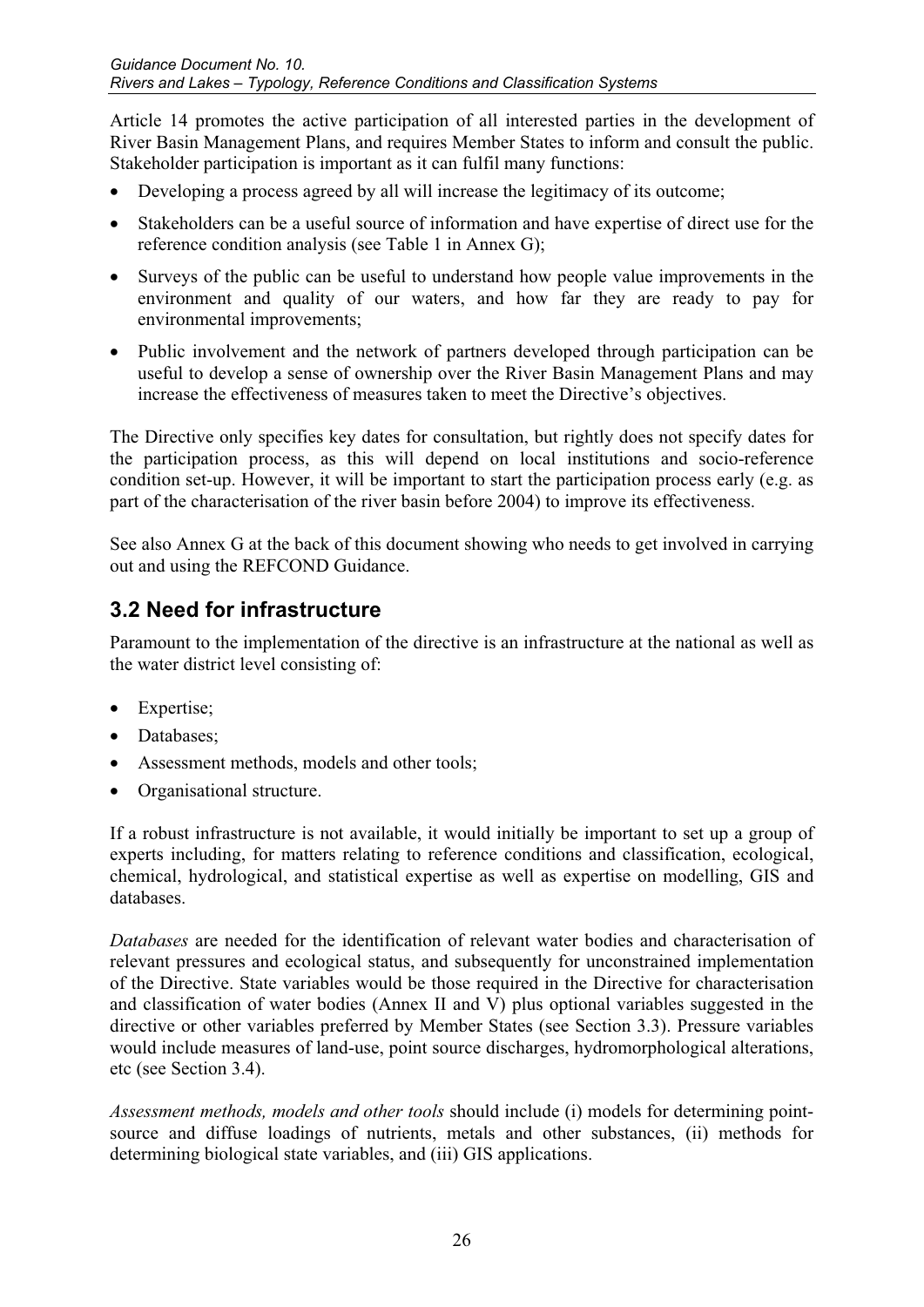The *organisational structure*, finally, will vary depending on the circumstances in Member States, and in many cases it will require a great effort of co-ordination among responsible authorities and stakeholders.

### **3.3 Differentiation of water body types**

The Directive requires that Member States differentiate the relevant surface water bodies with respect to type (using either "System A" or "System B".) and then establish reference conditions for these types. In the following Section guidance is given on the use of System A and B. Interpretations and clarifications regarding concepts and terms are given in Section 2.5.

Of the two systems prescribed in the Directive, System A is the most straightforward and simplest to implement. One clear disadvantage of System A is that the classes established may not adequately partition the variability of the quality elements used, resulting in poor detection of ecological change. Given the inflexibility of System A, most Member States are likely to use System B as a basis for characterising water body types.

System B provides, as indicated above, greater flexibility in defining water body typologies. Implementation of System B should contain both the obligatory factors given in Annex II:1.2 of the Directive and other relevant factors deemed useful by the Member State for minimising quality element variability.

Based on the data-availability, types may be delimited using various grouping procedures; these may be based on commonly used clustering techniques or more intuitive (expert opinion) methods. Statistical methods are also available for determining if "groups" differ from one another (e.g. using randomisation techniques) and if among-group variance can be adequately explained (e.g. using discriminant analysis). The objective of establishing typologies is to partition among-group variance to better detect ecological change.

Unlike the Guidance Document on transitional and coastal waters (WFD CIS Guidance Document No. 5) no common European typology system is proposed for inland surface waters. One reason for this difference is the apparent need for a common typology of coastal waters shared between countries. In contrast to coastal and transitional waters, a number of Member States presently use typology systems for inland surface waters.

Member States sharing the same (eco)region may, however, initiate activities to harmonise typology for inland surface waters on the most appropriate (eco)regional scale as soon as possible or latest in early 2003. This harmonisation should at least cover the types selected to be included in intercalibration and will help in the selection of sites to be included in the draft register for intercalibration network during 2003.

The suggested procedure and timetable for the development of (eco)region specific surface water body typologies to be used for selection of types and sites to be included in the intercalibration exercise is further outlined in Annex F.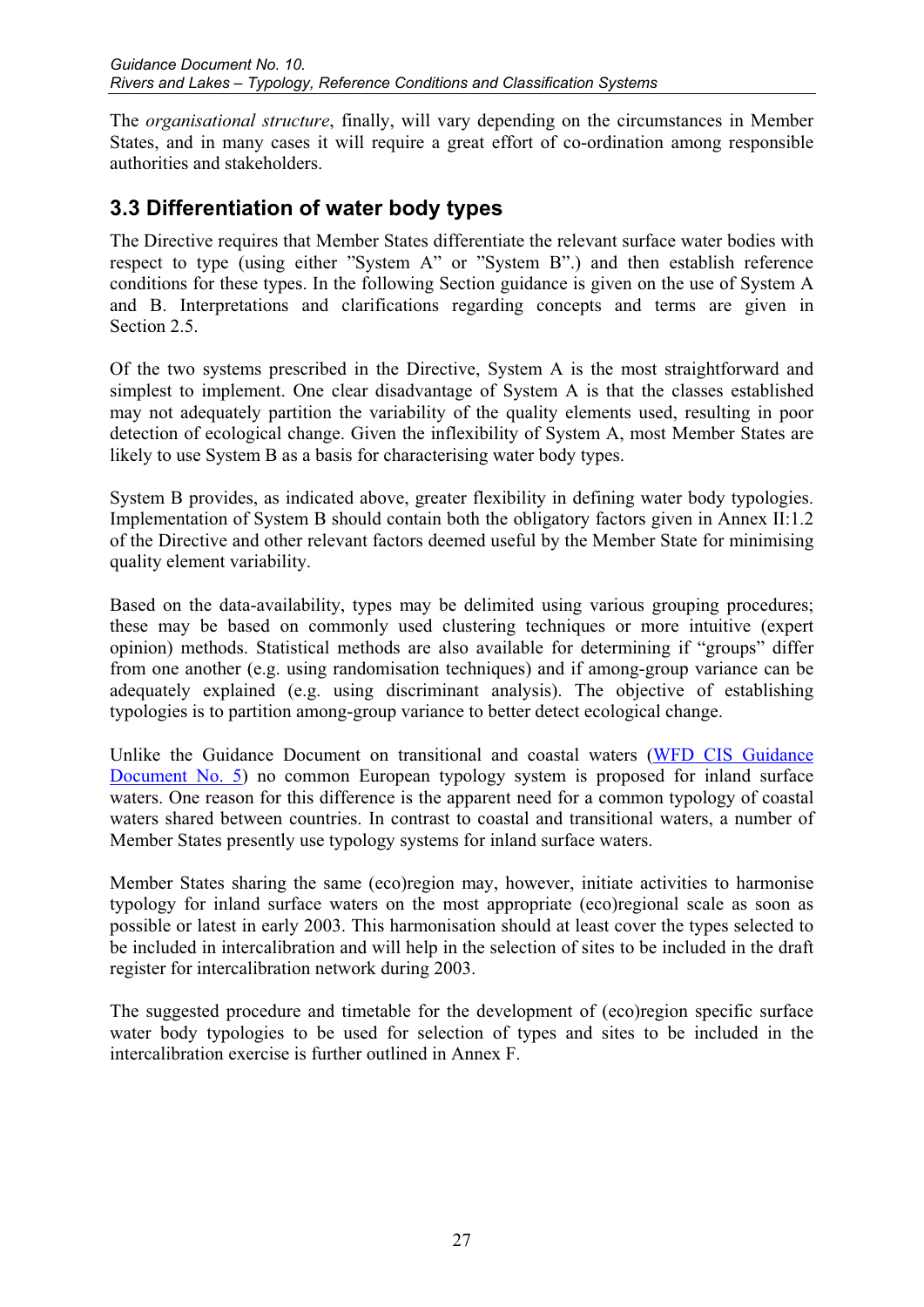#### **Conclusions and recommendations**

(Partly repeated, for the sake of clarity, from Section 2.5)

- $\bullet$ Water body types may be differentiated using "System A" or "System B";
- $\bullet$  The two systems are similar in that they contain the same obligatory factors: geographic position, altitude, size, depth (for lakes) and geology;
- $\bullet$  Optional factors of System B can be used as desired by Member States and can be complemented with other factors;
- $\bullet$  A data base including, at the least, values of the obligatory factors for relevant water bodies is a prerequisite for differentiation of water body types;
- $\bullet$  System A is simple and easy to adopt but has the potential disadvantage of giving a lower level of precision of reference values;
- $\bullet$  Using System B, types may be differentiated using various mathematical-statistical clustering methods, regional classifications or more intuitive methods, including expert opinion.

### **3.4 Use of pressure criteria and ecological criteria**

It follows from the Directive that ecological criteria are the definitive test of high ecological status (Annex V:1.2). However, the use of both ecological and pressure criteria may be the most efficient way for screening of potential reference sites or values or needed to aid in at least a preliminary assessment of status of waters. Indeed, to establish reference conditions it could be most cost-effective to start with pressure criteria, because the reference community is defined as the biological community expected to occur where there is no or only very minor anthropogenic disturbance. In other words, to avoid circularity (see Section 3.6.1), pressure criteria may be used conveniently to screen for sites or values representing potential reference conditions. Once identified, biological elements should be used to corroborate this ecological high status.

Figure 6 shows how ecological and pressure criteria may be used (i) for determining potential reference sites or values and setting class boundaries between high and good ecological status, (ii) for determining potential sites for the intercalibration network, and (iii) for identifying bodies at risk of failing to achieve the Directive's objectives. Focus here is on how ecological and pressure criteria may be used for delineating potential reference sites or values and setting class boundaries. However, the approach outlined in Figure 6 may also be used to establish the class boundaries between good and moderate ecological status. Good status is defined in ecological terms as slight deviation from the expected biological reference condition. The setting of class boundaries should however explicitly incorporate the normative definitions for the ecological criteria as stipulated in the Directive (Annex V 2.1). In other words, while pressure criteria might be a proxy measure for assessing risk or screening for sites or values, their role in defining good status is secondary. Ultimately, as mentioned above, it is the biological data assessed against the normative definitions in Annex V 2.1, which will definitively assign water bodies to status classes.

For pressures and quality elements where critical loading models are established (i.e. phosphorus and phytoplankton, or acid rain and fish), pressure criteria can be used to estimate values for the related biological quality element. If the response of the biological quality element is in accordance with the normative definitions for good and moderate status, the values for the biological quality element corresponding to the critical load value can be used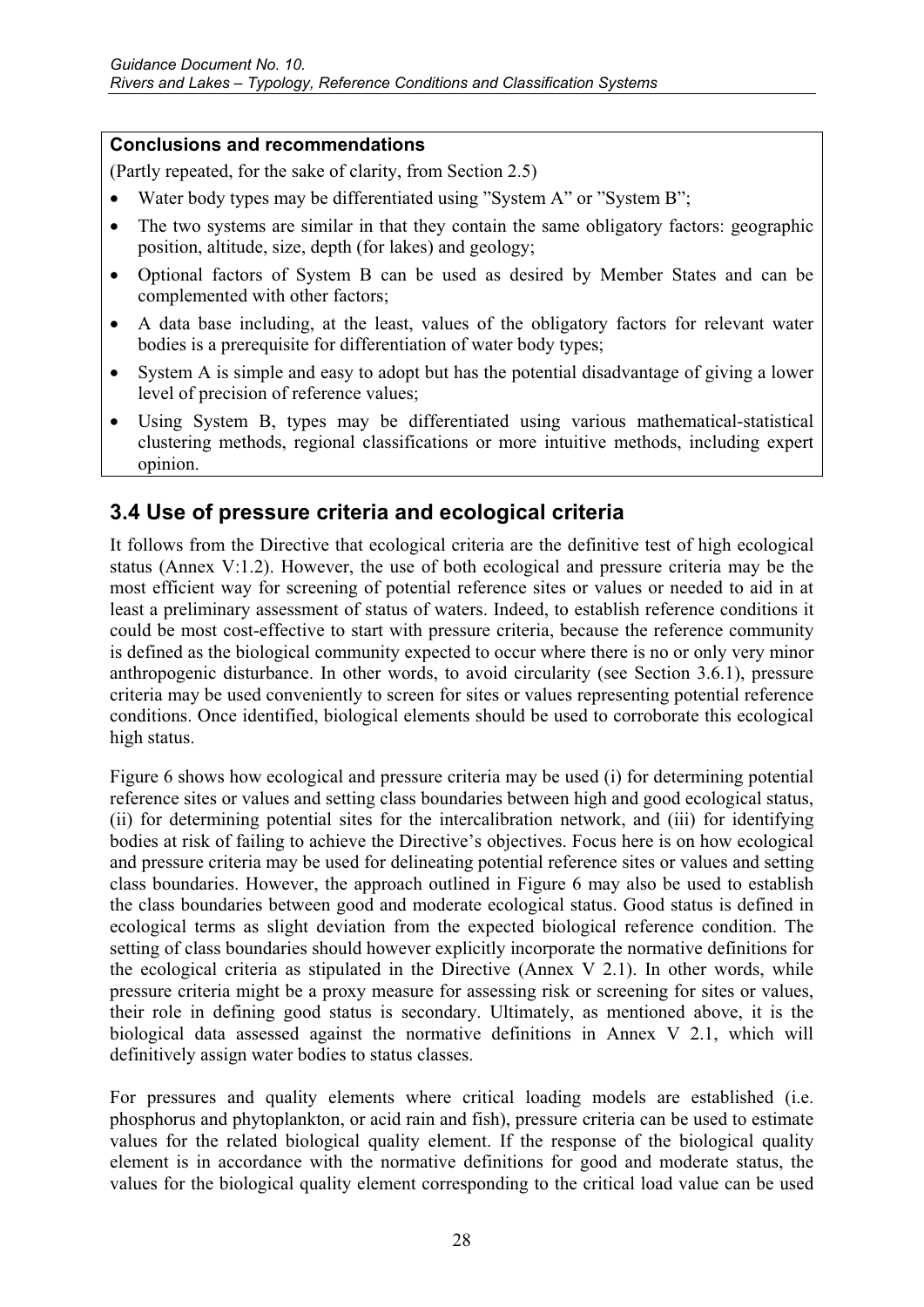to set the border between good and moderate status for that element.

#### **3.4.1 Setting a benchmark for very minor alterations**

With regard to the definitions of high and good ecological status given in the Directive, it is necessary to come to a view on the spatial or temporal benchmark to set in respect of anthropogenic pressures so that appropriate comparison against the current condition of water bodies can be made across all Member States.

This allows a determination of whether current conditions in any water body equates to reference state or if a prediction of reference state will be required. The following benchmark for high ecological status or reference conditions is suggested:

 $\bullet$ High status or reference conditions is a state in the present or in the past corresponding to very low pressure, without the effects of major industrialisation, urbanisation and intensification of agriculture, and with only very minor modification of physicochemistry, hydromorpology and biology.

This implies that there should be no fixed temporal and spatial benchmark but raises the problem of not knowing what we are accepting as the degree of change in an anthropogenic pressure that is incorporated into the concept of reference condition.

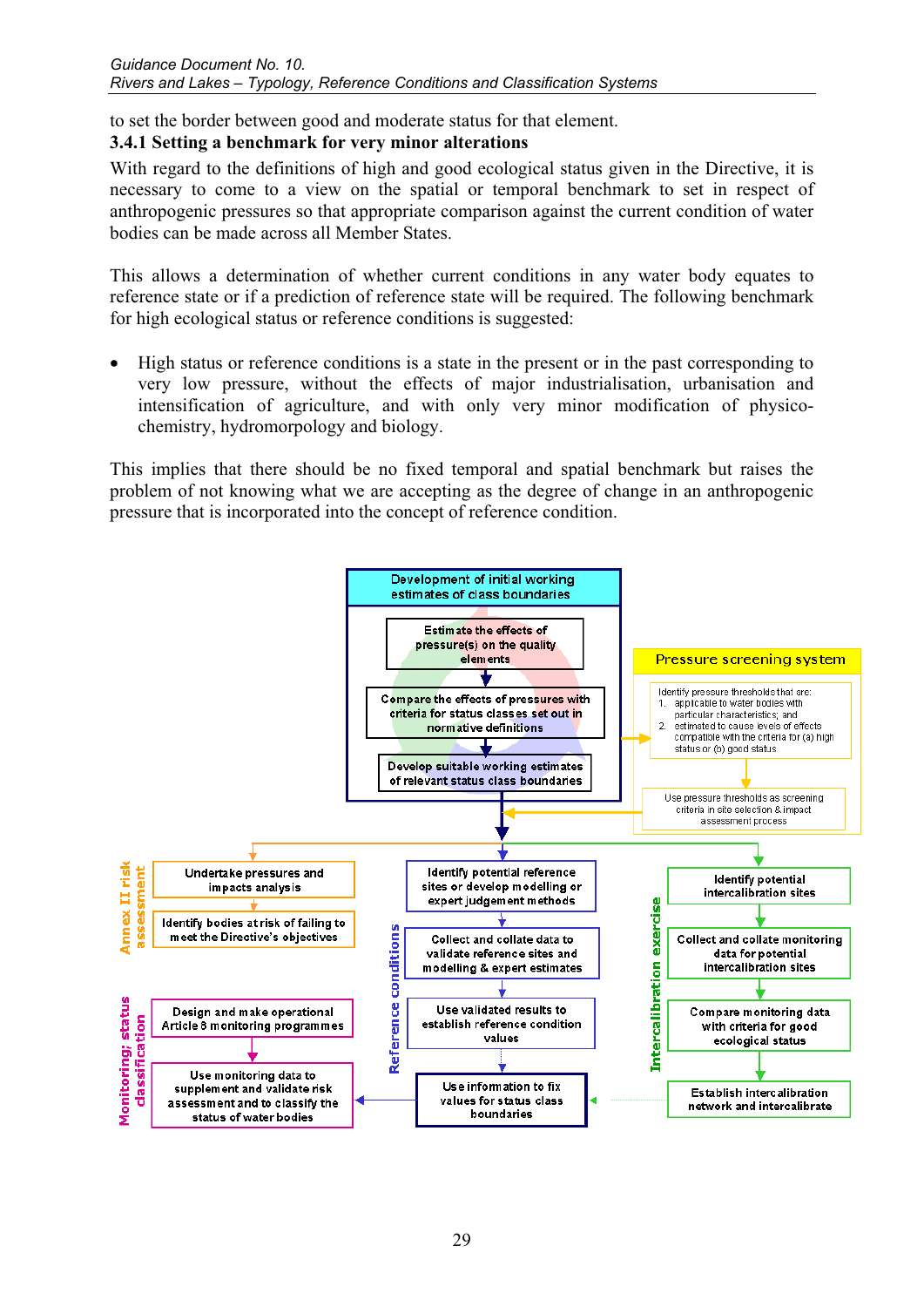*Figure 6. The respective roles of pressure criteria and ecological criteria in identifying status classes.* 

Bearing in mind the Directive's requirement that reference condition should represent totally, or nearly totally, undisturbed condition but also assuming that an absolutely pristine, postglacial state is not realistic, then it is proposed that a flexible temporal benchmark as suggested above best fits the legislative intention. However, the temporal benchmark need not be coincidental for each pressure - merely chosen such that reference conditions can be adequately described.

If a water body was physically modified in the past the following recommendations are given:

- $\bullet$  If the water body has changed category (e.g. a river impounded by a dam to form a lake) and can therefore be considered for designation as a heavily modified water body, it cannot be used as part of a network of sites for deriving spatially based type-specific reference conditions (e.g. as a reference site for lakes) under Annex II (1.3) of the Directive (see Guidance on heavily modified and artificial water bodies);
- If a water body has changed neither category nor type and the biology shows no or only minor changes, the water body can be considered as a reference site (e.g. kettle hole lakes in Northern Europe which have been artificially increased in size);

For current uses, for example water abstraction, guidance is provided on the degree of acceptable change (i.e. with negligible effect on ecological structure and functioning) within the reference condition. This should be qualified in each case by the over-riding requirement to demonstrate no or only very minor ecological change (see tool 1 in the Toolbox Section).

#### **3.4.2 Pressure criteria as a screening tool**

To facilitate the assessments of status classes, the basic process outlined in Figure 6 can be used to identify generic pressure thresholds (or criteria), which, for any water bodies with a specified set of characteristics, would be expected to result in effects that are compatible with a particular status class. These thresholds can then be used to help screen water bodies in order to identify potential reference sites or values, intercalibration sites or bodies that can be confidently identified as not at risk or at risk of failing to achieve their objectives. Critical loads for acid deposition are an example of such thresholds, although the ecological effects they reflect need to be validated with the criteria relevant to the boundary between good and moderate ecological status.

Tool no 1 in the Toolbox Section suggests a set of criteria which elaborate on the degree of acceptable change in an anthropogenic pressure, that would provide the limits of reference condition sites or values and, hence, be used as a screening tool. However, if no or only very few reference sites are available, it would be advisable to consider use of reference state sites in unaltered parts of water bodies elsewhere slightly altered, or use of sites that are altered only regarding certain biological elements. The existence of only minor alteration for all biological elements (relevant for the type) is, however, a prerequisite for the definition of reference sites. Such sites can, accordingly, not be treated as "true" reference sites even if data for a specific quality element is used for establishing reference conditions.

Different water body types will respond differently to one and the same pressure. The proposed pressure screening criteria should therefore be regarded as illustrating concepts and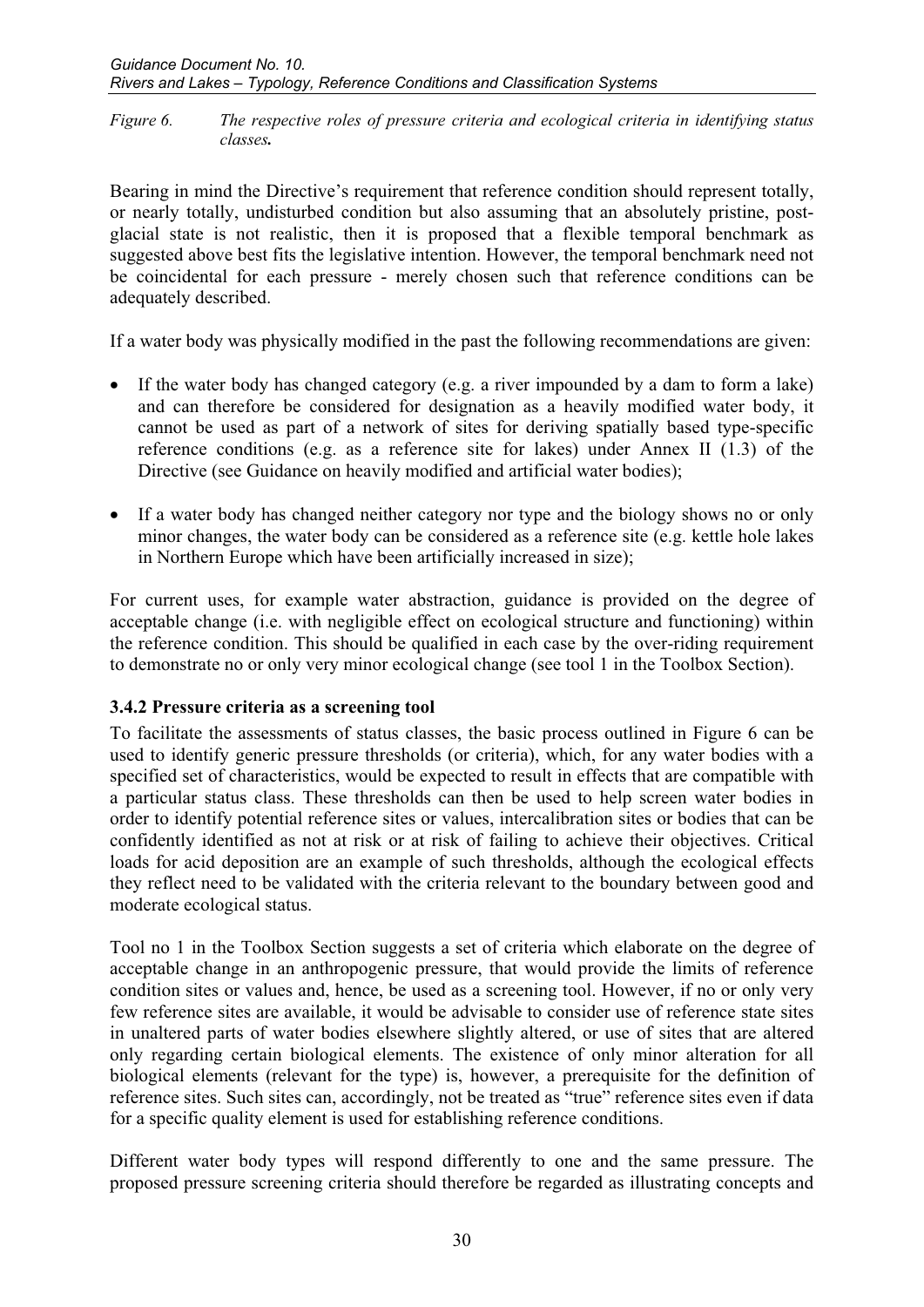principles to be used for developing water body type specific pressure screening criteria. A prerequisite for the use of pressure screening criteria is that the relationship between pressurestate-impact is established and that the state corresponds to the normative definitions in the Directive (Annex V: 1.2).

#### **3.4.3. Use of ecological criteria**

Although the ecological status definitions must be used as the firm basis for establishment of classification systems by Member States (Annex V: 1.2), it might be considered useful to provide some further practical guidance on how such definitions can be developed into more quality element specific descriptions of expected ecological conditions at high, good and moderate status.

The development of robust ecological criteria requires further work beyond this Guidance Document and it is recommended that this should be given high priority. An indicative approach has been provided for the biological quality elements as interim guidance (Tool 2 in the Toolbox Section) but it should be noted that this approach may not be suitable for all types and all pressures. Certain pressures may induce specific needs for ecological status assessment and the choice of parameters may need adjustment according to type and also to prevailing monitoring systems.

With the exception of fish<sup>12</sup> no specific guidance is given in the directive as to the level of taxonomic resolution that is required for the purpose of the characterisation of the biological communities at reference condition and for the derivation of the interpretations of the status of these communities at the various quality classes. Depending on type of water body and pressure, different levels of taxonomic resolution might be necessary to achieve a sufficient level of confidence in classification. Even if it is not required by the Directive, a consensus on the level of taxonomic resolution will be beneficial between Member States sharing similar water body types in the intercalibration exercise, at least concerning data provided for intercalibration.

## **3.5 Methods for establishing reference conditions**

According to the Directive reference conditions need to be established for water body types and quality elements which in turn are represented by parameters indicative of the status of the quality elements. Quality elements may however be excluded from the assessment procedure, and hence establishment of reference conditions is not necessary, if they display high degrees of natural variability (see Section 3.7). In addition, it may be difficult to establish type-specific reference communities for all quality elements with acceptable precision. However, certain biological quality element indicators, such as taxa richness or the presence of sensitive taxa, may be less variable than others (e.g. community composition) and hence more reliably inferred (e.g. if few reference sites are available). Furthermore, it should be emphasised that the reference conditions should be established for the same quality element indicators that will be used for the classification of ecological status.

The basis for the identification of reference conditions is given in Annex II, 1.3 in the Directive. Without any specific ranking of the methods the main options for establishing reference conditions are:

 $\bullet$ Spatially based reference conditions using data from monitoring sites;

<sup>-</sup><sup>12</sup> For fish quality elements the Directive (Annex V 1.2.1 – 1.2.2) specifically referes to species.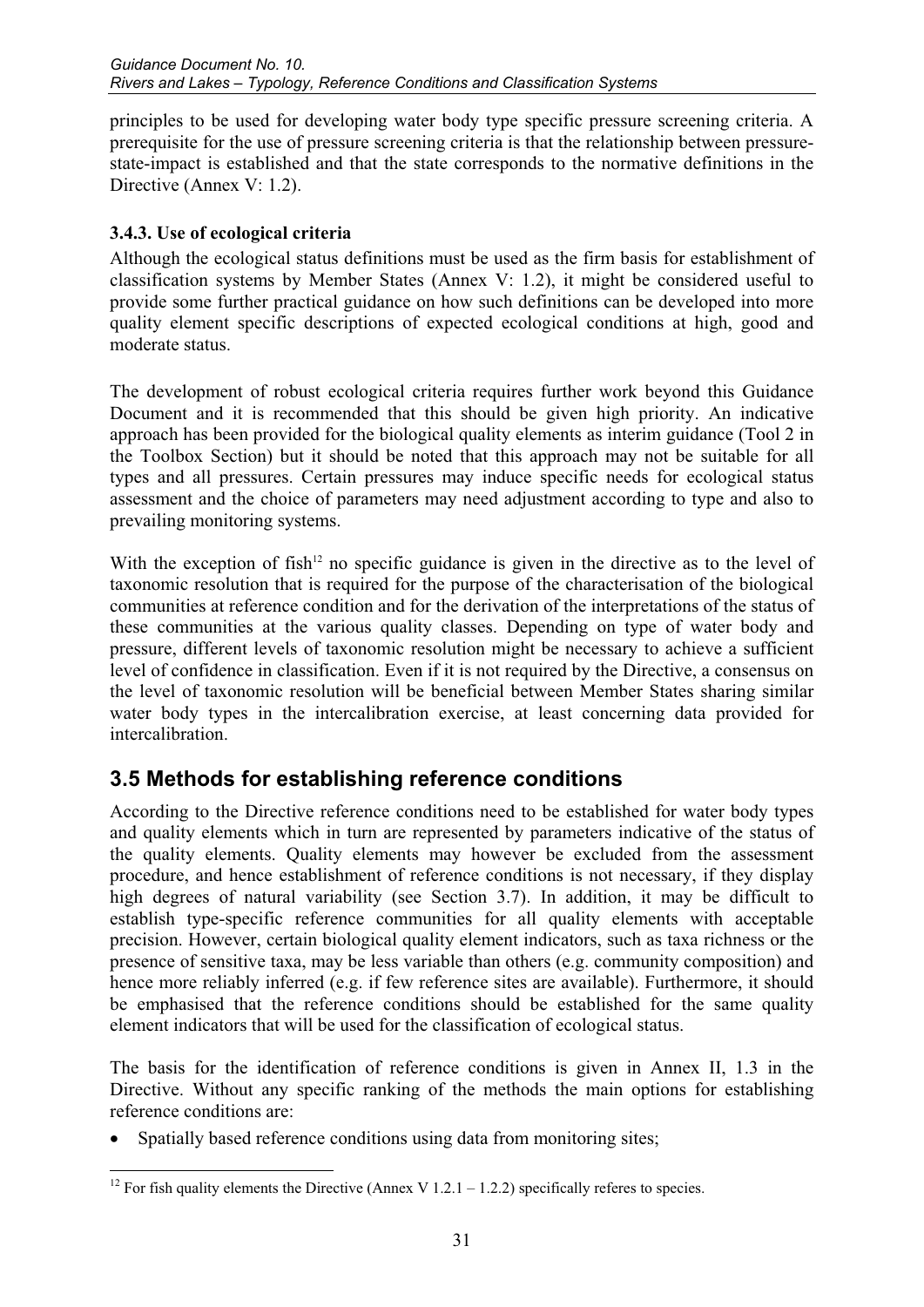- Reference conditions based on predictive modelling;
- Temporally based reference conditions using either historical data or paleoreconstruction or a combination of both;
- A combination of the above approaches.

And where it is not possible to use these methods, reference conditions can be established with expert judgement.

A short description of a number of methods commonly used to ascertain reference conditions is given below. It should be noted that establishing reference conditions for many quality elements may involve using more than one of the methods described below.

#### **3.5.1 Spatially based reference conditions**

If undisturbed or minimally disturbed sites are available and numbers are adequate for determining a reliable measure of mean, median or mode and distribution of values (percentiles, confidence limits), then the use of survey data is one of the most straightforward methods available for establishing reference conditions. This is done a priori by collection of data from reference sites only, by using inclusion/exclusion criteria for delineating a reference population. One of the reasons that spatially based or survey approaches are commonly used is that they can be designed to include natural (both spatial and temporal) variability. For example, in establishing reference communities using field surveys, water body and site stratification (e.g. by size, altitude, substratum, etc) should insure adequate representation and precision of distinctive ecosystem types. In addition, the importance of temporal variability can be dealt with directly if among-year variability is measured. A disadvantage of this approach is that spatially extensive data sets are needed to cover the inherent variability within all water body types.

#### **3.5.2 Reference conditions based on predictive modelling**

When adequate numbers of representative reference sites are not available in a region/type, predictive modelling, using the data available within a region/type or "borrowing" data from other similar regions/types, can be used in model construction and calibration.

One of the advantages of using predictive approaches is that the number of sites needed for reliable estimates of mean or median and error are usually lower than those needed if spatial approaches are used. This usually results in fewer sites that need to be sampled, and lower implementation costs. A second advantage of using predictive approaches is that the models can often be "inverted" to examine the likely effects of mitigation measures. It must be stressed that predictive models only are valid for the ecoregion and water body type they are created for.

### **3.5.3 Temporally based reference conditions**

Temporally based reference conditions may be based on either historical data or paleoreconstruction, or a combination of both approaches. Both of these approaches are commonly used in areas where human-induced stress is widespread and unperturbed references are few or lacking entirely. For example, paleoreconstruction of past conditions may be determined either (i) directly, based on species presence/absence from fossil remains or (ii) indirectly, using relationships between fossil remains and inference to determine other values such as the reference pH situation. One of the strengths of a paleo-approach is that it can often be used to validate the efficacy of other approaches if the conditions are stable.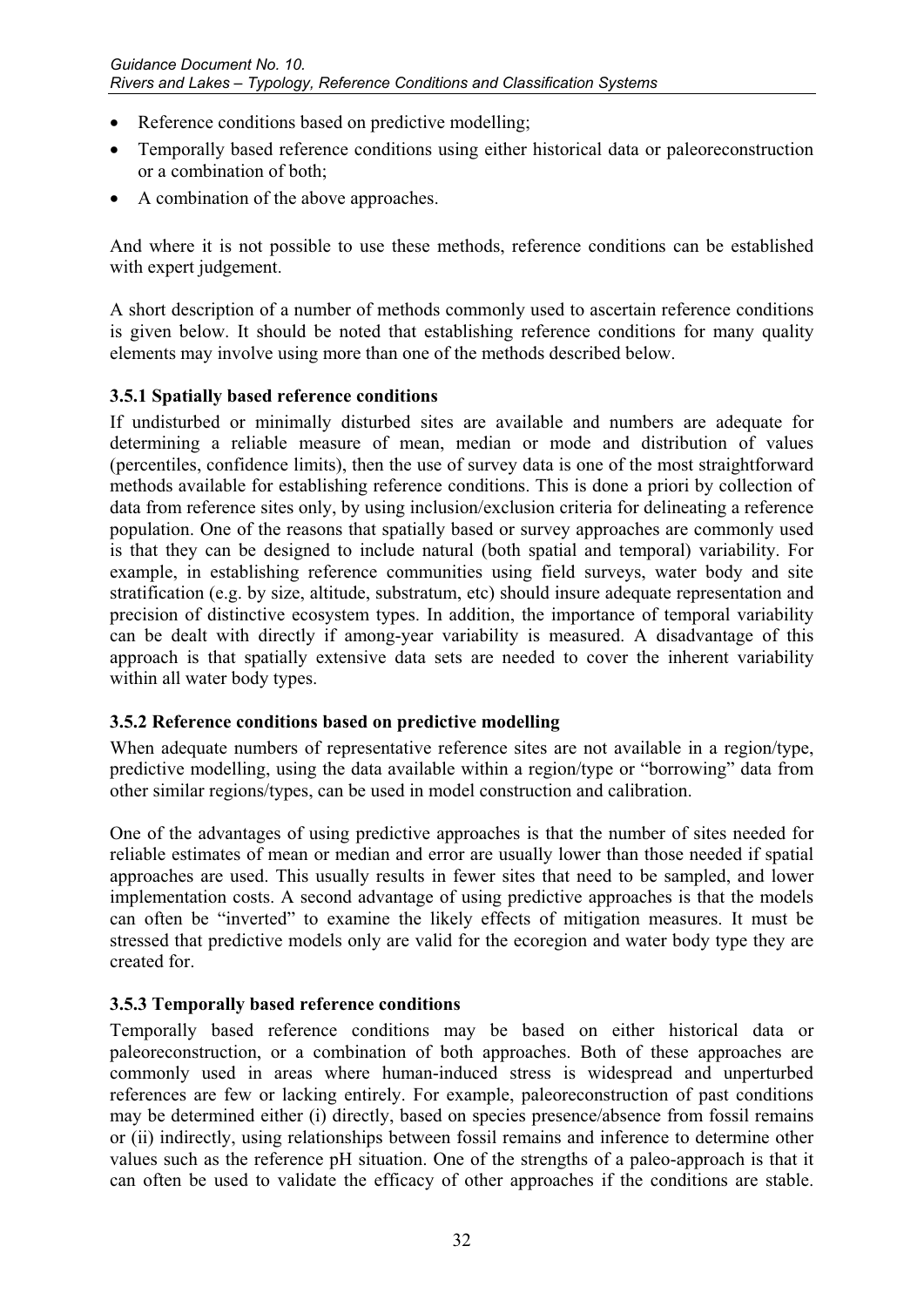Another advantage is that recent step-changes in ecological status are more easily determined. A third strength of palaeoreconstruction is that if strong relationships exist between land use and ecosystem composition and function, a predictive approach (hindcasting or extrapolating dose-response relationships) may be used to predict quality elements prior to major alterations in land use (e.g. pre-intensive agriculture).

Both of these approaches share, however, some of the same weakness. They are usually siteand organism-specific, and hence may be of limited value for establishing type-specific values. Regarding palaeoreconstruction, caution should also be exercised in unequivocal reliance on this method as providing the definitive value, as choice of the calibration dataset used to infer ecological status may result in different values. Regarding the widespread use of historical data, it may be limited by its availability and unknown quality.

#### **3.5.4 Establishing reference conditions using expert judgement**

Expert judgement usually consists of a narrative statement of expected reference condition. Although an expert´s opinion may be expressed semi-quantitatively, qualitative articulation is probably most common. Use of expert judgement may by warranted in areas where reference sites are lacking or few. However, one of the strengths of this approach is that it may also be used in combination with other methods. For example, expert judgement may be used to extrapolate findings from one quality element to another (i.e. paleoreconstruction using fossil diatom remains may be used to infer invertebrate community composition) or to extrapolate dose-response relationships to those expected in unperturbed sites. Another strength of this approach is that both empirical data and opinion can be amalgamated with present-day concepts of ecosystem structure and function.

However, as a number of weaknesses are inherently associated with this approach, caution should be exercised when using this approach as the sole means of establishing reference condition. For example, subjectivity (e.g. the common perception that it was always better in the past) and bias (e.g. even sites with low diversity can be representative) may limit its usefulness. Other drawbacks include the lack of clarity or low degree of transparency in assumptions used to establish reference and the lack of quantitative measures (e.g. mean or median values) for validation. A further weakness of this (and many other approaches) is that the measure obtained is often static, and hence does not include the dynamic, inherent variability often associated with natural ecosystems.

### **3.5.5 Concluding remarks**

Many of the above approaches may be used either singly or in concert for establishing and/or cross-validating reference condition. Knowledge of the inherent strengths and weaknesses of the various approaches or the potential problems associated with using different methods is, unfortunately, weak and fragmentary. A summary of the strengths and weaknesses with different methods is presented in Table 3. Regardless of the approach(es) used to establish reference condition, the variability (or errors) associated with the method(s) should be estimated.

In areas where human-generated disturbances are low or not widespread (e.g. in the Nordic countries), spatial approaches may be used either singly or in concert with predictive modelling to establish potential reference conditions for the quality elements. In contrast, in areas that are/have been strongly affected by single or multiple pressures, identification of potential reference conditions may require a suit of methods and substantial validation.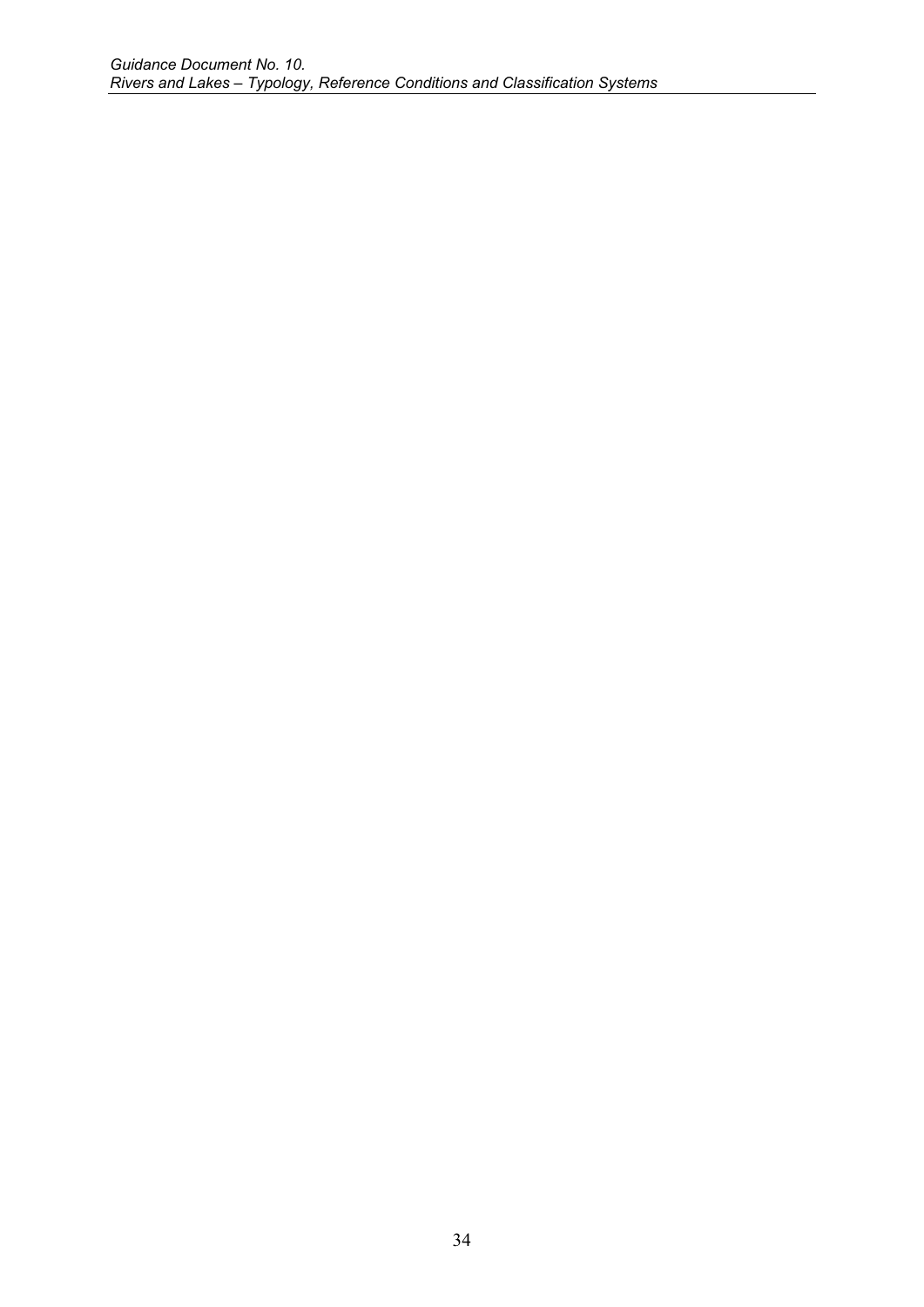| Table 3. | Strengths and weaknesses of a few approaches commonly used to determine reference |
|----------|-----------------------------------------------------------------------------------|
|          | <i>condition.</i>                                                                 |

| Approach                             | <b>Strengths</b>                                                                                                                                      | Weaknesses                                                                                  |
|--------------------------------------|-------------------------------------------------------------------------------------------------------------------------------------------------------|---------------------------------------------------------------------------------------------|
| Spatially based using survey<br>data | Region specific                                                                                                                                       | Expensive to initiate                                                                       |
| Predictive modelling                 | Site-specific                                                                                                                                         | Requires data, calibration and<br>validation                                                |
| Historical data                      | Often inexpensive to obtain                                                                                                                           | Variable data, few parameters<br>and data quality may be poor<br>or unknown, static measure |
| Palaeoreconstruction                 | Incorporates both physico-<br>chemical and biological data                                                                                            | Basically limited to lakes, high<br>initial costs                                           |
| -Direct                              | Site-specific                                                                                                                                         | Few parameters                                                                              |
| -Indirect                            | Calibration models currently<br>available for modelling a<br>number of stressor variables;<br>pH, total phosphorus and<br>temperature reconstructions |                                                                                             |
| Expert opinion or best<br>judgement  | May incorporate both historical<br>data/opinion and present day<br>concepts                                                                           | Bias may be present                                                                         |

## **3.6 Validation of reference conditions and ecological class boundaries**

Knowledge of the variability or uncertainty associated with establishing reference conditions and setting ecological class boundaries is a crucial step in the process of determining the ecological status of water bodies. Clearly, estimating the errors associated with ecological banding schemes and validation of reference conditions are important steps. An intercalibration exercise will be facilitated by the Commission in accordance with Annex V, Section 1.4.1, in the Directive. This exercise will calibrate the class boundaries established by the Member States. As there is a Guidance Document available on intercalibration (WFD CIS Guidance Document No. 6) this Section will focus more on validation of reference conditions.

### **3.6.1 Minimise risk of circularity**

To minimise risk of circularity in establishing reference conditions, ideally mainly physicochemical, hydromorphological and pressure criteria (i.e. community driving forces) should be used in a first step. Inclusion of biological quality elements in this first step of screening for potential reference sites or values may introduce bias (e.g. different persons/experts may have different perceptions of what reference conditions represents) and circularity (i.e. use of the same variable to delineate and validate reference condition). There will also be a risk that naturally occurring rare water body types (e.g. naturally nutrient poor, low diversity water bodies) will not be detected. In practice, however, it is likely that Member States may have to resort to using all data currently available (including biological data), to initially identify potential reference sites or values. If biological quality elements are used in this initial stage, it is important that additional biological data (e.g. for other quality elements) is collected to verify the final identification of a site as a reference.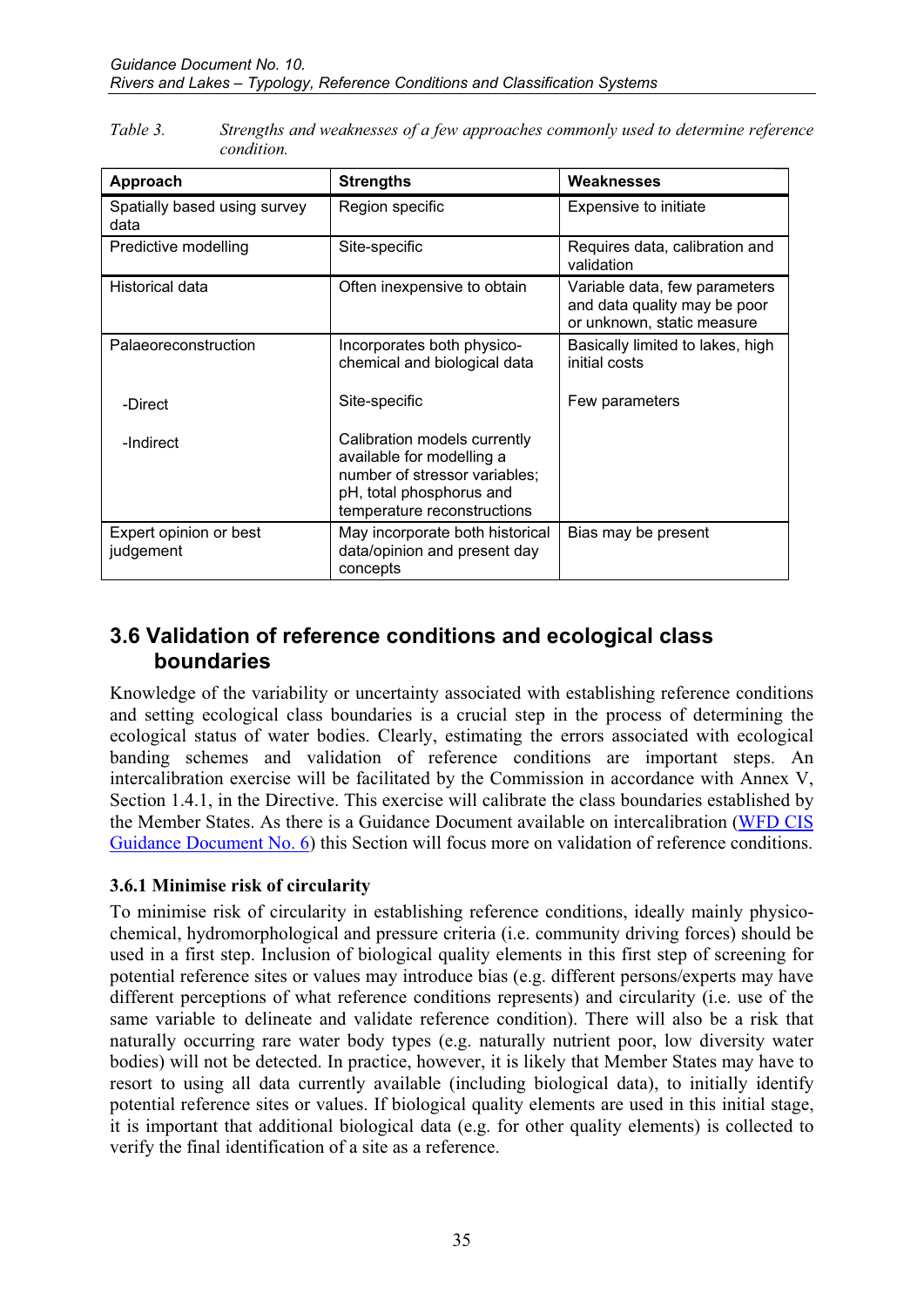If a water body fulfils the requirements for reference conditions in this first step, biological reference conditions can then be established in the next step. The suggested procedure can be described as follows:

- $\bullet$  Find sites at which on the basis of all the identified pressures, the physico-chemical, hydromorphological and biological quality elements are believed to be subject to no more than minor disturbance. Use Tool 1-2 in the Toolbox Section for this initial risk assessment;
- $\bullet$  Sample the biological quality elements to see if they appear to be only affected, if at all, by minor alterations to the physico-chemical and hydromorphological quality elements. If sampling shows that a biological value is more disturbed than predicted by the risk assessment, further investigation of possible pressures and their effects should be undertaken (i.e. refinement of the risk assessment);
- If sites deviate from what is expected to occur under reference conditions, but no known human-generated pressures are evident, removal of these sites should be considered. Care should, however, be exercised as these sites may indicate the true, natural, variability expected to occur.

### **3.6.2 Secure documentation**

As part of the decision-making process, it is important to document how the values representing reference conditions and ecological quality class boundaries have been established. Likewise, the steps taken to validate reference and class boundaries need to be documented in detail.

#### **3.6.3 Validation of methods**

Since different methods used to establish reference conditions most likely have different inherent errors, some form of validation procedure needs to be performed. Clearly the main issue is to determine whether the reference values obtained can be used to achieve robust classifications of ecological status (see Section 3.7). When several methods have been used for establishing reference conditions, they should be compared, if possible, using the same quality element(s). If the outcome of this comparison is that there is a significant difference between the different methods there has to be an expert judgement on how to set the value.

## **3.7 Assessing variability in reference conditions**

The Directive requires a "sufficient level of confidence about the values for the reference conditions" regardless of which method is used for establishing reference conditions (Annex II, 1.3). Adequate confidence and precision in the classification of the quality elements is another statistical requirement mentioned in the Directive (Annex V, 1.3).

Neither "sufficient level of confidence about the values for the reference conditions" nor "adequate confidence and precision in the classification" is specified in statistical terms in the Directive. It is, consequently, up to the Member States to decide about this definition, taking into account the natural spatial and temporal variability for different quality elements together with errors associated with sampling and analysis.

The Directive´s requirements about confidence levels require relevant databases including data of several years for a good temporal variations appraisal. Such databases will, however,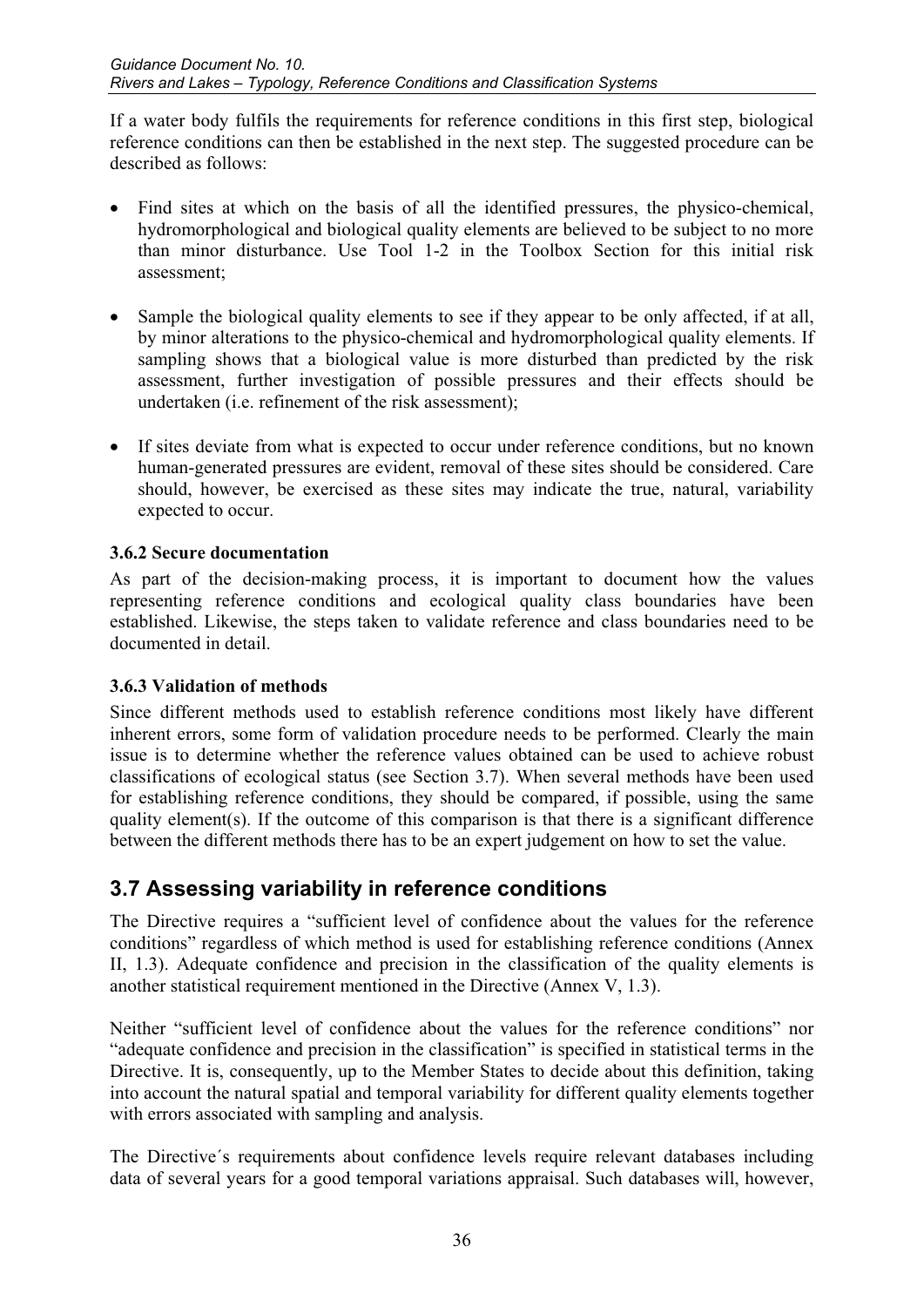not be necessarily available for the first River Basin Management Plan publication in 2009. So, the databases have to be improved during the first RBMP implementation and at the latest 3 years after the first RBMP publication to be able to consider in 2015 if the WFD targets have been failed or fulfilled on sufficient statistical basis.

Methods for establishing reference condition and setting class boundaries must include an estimate of error. This information is needed to determine the confidence and precision in status classification. For example, estimates of a biological reference condition will incorporate the natural (i.e. real) variability of the quality element in time and space and the errors in the method of estimation.

#### **3.7.1 Sources of errors**

A multitude of factors can affect measurement uncertainty and confound interpretations using biological parameters. The most common errors are related to measurement and include errors associated with sampling effort and sample processing. The importance of natural variability can also vary among organism groups. For example, small organisms such as those making up the phytobenthos community may change markedly over a period of weeks, whereas macrophyte and fish communities may have much longer response scales (e.g. years). An understanding of how uncertainty is related to different methods is needed to better interpret human-induced deviations from those naturally expected to occur.

Regardless of the method used to establish reference condition, it is important to estimate the errors that are inherently associated with the method used and how levels of uncertainty relate to specific quality elements. Errors can be intrinsically related to different quality elements, and different methods used to establish reference conditions can vary in accuracy and precision. For example, paleoreconstruction is probably more precise than spatially based approaches in reconstructing reference conditions of specific sites. This approach may, however, be less accurate than methods that provide estimates of mean or median values. For example, if the site measured is not representative of the type-specific population, and if an adequate number of sites are not measured to obtain reliable measures of mean or median (e.g. for regional patterns), this method can be less accurate than other methods.

The sources of uncertainty in the observed biological quality fall roughly into the following categories:

- **Sampling errors (natural spatial variation).** Within each site/water body there will be spatial heterogeneity in the microhabitats. This means e.g. that taxonomic richness and composition will vary between samples taken during the same period;
- **Sample process errors.** When e.g. sorting the material in a new macroinvertebrate sample and identifying the taxa, some taxa may be missed or misidentified. This may lead to underestimation of the EQR-value for number of taxa at the site;
- **Analytical errors.** For chemical quality elements the errors associated with different analytical techniques may vary for the same substance;
- **Natural temporal variation**. The taxa present at a site will vary naturally over time.

### **3.7.2 Choice of quality element indicators**

The indicators used in establishing reference conditions and the subsequent classification must enable significant impacts to be reliably detected and recorded through the assignment of an ecological status class. Indicators that do not do this will be unsuitable.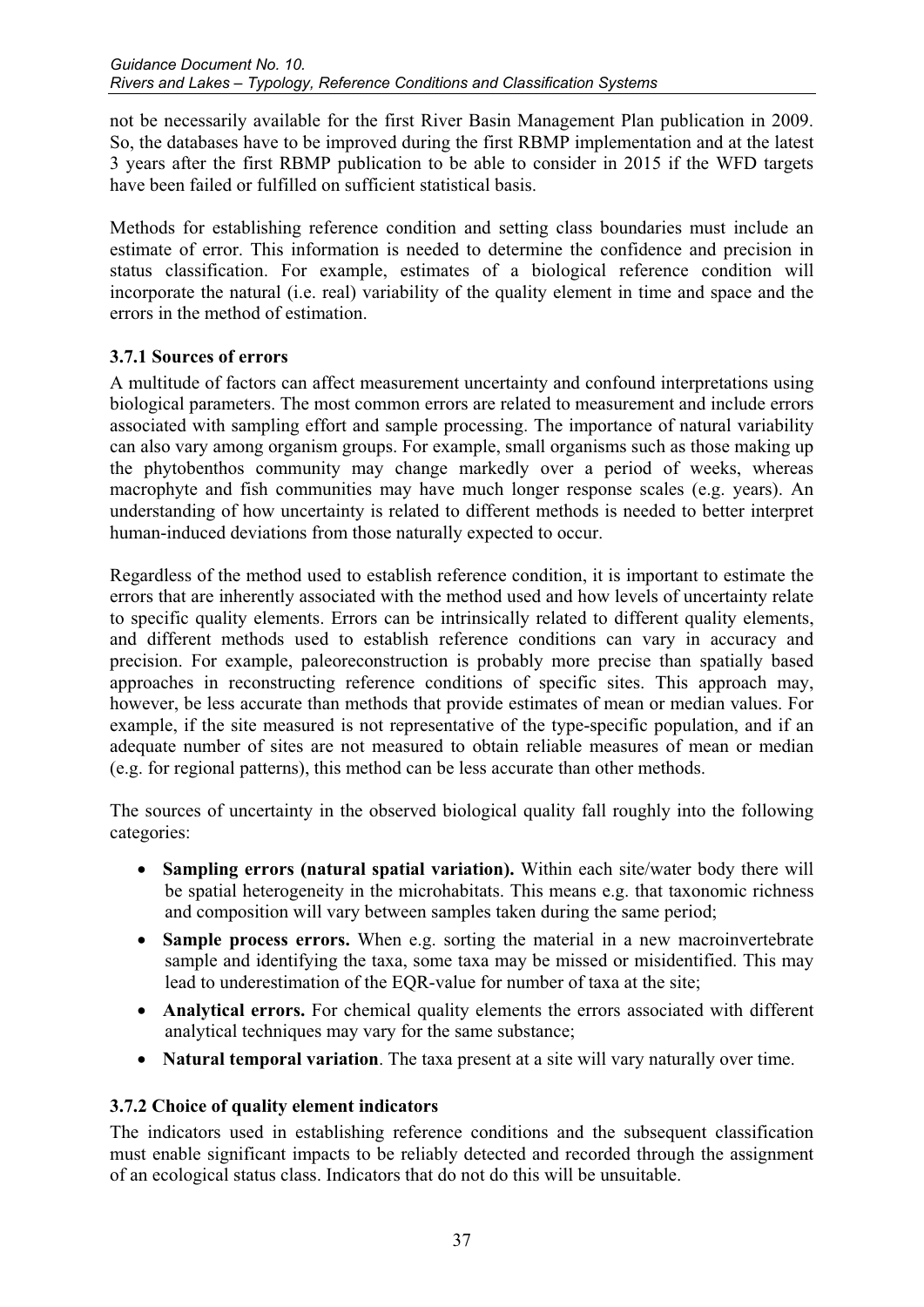The selection of indicators will be an iterative process, requiring consideration of the factors described below.

- **Relevance**. An indicator should indicate the condition of the quality element. It should be capable of indicating the effects of pressures, and thus represent the response of the quality element to pressures;
- **Responsiveness**. Different indicators may be sensitive to different pressures. The use of different indicators for the same quality element may be appropriate depending on which pressures are affecting a water body;
- **Range of sensitivity**. Indicators may detect effects over a range of pressures but reach their maximum response at a low level of pressure (e.g. a sensitive species may disappear). It may be necessary to use one set of indicators for the lower classes and another for higher classes;
- **Ability of Member States to estimate reference values**. Values for some indicators may be more easily estimated than others. For example, where there are no sites at reference condition, other options may be to borrow sites from neighbour regions or states, use historical data, modelling or expert judgement to estimate reference conditions for some indicators;
- $\bullet$  **Variability**. Indicators whose natural variability is high and poorly understood are likely to be unsuitable. Indicators measured by methods that produce large sampling and analysis errors, or for which the size of the sampling and analysis errors has not been quantified, are also likely to be inappropriate;
- **Confidence**. Indicators should be selected so that there is good and demonstrable confidence and precision in classification of ecological status. If confidence is low, the range of uncertainty in the value of the quality element may span the boundaries of several or all the classes. This will result in random allocations of status class and false indications that class has changed.

If the risk of misclassification is too large, more than one indicator may be used to estimate the value of the quality element. In such cases, the number of indicators, and the means by which the data for these are combined, should be such as to achieve the required degree of confidence in the estimate for the quality element.

### **3.7.3 Exclusion of indicators and quality elements**

The reference value for each indicator should be identified, including an estimate of the variance associated with it. The variance should be estimated so that a decision can be taken as to whether the indicator can be used to achieve reliable classification. If the variance is too high, reliable classification will not be possible and the indicator should not be used. One reason for excluding a specific quality element from assessment of ecological status is that the natural variability is too large. This would mean that the natural variability is too high for all relevant quality element indicators. This exclusion principle is described in the Directive in the following way:

Annex II 1.3 (vi) Establishment of type-specific reference conditions for surface water body types:

*Where it is not possible to establish reliable type-specific reference conditions for a quality element in a surface water body type due to high degrees of natural variability in*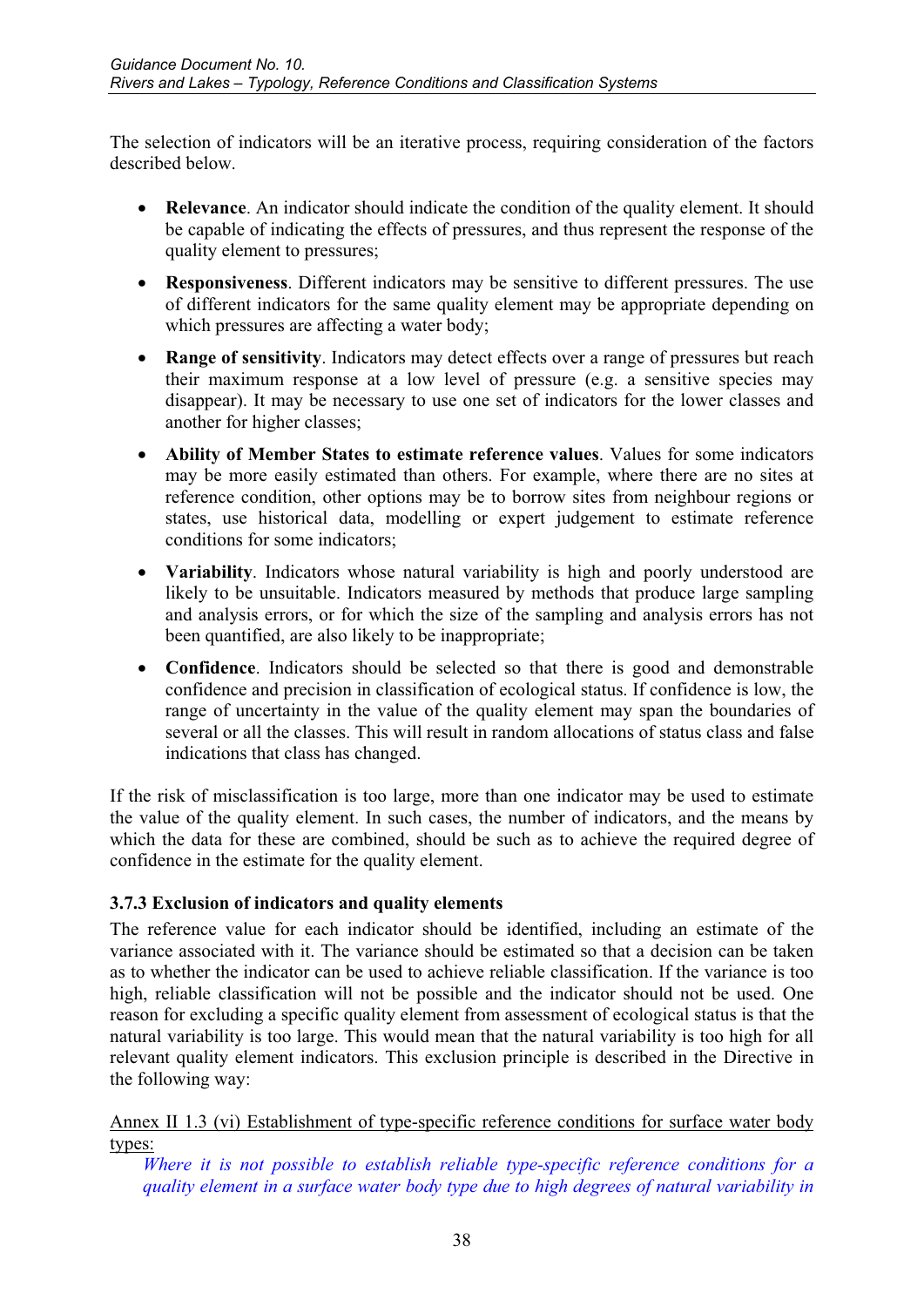*that element, not just as a result of seasonal variations, then that element may be excluded from the assessment of ecological status for that surface water type. In such circumstances Member States shall state the reasons for this exclusion in the River Basin Management Plan.* 

## **3.8 Setting EQR-based class boundaries**

Excerpts from the Directive pertaining to setting quality class boundaries is given in the following Sections of the Directive:

#### Annex V: 1.4.1 (ii). Comparability of biological monitoring results

*In order to ensure comparability of such monitoring systems, the results of the systems operated by each Member State shall be expressed as ecological quality ratios for the purposes of classification of ecological status. These ratios shall represent the relationship between the values of the biological parameters observed for a given body of surface water and the values for these parameters in the reference conditions applicable to that body. The ratio shall be expressed as a numerical value between zero and one, with high ecological status represented by values close to one and bad ecological status by values close to zero.* 

#### Annex V: 1.4.1 (iii)

*Each Member State shall divide the ecological quality ratio scale for their monitoring system for each surface water category into five classes ranging from high to bad ecological status, as defined in Section 1.2, by assigning a numerical value to each of the boundaries between the classes. The value for the boundary between the classes of high and good status, and the value for the boundary between good and moderate status shall be established through the intercalibration exercise described below.* 

#### Annex V: 1.4.1 (iv)

*The Commission shall facilitate this intercalibration exercise in order to ensure that these class boundaries are established consistent with the normative definitions in Section 1.2 and are comparable between Member States.* 

#### Annex V: 1.4.1 (vi)

*Each Member State monitoring system shall be applied to those sites in the intercalibration network which are both in the ecoregion and of a surface water body type to which the system will be applied pursuant to the requirements of this Directive. The results of this application shall be used to set the numerical values for the relevant class boundaries in each Member State monitoring system.* 

#### **3.8.1. Options for setting class boundaries**

Based on theoretical considerations and the experience from EQR-based classification systems currently used in Member States, the following guidance may be given on alternative options for setting class boundaries. These alternatives are further elaborated in tool 3 in the Toolbox Section. It should be noted, that whereas Member States may set their own class boundaries, harmonisation within a European scale will be achieved through the intercalibration procedure.

The suggested options for setting class boundaries need to be further developed and tested in Pilot River Basins and future work of the Common Implementation Strategy during 2003-4.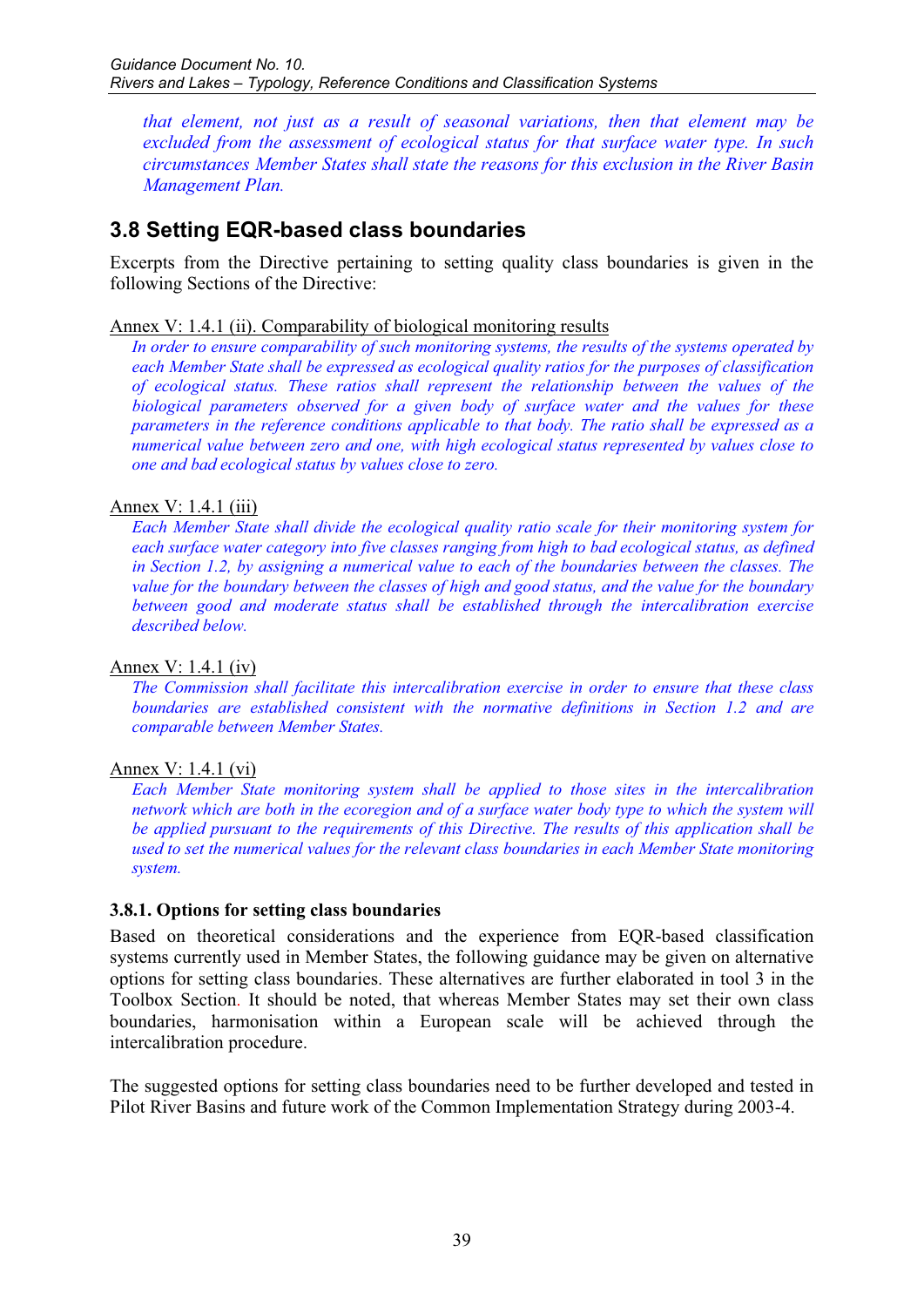Within each of the alternative options A, B and C below, several alternative methods may apply (e.g. different statistical measures). It is recommended to use the method considered most relevant for the available data set.

**A. With access to sufficient data from sites or historical records, derived as described in Sections 3.4-3.7, class boundaries may be set as follows for an individual quality element indicator**<sup>13</sup>:

- 1. Establish a suitable summary statistic (e.g. median value or arithmetic mean) of the values pertaining to reference conditions or high status – the reference value<sup>14</sup>.
- 2. Divide the values pertaining to reference conditions (or high status) by the reference value, thus creating a set of normalised values pertaining to reference conditions (or high status). These values are ratios between observed values and the reference value, and as such potential EQR values for the borderline between high and good status.
- 3. Invert the normalised values if the nominal values increase toward the "bad end" of the scale. This is necessary in order to achieve a final scale that descends from 1 to 0, as required by the Directive.
- 4. Select a suitable statistic among the normalised values to represent the class boundary between high and good status, e.g. the  $10<sup>th</sup>$  percentile.
- 5. Repeat step 2 (and if necessary 3) for values pertaining to good status, i.e. divide by the reference value and (if necessary) invert.
- 6. Select a suitable statistic among the normalised values arrived at in the preceding step to represent the class boundary between good and moderate. If the 10<sup>th</sup> percentile were selected in step 4, the same statistic (of the values representing good status) would be selected here.

The same procedure as described above may be used to set the remaining class boundaries if nominal values representing these quality classes are available.

#### **B. With scarce access to data from sites or historical records corresponding to ecological quality criteria, class boundaries may be set as follows for an individual quality element indicator15:**

1. Establish a tentative scale of ecological quality ratios based on expert judgement of what may be considered to represent appropriate intervals from high to bad quality.

<sup>&</sup>lt;sup>13</sup> Note: Class boundaries will have to be developed for each quality element indicator

<sup>&</sup>lt;sup>14</sup> The mean or median value from the distrubution of reference site values are considered the most rubust values to be used as the reference value in classification of ecological status (relatively few data/sites needed for sufficient confidence in RC). One disadvantage with using the mean or median value as the reference value is that many reference sites will fall outside the range  $0-1$  ( $>1$ ). However, if sufficient amount of data from the reference population exist a high percentile (eg. the 75th, 90th or 95th percentile) may be used as the reference value. This would reduce the problem of many reference sites lying outside the range 0-1. On the other hand, reference values established this way will be very much influenced by extreme values. The conclusion is that the mean or median values from the reference site/data population is considered the best staring point when establishing the classification schemes for ecological status.

 $15$  Note: Class boundaries will have to be developed for each quality element indicator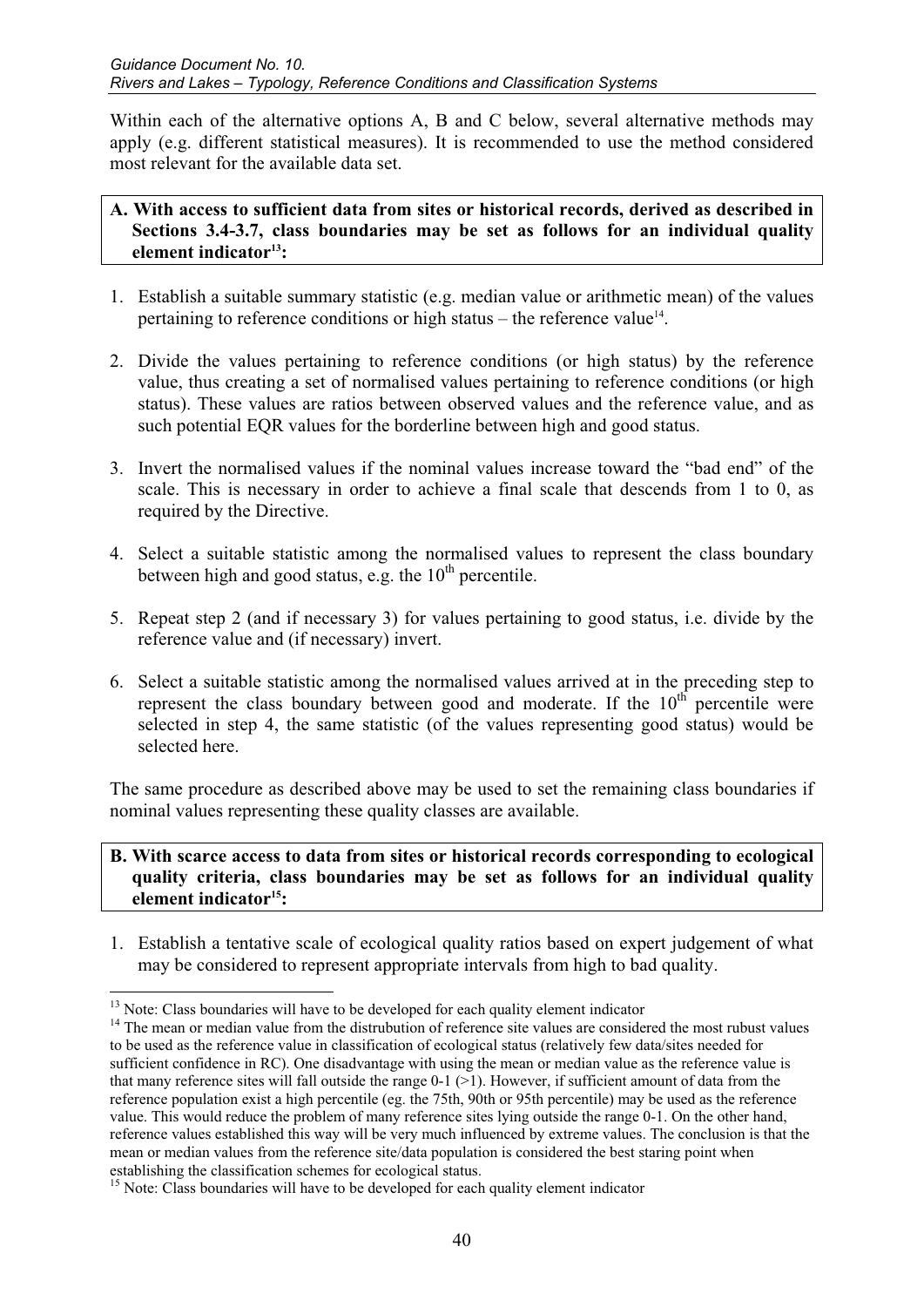- 2. Apply the scale on a number of real or virtual data sets and compare, by expert judgement, the resulting classification with the ecological quality criteria given by the normative definitions and, if available, further developments of these such as those described in Tool 2 in the Toolbox Section.
- 3. If necessary adjust the scale and repeat the procedure described in Step 3 above until a scale of class boundaries has been established that results in a classification corresponding to the ecological quality criteria.

#### **C. A statistical distribution approach may be used as an alternative to the above one based on expert judgement if the ecological quality criteria represented by the normative definitions and the developments thereof are deemed too weak to support any judgement of where the borderlines between quality classes should be:**

- 1. Establish a suitable summary statistic (e.g. mean value or percentile) of the reference values.
- 2. Calculate EQR ratios by normalising all values of the reference dataset (i.e. divide all values by the selected reference value).
- 3. Determine the "upper anchor" and in doing so the width of the high or reference band by selecting an appropriate statistic (e.g. the  $10<sup>th</sup>$  percentile) using the distribution of the reference values. The width of this class is determined by the natural variation associated with undisturbed or least impaired reference sites. The upper anchor is also the class boundary between high and good ecological status.
- 4. Determine the width of the four remaining classes by dividing the interval between the upper and lower anchors equally. The lower anchor used in setting classification band widths can be a zero value. However, some thought should be given to using the minimum value measured or expected to occur in nature. Setting the lower anchor to a value > 0 might be more ecologically relevant and should result in lower probabilities of committing type 2 errors.

#### **3.8.2 Errors associated with classification schemes**

Once a classification scheme has been established, the error associated with the individual classes (i.e. misbanding errors) needs to be determined. Determination of the error or uncertainty associated with a classification scheme can be done using a number of randomisation tests. In brief, uncertainties in classification need to explicitly address the question of "what is the probability that a site is assigned to the wrong class?" If a site is incorrectly placed in a class denoting poorer ecological status than the actual condition this is considered as a type 1 or false positive error. If a site is incorrectly placed in a class denoting higher ecological status than the actual condition this would be classified as a type 2 or false negative error. False negative errors (i.e. wrongly assigned to a higher class) mean that ecological degradation may proceed undetected, while false positive errors may cause hugely wasted effort and investment in monitoring and measures. Consequently, both kinds of errors have serious associated problems.

Furthermore, attempts at lowering false negative error frequencies are in line with the European Councils precautionary principle. Article 7 of this resolution states that the Council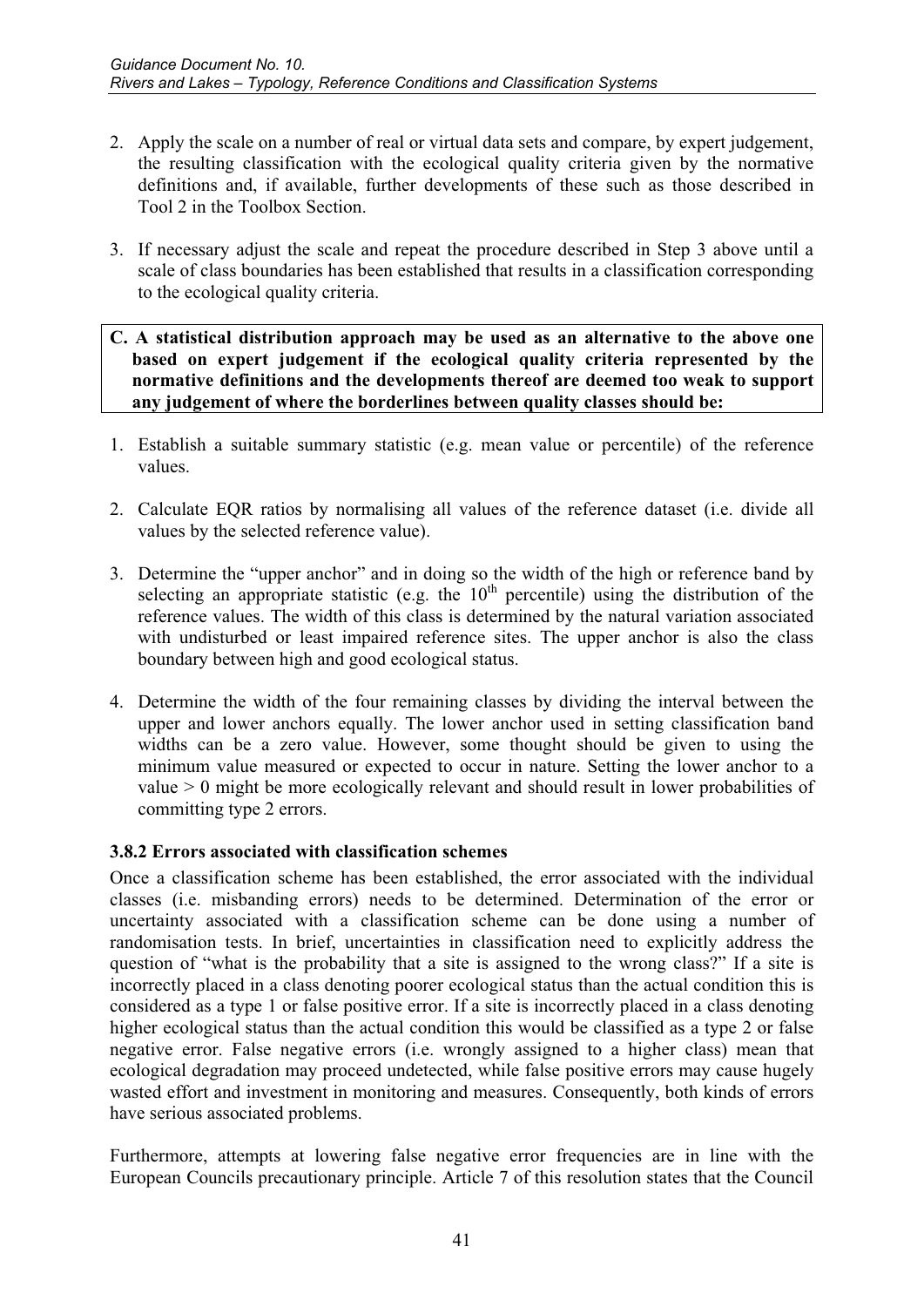"considers that use should be made of the precautionary principle where the possibility of harmful effects on health or the environment has been identified and preliminary scientific evaluation, based on the available data, proves inconclusive for assessing the level of risk" (European Council Resolution on the Use of the Precautionary Principle, 14328/00, 5 December 2000).

The errors associated with classification schemes can be alarmingly high. Therefore, an understanding of the errors associated with misclassification is needed so as to design and implement cost-effective monitoring and assessment programmes.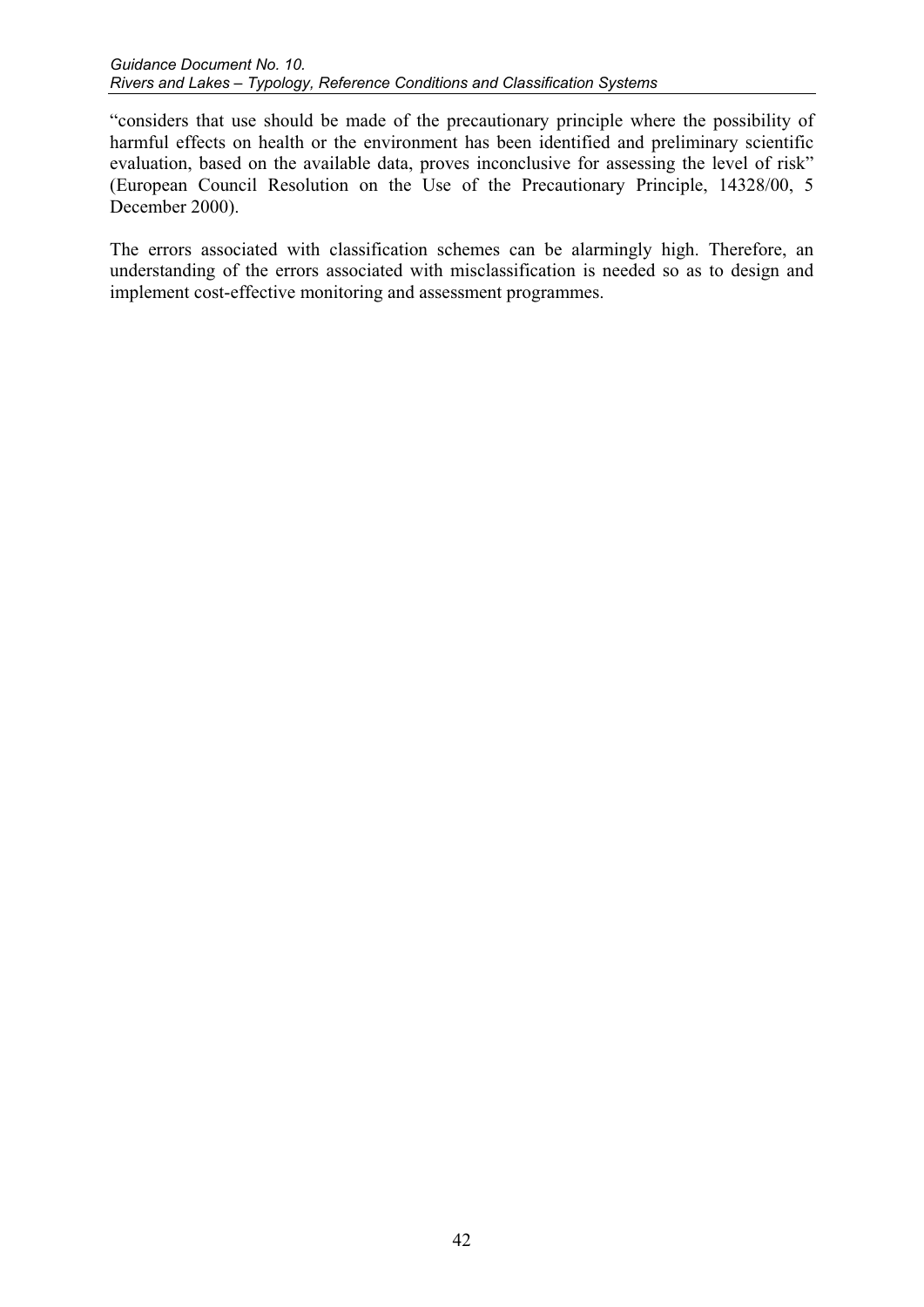# **Section 4. The Toolbox**

The toolbox includes the following elements and instruments which can be seen as examples illustrating possible ways of implementing the different steps in the REFCOND Guidance. All tools need to be further developed and tested by Member States for specific water body types and pressures The Pilot River Basin testing during 2003-4 will also contribute in the development of the REFCOND tools and tools from other Guidance Documents.

List on tools included in the toolbox:

- 1. Pressure screening criteria for high status sites or values;
- 2. Ecological criteria or interpretations of normative definitions for the biological quality elements;
- 3. Examples on setting class boundaries according to alternative A, B and C in Section 3.8.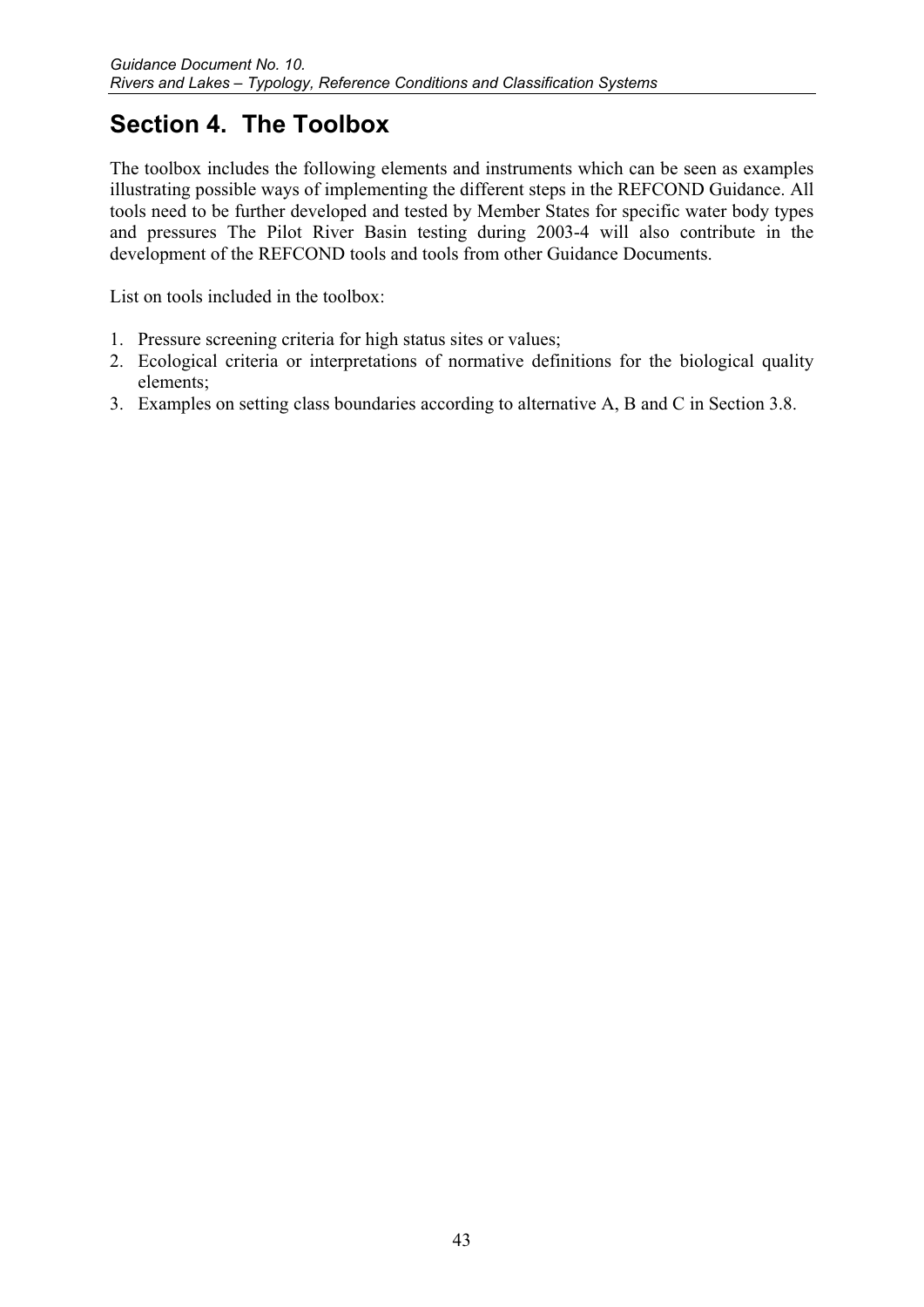## **Tool 1. Proposed pressure screening criteria for selecting potential reference condition sites or values.**

In the table below a set of criteria is suggested which elaborate the degree of acceptable change in an anthropogenic pressure that would provide the limits of high status sites or values. The table may be used as a screening tool alongside with ecological criteria for selection of potential reference sites or values. A prerequisite for the use of pressure screening criteria is that the relationship between pressure and ecological impact is well established and that the impact corresponds to the normative definitions in the Directive (Annex V: 1.2). The screening criteria is suggested to be further developed into water body type specific criteria and tested in Pilot River Basins and future work of the Common Implementation Strategy during 2003-42004.

|                                                    | <b>High ecological status</b>                                                                                                                                                                                                                                                                                                                                                       |  |  |  |
|----------------------------------------------------|-------------------------------------------------------------------------------------------------------------------------------------------------------------------------------------------------------------------------------------------------------------------------------------------------------------------------------------------------------------------------------------|--|--|--|
| General statement                                  | High status or reference conditions is a state in the present or in<br>the past corresponding to very low pressure, without the effects<br>of major industrialisation, urbanisation and intensification of<br>agriculture, and with only very minor modification of physico-<br>chemistry, hydromorpology and biology.                                                              |  |  |  |
| <b>Diffuse source pollution</b>                    |                                                                                                                                                                                                                                                                                                                                                                                     |  |  |  |
| Land-use intensification:<br>Agriculture, forestry | Pre-intensive agriculture or impacts compatible with pressures<br>$\bullet$<br>pre-dating any recent land-use intensification.                                                                                                                                                                                                                                                      |  |  |  |
|                                                    | Pressures pre-dating any recent intensification in airborne inputs<br>$\bullet$<br>that could lead to water acidification.                                                                                                                                                                                                                                                          |  |  |  |
| <b>Point source pollution</b>                      |                                                                                                                                                                                                                                                                                                                                                                                     |  |  |  |
| Specific synthetic pollutants                      | Pressures resulting in concentrations close to zero or at least<br>$\bullet$<br>below the limits of detection of the most advanced analytical<br>techniques in general use (A Selection process for relevant<br>pollutants in a river basin is presented as an example of best<br>practice in Section 6 of the WFD CIS Guidance Document No. 3<br>from Working Group 2.1, IMPRESS). |  |  |  |
| Spec. non-synthetic pollutants                     | Natural background level/load (see reference above)<br>$\bullet$                                                                                                                                                                                                                                                                                                                    |  |  |  |
| Other effluents/discharges                         | No or very local discharges with only very minor ecological<br>$\bullet$<br>effects.                                                                                                                                                                                                                                                                                                |  |  |  |
| <b>Morphological alterations</b>                   |                                                                                                                                                                                                                                                                                                                                                                                     |  |  |  |
| River morphology                                   | Level of direct morphological alteration, e.g. artificial instream<br>$\bullet$<br>and bank structures, river profiles, and lateral connectivity<br>compatible with ecosystem adaptation and recovery to a level of<br>biodiversity and ecological functioning equivalent to unmodified,<br>natural water bodies                                                                    |  |  |  |
| Lake morphology                                    | Level of direct morphological alteration, e.g.<br>structural<br>$\bullet$<br>modifications that hinder fluctuations of the water surface,<br>compatible with ecosystem adaptation and recovery to a level of<br>biodiversity and ecological functioning equivalent to unmodified,<br>natural water bodies                                                                           |  |  |  |
| <b>Water abstraction</b>                           |                                                                                                                                                                                                                                                                                                                                                                                     |  |  |  |
| River and lake water abstraction                   | Levels of abstraction resulting in only very minor reductions in<br>$\bullet$<br>flow levels or lake level changes having no more than very<br>minor effects on the quality elements.                                                                                                                                                                                               |  |  |  |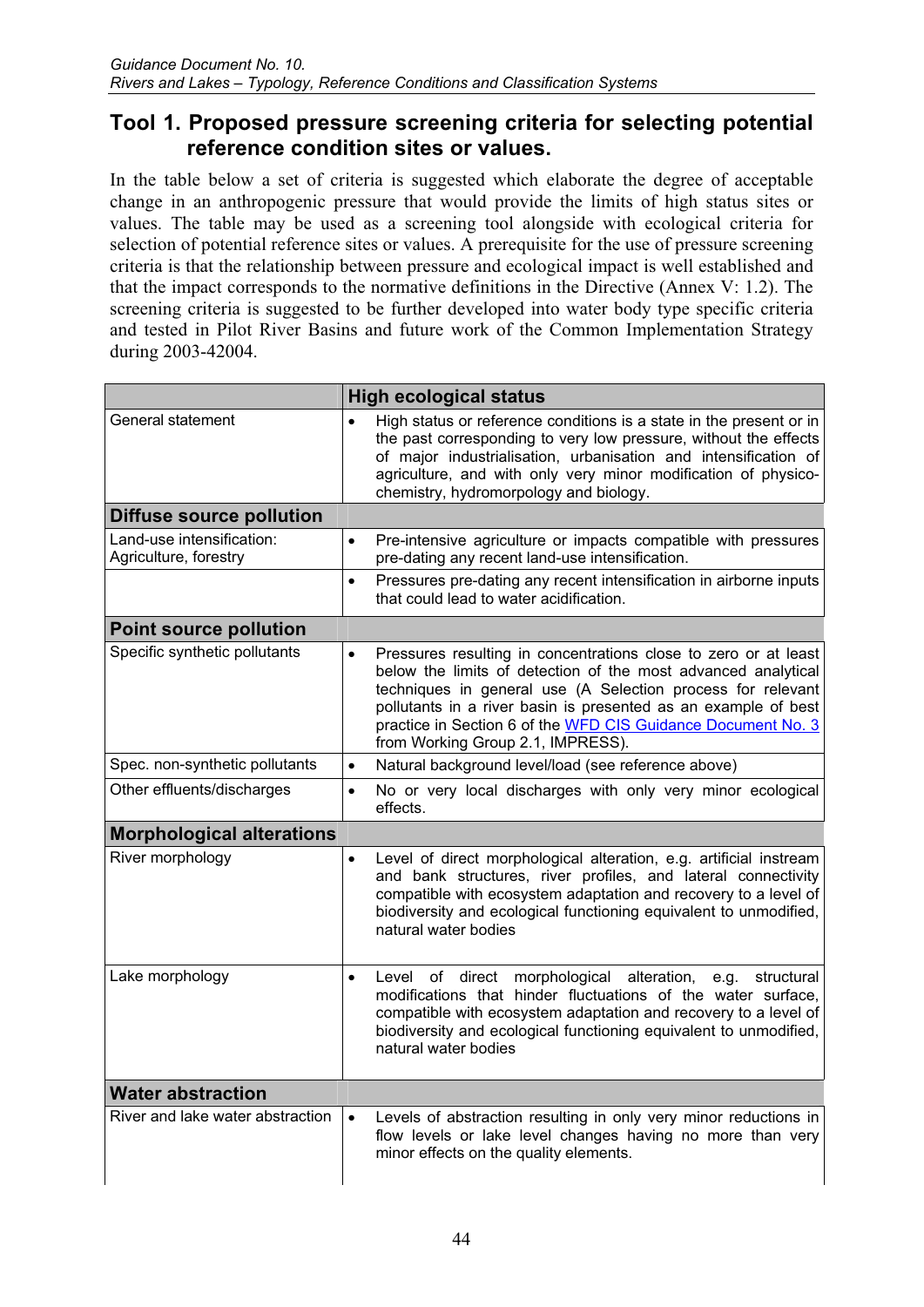| <b>Flow regulation</b>          |                                                                                                                                                                                                                                                              |
|---------------------------------|--------------------------------------------------------------------------------------------------------------------------------------------------------------------------------------------------------------------------------------------------------------|
| River flow regulation           | Levels of regulation resulting in only very minor reductions in<br>flow levels or lake level changes having no more than very<br>minor effects on the quality elements.                                                                                      |
| <b>Riparian zone vegetation</b> |                                                                                                                                                                                                                                                              |
|                                 | Having adjacent natural vegetation appropriate to the type and<br>$\bullet$<br>geographical location of the river.                                                                                                                                           |
| <b>Biological pressures</b>     |                                                                                                                                                                                                                                                              |
| Introductions of alien species  | Introductions compatible with very minor impairment of the<br>$\bullet$<br>indigenous biota by introduction of fish, crustacea, mussels or<br>any other kind of plants and animals.                                                                          |
|                                 | No impairment by invasive plant or animal species.<br>٠                                                                                                                                                                                                      |
| Fisheries and aquaculture       | Fishing operations should allow for the maintenance of the<br>$\bullet$<br>structure, productivity, function and diversity of the ecosystem<br>(including habitat and associated dependent and ecologically<br>related species) on which the fishery depends |
|                                 | Stocking of non indigenous fish should not significantly affect<br>٠<br>the structure and functioning of the ecosystem.                                                                                                                                      |
|                                 | No impact from fish farming.<br>$\bullet$                                                                                                                                                                                                                    |
| Biomanipulation                 | No biomanipulation.<br>$\bullet$                                                                                                                                                                                                                             |
| <b>Other pressures</b>          |                                                                                                                                                                                                                                                              |
| <b>Recreation uses</b>          | No intensive use of reference sites for recreation purposes (no<br>$\bullet$<br>intensive camping, swimming, boating, etc.)                                                                                                                                  |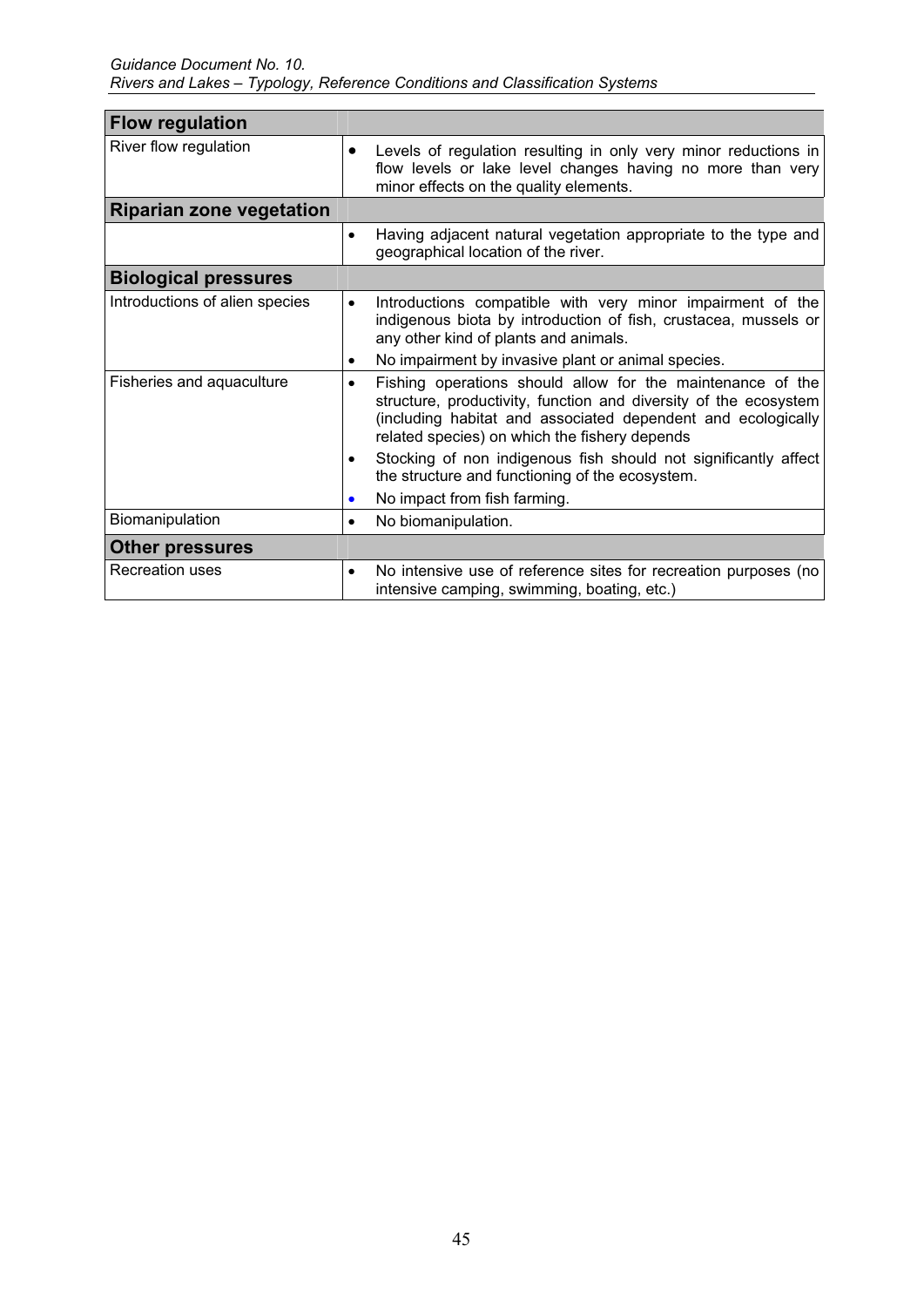# **ormative definitions for the biological quality elements**

**types and all pressures. Choice of indicators may need adjustment according to prevailing monitoring. The table and tested in Pilot River Basins and future work of the ECOSTAT cluster. Interpretations of the normative ysico-chemical and hydromorphological quality elements.** 

|                                                                                                      | <b>Good Status</b>                                                                                                                                                                           | <b>Moderate Status</b>                                                                                                                                                                       |
|------------------------------------------------------------------------------------------------------|----------------------------------------------------------------------------------------------------------------------------------------------------------------------------------------------|----------------------------------------------------------------------------------------------------------------------------------------------------------------------------------------------|
| hytoplankton community will<br>e specific reference conditions.<br>at will reflect the type specific | <b>Taxonomic composition</b> – the phytoplankton community may<br>be slightly changed from the type specific reference<br>conditions.                                                        | <b>Taxonomic composition</b> – the phytoplankton community may<br>be significantly changed from the type specific reference<br>conditions.                                                   |
| n the type specific reference<br>e likely either to be at very low<br>be attributable to the chance  | The community may contain a minority of taxa which indicate<br>changes from the type specific reference community.                                                                           | The community may contain taxa which indicate a significant<br>change from the type specific reference community.                                                                            |
| ormal distribution range. In<br>t be indicative of disturbance.                                      | Taxa which reflect the type specific reference phytoplankton<br>community are likely still to be dominant.                                                                                   | Size structure of the phytoplankton community is significantly<br>outside the type specific reference conditions.                                                                            |
| n community is<br>pecific reference conditions.                                                      | Size structure of the phytoplankton community is near or just<br>outside the type specific reference conditions.                                                                             | <b>Abundance</b> – Many taxa will be outside their expected<br>abundance at reference conditions.                                                                                            |
| present will be within their<br>erence conditions.                                                   | <b>Abundance</b> – The majority of the taxa present will be within<br>their expected abundance values at reference conditions, but<br>some may deviate significantly from expected.          | <b>Biomass</b> – The biomass of the phytoplankton community will be<br>significantly higher than the range of values at reference<br>conditions.                                             |
| ytoplankton community will be<br>ed at reference conditions.<br>sparency will not be                 | <b>Biomass</b> – The biomass of the phytoplankton community will<br>be higher than the range of values at reference conditions.                                                              | Other quality elements, such as macrophytes and benthic<br>invertebrates, may be altered by the increased algal abundance.<br>(e.g. depth of colonisation of macrophytes may be demonstrably |
| spected at type specific<br>f phytoplankton.                                                         | The overall increase in abundance of algae will not be<br>sufficient to significantly alter the light climate or alter the<br>physico-chemical quality of the water or the sediment and thus | affected and significant areas of channel vegetation may have<br>been lost. The benthic invertebrate fauna may be significantly<br>altered as a result of the increased biomass)             |
| ncy and intensity of planktonic<br>ound at reference conditions.                                     | change the composition of other biota from their expected<br>condition.                                                                                                                      | <b>Planktonic blooms</b> – persistent blooms will occur regularly.<br>Even in types where plankton blooms are common at reference                                                            |
| ce are relevant to all pressures; biomass,<br>evant primarily to eutrophication.                     | Planktonic blooms - blooms may occur more frequently than<br>expected, but will not be sufficiently frequent or intense so as<br>to cause any significant damage to other quality elements.  | condition, these will be considerably more intense than expected<br>at reference conditions and will frequently consist of taxa that do<br>not usually dominate at reference conditions.     |
| vill be indistinguishable from                                                                       | Taxonomic composition - this will differ slightly from the                                                                                                                                   | Taxonomic composition-- this will differ significantly from the                                                                                                                              |
| ions.                                                                                                | type specific reference conditions.                                                                                                                                                          | type specific reference conditions.                                                                                                                                                          |
| nt will be contained in the type                                                                     | The majority of taxa present will be in the type specific taxa<br>list, but taxa that are not commonly found at reference                                                                    | As few as half of the taxa present may be regularly found in the<br>type specific taxa list. Taxa from outside the type specific list                                                        |
| isually be within the range of                                                                       | condition may constitute a significant part of the flora.                                                                                                                                    | (particularly pollution tolerant taxa) may dominate the flora.                                                                                                                               |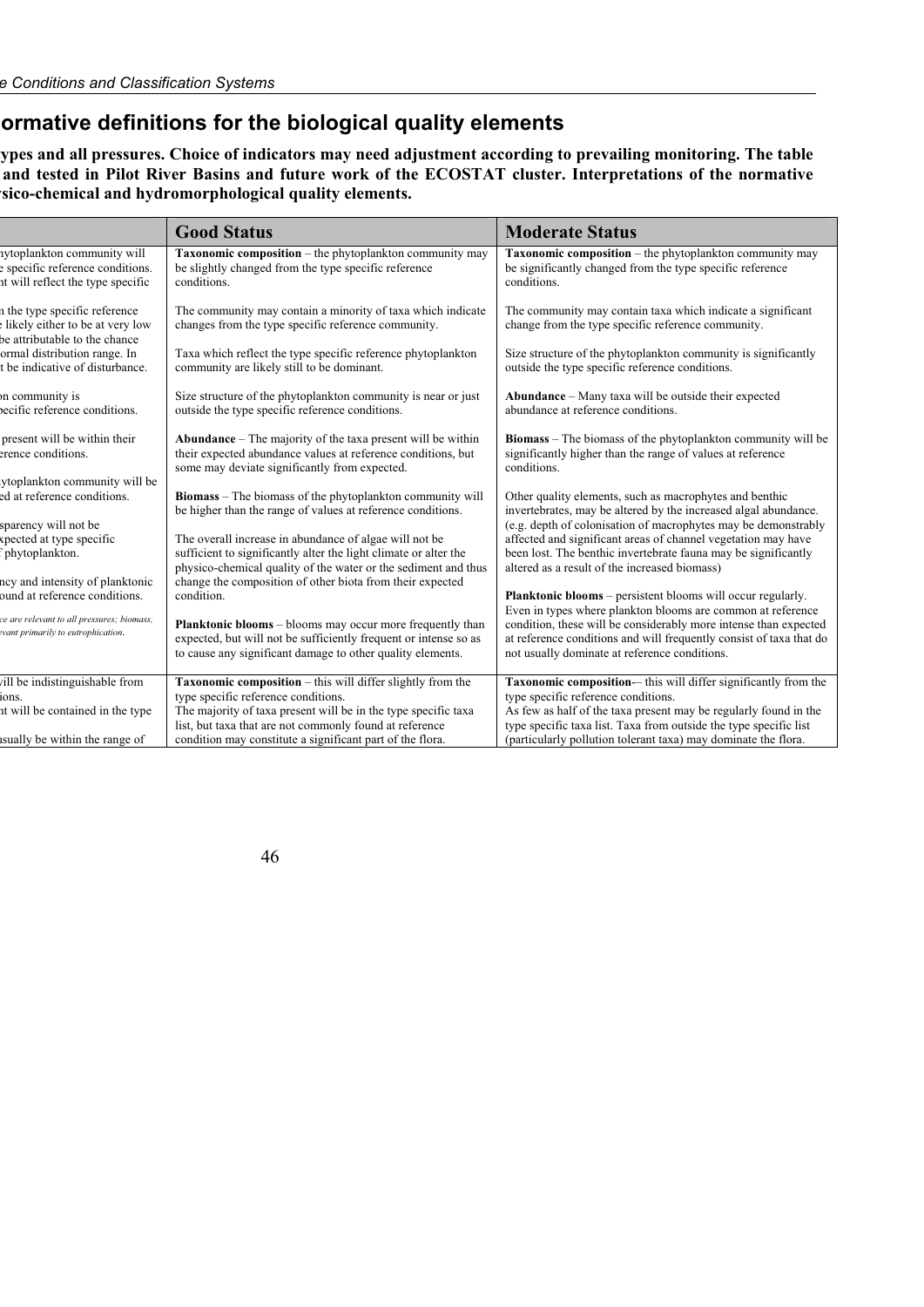| litions.<br>n the type specific list, will be<br>or their presence will be<br>nce of taxa outside their normal<br>their presence will not be<br>present will be within their<br>erence conditions.<br>ithin the range expected at<br>bacterial films due to human<br>also be considered to include<br>and microscopic animals)         | The number of taxa present will be near or just outside the<br>distribution of values at reference conditions.<br>Dominant taxa at reference condition are likely still to be<br>dominant<br><b>Abundance</b> – The majority of the taxa present will be within<br>their expected abundance values at reference conditions, but<br>some may deviate significantly from expected.<br><b>Bacterial tufts and coats</b> $17$ - Bacterial films due to human<br>activity may be present underneath stones etc., but not above.        | The number of taxa present will be significantly outside the<br>range expected at reference conditions.<br><b>Abundance</b> – Many taxa will be outside their expected<br>abundance at reference conditions and taxa from outside the type<br>specific list may dominate the flora.<br>Bacterial tufts and coats <sup>18</sup> - Bacterial tufts and coats visible to<br>the naked eye may be present on the upper surfaces of stones and<br>other substrate, but are likely to cover less than a moderate<br>proportion (for example, 25%) of the available substrate.                  |
|----------------------------------------------------------------------------------------------------------------------------------------------------------------------------------------------------------------------------------------------------------------------------------------------------------------------------------------|-----------------------------------------------------------------------------------------------------------------------------------------------------------------------------------------------------------------------------------------------------------------------------------------------------------------------------------------------------------------------------------------------------------------------------------------------------------------------------------------------------------------------------------|------------------------------------------------------------------------------------------------------------------------------------------------------------------------------------------------------------------------------------------------------------------------------------------------------------------------------------------------------------------------------------------------------------------------------------------------------------------------------------------------------------------------------------------------------------------------------------------|
| vill be indistinguishable from<br>ions.<br>nt will be contained in the type<br>of taxa present will usually be<br>ed at reference conditions.<br>n the type specific list will be<br>or their presence will be<br>nce of taxa outside their normal<br>their presence will not be<br>present will be within their<br>erence conditions. | Taxonomic composition - the number of taxa present will be<br>near or just outside the distribution of values at reference<br>conditions.<br>The majority of taxa present will be in the type specific taxa<br>list, but taxa that are not commonly found at reference<br>condition are likely to be present.<br>Dominant taxa at reference condition are likely still to be<br>dominant<br><b>Abundance</b> – Some of the taxa present will be outside their<br>expected abundance values at reference conditions.               | Taxonomic composition - the number of taxa present will be<br>significantly outside the range expected at reference conditions.<br>As few as half of the taxa present may be regularly found in the<br>type specific taxa list. Taxa from outside the type specific list<br>may dominate the fauna.<br><b>Abundance</b> – Many or even the majority of taxa will be outside<br>their expected abundance at reference conditions.<br>Disturbance sensitive taxa -Many of the taxa known to be<br>sensitive to the pressures to which the waterbody is subject will<br>probably be absent. |
| a known to be sensitive to the<br>is subject will be present at<br>at reference conditions.<br>imber of taxa present and their<br>he range expected at reference<br>nomic groups which are usually<br>present in their expected                                                                                                        | <b>Disturbance sensitive taxa</b> –Some taxa known to be sensitive<br>to the pressures to which the waterbody is subject may be<br>absent.<br><b>Diversity</b> – The balance of the number of taxa present and<br>their individual abundances may be outside the range expected<br>at reference conditions<br>Major Taxonomic Groups – Most taxonomic groups that are<br>usually found at reference conditions are present but numbers<br>of individuals of some of these may be low and occasionally<br>major groups are absent. | Diversity $-$ The balance of the number of taxa present and their<br>individual abundances will usually be outside range expected at<br>reference conditions. This may be due, for example, to large<br>increases in the relative abundance of a few insensitive taxa,<br>combined with the loss of sensitive taxa.<br>Major Taxonomic Groups – Some of the taxonomic groups that<br>are usually found at reference conditions<br>are present but numbers of individuals of some of these may be<br>low and some of the major groups are absent.                                         |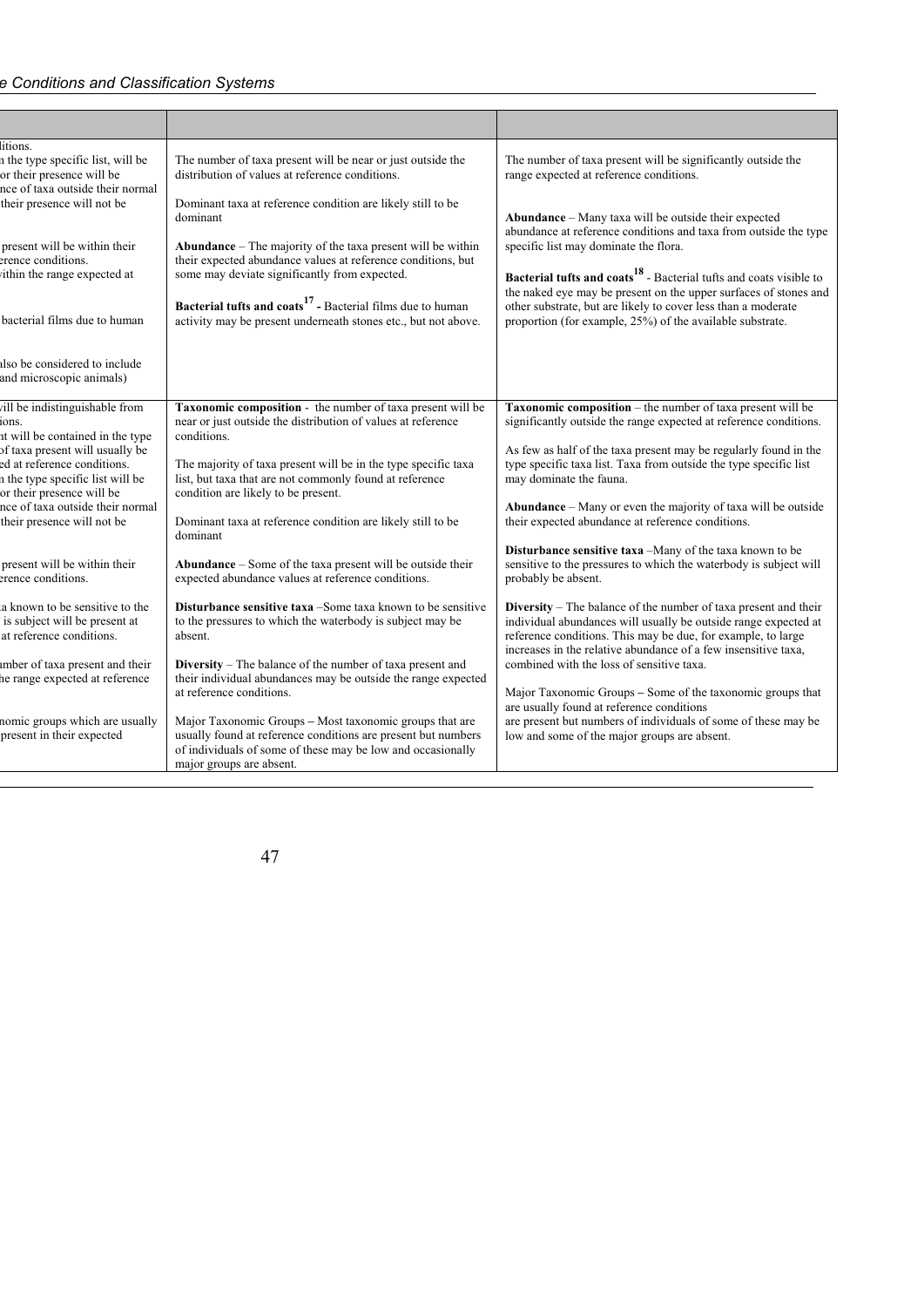| vill be indistinguishable from<br>ions.                                                                                                | Taxonomic composition - the number of species present will<br>usually be just within or just outside the distribution of values<br>expected at reference conditions.                         | <b>Taxonomic composition</b> – the number of species present will be<br>significantly outside the range expected at reference conditions.                                            |
|----------------------------------------------------------------------------------------------------------------------------------------|----------------------------------------------------------------------------------------------------------------------------------------------------------------------------------------------|--------------------------------------------------------------------------------------------------------------------------------------------------------------------------------------|
| rom the type specific list will<br>ecies or their presence will be<br>nce of species outside their<br>er case, their presence will not | The majority of species present will be in the type specific<br>species list, but species that are not commonly found at<br>reference condition may be present.                              | As few as half of the species present may be regularly found in<br>the type specific species list. Species from outside the type<br>specific list may dominate the fauna.            |
| Ill usually be within the range                                                                                                        | Dominant species at reference condition will still be dominant                                                                                                                               | <b>Abundance</b> – Many or even the majority of species will be<br>outside their expected abundance at reference conditions.                                                         |
| onditions.<br>les present will be within their                                                                                         | <b>Abundance</b> - Some of the species present may be outside their<br>expected abundance values at reference conditions.<br>The overall fish abundance will usually be near or just outside | Disturbance sensitive taxa -Many of the species known to be<br>sensitive to the pressures to which the waterbody is subject will<br>probably be absent.                              |
| erence conditions.<br>e within the range expected at                                                                                   | the range of values expected at reference conditions.<br>Disturbance sensitive taxa -Species known to be sensitive to<br>the pressures to which the waterbody is subject will be present     | Age classes - The type specific dominant species is still present,<br>although expected age classes may be missing.<br>Minor species may be completely absent or represented only at |
| cies known to be sensitive to<br>ody is subject will be present at<br>at reference conditions.                                         | at levels near or just outside the lower end of the range of<br>values expected at reference conditions.                                                                                     | abundances significantly outside the expected range of values for<br>reference condition sites.                                                                                      |
| asses of the type specific                                                                                                             | Age classes - All expected age classes of the type specific<br>dominant species must be present.<br>Age classes of minor species may be absent.                                              |                                                                                                                                                                                      |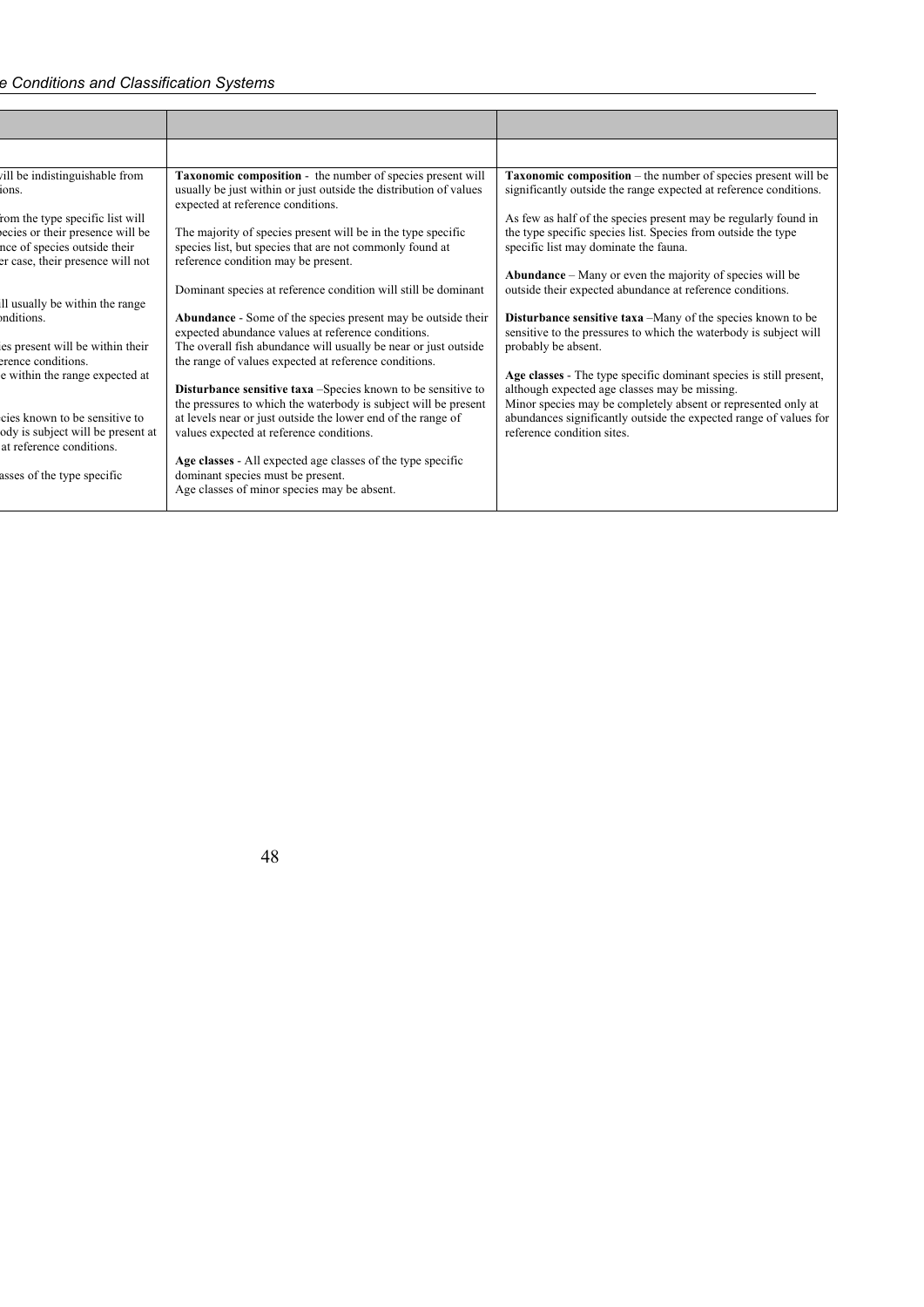|                                                                                                                                        | <b>Good Status</b>                                                                                                                                                                                                                                                                                                              | <b>Moderate Status</b>                                                                                                                                                                                                                                                                                                                |
|----------------------------------------------------------------------------------------------------------------------------------------|---------------------------------------------------------------------------------------------------------------------------------------------------------------------------------------------------------------------------------------------------------------------------------------------------------------------------------|---------------------------------------------------------------------------------------------------------------------------------------------------------------------------------------------------------------------------------------------------------------------------------------------------------------------------------------|
| hytoplankton community will<br>e specific reference                                                                                    | Taxonomic composition - the phytoplankton community may<br>be slightly changed from the type specific reference<br>conditions.                                                                                                                                                                                                  | <b>Taxonomic composition</b> – the phytoplankton community may<br>be significantly changed from the type specific reference<br>conditions.                                                                                                                                                                                            |
| at will reflect the type<br>y.<br>n the type specific reference<br>likely either to be at very                                         | The community may contain a minority of taxa which indicate<br>changes from the type specific reference community.                                                                                                                                                                                                              | The community may contain taxa which indicate a significant<br>change from the type specific reference community.                                                                                                                                                                                                                     |
| will be attributable to the<br>their normal distribution<br>ce will not be indicative of                                               | Taxa which reflect the type specific reference phytoplankton<br>community are likely still to be dominant.                                                                                                                                                                                                                      | Size structure of the phytoplankton community is significantly<br>outside the type specific reference conditions.                                                                                                                                                                                                                     |
| n community is                                                                                                                         | Size structure of the phytoplankton community is near or just<br>outside the type specific reference conditions.                                                                                                                                                                                                                | Abundance - Many taxa will be outside their expected<br>abundance at reference conditions.                                                                                                                                                                                                                                            |
| pecific reference conditions.<br>present will be within their                                                                          | Abundance - The majority of the taxa present will be within<br>their expected abundance values at reference conditions, but<br>some may deviate significantly from expected.                                                                                                                                                    | Biomass - The biomass of the phytoplankton community will<br>be significantly higher than the range of values at reference<br>conditions.                                                                                                                                                                                             |
| erence conditions.<br>ytoplankton community will<br>ected at reference conditions.<br>sparency will not be<br>spected at type specific | <b>Biomass</b> – The biomass of the phytoplankton community will<br>be higher than the range of values at reference conditions.<br>The overall increase in abundance of algae will not be<br>sufficient to significantly alter the light climate or alter the<br>physico-chemical quality of the water or the sediment and thus | Other quality elements, such as macrophytes and benthic<br>invertebrates, may be altered by the increased algal<br>abundance. (e.g. depth of colonisation of macrophytes may be<br>demonstrably affected and significant areas of vegetation may<br>have been lost.<br>The benthic invertebrate fauna may be significantly altered as |
| f phytoplankton.<br>ncy and intensity of                                                                                               | change the composition of other biota from their expected<br>condition.                                                                                                                                                                                                                                                         | a result of the increased biomass)<br><b>Planktonic blooms</b> – persistent blooms will occur regularly.                                                                                                                                                                                                                              |
| the range found at reference                                                                                                           | <b>Planktonic blooms</b> – blooms may occur more frequently than<br>expected, but will not be sufficiently frequent or intense so as<br>to cause any significant damage to other quality elements.                                                                                                                              | Even in types where plankton blooms are common at<br>reference condition, these will be considerably more intense<br>than expected and will frequently consist of taxa that do not                                                                                                                                                    |
| d abundance are relevant to<br>ncy and planktonic blooms<br><i>ication.</i>                                                            |                                                                                                                                                                                                                                                                                                                                 | usually dominate at reference condition.                                                                                                                                                                                                                                                                                              |
| vill be indistinguishable from<br>ions.<br>nt will be contained in the<br>isually be within the range of<br>litions.                   | Taxonomic composition - this will differ slightly from the<br>type specific reference condition.<br>The majority of taxa present will be in the type specific taxa<br>list, but taxa that are not commonly found at reference<br>condition may constitute a significant part of the flora.                                      | Taxonomic composition-- this will differ significantly from<br>the type specific reference conditions.<br>As few as half of the taxa present may be regularly found in<br>the type specific taxa list. Taxa from outside the type specific<br>list (particularly pollution tolerant taxa) may dominate the<br>flora.                  |
| n the type specific list will be<br>or their presence will be<br>nce of taxa outside their<br>er case, their presence will             | The number of taxa present will be near or just outside the<br>distribution of values at reference conditions.<br>Dominant taxa at reference conditions are likely still to be<br>dominant                                                                                                                                      | The number of taxa present will be significantly outside the<br>range expected at reference conditions.                                                                                                                                                                                                                               |
|                                                                                                                                        |                                                                                                                                                                                                                                                                                                                                 |                                                                                                                                                                                                                                                                                                                                       |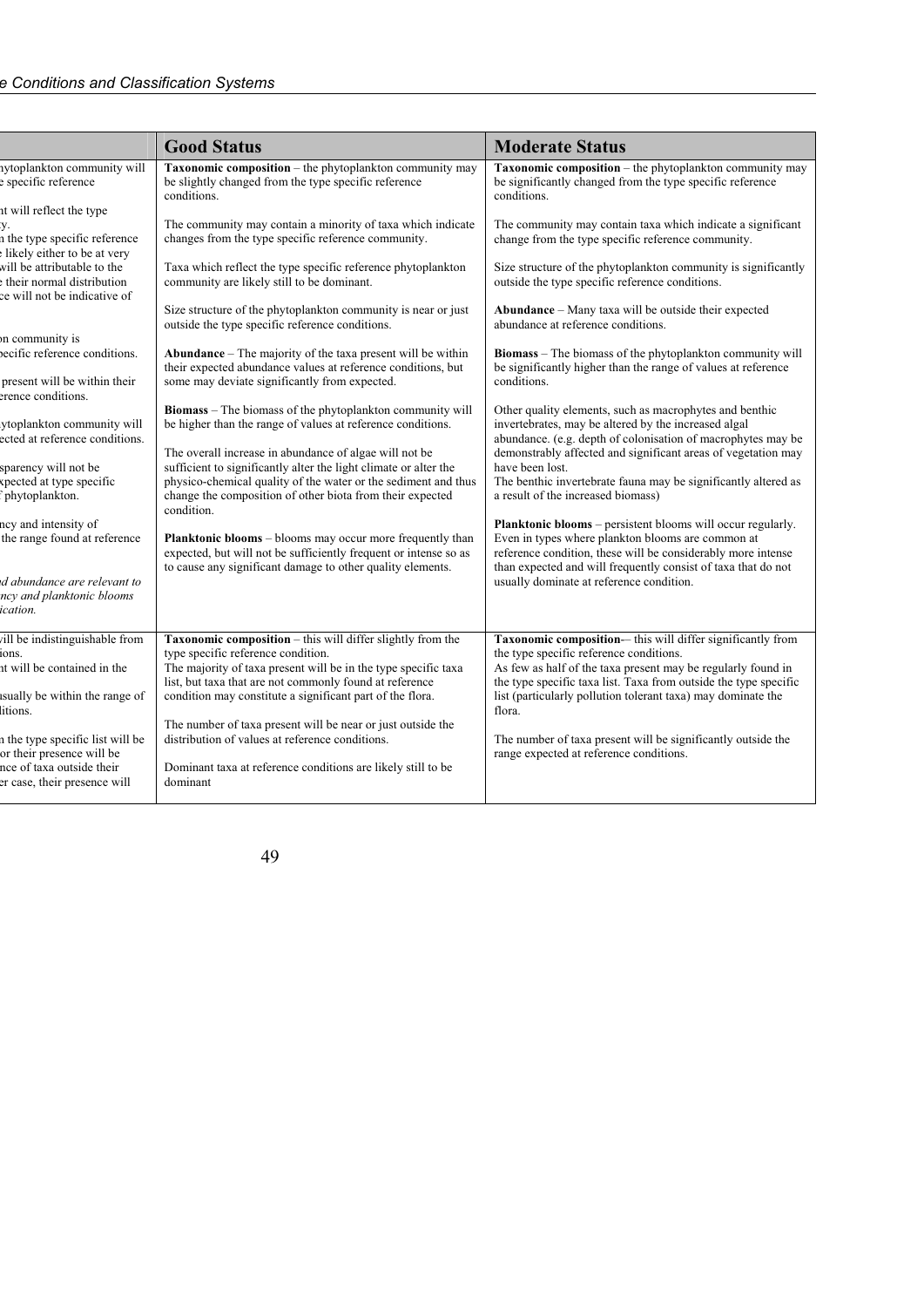| present will be within their<br>erence conditions.<br>ithin the range expected at<br>acterial films due to human                       | <b>Abundance</b> – The majority of the taxa present will be within<br>their expected abundance values at reference conditions, but<br>some may deviate significantly from expected.<br><b>Bacterial tufts and coats - Bacterial films due to human</b><br>activity may be present underneath stones etc., but not above. | <b>Abundance</b> – Many taxa will be outside their expected<br>abundance at reference conditions.<br><b>Bacterial tufts and coats - Bacterial tufts and coats visible to</b><br>the naked eye may be present on the upper surfaces of stones<br>and other substrate, but are likely to cover less than a moderate<br>proportion (for example, 25%) of the available substrate |
|----------------------------------------------------------------------------------------------------------------------------------------|--------------------------------------------------------------------------------------------------------------------------------------------------------------------------------------------------------------------------------------------------------------------------------------------------------------------------|-------------------------------------------------------------------------------------------------------------------------------------------------------------------------------------------------------------------------------------------------------------------------------------------------------------------------------------------------------------------------------|
| also be considered to include<br>and microscopic animals)                                                                              |                                                                                                                                                                                                                                                                                                                          |                                                                                                                                                                                                                                                                                                                                                                               |
| vill be indistinguishable from<br>ions.<br>nt will be contained in the<br>aber of taxa present will                                    | Taxonomic composition - the number of taxa present will be<br>near or just outside the distribution of values at reference<br>conditions.                                                                                                                                                                                | Taxonomic composition - the number of taxa present will be<br>significantly outside the range expected at reference<br>conditions.                                                                                                                                                                                                                                            |
| ues expected at reference<br>n the type specific list will be                                                                          | The majority of taxa present will be in the type specific taxa<br>list, but taxa that are not commonly found at reference<br>condition are likely to be present.                                                                                                                                                         | As few as half of the taxa present may be regularly found in<br>the type specific taxa list. Taxa from outside the type specific<br>list may dominate the fauna.                                                                                                                                                                                                              |
| or their presence will be<br>nce of taxa outside their<br>er case, their presence will                                                 | Dominant taxa at reference condition are likely still to be<br>dominant                                                                                                                                                                                                                                                  | <b>Abundance</b> – Many or even the majority of taxa will be<br>outside their expected abundance at reference conditions.                                                                                                                                                                                                                                                     |
| present will be within their<br>erence conditions.                                                                                     | <b>Abundance</b> – Some of the taxa present will be outside their<br>expected abundance values at reference conditions.                                                                                                                                                                                                  | Disturbance sensitive taxa -Many of the taxa known to be<br>sensitive to the pressures to which the waterbody is subject<br>will probably be absent.                                                                                                                                                                                                                          |
| a known to be sensitive to<br>ody is subject will be present<br>es at reference conditions.                                            | <b>Disturbance sensitive taxa</b> –Some taxa known to be sensitive<br>to the pressures to which the waterbody is subject may be<br>absent.                                                                                                                                                                               | <b>Diversity</b> – The balance of the number of taxa present and<br>their individual abundances will usually be outside range<br>expected at reference conditions. This may be due, for                                                                                                                                                                                       |
| imber of taxa present and<br>thin the range expected at                                                                                | <b>Diversity</b> – The balance of the number of taxa present and<br>their individual abundances may be outside the range expected<br>at reference conditions.                                                                                                                                                            | example, to large increases in the relative abundance of a few<br>insensitive taxa, combined with the loss of sensitive taxa.                                                                                                                                                                                                                                                 |
| conomic groups which are<br>ons are present in their                                                                                   | Major Taxonomic Groups - Most taxonomic groups that are<br>usually found at reference conditions are present but numbers<br>of individuals of some of these may be low and occasionally<br>major groups are absent.                                                                                                      | Major Taxonomic Groups - Some of the taxonomic groups<br>that are usually found at reference conditions<br>are present but numbers of individuals of some of these may<br>be low and some of the major groups are absent.                                                                                                                                                     |
| vill be indistinguishable from<br>ions.                                                                                                | Taxonomic composition - the number of species present will<br>usually be just within or just outside the distribution of values<br>expected at reference conditions.                                                                                                                                                     | Taxonomic composition - the number of species present will<br>be significantly outside the range expected at reference<br>conditions.                                                                                                                                                                                                                                         |
| rom the type specific list will<br>pecies or their presence will<br>rrence of species outside<br>i either case, their presence<br>ice. | The majority of species present will be in the type specific<br>species list, but species, that are not commonly found at<br>reference condition, may be present.                                                                                                                                                        | As few as half of the species present may be regularly found in<br>the type specific species list. Species from outside the type<br>specific list may dominate the fauna.                                                                                                                                                                                                     |
|                                                                                                                                        | Dominant species at reference condition will still be dominant                                                                                                                                                                                                                                                           |                                                                                                                                                                                                                                                                                                                                                                               |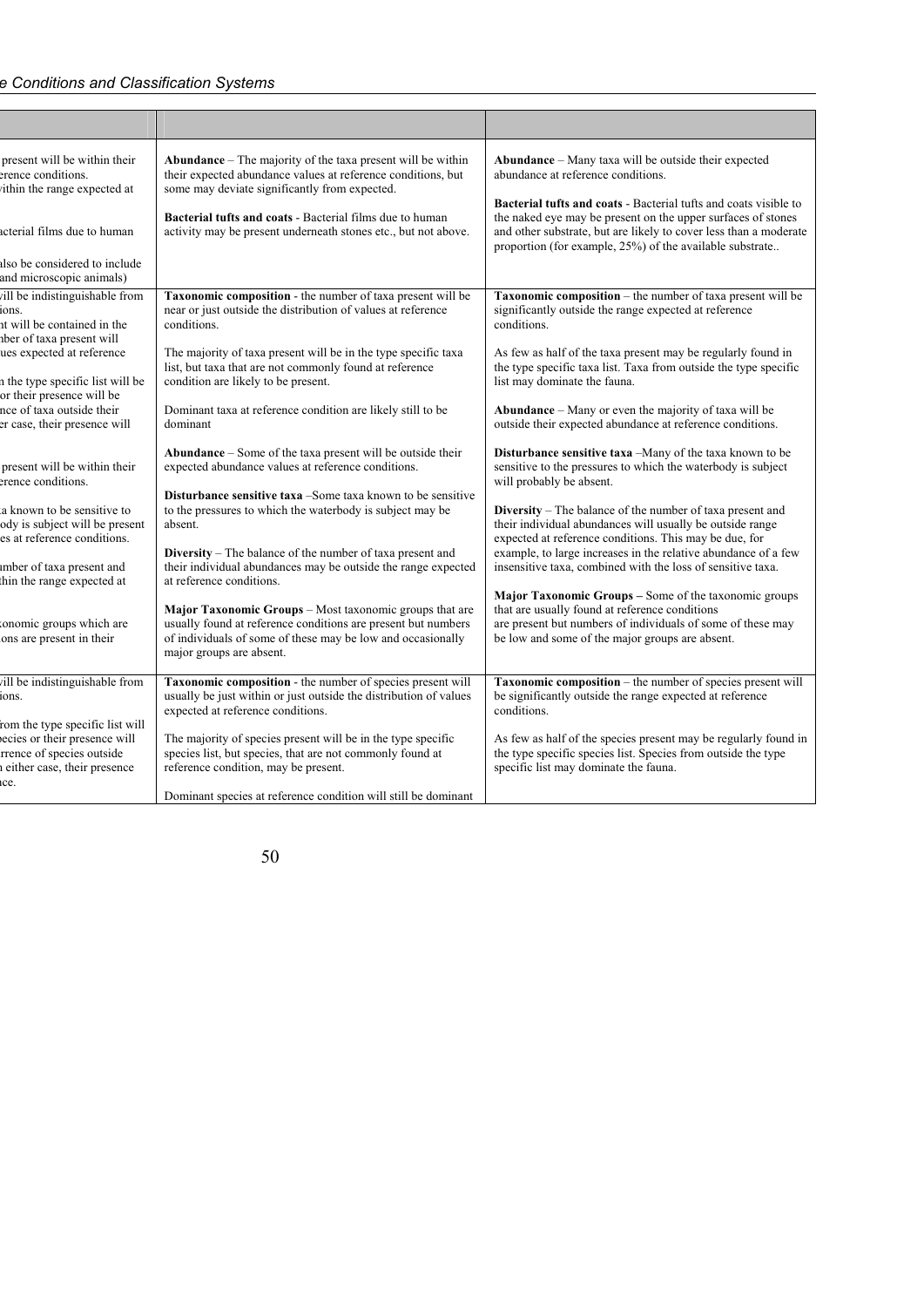| Ill usually be within the range |                                                                      |                                                                     |
|---------------------------------|----------------------------------------------------------------------|---------------------------------------------------------------------|
| onditions.                      |                                                                      |                                                                     |
|                                 |                                                                      |                                                                     |
| les present will be within      | <b>Abundance</b> - Some of the species present may be outside their  | <b>Abundance</b> – Many or even the majority of species will be     |
| at reference conditions.        | expected abundance values at reference conditions.                   | outside their expected abundance at reference conditions.           |
| e within the range expected     | The overall fish abundance will usually be near or just outside      |                                                                     |
|                                 | the range of values expected at reference conditions.                | <b>Disturbance sensitive taxa</b> – Many of the species known to be |
|                                 |                                                                      | sensitive to the pressures to which the waterbody is subject        |
| cies known to be sensitive to   | <b>Disturbance sensitive taxa</b> – Species known to be sensitive to | will probably be absent.                                            |
|                                 |                                                                      |                                                                     |
| ody is subject will be present  | the pressures to which the waterbody is subject will be present      |                                                                     |
| es at reference conditions.     | at levels near or just outside the lower end of the range of         | Age classes - The type specific dominant species is still           |
|                                 | values expected at reference conditions.                             | present, although expected age classes may be missing.              |
| asses of the type specific      |                                                                      | Minor species may be completely absent or represented only          |
|                                 |                                                                      | at abundances significantly outside the expected range of           |
|                                 | Age classes - All expected age classes of the type specific          |                                                                     |
|                                 | dominant species must be present.                                    | values for reference condition sites.                               |
|                                 | Age classes of minor species may be absent.                          |                                                                     |
|                                 |                                                                      |                                                                     |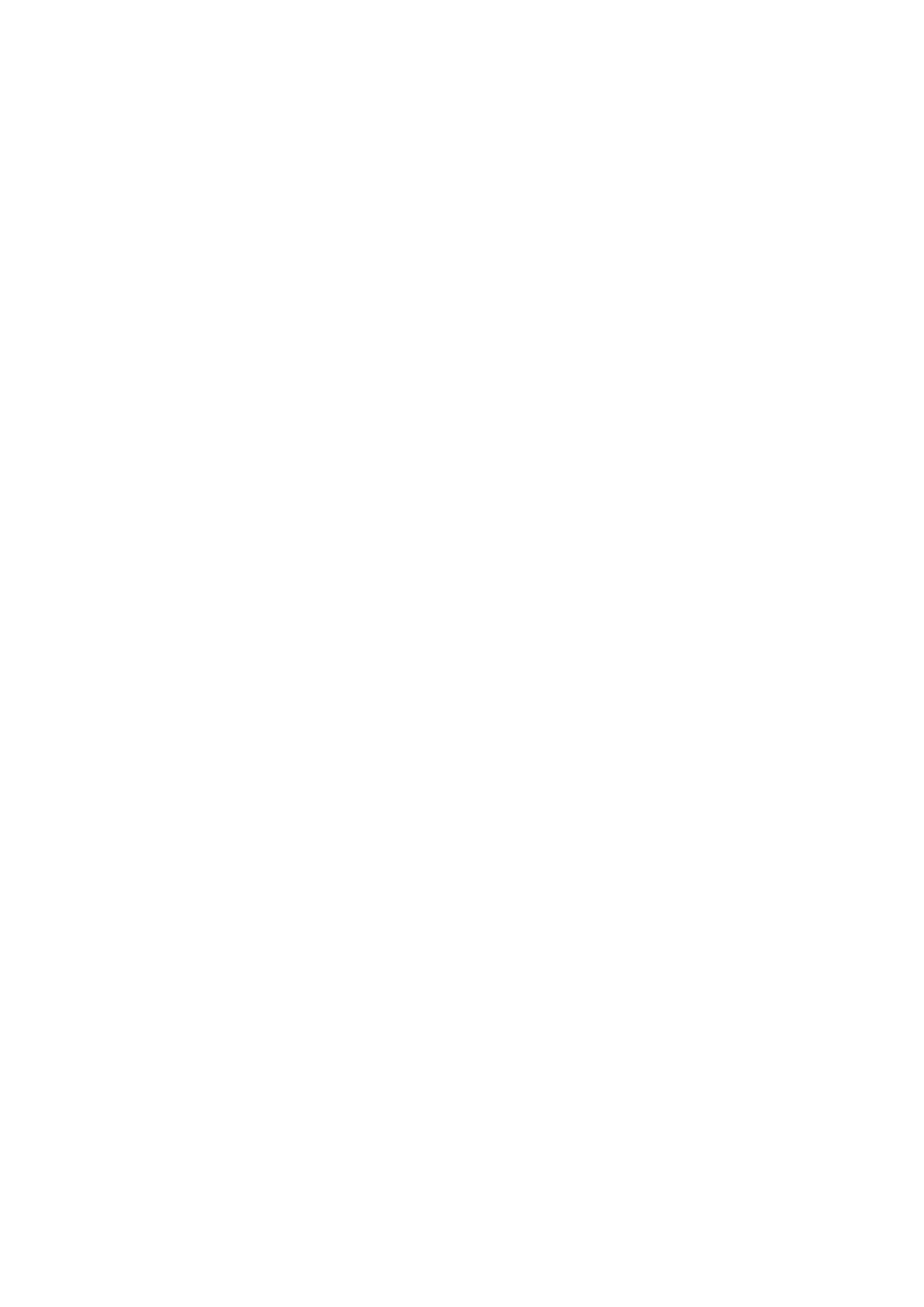## **Tool 3. Numerical examples on setting class boundaries according to alternative A, B and C in Section 3.8.**

The setting of class boundaries is illustrated below, using imaginary data on a particular quality element indicator – species richness of benthic macroinvertebrates. The description follows the steps outlined in Section 3.8.1.

#### **A. Sufficient data from sites (or historical records) are available**

1. Observations at reference condition sites representative of rivers of type XX gave the following set of data (numbers of species per unit area or per effort): 35, 28, 29, 43, 45, 31, 37, 29, 33, 34, 39, 35, 32.

The median value  $-34$  – was selected to represent the reference value.

2. The data set was divided by the reference value, thus creating a set of normalised values: 1.03, 0.82, 0.85, 1.26, 1.32, 0.91, 1.09, 0.85, 0.97, 1.00, 1,15, 1.03, 0.94.

3. Species richness does not increase toward the "bad" end of the scale. Hence, there was no need to invert the values arrived at in the previous step in order to achieve a scale that descends from 1 to 0.

4. A lower percentile of the normalised data set arrived at in step 2 above, in this case the 10th percentile, was selected to represent the class boundary between high and good status: 0.83.

5. Observations at sites of river type XX considered to be representative of good ecological status gave the following data set: 30, 27, 28, 31, 27, 29, 28, 23, 27, 24.

6. Division by the reference value (34) gave the following set of normalised values: 0.88, 0.79, 0.82, 0.91, 0.79, 0.85, 0.82, 0.68, 0.79, 0.71.

7. The 10th percentile was, again, selected to represent the class boundary: 0.68.

In summary, the following class boundaries were thus established in terms of EQR values:

High status:  $\geq 1.00 - 0.83$ Good status: 0.83 – 0.68.

The remaining class boundaries might have been established in the same way, had nominal values representing these quality classes been available.

Finally, one would have to decide weather the scale developed for a particular type of river would be applicable to all types. If not, separate scales would have to be developed.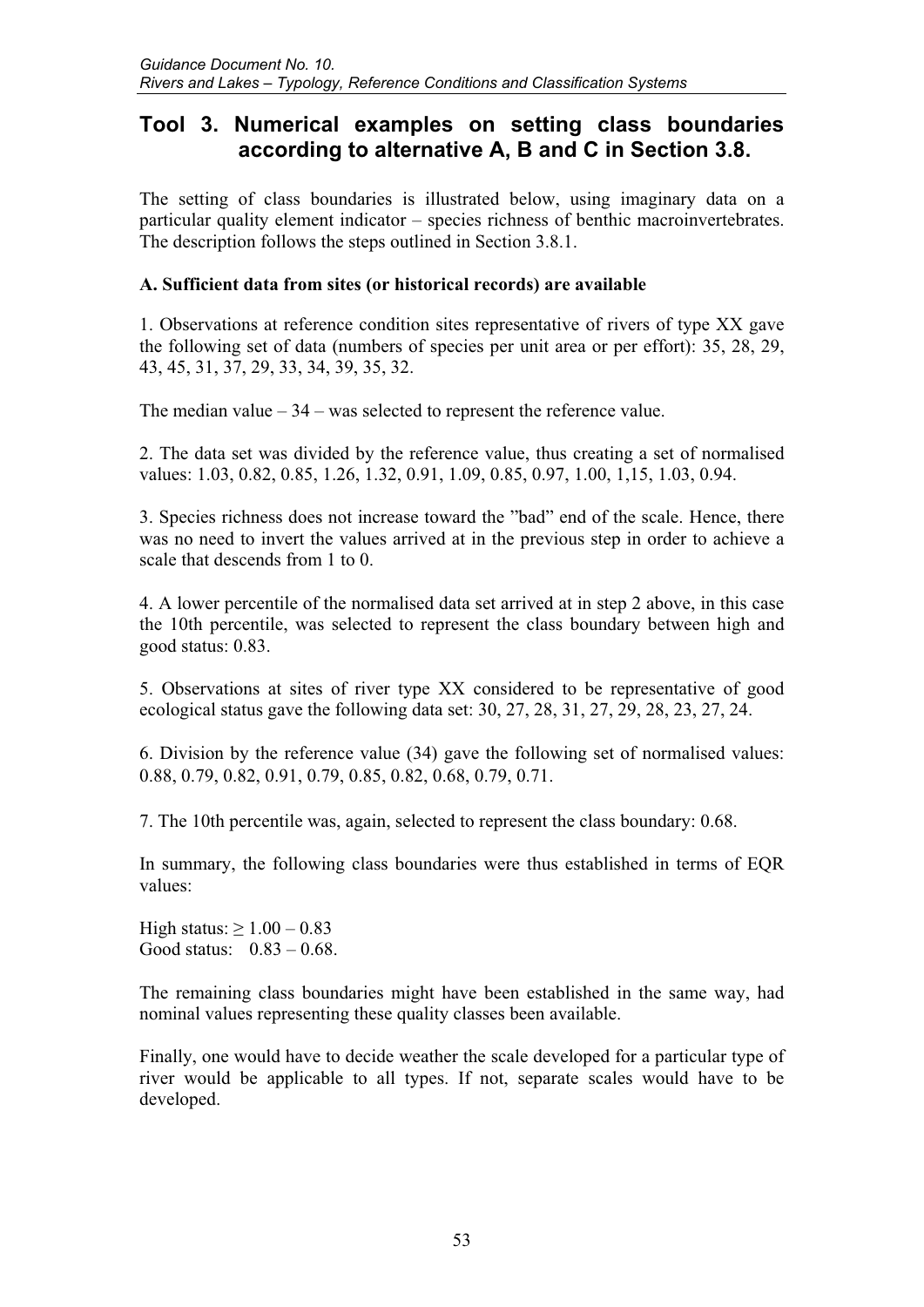#### **B. Few data from sites (or historical records) available**

1. The following tentative scale of EQR values was established by a group of experts, based on their judgement of what would be appropriate intervals from high to bad in terms of species richness of benthic macroinvertebrates:

High status:  $\geq 1.00 - 0.80$ Good status: 0.80 – 0.60 Moderate status:  $0.60 - 0.40$ Poor status: 0.40 – 0.20 Bad status:  $\leq 0.20$ 

2. Application of the tentative scale on a number of real and virtual data sets and consideration of whether the scale is compatible with the normative definitions of ecological status in Appendix V, 1.2, of the Directive, and the interpretations of the normative definitions given in Tool 2 of the toolbox of this Guidance Document, caused the group of experts to adjust the class boundaries upwards into the following scale:

High status:  $\geq 1.00 - 0.85$ Good status: 0.85 –0.70 Moderate status:  $0.70 - 0.55$ Poor status: 0.55 – 0.40 Bad status:  $< 0.40$ .

3. No further iterations were considered necessary. It was recommended that the scale be subject to re-evaluation as more data become available from monitoring and intercalibration procedures.

It was decided to apply the scale on all types of rivers, pending re-evaluation with more data.

#### **C. A statistical approach (alternatives A and B deemed not applicable)**

1. Same as A1 above.

2. Same as A2 above.

3. The 10th percentile was selected as the "upper anchor" and the class boundary between high and good (same as A4 above): 0.83.

4. The width of the four remaining classes was evenly spaced over the remaining interval (the "lower anchor" was set to 0 as there was considered to be no need to set a higher value). This resulted in the following class boundaries:

High status:  $\geq 1.00 - 0.83$ Good status: 0.83 – 0.62 Moderate status:  $0.62 - 0.41$ Poor status: 0.41 – 0.20 Bad status:  $\leq 0.20$ .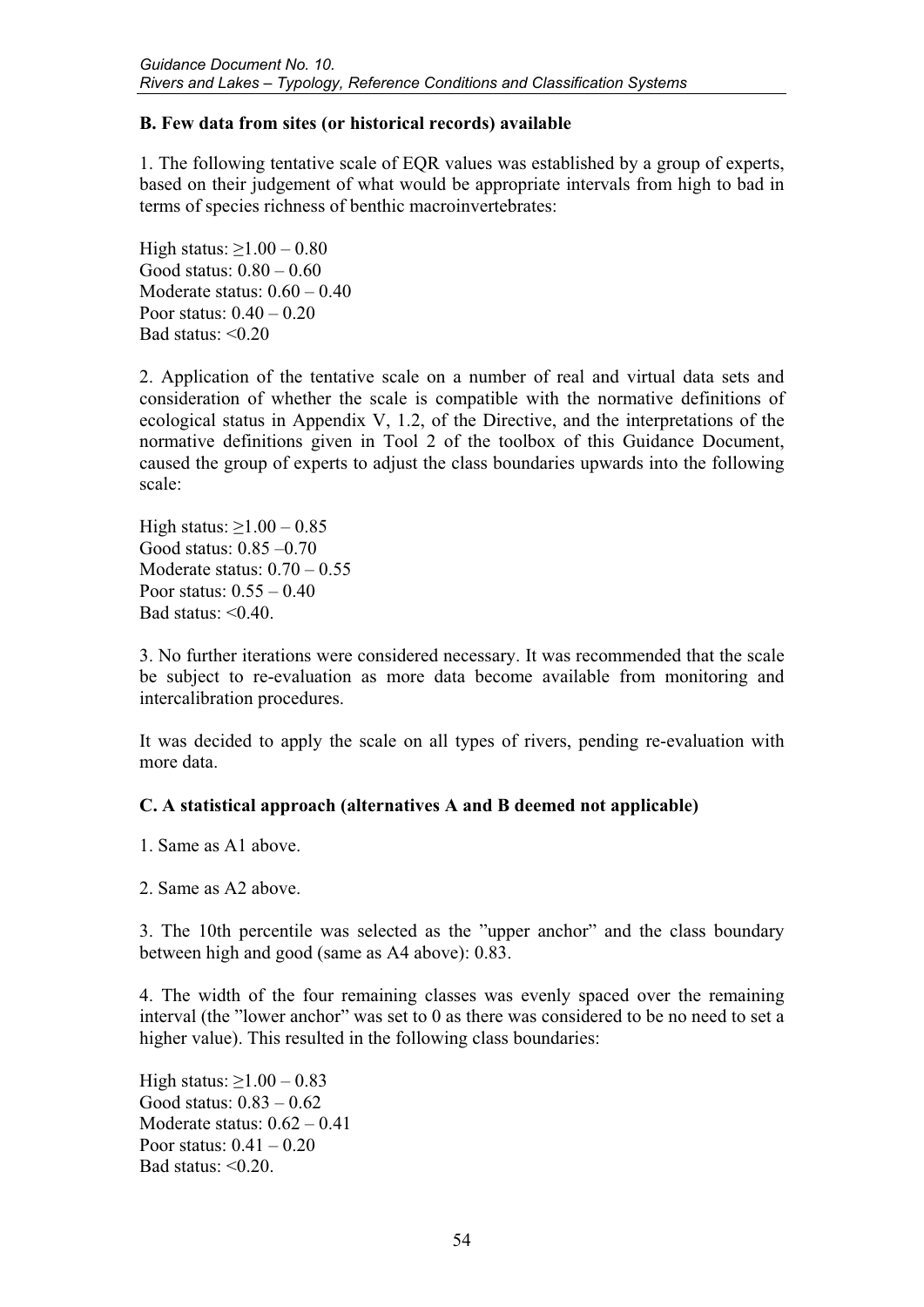The scale would presumably have been levelled off to more even figures, since there was no quantitative basis for a two decimal accuracy.

#### **General comment to tool 3:**

When establishing the class boundaries it will be obvious that some sites/data that was pre-selected for a specific quality class will fall in another class in the classification scheme (sites/data close to the boundaries). This means that the first preliminary classification have to be reassessed for these sites/data in the final status classification.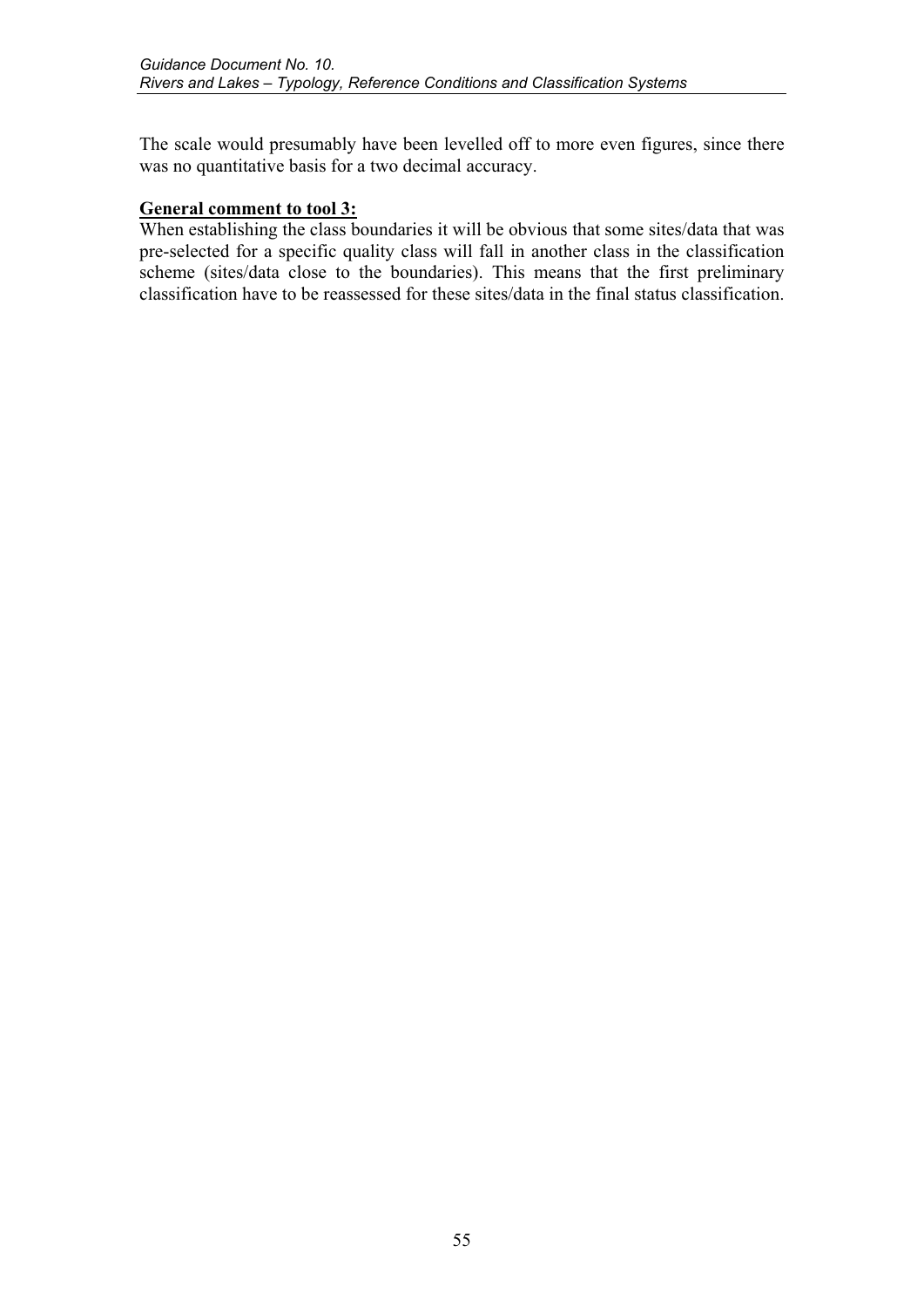# **Section 5. Examples on Good Practice**

## **Example 1. Development of a risk based prioritisation protocol for standing waters in Great Britain, based on a georeferenced inventory, as an aid to defining reference conditions.**

#### **Principle**

Standing waters respond to catchment pressures (including development, land use, changes in land management, and atmospheric deposition) by displaying changes in their physicochemical environment. This in turn leads to changes in the condition of the biological elements supported, and in WFD terms, may lead to movement away from reference condition. The rationale is developed therefore that a measure of catchment pressures will give an indirect estimate of proximity to reference condition. This approach can, therefore, be regarded as a preliminary screening tool or risk assessment method to identify potential reference sites which can then be tested against the ecological criteria of the WFD for reference condition. The crux of this approach is the definition of the WFD high status class boundary based on pressure criteria for "no or only very minor" disturbance, this has not yet been achieved.

#### **Method**

Implementation of the WFD requires a procedure to identify lakes at risk of a deterioration in water quality as a result of the presence of a hazard(s) in their catchment. A protocol using a three-tiered hierarchical prioritisation system was developed to assess environmental harm using nutrients and acid deposition as example hazards. In order to carry out these prioritisations, basic information was required on the location, number and size of lakes, in association with ecological and water quality data and target (reference) conditions. Since no single comprehensive inventory of lakes and reservoirs in Great Britain existed, prior to this study, the development of a georeferenced inventory of standing waters in Great Britain and their physical, chemical and ecological properties was an integral part of the project.

In Great Britain there are some 46000 standing waters identified on the 1:50,000 OS maps, and some 14000 waters of >1ha surface area. The regulatory agencies have little data on most of these waters, including many of the larger waters which have been assumed to be in good condition. The only realistic approach to collating information on the bulk of these waters to assist in implementing the WFD was seen as using macro scale datasets covering most of the land surface of GB, together with some simple models to derive estimates of various pressures. The focus of the project to date has been the identification of waters at risk of failing to meet the requirements of the WFD, and this work is described below.

The inventory itself contains basic physical characteristics for all standing waters in Great Britain derived from the 1:50 000 ordnance survey panorama digital dataset. For those water bodies >1 hectare, catchment boundaries were generated and associated attribute data were derived, to allow implementation of the risk based prioritisation protocol. The inventory was linked to external databases using a meta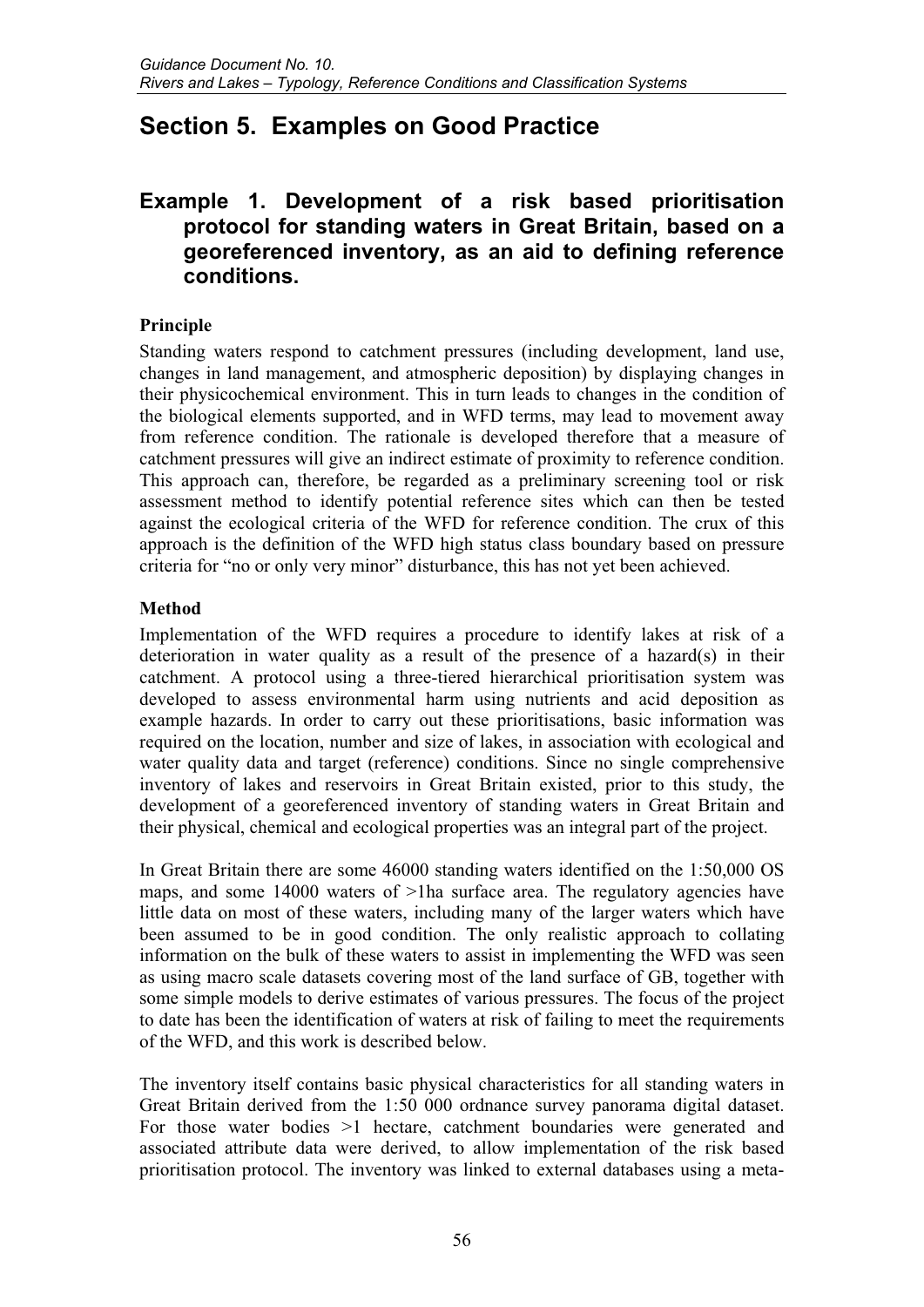data system and summary water chemistry data were collated from some of these databases for over 400 water bodies. It is hoped that further meta-data and summary data can be added in the future as and when data become available.

#### **Project outline**

The project was comprised of two phases, Phase 1, completed in 2001, was a scoping study to identify the content and structure of the inventory and to design the risk based prioritisation protocol. During Phase 2, the inventory has been populated and the risk based prioritisation protocol further developed, tested and refined. The approach used to develop the risk based prioritisation protocol largely follows the framework for environmental risk assessment and management detailed by the DETR (2000). The scheme is based on the three properties, importance, hazard and sensitivity, and appropriate measures of each were determined. A three-tiered approach was adopted whereby an initial rapid assessment is made at Risk Tier 1 for all standing waters in Great Britain (approximately 14,000 greater than 1ha), based on the minimum of information gained from already available data sources. This assessment is then used to guide the acquisition of further data for more detailed evaluation of a subset of standing waters at Risk Tier 2 (a few hundred to a few thousand) and, in even finer detail at Risk Tier 3 on a very small subset of waters (a few tens) for which remedial action is likely to be taken.

#### **Phosphorus as an indication of nutrient enrichment**

The anthropogenic phosphorus load (human sewage, run-off from land and domestic farm animal waste – the latter data were not available for Scotland) was used as a measure of the eutrophication hazard. The loads were converted into in-lake concentrations using relevant OECD equations, and lakes were given a rank on the basis of the standard Vollenweider classifications of lake trophic status. Retention time was used to identify lakes where the algae would remain in the lake long enough to utilise the phosphorus in the water. Depth data were unavailable for most lakes so that modelled depths were used in calculations.

### **Acidification from atmospheric deposition**

The Risk Tier 1 estimation of hazard and sensitivity to acidification was much simpler since the appropriate data sets had already been compiled for other purposes. Total acid deposition load was used to identify the level of hazard. Five classes were defined and only those in class  $1 \leq 0.5 \text{ keq/ha/y}$  were not passed through to the sensitivity assessment. Data were already available on the sensitivity of lakes to acidification. The data are available at 1 km square grid scale and relate to the buffering capacity of the dominant soil type and baseline geology within each square. Five sensitivity classes were defined. Only classes 1 and 2 (High and medium-high, respectively) were passed on to the final tier 1 risk assessment. The acid deposition class and freshwater sensitivity class for each lake was assessed jointly and lakes with specified combinations of deposition class and sensitivity class were passed through to the Risk Tier 2 assessment.

### **Identification of potential reference sites**

Eutrophication and acidification have been identified as the two major causes of downgrading of water quality in standing waters across Europe (Ref: Dobris Assessment). The method described here permits National screening of all standing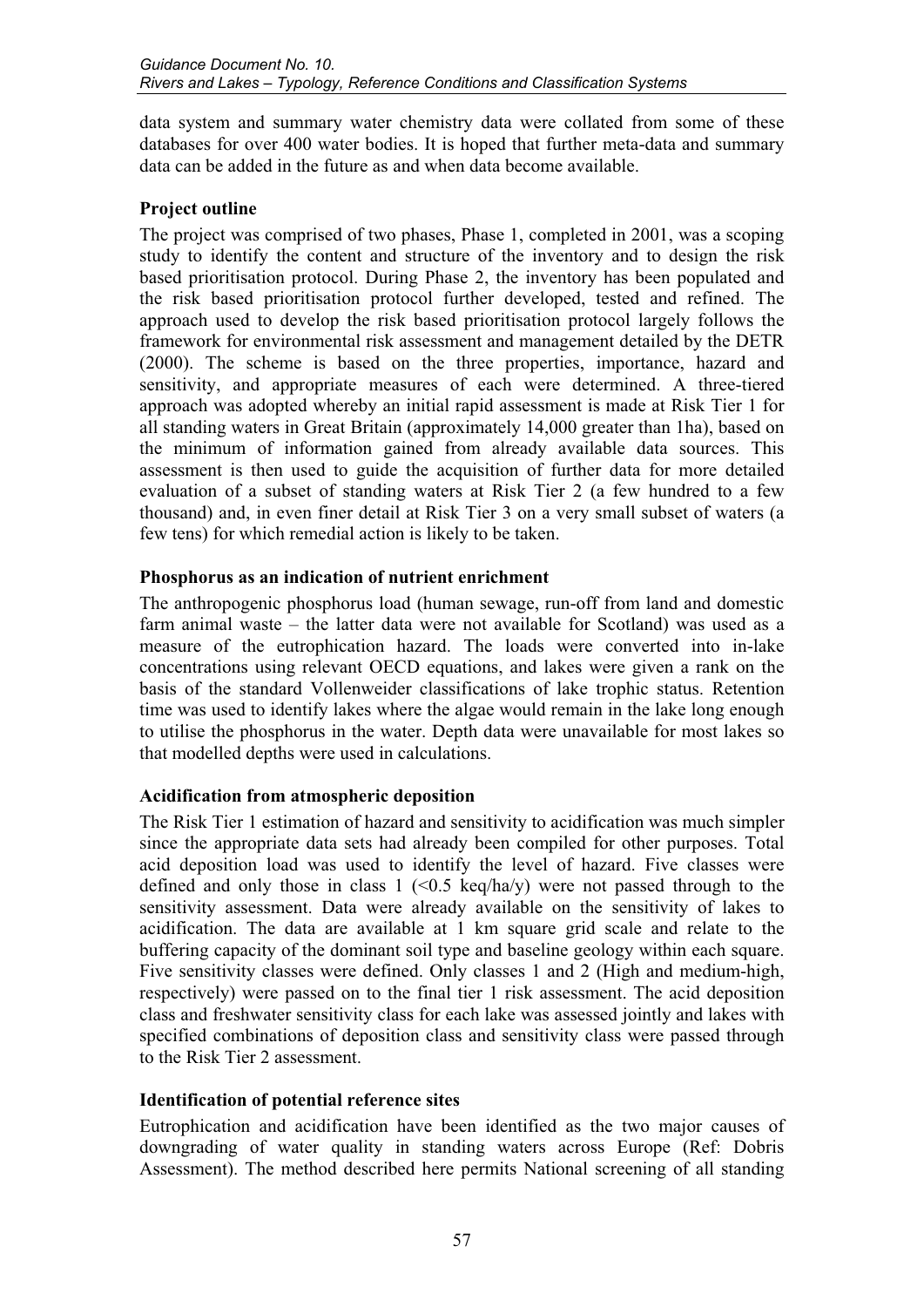waters greater than 1 ha in size for exposure to the risk of damage from these two hazards. The sub-set of standing waters identified as having minimal exposure to catchment pressures in the Tier 1 assessment form the basis for a Tier 2 more detailed assessment at the site level, both to validate the assessment of the principle pressures of enrichment and acidification and to assess other pressures and impacts of relevance to reference condition such as impoundment, shoreline development etc.

#### **Testing of the protocol outputs**

Application of the protocol to 30 test lakes across Great Britain indicates that the schemes for both eutrophication and acidification produce reliable risk assessments. These 30 lakes were sites which are well studied by direct survey and sampling of both their physicochemical and ecological quality. Additionally some sites had undergone palaeolimnological investigation.

It is recommended that this method of identifying potential reference lakes is employed as a first screening step offering a method of dealing with a large number of standing waters for which no direct evidence of condition exists. It could be used in conjunction with the method outlined in Example 2 in this section of this Guidance, the use of palaeolimnology and species turnover measures to select potential reference lakes, to provide a two-way assessment of sites for further evaluation.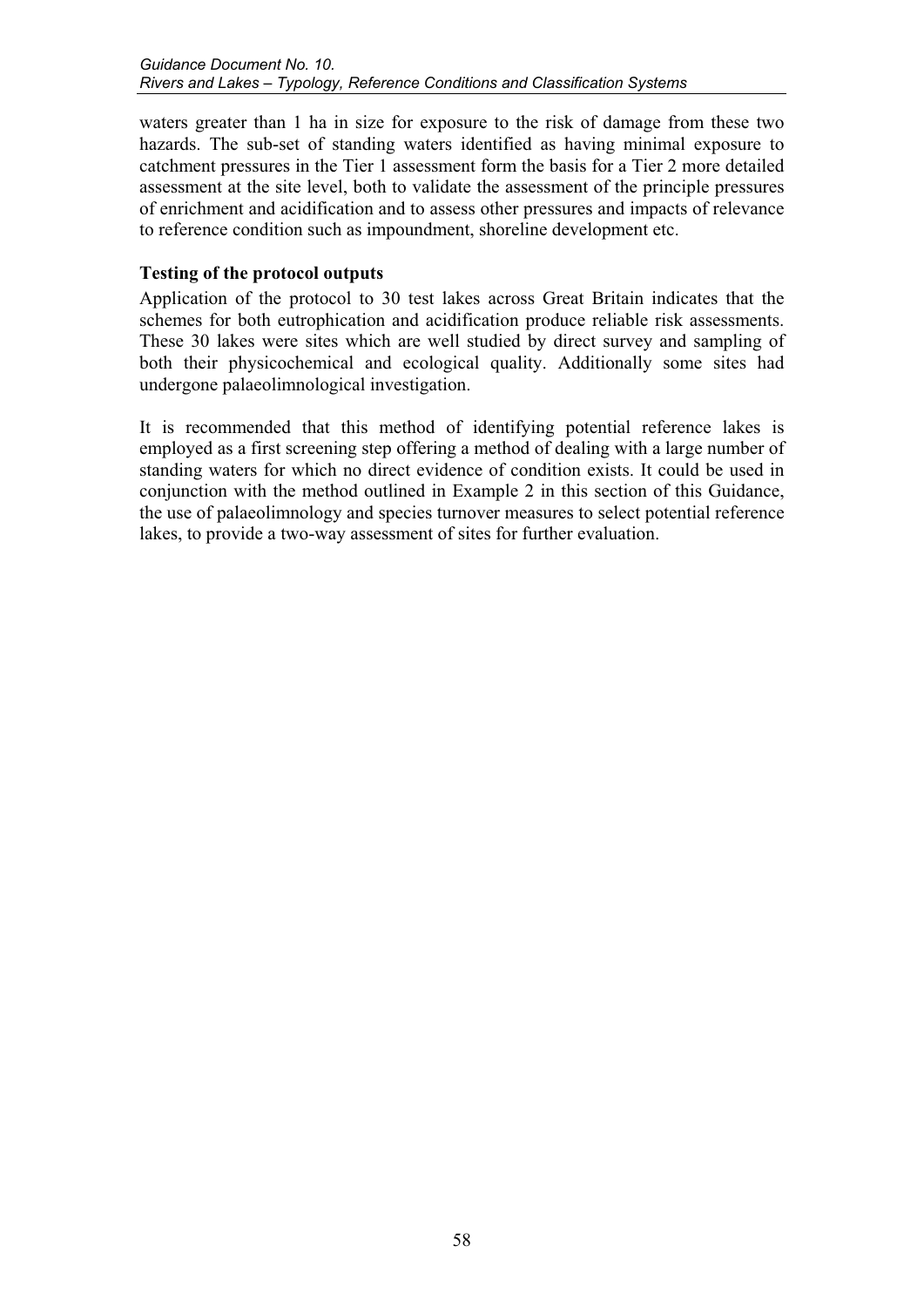## **Example 2. The use of palaeolimnology and species turnover measures to select potential reference lakes**

#### **Principle**

The Water Framework Directive requires lakes to be classified according to the assemblage of biological elements they currently support. The system specified for this classification is a state-changed system, comparing any lake's current condition with its condition at a reference state (where: There are no, or only very minor, anthropogenic alterations to the values of the physico-chemical and hydromorphological quality elements for the surface water body type from those normally associated with that type under undisturbed conditions). The identification of a suite of lakes at an undisturbed condition is difficult in Western Europe, and presupposes that all possible causes of disturbance are known and quantified. An alternative method exists for lakes – the use of palaeolimnology. This permits a direct comparison of sub-fossil elements of the biological assemblage representing conditions at some previous undisturbed state with the same biological element in its current state.

#### **Method**

In Great Britain most palaeolimnological investigations have worked with diatoms, and for this reason diatoms are the most practical choice for the identification of potential reference lakes across all lake types. Additionally, diatoms have been shown to be amongst the most sensitive of biological elements and responsive to the two most significant pressures in Western European lakes, eutrophication and acidification (Ref: Dobris Assessment). Sediment cores from the deepest part of lakes may be dated and the diatom assemblages characterised and their development traced over long periods of time. For the purposes of the WFD, undisturbed conditions may be interpreted as being those pertaining before the intensification of agriculture and before any gross disturbance by industrialisation. For Great Britain this broadly indicates a period circa 1850. Classification of diatom assemblages existing around this date allows a provisional "diatom based typology" of lakes to be made and comparison of sediment strata at this date with current diatom assemblages permits an assessment of the proximity of each lake to reference condition.

#### **Project outline**

Analysed sediment cores exist for 166 lakes across the United Kingdom (England, Scotland, Wales and Northern Ireland) and the strata for circa 1850 or earlier were examined and their diatom assemblages described. Analysis by Ward's minimum variance clustering produced an optimal number of 6 end groups of diatom assemblage. The 166 lakes in the diatom dataset appear to represent a broad range of UK lake types and cover a wide geographical distribution, their diatom assemblages from circa 1850 may be taken then, in the first instance, as representing the major reference assemblages for UK lakes.

Comparison of these bottom core strata with diatom assemblages in the most recent strata allows a direct comparison of previous and current diatom assemblages. The degree of floristic change (diatom species turnover) between the core bottom and surface sample for each of the 166 lakes was assessed using a simple chord distance dissimilarity measure. The scores range from 0 to 2 whereby 0 indicates that two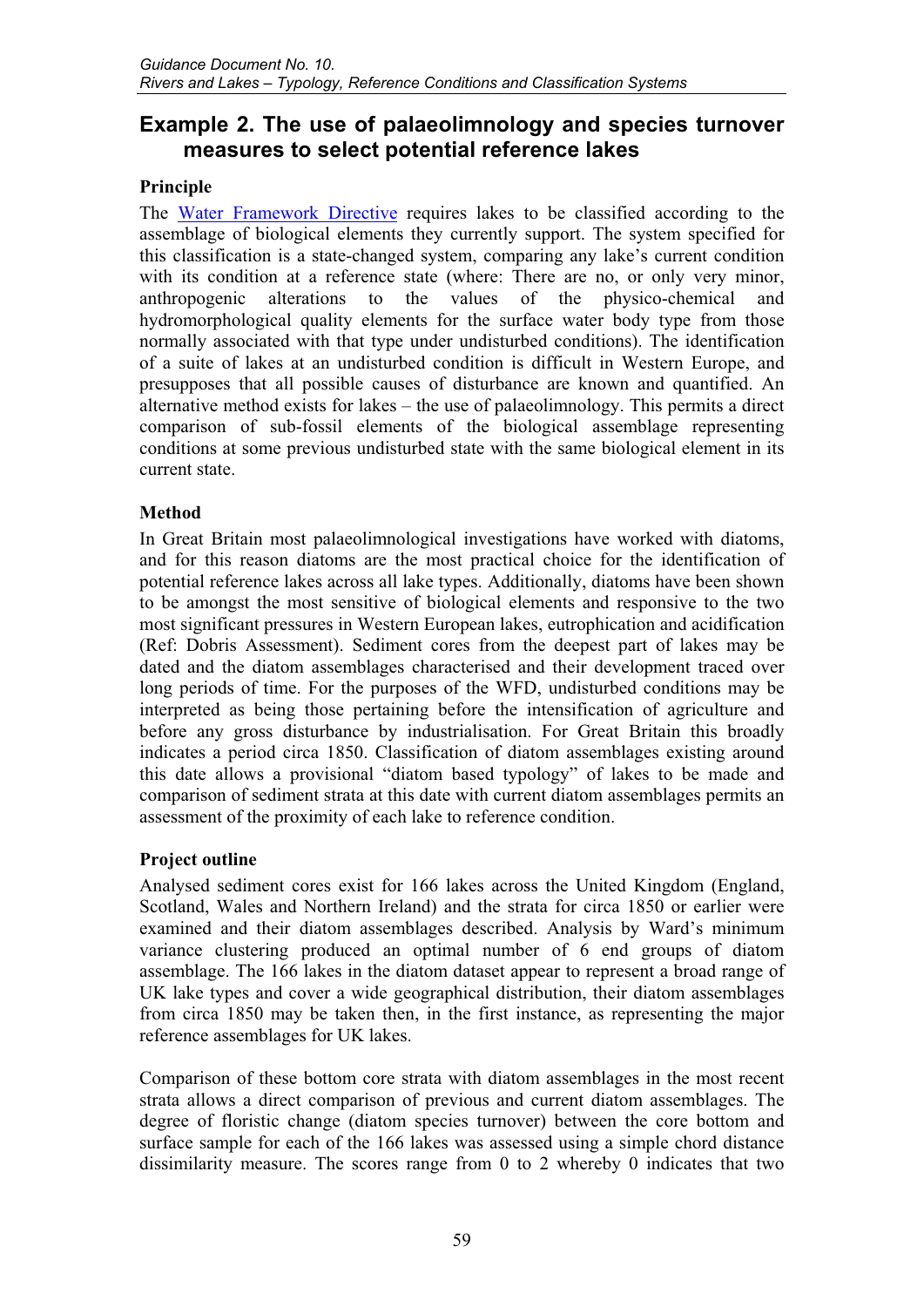samples are exactly the same and 2 indicates that they are completely different. Any score <0.39 can be judged to have insignificant species turnover at the 2.5th percentile, a score <0.48 at the 5th percentile, and a score <0.58 can be judged to have insignificant species turnover at the 10th percentile.

Within each of the six diatom end groups, the lakes are ranked according to the degree of floristic change between the base and surface core sample.

In Group 1 there are very few lakes with low species turnover, with only two having a chord distance of <0.48. This indicates that there are currently few examples of potential reference lakes for this group in the diatom dataset. Similarly for Group 2, where only 4 lakes have a chord distance  $\leq 0.48$ . Both Groups 1 and 2 are largely lowland sites in relatively productive catchments and hence many are impacted by eutrophication. It may be difficult, therefore, to find good examples of potential reference lakes for these lake types.

In Group 3 there are many examples of lakes with low species turnover (c. 50% of lakes in this group have a chord distance of  $\leq 0.48$ ). Therefore, good examples of reference lakes are available for this lake type. Note, however, that there are very few lakes in this group in England and Wales.

In Group 4, only 7 lakes have a species turnover of  $\leq$  0.48. Given that this group includes most of the large (deep) lakes, more examples of potential reference lakes in this group may need to be found.

In Group 5, 11 lakes have a species turnover of  $\leq$  0.48. Many lakes in this group have acidified.

In Group 6, 15 lakes have a species turnover of  $\leq$  0.48. Whilst there are a number of potential reference lakes, many lakes in this group have been impacted and the pressures appear to include both eutrophication and acidification.

### **Testing of the project outputs**

Sites selected as potential reference sites will be cross checked using pressure criteria from Example 1 in this section of the Guidance "Development of a risk based prioritisation protocol for standing waters in Great Britain, based on a georeferenced inventory, as an aid to defining reference conditions".

Representative sites having a chord distance of <0.4 from each of the 6 diatom based types have been selected for survey and sampling to determine their current biological assemblages. These data should prove useful for classification tool development and for intercalibration purposes.

At each stage, assessment will be made of compliance with reference state criteria as described in the WFD.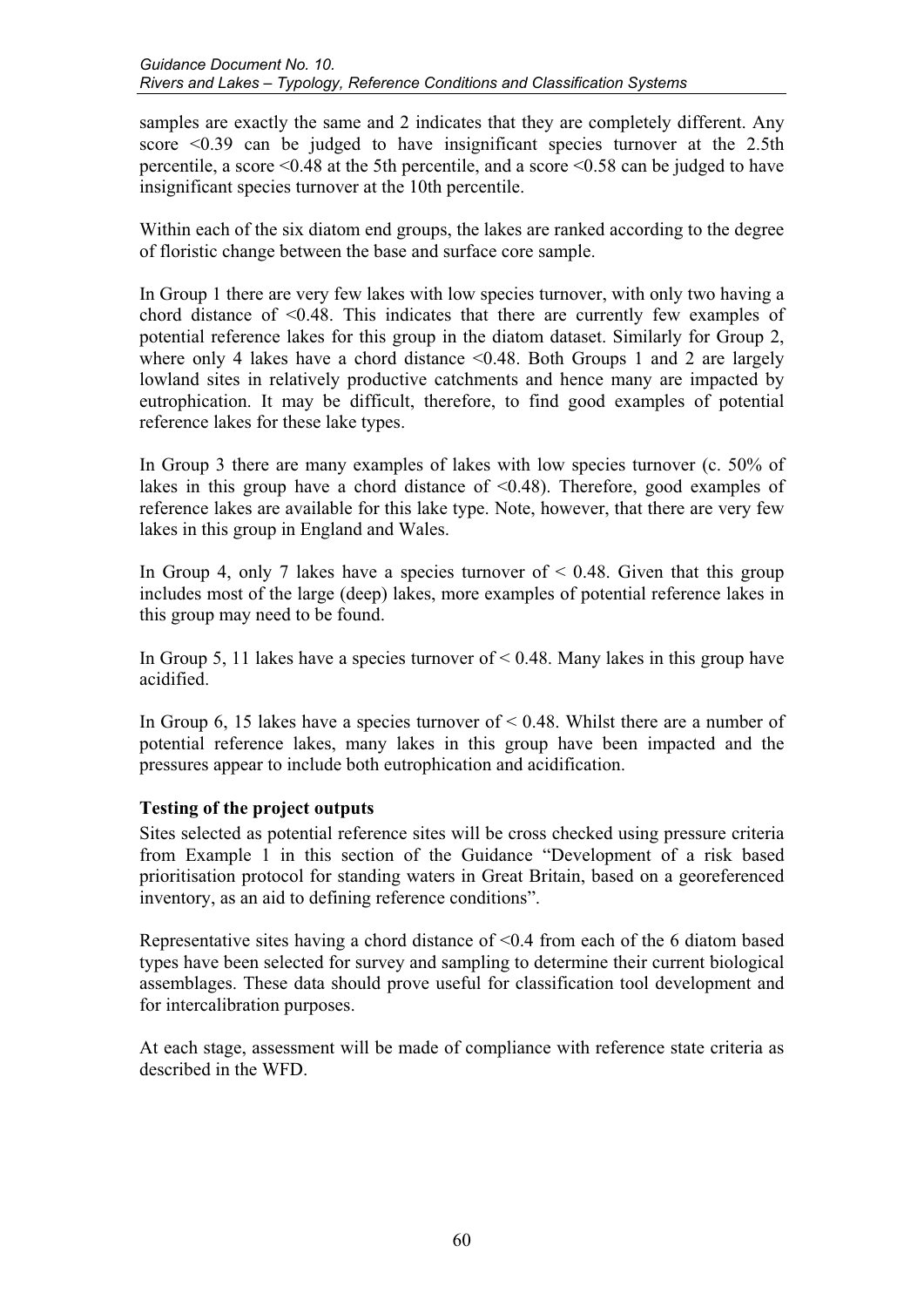# Example output from analysis: Type 4 lochs (highlighted potential reference lochs).

| <b>SITE</b> code | Site name                      | grid ref         | country WBID |       | <b>Wardcluster chord distance</b> |         |
|------------------|--------------------------------|------------------|--------------|-------|-----------------------------------|---------|
| <b>MARE</b>      | <b>Loch Maree</b>              | <b>NG 985675</b> | S            | 14057 | 4                                 | 0.12908 |
| <b>LOMO</b>      | <b>Loch Lomond North Basin</b> | <b>NS 365945</b> | S            | 24447 | 4                                 | 0.2199  |
| <b>RANN</b>      | Loch Rannoch                   | NN 610580        | S            | 22782 | 4                                 | 0.25262 |
| <b>CRAI</b>      | Loch of Craiglush              | <b>NO 042444</b> | S            | 23557 | 4                                 | 0.32084 |
| <b>ECK</b>       | Loch Eck                       | <b>NS 141939</b> | S            | 24996 | 4                                 | 0.41377 |
| <b>WAST</b>      | Wast Water                     | NY 165060        | Е            | 29183 | 4                                 | 0.43559 |
| <b>EINI</b>      | Loch Einich                    | NN 913990        | S            | 21191 | 4                                 | 0.47976 |
| LOWS             | Loweswater                     | NY 126217        | Е            | 28986 | 4                                 | 0.52396 |
| <b>AWE</b>       | Loch Awe North Basin           | NM 930 065       | S            | 24025 | 4                                 | 0.65754 |
| <b>BUTT</b>      | Loch of Butterstone            | NO 058449        | S            | 23531 | 4                                 | 0.67202 |
| <b>CLUN</b>      | Loch of Clunie                 | NO 115442        | S            | 23561 | 4                                 | 0.71851 |
| <b>AWE</b>       | Loch Awe South Basin           | NM 930 065       | S            | 24025 | 4                                 | 0.73948 |
| <b>LDE</b>       | Loch Dee                       | NX 470790        | S            | 27948 | 4                                 | 0.74503 |
| <b>BALA</b>      | Lake Bala or Llyn Tegid        | SH 905347        | w            | 34987 | 4                                 | 0.76477 |
| <b>CWEL</b>      | Llyn Cwellyn                   | SH 560549        | W            | 34002 | 4                                 | 0.80267 |
| <b>MARL</b>      | Marlee Loch                    | NO 145443        | S            | 23553 | 4                                 | 0.87704 |
| <b>MENT</b>      | Lake of Menteith               | NN 580005        | S            | 24919 | 4                                 | 0.94378 |
| <b>BASS</b>      | <b>Bassenthwaite Lake</b>      | NY 214296        | Е            | 28847 | 4                                 | 0.97801 |
| <b>LOWE</b>      | Loch of Lowes                  | NO 049439        | S            | 23559 | 4                                 | 1.17712 |
| <b>DOON</b>      | Loch Doon                      | NX 495985        | S            | 27604 | 4                                 | 1.21363 |
| <b>ESTH</b>      | <b>Esthwaite Water</b>         | SD 358969        | Е            | 29328 | 4                                 | 1.33895 |
| <b>EARN</b>      | Loch Earn                      | NN 640235        | S            | 24132 | 4                                 | 1.62814 |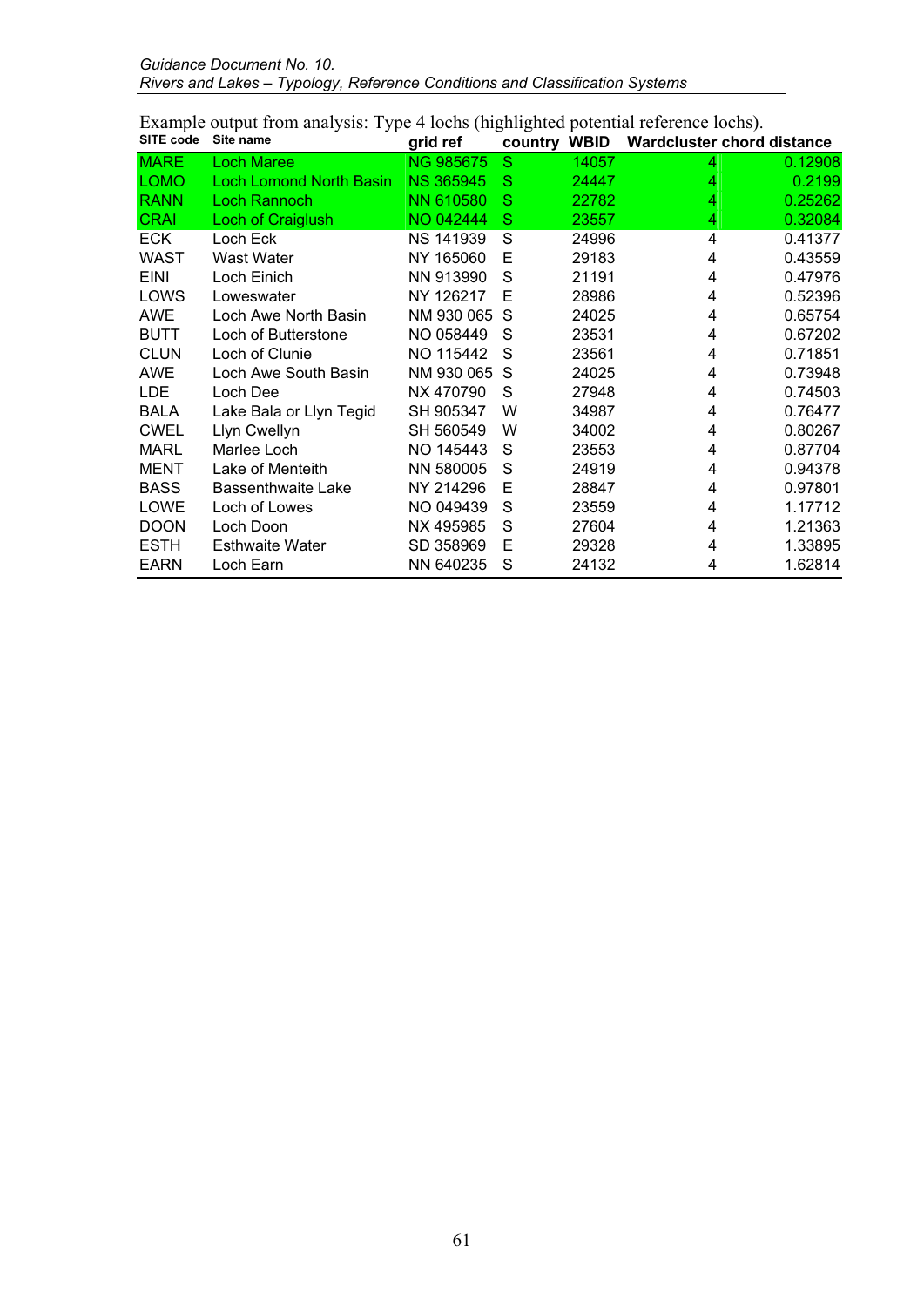## **Example 3. The establishment and validation of reference conditions for lakes and large rivers in German parts of the Central European Lowland, ecoregion 14, using paleolimnology**

#### **Introduction**

The member states of the European Community shall finish the establishment of typespecific reference conditions for surface water body types by 2004. Spatially based reference conditions cannot be derived for all types of lakes and rivers in ecoregion 14. Methods based on modelling are therefore required, especially for shallow and flushed lakes. Type-specific biological and physico-chemical reference conditions based on modelling may be derived using hindcasting methods. One valid opportunity to obtain quantitative data about the natural biota and physico-chemical conditions is to analyse fossil diatom communities in sediment cores and to reconstruct nutrient concentrations based on diatom-environment-transfer functions. These quantitative paleolimnological approaches make use of multivariate statistics and regional calibrated data sets.

#### **Situation in the ecoregion 14**

In northern Germany there are approximately 500 lakes each greater than 50 ha. Trophic status ranges from oligotrophic to hypereutrophic. The water bodies are 1 to 68 m deep and fully imbedded in the loamy sand of the Weichselian ice age moraines. Groundwater is rich in hydrogen carbonate and phosphorus, coming from Interglacial lake deposits. The lake internal phosphorus concentration strongly depends on residence time (<0.1 to >30 years) and the latter on lake volume and catchment size (1 to 20,000 km<sup>2</sup>). All the lake catchments were clear cut during the  $12<sup>th</sup>$  to  $13<sup>th</sup>$  centuries and no one lake can be classified undisturbed. After 1750 approximately 30% of the landscapes have been afforested. An assemblage of approximately 30 lakes with small catchment areas were kept from agriculture during the last 200 years and have been quasi renaturalized. These lakes form the web of ecological reference sites of the oligotrophic and slightly mesotrophic stratified lake types. The higher mesotrophic and eutrophic reference conditions for lakes with larger catchments and inflow of surface water by rivers are not available from present-day conditions. Therefore three cooperating REFCOND-relevant paleolimnological projects are in progress or starting in October 2002:

- Paleolimnological reconstruction of reference conditions for flushed lakes in the catchment area of the lowland river Havel (Brandenburg Office for the Environment, funded by Federal Ministry of Education and Research, 2002-2004);
- $\bullet$  Biotic reference conditions for shallow lakes: Paleolimnological studies on diatoms, algal pigments, chironomids and macrophytes in the catchment area of the lowland river Spree (Brandenburg University of Technology Cottbus, funded by Ministry of Agriculture, Environment and Structural Development Brandenburg, 2001-2002);
- Reconstruction of natural biotic reference conditions in combination with hydromorphological, hydraulic and hydrochemical conditions on rivers in the northeastern German lowland (Leibniz-Institute of Freshwater Ecology and Inland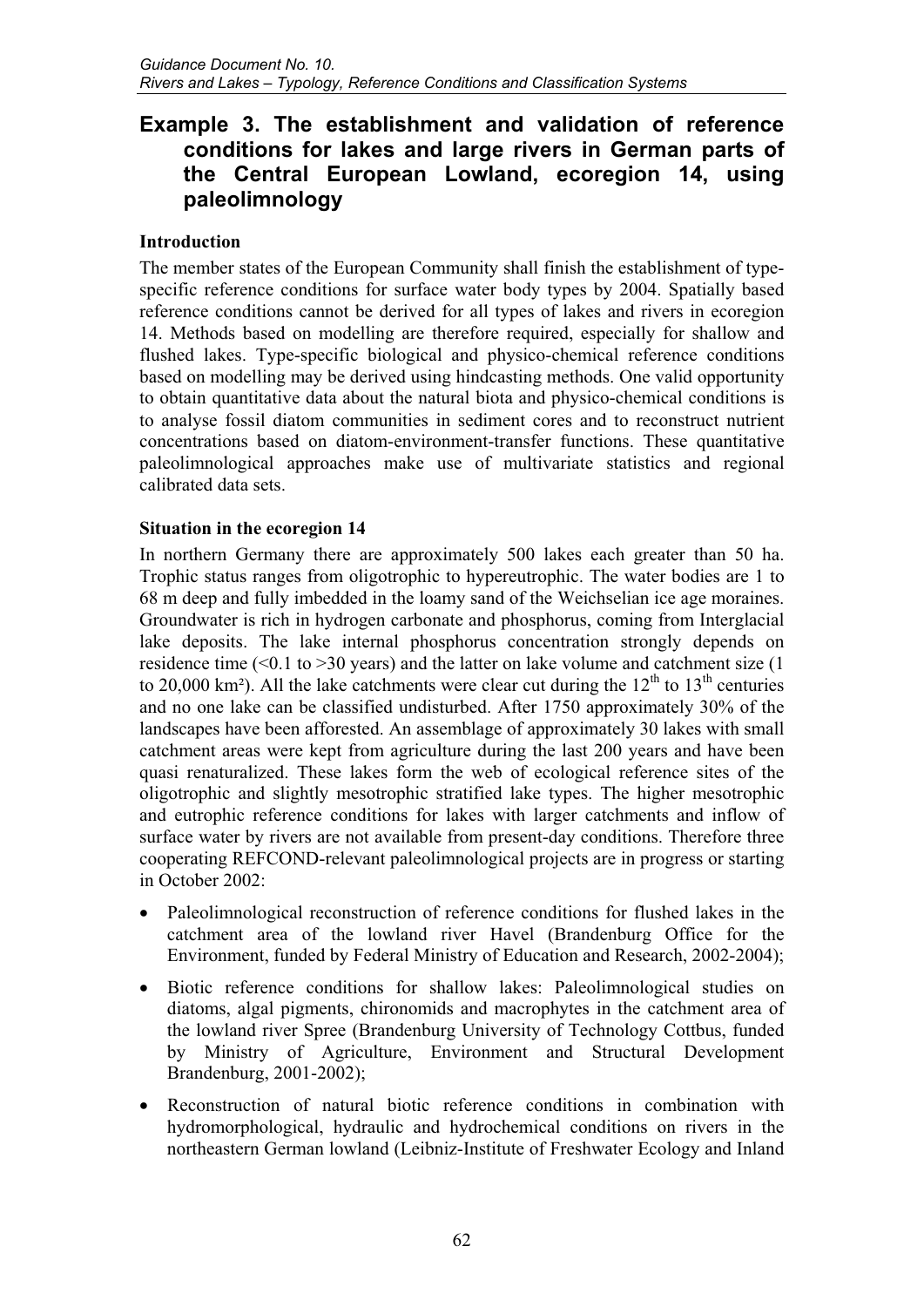Fisheries Berlin, funded by the Senate Department of Urban Development Berlin, 2002-2004).

#### **Type specific reference conditions for lakes using diatoms – principles and first results**

The paleolimnological approach is used to reveal undisturbed diatom communities (benthic and planktonic) and to quantify the relationship between catchment size and undisturbed water chemistry with respect to the assumed strong influence of lake morphology.

Weighted-averaging regression and calibration of 304 indicator taxa with tolerance down-weighting and classical deshrinking was used to develop transfer functions between littoral diatoms and TP, TN, DIC, pH, chloride and the DOC:TP ratio in 84 German lakes and river sites (Schönfelder *et al.* 2002). Transfer functions based on littoral diatoms have been used successfully for the reconstruction of past water chemistry in flushed and shallow lakes, for example in the lake Großer Treppelsee, (see Figure 1). For deep lakes a diatom data set based on profundal samples from >100 sites is in progress. Twelve lakes have been selected to drill long sediment cores. They can be grouped into four lake types in respect of their water residence times. Diatom based inferences of TP and TN will be used to establish a model to predict in-lake TP and TN as a bivariate function of lake catchment size and lake volume for undisturbed conditions. The model will be validated using data from the most renaturalized lakes in the region. Recent studies on flushed lakes with a great catchment area such as Großer Treppelsee have shown that the anthropogenic influence on water quality has been evident since AD 1250. In other lakes with smaller catchment areas anthropogenic pressures from settling and intensifying agriculture were not indicated by fossil diatoms before the end of the  $18<sup>th</sup>$  century.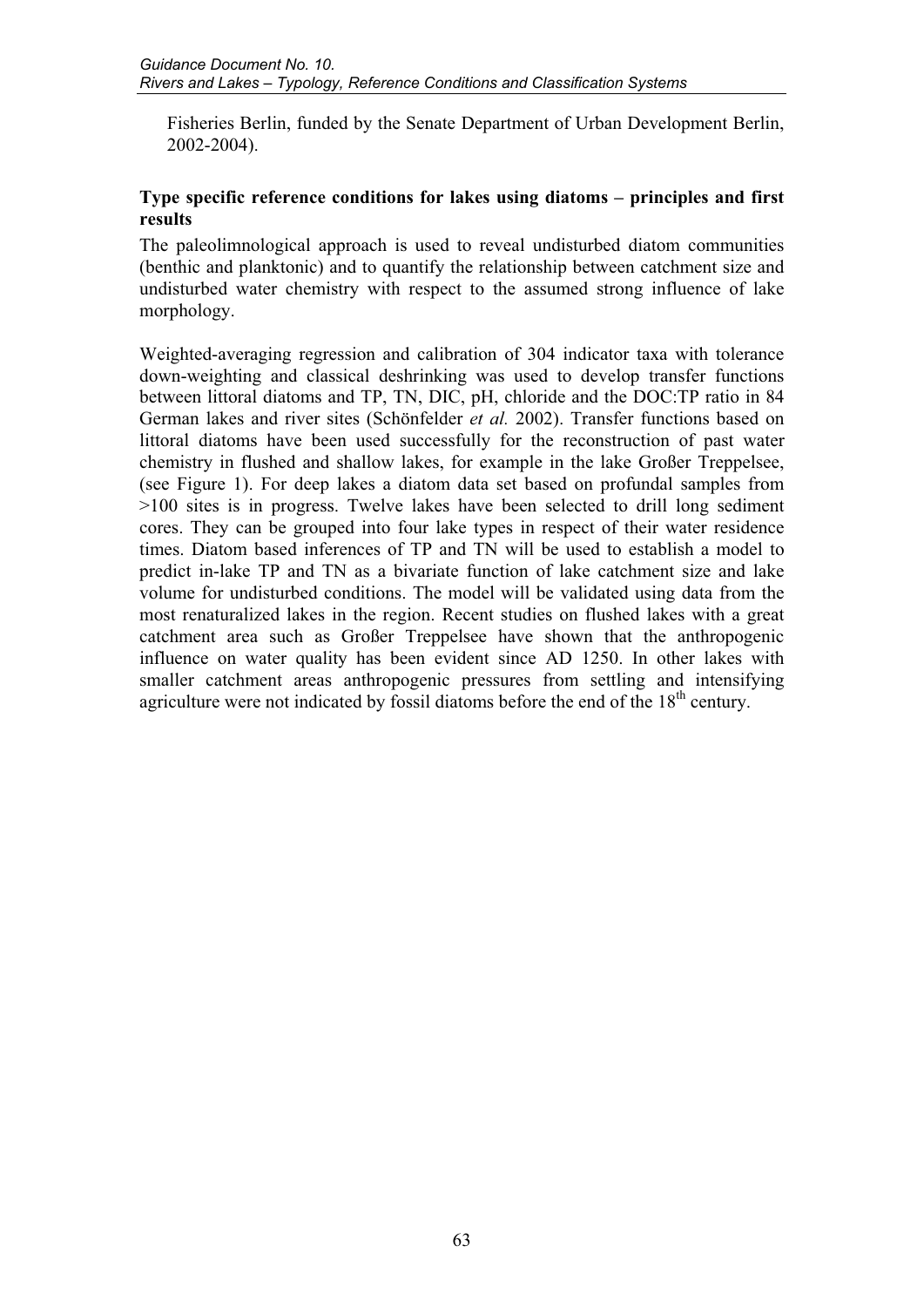

*Figure 1. Long term changes of TP concentration of the lake Großer Treppelsees based on diatoms and the main historical events in the catchment which led to higher or lower TP concentrations. The strong anthropogenic impact in this flushed lake started in 1250. To reconstruct undisturbed conditions in such lake types with a large catchment area the water authorities require a quantitative look on past centuries.* 

#### **References:**

Schönfelder, I., J. Gelbrecht, J. Schönfelder & C. E. W. Steinberg, 2002. Relationships between littoral diatoms and their chemical environment in northeastern German lakes and rivers. J. Phycol. 38: 66-82.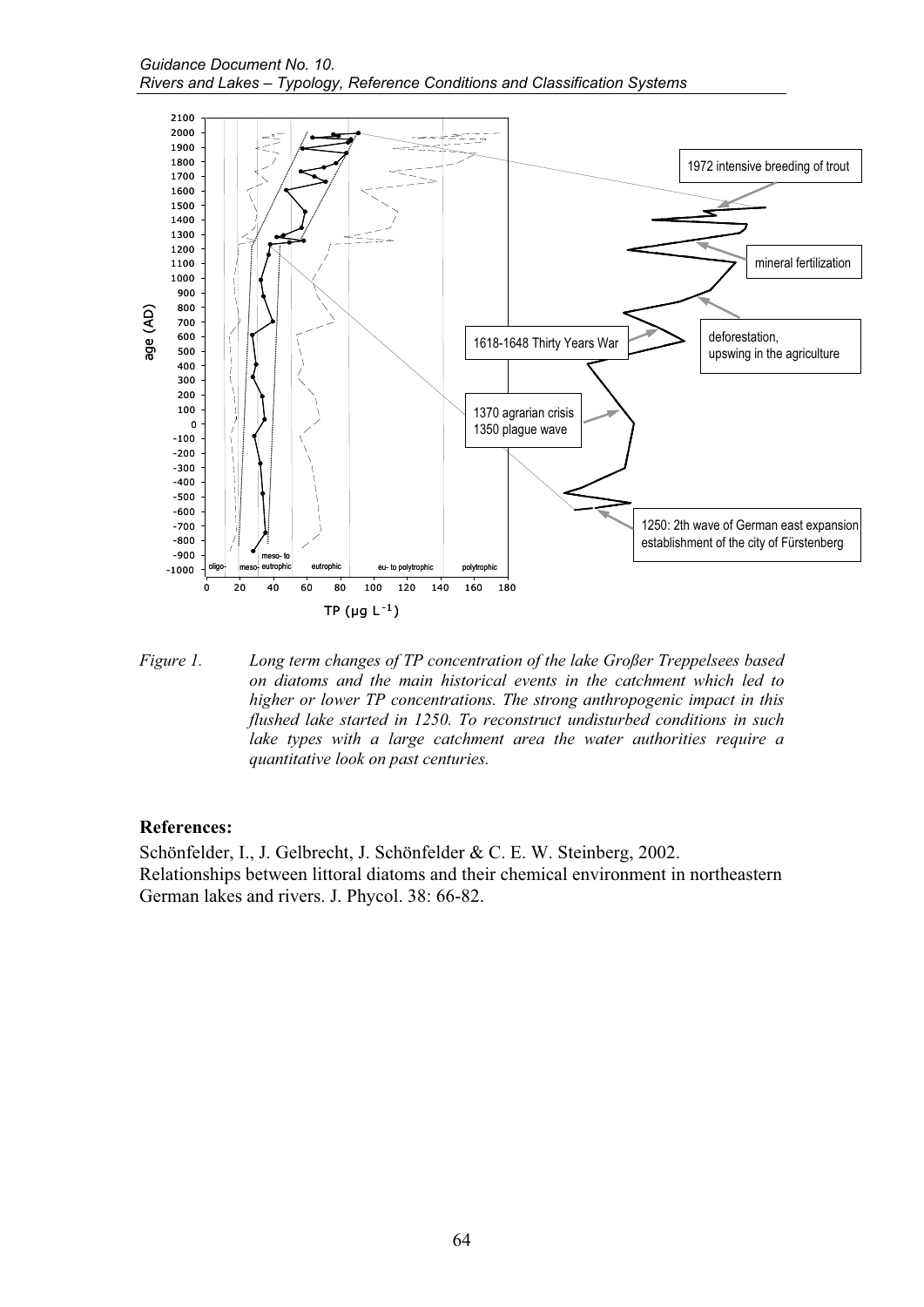# **References**

- AQEM consortium 2002. Manual for the application of the AQEM system. A comprehensive method to assess European streams using benthic macroinvertebrates, developed for the purpose of the Water Framework Directive. Version 1.0, February 2002.
- Cardoso, A.C., Duchemin, J., Margarou, P. & Premazzi, G., 2001. Criteria for the identification of freshwaters subject to eutrophication. Their use for implementation of the "Nitrates" and Urban Waste Water Directives. – Environment Institute, Water research and Monitoring Unit, JRC Ispra & Directorate General for Environment, European Commission. EUR 1910 EN.
- CEN 2002. A guidance standard for assessing the hydromorphological features of rivers. CEN TC 230/WG 2/TG 5: N30. Fifth revision: March 2002
- Clarke, R. 2000. Uncertainty in estimates of biological quality based on RIVPACS. pp 39-54, In: J. F. Wright, D. W. Sutcliffe, and M. T. Furse (eds). Assessing the biological quality of freshwaters. RIVPACS and other techniques. Freshwater Biological Association, Ambleside, UK.
- De Wilde, A.J. &. Knoben, R. A.E. 2001. Setting classboundaries for the classification of rivers and lakes in Europe. – REFCOND discussion paper for evaluation of techniques. Royal Haskoning, The Netherlands.
- Fozzard, I., Doughty, R., Ferrier, R.C., Leatherland, T., and Owen, R. (1999) A quality classification for management of Scottish standing waters. Hydrobiologia 395/396 pp 433-453
- Johnson, R.K. 2001. Defining reference conditions and setting class boundaries in ecological monitoring and assessment. – REFCOND discussion paper for evaluation of techniques. University of Agricultural Sciences, Department of Environmental Assessment, Sweden.
- Nixon, S., Grath, J. & Bøgestrand, J. 1986. EUROWATERNET. The European Environment Agency´s Monitoring and Information Network for Inland Water Resources. Technical Guidelines for Implementation. Technical Report no 7. EEA, Copenhagen 1998.
- Oberdorff, T., Pont D., Hugueny, B., Chessel D. 2002. A probabilistic model characterizing fish assemblages of French rivers: a framework for environmental assessment. Freshwater Biology, 46: 399-415
- Oberdorff, T., Pont D., Hugueny B., Porcher J.P. 2002. Development and validation of a fish-based index (FBI) for the assessment of 'river health' in France. Freshwater Biology, 47: 1720-1734
- Owen, R., Duncan, W. & Pollard, P. 2001. Definition and Establishment of Reference Conditions. - REFCOND discussion paper for evaluation of techniques. Scottish Environment Protection Agency, Aberdeen, Scotland.
- OSPAR, 2000. 00/9/2 OSPAR Add.6 and OSPAR 00/20/1, § 9.5b. Euroharp Draft Guideline 6: Quantification and Reporting of Nitrogen and Phosphorus Losses from Diffuse Anthropogenic Sources, and Natural Background Losses. Reference Number: 2000-12.
- SEPA, 2000. Environmental Quality Criteria Lakes and Watercourses. Swedish Environmental Protection Agency (SEPA). Report 5050.
- SNIFFER (Scottish and Northern Ireland Forum for Environmental Research. (2000) Palaeolimnological investigation of Scottish freshwater lochs. ENSIS Ltd. Ref: SR(00)02S. Available from Foundation for Water Research.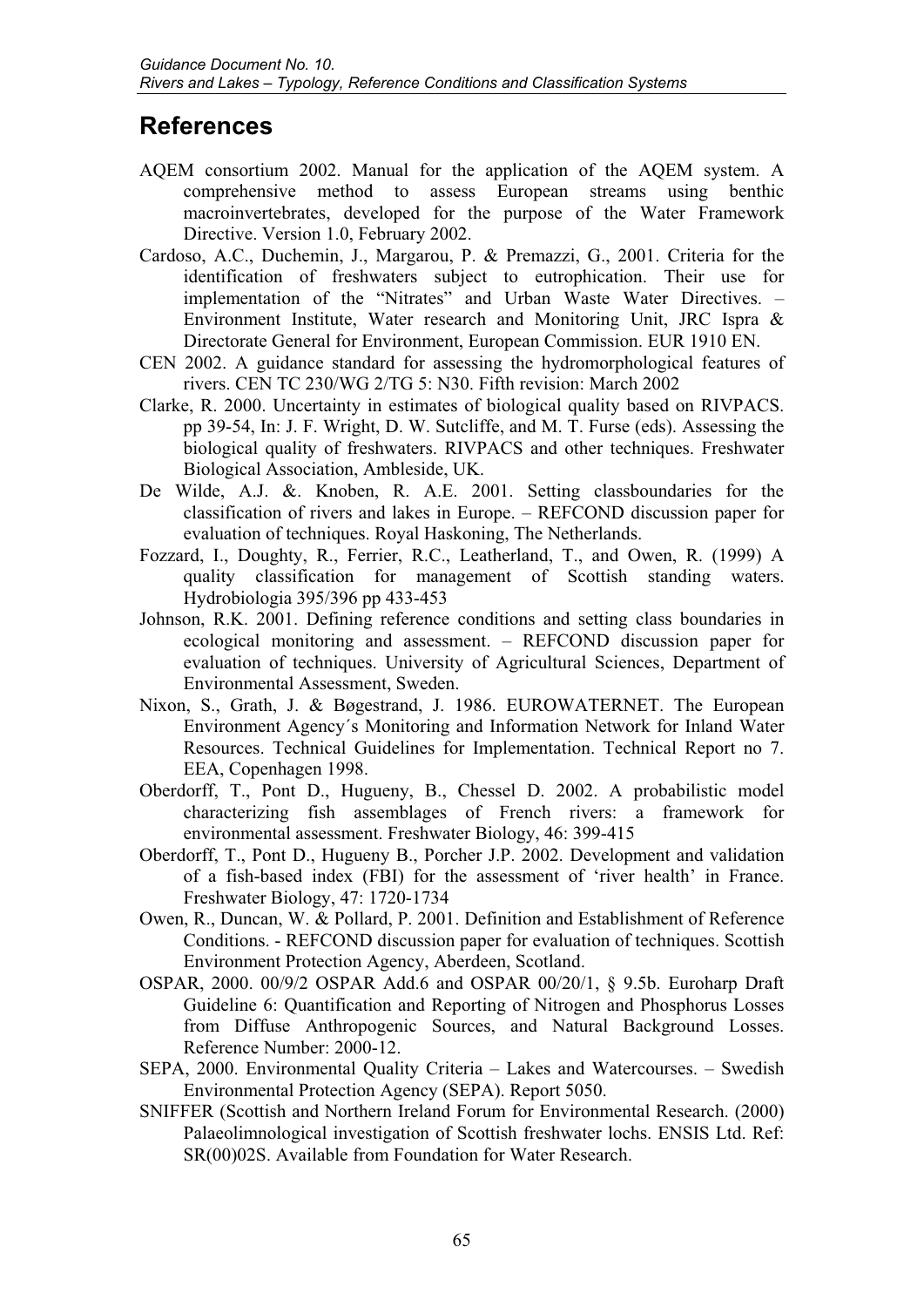- UBA, 1996. Manual on methodologies and criteria for mapping critical levels/loads and geographical areas where they are exceeded. UN/ECE Convention on Longrange Transboundary Air Pollution. – Federal Environment Agency (Umweltbundesamt), Texte 71/96, Berlin.
- US EPA 1998. Lake and Reservoir Bioassessment and Biocriteria: Technical Guidance Document (1998) – US Environmental Protection Agency. EPA 822- B00-98-001.
- US EPA 2000. Nutrient criteria technical guidance Manual. Lakes and reservoirs. 1<sup>st</sup> edition. – US Environmental Protection Agency. EPA 841-B-98-007. Office of Water and Technology, Washington DC 20460.
- Usseglio-Polatera, P., Beisel, J.-N., Archaimbault, V. & de Crespin de Billy,V. 2002. Biological and ecological traits in macrobenthic community: a bioassessment system using faunal lists achieved with a French Standardized Protocol (IBGN). AQEM Conference, 9-10th December 2002, Ede (The Netherlands)
- Van de Bund, W. 2001. Assigning water body types: an analysis of the REFCOND questionnaire results. - REFCOND discussion paper for evaluation of techniques. European Commission, Joint Research Centre, Institute for Environment and Sustainability, Inland and Marine Waters Unit, Ispra, Italy.
- Wright, J. F, Sutcliffe, D. W. & Furse, M. T. 2000. Assessing the biological quality of freshwaters. RIVPACS and other techniques. Freshwater Biological Association, Ambleside, England.
- WFD CIS Guidance Document No. 5 (2003). *Transitional and Coastal Waters Typology, Reference Conditions and Classification Systems*. Published by the Directorate General Environment of the European Commission, Brussels, ISBN No. 92-894-5125-4, ISSN No. 1725-1087.
- WFD CIS Guidance Document No. 8 (2003). *Public Participation in Relation to the Water Framework Directive*. Published by the Directorate General Environment of the European Commission, Brussels, ISBN No. 92-894- 5128-9, ISSN No. 1725-1087.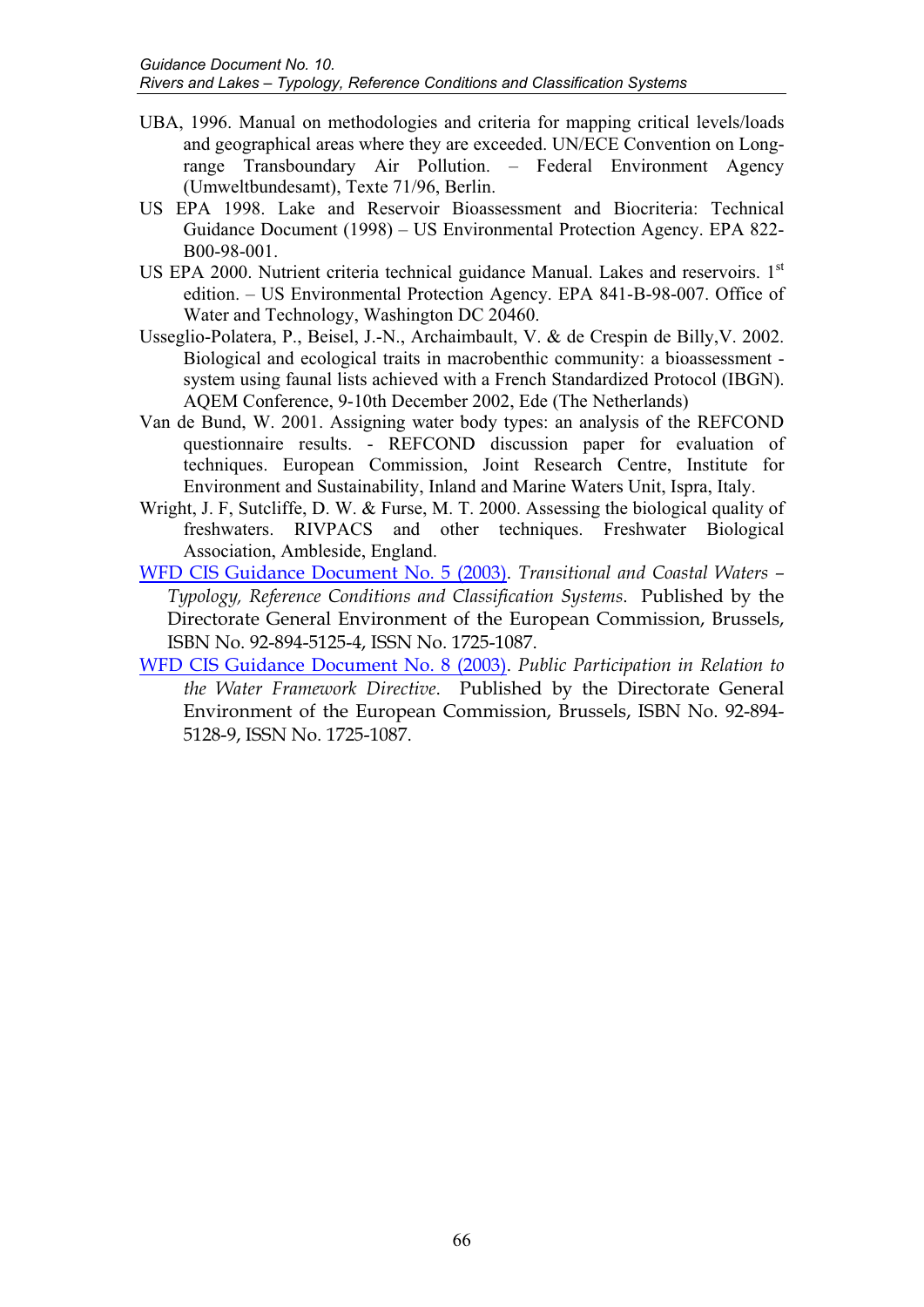### **cture of the Common Implementation Strategy**

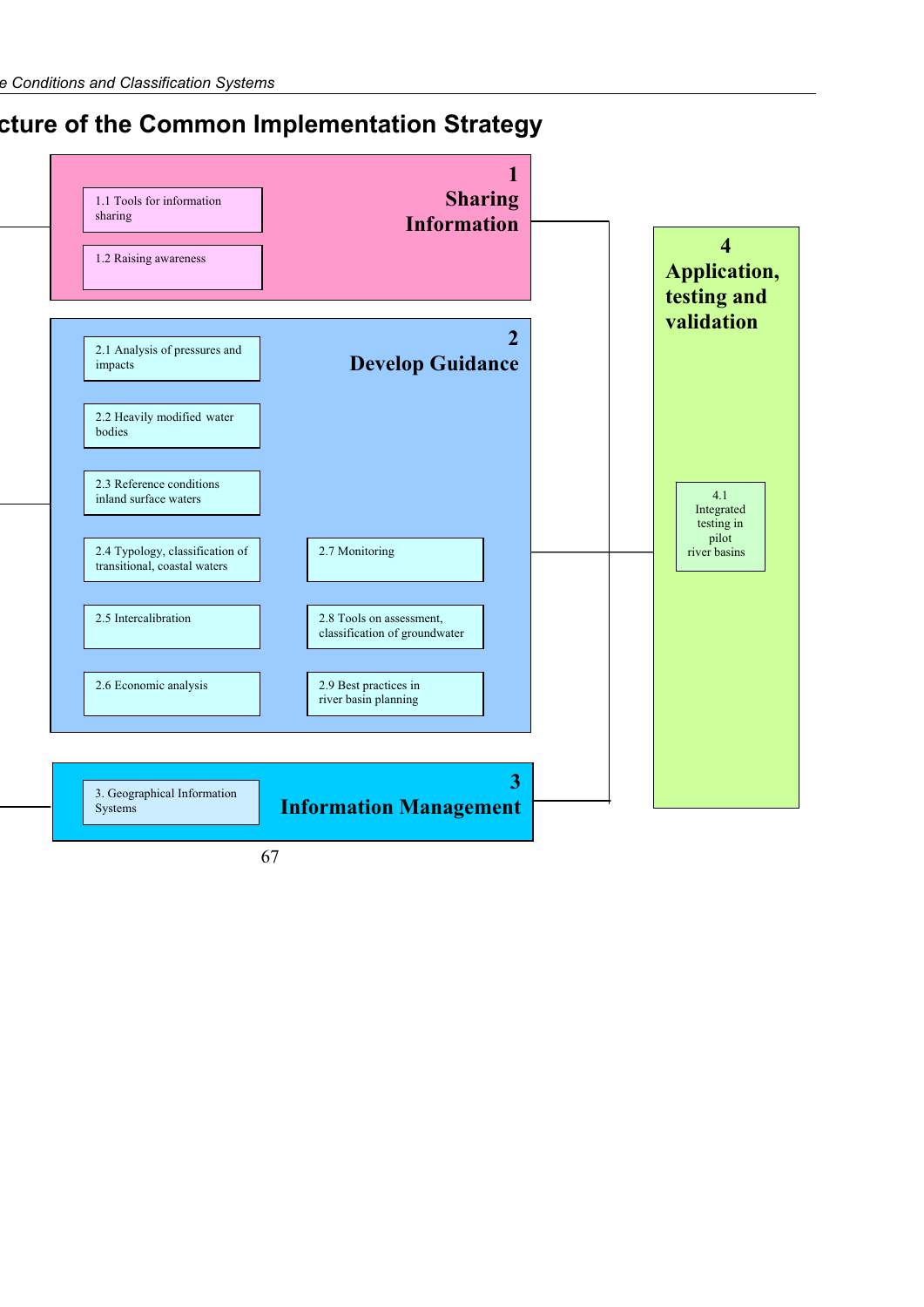## **Annex B. List on REFCOND partners and other contacts**

| Country                                                 | <b>Surname</b>     |                  | First name E-mail                    |
|---------------------------------------------------------|--------------------|------------------|--------------------------------------|
| Member State partners (primary contact persons in bold) |                    |                  |                                      |
| Austria                                                 | Koller-Kreimel     | Veronika         | veronika.koller-kreimel@bmlf.gv.at   |
| Austria                                                 | Ofenboeck          | Gisela           | Gisela.Ofenboeck@bmlfuw.gv.at        |
| Austria                                                 | Konecny            | <b>Robert</b>    | konecny@ubavie.gv.at                 |
| Belgium                                                 | Schneiders         | Anik             | anik.schneiders@instnat.be           |
| <b>Belgium</b>                                          | Van Den            | Veronique        | v.vandenlangenbergh@vmm.be           |
|                                                         | Langenbergh        |                  |                                      |
| Denmark                                                 | Kaas               | Hanne            | hka@dhi.dk                           |
| <b>Denmark</b>                                          | Karottki           | Ivan B.          | ibk@sns.dk                           |
| Denmark                                                 | Nielsen            | Kurt             | kni@dmu.dk                           |
| Denmark                                                 | <b>Skriver</b>     | Jens             | JES@DMU.DK                           |
| Denmark                                                 | Søndergaard        | Martin           | ms@DMU.dk                            |
| Finland                                                 | <b>Heinonen</b>    | Pertti           | pertti.heinonen@vyh.fi               |
| Finland                                                 | Pilke              | Ansa             | ansa.pilke@vyh.fi                    |
| <b>France</b>                                           | <b>Stroffek</b>    | <b>Stephane</b>  | stephane.stroffek@eaurmc.fr          |
| France                                                  | Wasson             | Jean-Gabriel     | jean-gabriel.wasson@cemagref.fr      |
| Germany                                                 | Carstens           | Marina           | marina.carstens@lung.mv-regierung.de |
| Germany                                                 | Irmer              | Ulrich           | Ulrich.Irmer@uba.de                  |
| Germany                                                 | Rechenberg         | <b>Bettina</b>   | Bettina.Rechenberg@uba.de            |
| Greece                                                  | <b>Skoulikidis</b> | <b>Nikolaos</b>  | nskoul@posidon.ncmr.gr               |
| Greece                                                  | Andreadakis        | A.               | andre1@central.ntua.gr               |
| <b>Ireland</b>                                          | <b>Bowman</b>      | Jim              | j.bowman@epa.ie                      |
| Ireland                                                 | Cunningham         | Peter            | p.cunningham@epa.ie                  |
| <b>Italy</b>                                            | Passino            | <b>Roberto</b>   | direzione@irsa.rm.cnr.it             |
| Italy                                                   | Buffagni           | Andrea           | buffagni@irsa.rm.cnr.it              |
| Italy                                                   | Tartari            | Gianni           | tartari@irsa.rm.cnr.it               |
| Italy                                                   | Somma              | Giacomo          | g.somma@irsa.rm.cnr.it               |
| Luxemburg                                               | Reichard           | Monique          | monique.reichard@aev.etat.lu         |
| Luxemburg                                               | Rimet              | Frédéric         | rimet@crpgl.lu                       |
| Luxemburg                                               | Cauchie            | Henry-Michel     | cauchie@crpgl.lu                     |
| <b>Netherlands</b>                                      | Van Oirschot       | <b>Miel</b>      | m.oirschot@riza.rws.minvenw.nl       |
| <b>Netherlands</b>                                      | van Dijk           | Sjoerd           | s.vdijk@dgw.minvenw.nl               |
| <b>Netherlands</b>                                      | Wortelboer         | Rick             | Rick.Wortelboer@rivm.nl              |
| Netherlands                                             | Nijboer            | Rebi             | r.c.nijboer@alterra.dlo.nl           |
| <b>Norway</b>                                           | Fuglestad          | Jon L.           | jon.fuglestad@sft.no                 |
| Norway                                                  | Sandøy             | Steinar          | Steinar.Sandoy@DIRNAT.NO             |
| Norway                                                  | Lyche              | Anne             | anne.lyche@niva.no                   |
| Norway                                                  | Schartau           | Ann Kristin      | ann.k.schartau@ninatrd.ninaniku.no   |
| Portugal                                                | <b>Alves</b>       |                  | Maria Helena helenalves@inag.pt      |
| Portugal                                                | Pio                | Simone           | simonep@inag.pt                      |
| Portugal                                                | Bernardo           | João Manuel      | rdd96050@mail.telepac.pt             |
| Spain                                                   | <b>Ortiz-Casas</b> | <b>Jose Luis</b> | jose.ortiz@sgtcca.mma.es             |
| Spain                                                   | Toro               | Manuel           | manuel.toro@cedex.es                 |
| Spain                                                   | Prat               | Narcís           | narcis@porthos.bio.ub.es             |
| Spain                                                   | Ruza               | Javier           | javier.ruza@sgtcca.mma.es            |
| Sweden                                                  | Wiederholm         | Torgny           | torgny.wiederholm@md.slu.se          |
| Sweden                                                  | <b>Johansson</b>   | Catarina         | catarina.johansson@environ.se        |
| Sweden                                                  | Johnson            | Richard          | richard.johnson@ma.slu.se            |
| Sweden                                                  | Wallin             | Mats             | mats.wallin@ma.slu.se                |
| <b>UK</b> - England/Wales                               | <b>Forrow</b>      | David            | david.forrow@environment-            |
|                                                         |                    |                  | agency.gov.uk                        |
| <b>UK</b> - England/Wales                               | Logan              | Paul             | paul.logan@environment-agency.gov.uk |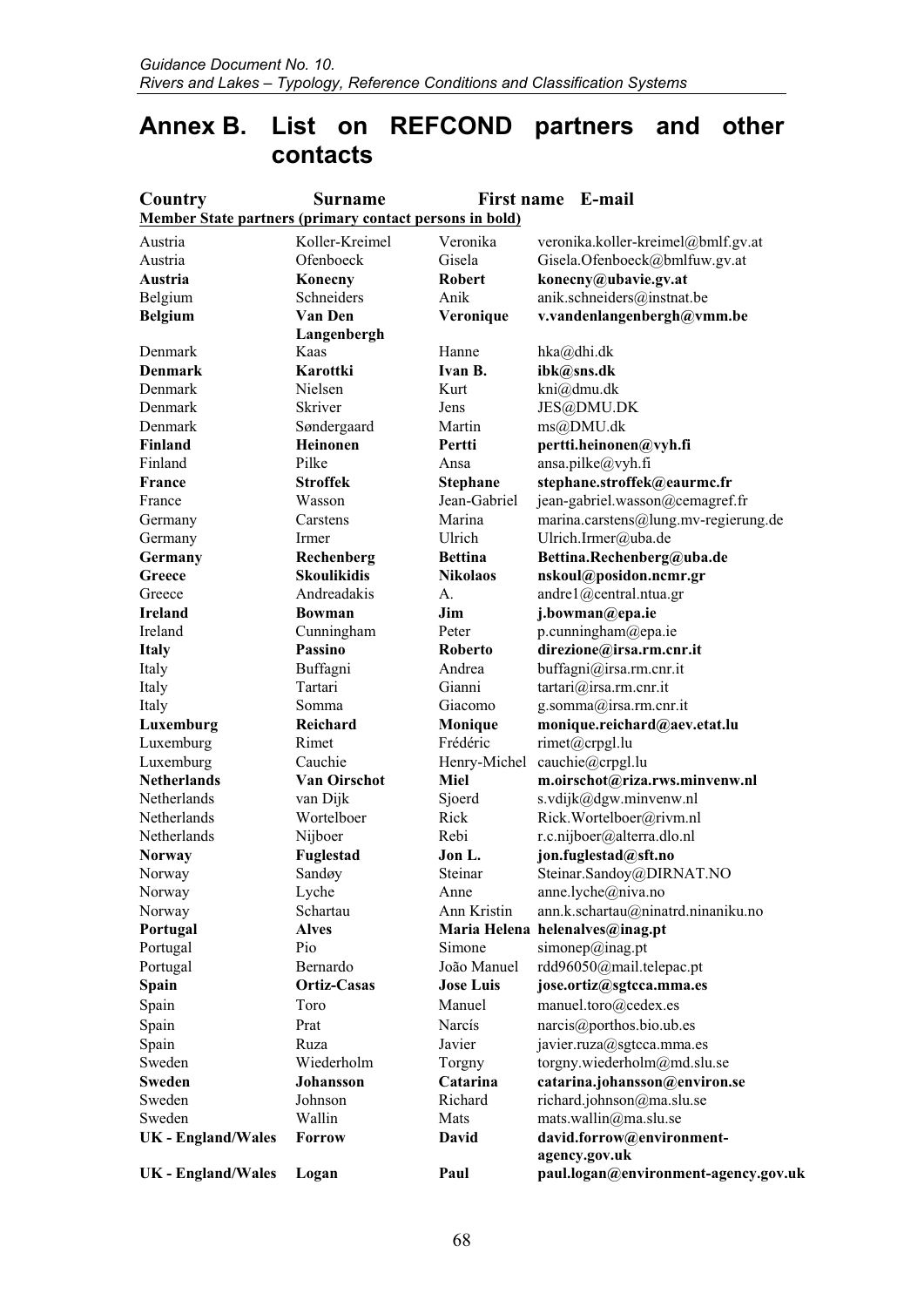| Member State partners (primary contact persons in bold) |                  |               |                                         |
|---------------------------------------------------------|------------------|---------------|-----------------------------------------|
| UK - England/Wales                                      | Austin           | <b>Isobel</b> | isobel.austin@environment-agency.gov.uk |
| <b>UK</b> - Scotland                                    | Owen             | Roger         | roger.owen@sepa.org.uk                  |
| UK - Scotland                                           | Doughty          | Ross          | ross.doughty@sepa.org.uk                |
| UK - Scotland                                           | Marsden          | Martin        | martin.marsden@sepa.org.uk              |
| $UK - N$ Ireland                                        | Crone            | Victoria      | victoria.crone@doeni.gov.uk             |
| $UK - N$ Ireland                                        | Hale             | Peter         | peter.hale@doeni.gov.uk                 |
| <b>Other contacts</b>                                   |                  |               |                                         |
| Commission                                              | D'Eugenio        | Joachim       | Joachim.D'Eugenio@cec.eu.int            |
| <b>WG 2.2</b>                                           | Mohaupt          | Volker        | volker.mohaupt@uba.de                   |
| WG 2.4                                                  | Vincent          | Claire        | claire.vincent@doeni.gov.uk             |
| <b>WG 2.4</b>                                           | Nygaard          | Kari          | kari.nygaard@niva.no                    |
| WG 2.4                                                  | <b>Bruchon</b>   | Franck        | bruchon.franck@aesn.fr                  |
| WG 2.4                                                  | Haythornthwaite  | Julia         | julia.haythornthwaite@doeni.gov.uk      |
| <b>JRC-WG 2.5</b>                                       | van de Bund      | Wouter        | wouter.van-de-bund@jrc.it               |
| <b>JRC-WG 2.5</b>                                       | Heiskanen        | Anna-Stiina   | anna-stiina.heiskanen@jrc.it            |
| <b>JRC-WG 2.5</b>                                       | de Jesus Cardoso | Ana Cristina  | ana-cristina.cardoso@jrc.it             |
| ETCw - WG 2.4                                           | Nixon            | <b>Steve</b>  | nixon@wrcplc.co.uk                      |
| <b>AQEM</b>                                             | Hering           | Daniel        | daniel.hering@uni-essen.de              |
| <b>EUROLAKES</b>                                        | Duwe             | Kurt          | duwe@hydromod.de                        |
| <b>STAR</b>                                             | Furse            | Mike          | mtf@ceh.ac.uk                           |
| <b>FAME</b>                                             | Schmutz          | Stefan        | schmutz@mail.boku.ac.at                 |
| ALPE/MOLAR/EMER Patrick                                 |                  | Simon         | spatrick@geog.ucl.ac.uk                 |
| <b>GE</b>                                               |                  |               |                                         |
| <b>USA</b>                                              | Hughes           | Robert        | hughesb@mail.cor.epa.gov                |
| <b>WWF</b>                                              | Henrikson        | Lennart       | lennart.henrikson@wwf.se                |
| <b>EEB</b>                                              | Lewin            | Kirsty        | kirsty.lewin@rspb.org.uk                |
| <b>EEB</b>                                              | Davis            | Ruth          | Ruth.Davis@rspb.org.uk                  |
| Eurometaux                                              | Schoeters        | <b>Ilse</b>   | schoeters@eurometaux.be                 |
| <b>CEN</b>                                              | Sweeting         | Roger         | rasw@ceh.org.uk                         |
| <b>Other countries</b>                                  |                  |               |                                         |
| Latvia                                                  | Poikane          | Sandra        | sandra.poikane@vdc.lv                   |
| Latvia                                                  | Kirstuka         | ?             | vdc@vdc.lv                              |
| Hungary                                                 | Hollo            | Gyula         | gyula.hollo@kovim.hu                    |
| Slovenia                                                | Vodopivec        | <b>Natasa</b> | natasa.vodopivec@gov.si                 |
| Slovenia                                                | Matoz            | Helena        | helena.matoz@gov.si                     |

### **Country Surname First name E-mail**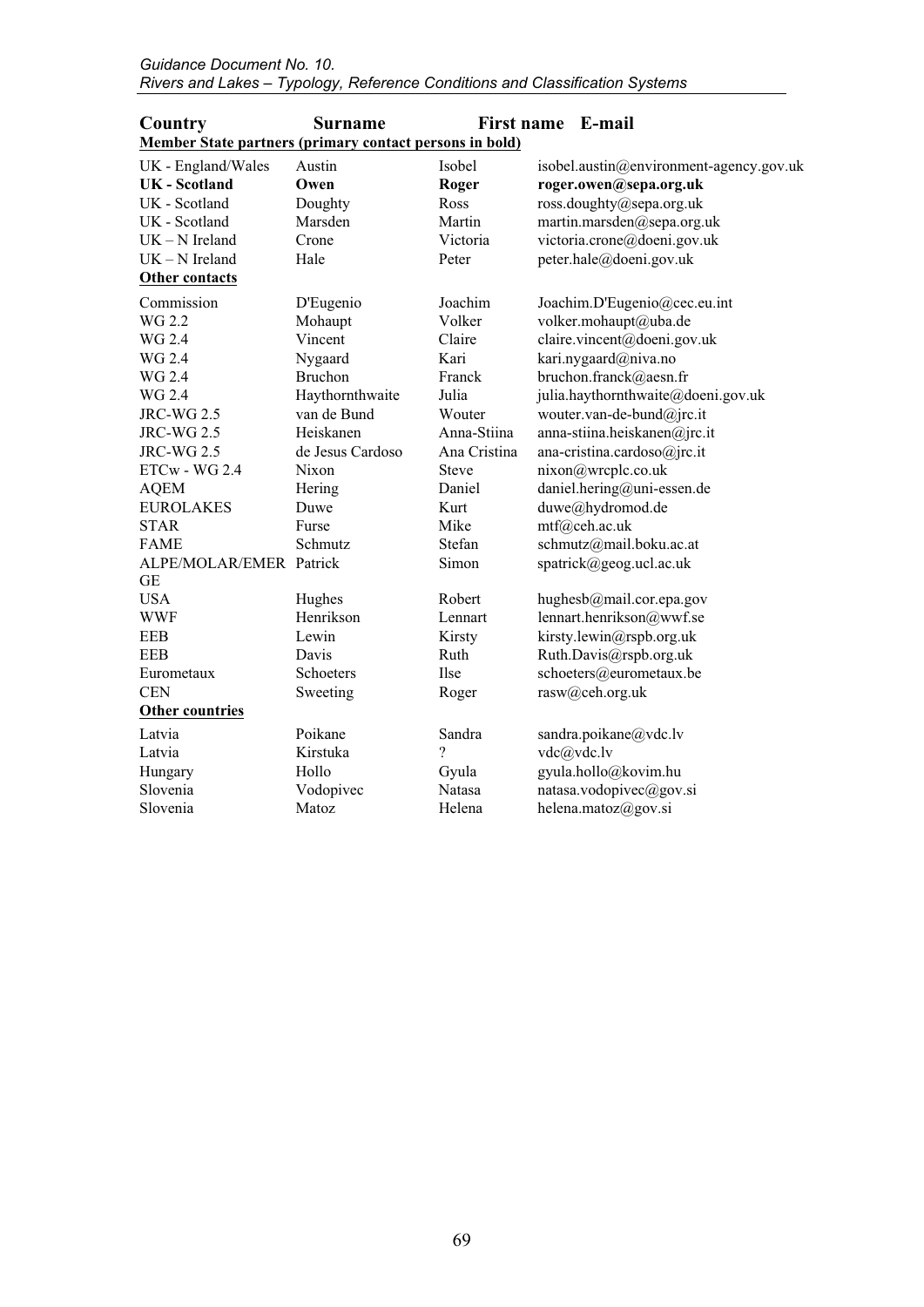# **definitions in WFD of ecological status classifications for rivers and**

#### **cal status classifications**

akes, transitional waters and coastal waters

finition of ecological quality. For the purposes of classification the values for the quality elements of ecological status for ven in tables 1.2.1 - 1.2.4 below.

| <b>High status</b>                         | <b>Good status</b>                                    | <b>Moderate status</b>                                |
|--------------------------------------------|-------------------------------------------------------|-------------------------------------------------------|
| to, or only very minor, anthropogenic      | The values of the biological quality elements for the | The values of the biological quality elements for the |
| the values of the physicochemical and      | surface water body type show low levels of            | surface water body type deviate moderately from       |
| ological quality elements for the surface  | distortion resulting from human activity, but deviate | those normally associated with the surface water      |
| ype from those normally associated with    | only slightly from those normally associated with the | body type under undisturbed conditions. The values    |
| ler undisturbed conditions.                | surface water body type under undisturbed             | show moderate signs of distortion resulting from      |
|                                            | conditions.                                           | human activity and are significantly more disturbed   |
| of the biological quality elements for the |                                                       | than under conditions of good status.                 |
| r body reflect those normally associated   |                                                       |                                                       |
| pe under undisturbed conditions, and       |                                                       |                                                       |
| only very minor, evidence of distortion.   |                                                       |                                                       |
| specific conditions and<br>the<br>type     |                                                       |                                                       |

erate shall be classified as poor or bad.

alterations to the values of the biological quality elements for the surface water body type and in which the ate substantially from those normally associated with the surface water body type under undisturbed conditions,

alterations to the values of the biological quality elements for the surface water body type and in which large mmunities normally associated with the surface water body type under undisturbed conditions are absent, shall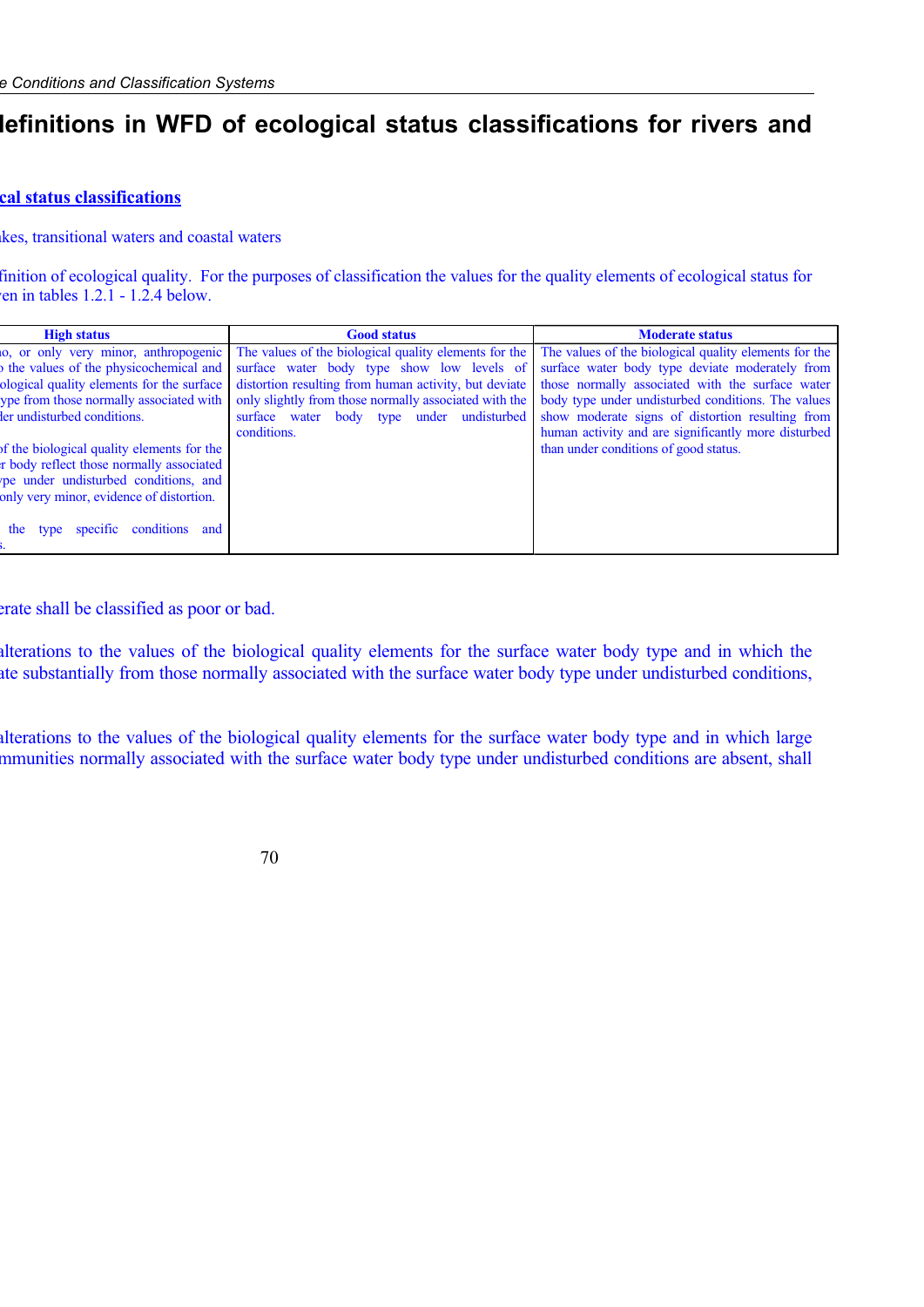### **nd moderate ecological status in RIVERS**

| <b>High status</b>                                                                                                                                           | <b>Good status</b>                                                                                                                                                                                                                                                | <b>Moderate status</b>                                                                                                                                                                               |
|--------------------------------------------------------------------------------------------------------------------------------------------------------------|-------------------------------------------------------------------------------------------------------------------------------------------------------------------------------------------------------------------------------------------------------------------|------------------------------------------------------------------------------------------------------------------------------------------------------------------------------------------------------|
| omic composition of phytoplankton<br>totally or nearly totally to undisturbed                                                                                | There are slight changes in the composition and<br>abundance of planktonic taxa compared to the type-<br>specific communities. Such changes do not indicate<br>any accelerated growth of algae resulting in                                                       | The composition of planktonic taxa differs<br>moderately from the type specific communities.<br>Abundance is moderately disturbed and may be                                                         |
| e phytoplankton abundance is wholly<br>vith the type-specific physicochemical<br>ind is not such as to significantly alter<br>cific transparency conditions. | undesirable disturbances to the balance of<br>organisms present in the water body or to the<br>physico-chemical quality of the water or sediment.                                                                                                                 | such as to produce a significant undesirable<br>disturbance in the values of other biological and<br>physico-chemical quality elements.                                                              |
| blooms occur at a frequency and<br>ich is consistent with the type specific<br>nical conditions.                                                             | A slight increase in the frequency and intensity of<br>the type specific planktonic blooms may occur.                                                                                                                                                             | A moderate increase in the frequency and intensity<br>of planktonic blooms may occur. Persistent blooms<br>may occur during summer months.                                                           |
| nic composition corresponds totally or<br>y to undisturbed conditions.<br>no detectable changes in the average<br>phytobenthic<br>average<br>and<br>the      | There are slight changes in the composition and<br>abundance of macrophytic and phytobenthic taxa<br>compared to the type-specific communities. Such<br>changes do not indicate any accelerated growth of<br>phytobenthos or higher forms of plant life resulting | The composition of macrophytic and phytobenthic<br>taxa differs moderately from the type-specific<br>community and is significantly more distorted than<br>at good status.                           |
|                                                                                                                                                              | in undesirable disturbances to the balance of<br>organisms present in the water body or to the<br>physico-chemical quality of the water or sediment.                                                                                                              | Moderate changes in the average macrophytic and<br>the average phytobenthic abundance are evident.                                                                                                   |
|                                                                                                                                                              | The phytobenthic community is not adversely<br>affected by bacterial tufts and coats present due to<br>anthropogenic activity.                                                                                                                                    | The phytobenthic community may be interfered<br>with and, in some areas, displaced by bacterial tufts<br>and coats present as a result of anthropogenic<br>activities.                               |
| composition and abundance<br>omic<br>totally or nearly totally to undisturbed                                                                                | There are slight changes in the composition and<br>abundance of invertebrate taxa from the type-<br>specific communities                                                                                                                                          | The composition and abundance of invertebrate<br>taxa differ moderately from the type-specific<br>communities.                                                                                       |
| disturbance sensitive taxa to insensitive<br>no signs of alteration from undisturbed                                                                         | The ratio of disturbance sensitive taxa to insensitive<br>taxa shows slight alteration from type specific<br>levels.                                                                                                                                              | Major taxonomic groups of the type-specific<br>community are absent.                                                                                                                                 |
| diversity of invertebrate taxa shows no<br>ation from undisturbed levels.                                                                                    | The level of diversity of invertebrate taxa shows<br>slight signs of alteration from type specific levels.                                                                                                                                                        | The ratio of disturbance sensitive taxa to insensitive<br>taxa, and the level of diversity, are substantially<br>lower than the type specific level and significantly<br>lower than for good status. |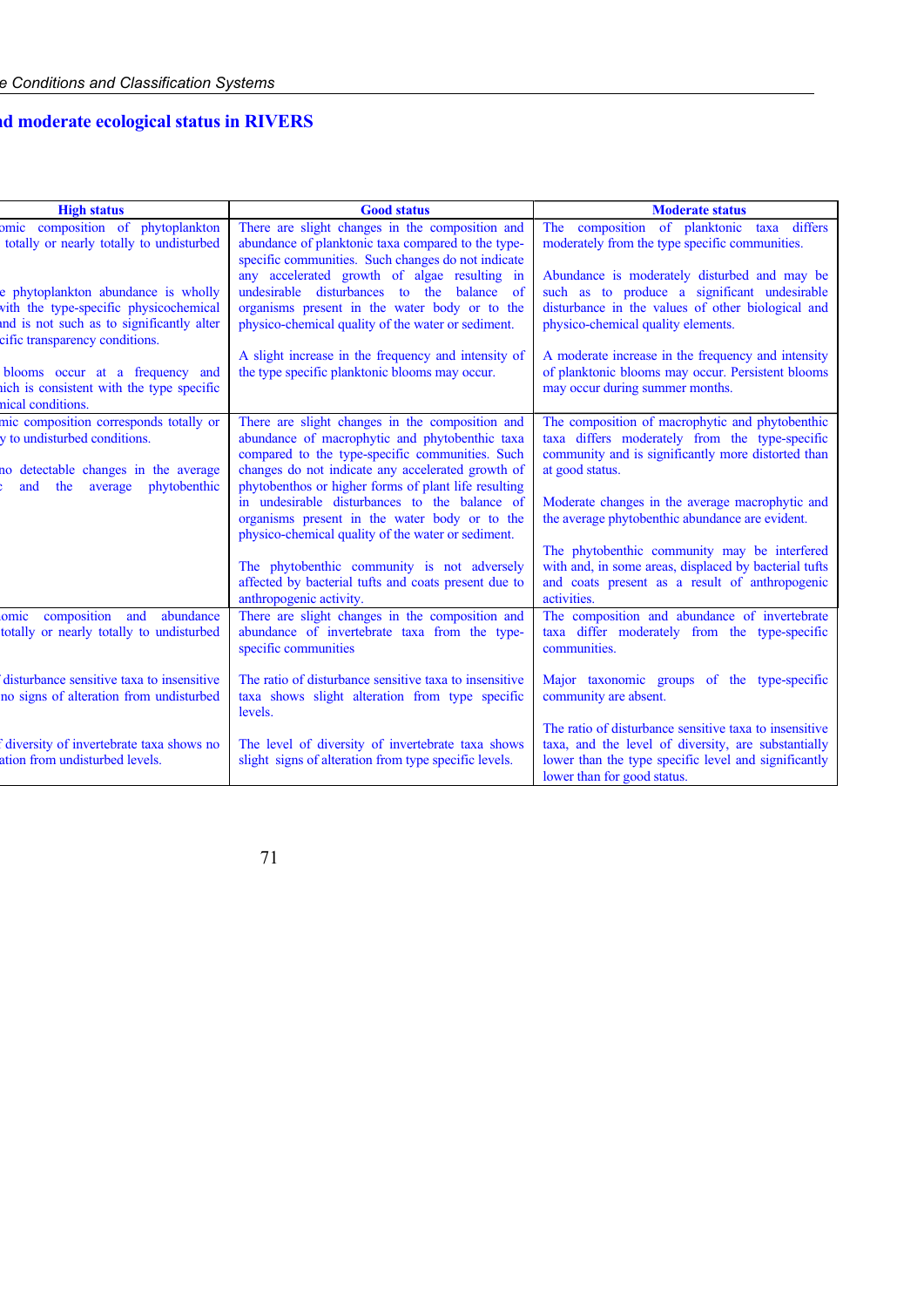| <b>High status</b>                       | <b>Good status</b>                                                        | <b>Moderate status</b>                            |
|------------------------------------------|---------------------------------------------------------------------------|---------------------------------------------------|
| mposition and abundance correspond       | There are slight changes in species composition and                       | The composition and abundance of fish species     |
| arly totally to undisturbed conditions.  | abundance from the type specific communities                              | differ moderately from the type<br>specific       |
|                                          | attributable<br>anthropogenic<br>$\overline{\mathbf{t}}$<br>impacts<br>on | communities attributable to anthropogenic impacts |
| e specific disturbance sensitive species | physicochemical and hydromorphological quality                            | on physicochemical or hydromorphological quality  |
|                                          | elements.                                                                 | elements.                                         |
|                                          |                                                                           |                                                   |
| uctures of the fish communities show     | The age structures of the fish communities show                           | The age structure of the fish communities shows   |
| f anthropogenic disturbance and are not  | signs of disturbance attributable to anthropogenic                        | major signs of anthropogenic disturbance, to the  |
| of a failure in the reproduction or      | impacts on physicochemical or hydromorphological                          | extent that a moderate proportion of the type     |
| t of any particular species.             | quality elements, and, in a few instances, are                            | specific species are absent or of very low        |
|                                          | indicative of a failure in the reproduction or                            | abundance.                                        |
|                                          | development of a particular species, to the extent                        |                                                   |
|                                          | that some age classes may be missing.                                     |                                                   |

*ts*

| <b>High status</b>                                                                                                                                             | <b>Good status</b>                                                                                                  | <b>Moderate status</b>                                                                                              |
|----------------------------------------------------------------------------------------------------------------------------------------------------------------|---------------------------------------------------------------------------------------------------------------------|---------------------------------------------------------------------------------------------------------------------|
| ty and dynamics of flow, and the                                                                                                                               | Conditions consistent with the achievement of the                                                                   | Conditions consistent with the achievement of the                                                                   |
| mection to groundwaters, reflect totally,                                                                                                                      | values specified above for the biological quality                                                                   | values specified above for the biological quality                                                                   |
| ally, undisturbed conditions.                                                                                                                                  | elements.                                                                                                           | elements.                                                                                                           |
| uity of the river is not disturbed by                                                                                                                          | Conditions consistent with the achievement of the                                                                   | Conditions consistent with the achievement of the                                                                   |
| ic activities and allows undisturbed                                                                                                                           | values specified above for the biological quality                                                                   | values specified above for the biological quality                                                                   |
| of aquatic organisms and sediment                                                                                                                              | elements.                                                                                                           | elements.                                                                                                           |
| terns, width and depth variations, flow<br>substrate conditions and both the<br>nd condition of the riparian zones<br>totally or nearly totally to undisturbed | Conditions consistent with the achievement of the<br>values specified above for the biological quality<br>elements. | Conditions consistent with the achievement of the<br>values specified above for the biological quality<br>elements. |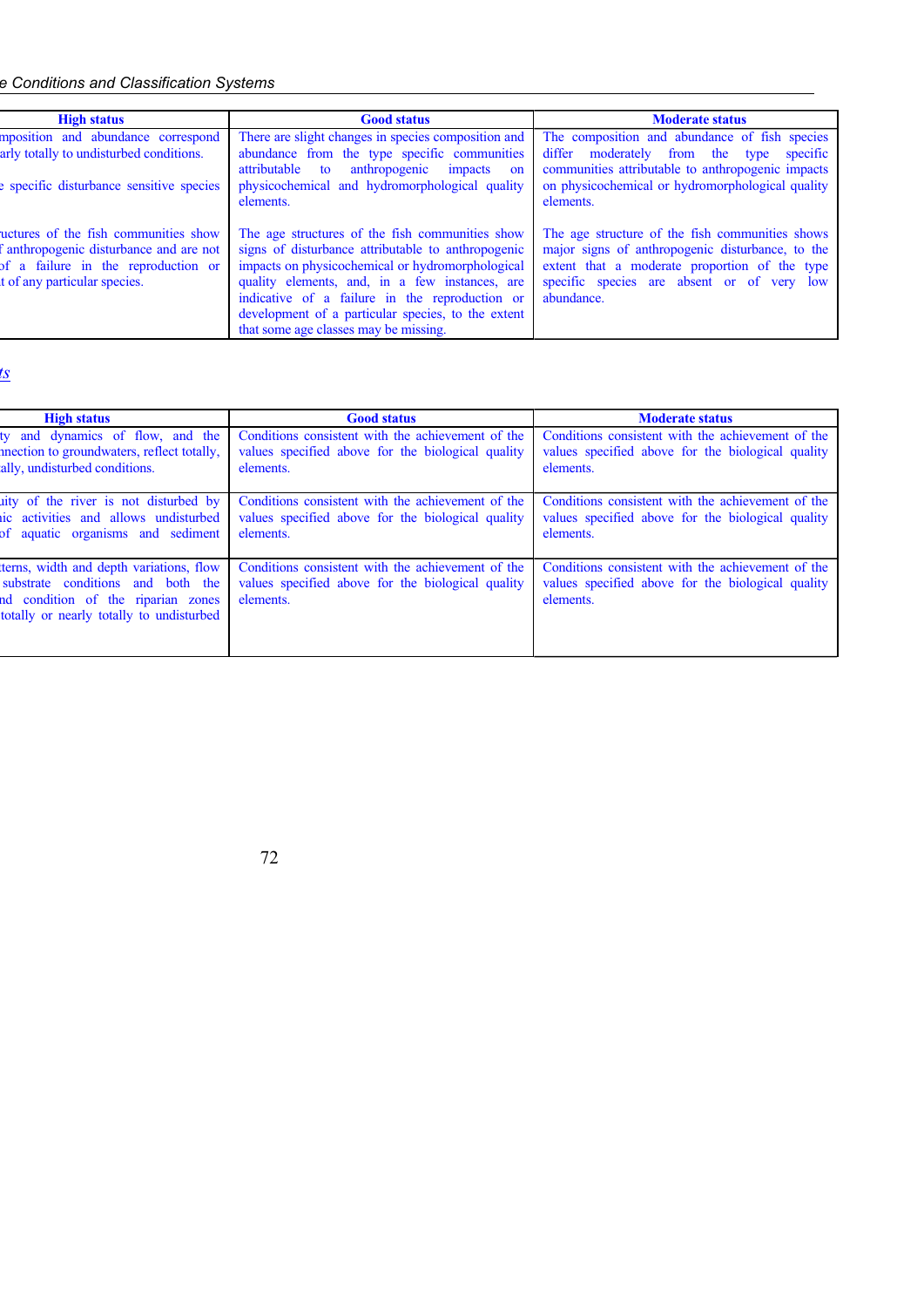| <b>High status</b>                                                                                                                                                 | <b>Good status</b>                                                                                                                                                                                                                                                                                                                          | <b>Moderate status</b>                                                                                              |
|--------------------------------------------------------------------------------------------------------------------------------------------------------------------|---------------------------------------------------------------------------------------------------------------------------------------------------------------------------------------------------------------------------------------------------------------------------------------------------------------------------------------------|---------------------------------------------------------------------------------------------------------------------|
| of the physico-chemical elements<br>totally or nearly totally to undisturbed                                                                                       | Temperature,<br>acid<br>balance,<br>$pH$ ,<br>oxygen<br>neutralising capacity and salinity do not reach<br>levels outside the range established so as to ensure<br>the functioning of the type specific ecosystem and                                                                                                                       | Conditions consistent with the achievement of the<br>values specified above for the biological quality<br>elements. |
| ncentrations remain within the range<br>sociated with undisturbed conditions.                                                                                      | the achievement of the values specified above for<br>the biological quality elements.                                                                                                                                                                                                                                                       |                                                                                                                     |
| salinity, pH, oxygen balance, acid<br>capacity and temperature do not show<br>nthropogenic disturbance and remain<br>range normally associated with<br>conditions. | Nutrient concentrations do not exceed the levels<br>established so as to ensure the functioning of the<br>ecosystem and the achievement of the values<br>specified above for the biological quality elements.                                                                                                                               |                                                                                                                     |
| ons close to zero and at least below the<br>ection of the most advanced analytical<br>n general use                                                                | Concentrations not in excess of the standards set in<br>accordance with the procedure detailed in Section<br>1.2.6 without prejudice to Directive 91/414/EC and<br>Directive 98/8/EC. ( <eqs)< td=""><td>Conditions consistent with the achievement of the<br/>values specified above for the biological quality<br/>elements.</td></eqs)<> | Conditions consistent with the achievement of the<br>values specified above for the biological quality<br>elements. |
| ons remain within the range normally<br>vith undisturbed conditions<br>$d$ levels = bgl).                                                                          | Concentrations not in excess of the standards set<br>in accordance with the procedure detailed in<br>Section 1.2.6 <sup>20</sup> without prejudice to<br>Directive 91/414/EC and Directive 98/8/EC.<br>$(\leq_{\text{eqs}})$                                                                                                                | Conditions consistent with the achievement of the<br>values specified above for the biological quality<br>elements. |

ed: bgl = background level, eqs = environmental quality standard

d under this protocol shall not require reduction of pollutant concentrations below background levels: (eqs>bgl)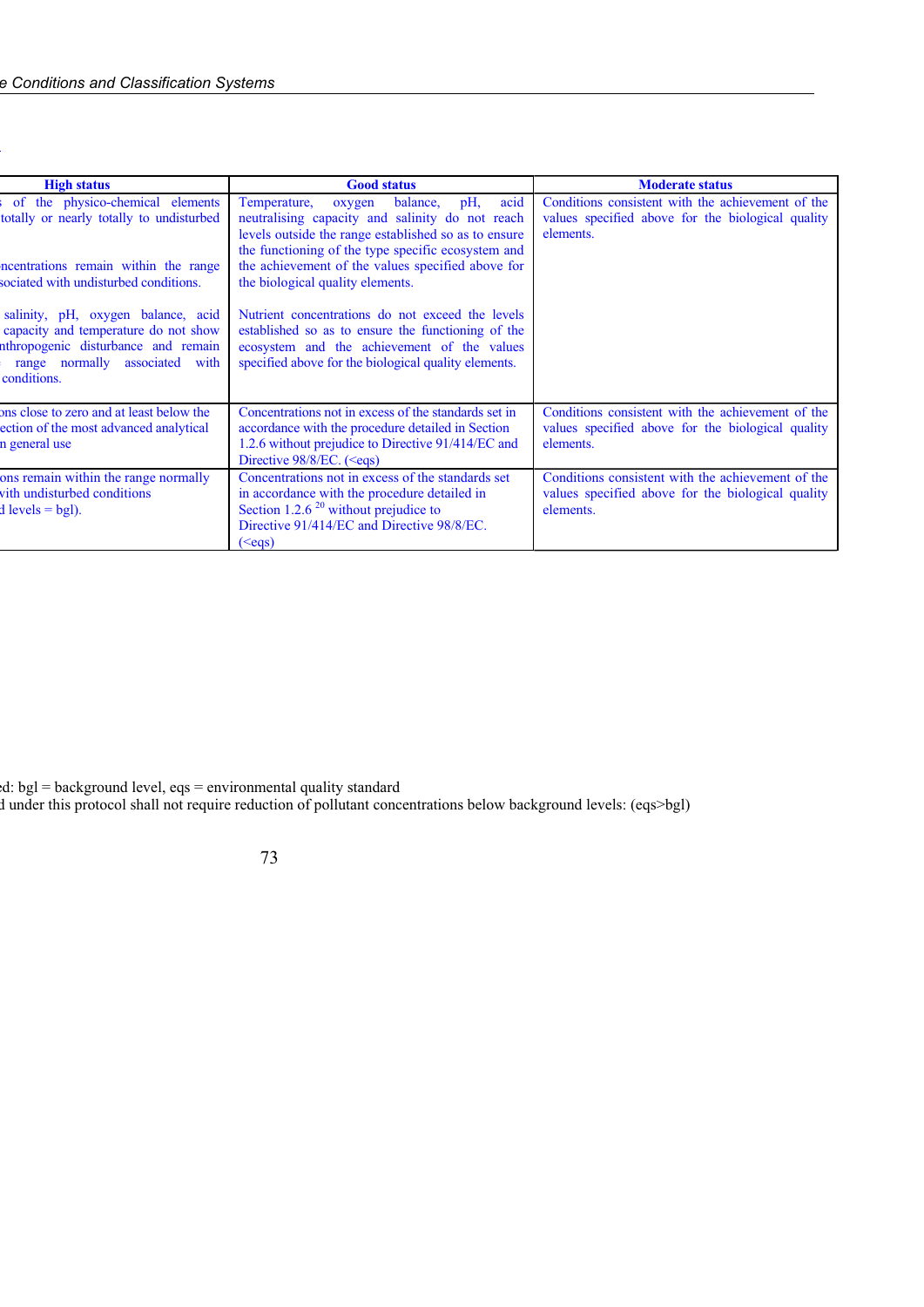# **d and moderate ecological status in LAKES**

| <b>High status</b>                                                                                                                                                                    | <b>Good status</b>                                                                                                                                                                                                                                        | <b>Moderate status</b>                                                                                                                                                                                                           |
|---------------------------------------------------------------------------------------------------------------------------------------------------------------------------------------|-----------------------------------------------------------------------------------------------------------------------------------------------------------------------------------------------------------------------------------------------------------|----------------------------------------------------------------------------------------------------------------------------------------------------------------------------------------------------------------------------------|
| omic composition and abundance of<br>on correspond totally or nearly totally to<br>conditions.                                                                                        | There are slight changes in the composition and<br>abundance of planktonic taxa compared to the type-<br>specific communities. Such changes do not indicate<br>any accelerated growth of algae resulting in                                               | The composition and abundance of planktonic taxa<br>differ moderately<br>from the<br>specific<br>type<br>communities.                                                                                                            |
| e phytoplankton biomass is consistent<br>pe-specific physicochemical conditions<br>such as to significantly alter the type<br>sparency conditions.<br>blooms occur at a frequency and | undesirable disturbance to the balance of organisms<br>present in the water body or to the physico-chemical<br>quality of the water or sediment.<br>A slight increase in the frequency and intensity of<br>the type specific planktonic blooms may occur. | Biomass is moderately disturbed and may be such<br>as to produce a significant undesirable disturbance<br>in the condition of other biological quality elements<br>and the physico-chemical quality of the water or<br>sediment. |
| ich is consistent with the type specific<br>nical conditions.                                                                                                                         |                                                                                                                                                                                                                                                           | A moderate increase in the frequency and intensity<br>of planktonic blooms may occur. Persistent blooms<br>may occur during summer months.                                                                                       |
| mic composition corresponds totally or<br>y to undisturbed conditions.<br>no detectable changes in the average                                                                        | There are slight changes in the composition and<br>abundance of macrophytic and phytobenthic taxa<br>compared to the type-specific communities. Such<br>changes do not indicate any accelerated growth of                                                 | The composition of macrophytic and phytobenthic<br>taxa differ moderately from the type-specific<br>communities and are significantly more distorted<br>than those observed at good quality.                                     |
| phytobenthic<br>average<br>and<br>the                                                                                                                                                 | phytobenthos or higher forms of plant life resulting<br>in undesirable disturbance to the balance of<br>organisms present in the water body or to the<br>physicochemical quality of the water.                                                            | Moderate changes in the average macrophytic and<br>the average phytobenthic abundance are evident.                                                                                                                               |
|                                                                                                                                                                                       | The phytobenthic community is not adversely<br>affected by bacterial tufts and coats present due to<br>anthropogenic activity.                                                                                                                            | The phytobenthic community may be interfered<br>with, and, in some areas, displaced by bacterial tufts<br>and coats present as a result of anthropogenic<br>activities.                                                          |
| composition<br>and<br>abundance<br>omic<br>totally or nearly<br>totally to the<br>conditions.                                                                                         | There are slight changes in the composition and<br>abundance of invertebrate taxa compared to the<br>type-specific communities.                                                                                                                           | The composition and abundance of invertebrate<br>taxa differ moderately from the type-specific<br>conditions                                                                                                                     |
| disturbance sensitive taxa to insensitive<br>no signs of alteration from undisturbed                                                                                                  | The ratio of disturbance sensitive taxa to insensitive<br>taxa shows slight signs of alteration from type<br>specific levels.                                                                                                                             | Major taxonomic groups of the type-specific<br>community are absent.                                                                                                                                                             |
| diversity of invertebrate taxa shows no<br>ation from undisturbed levels                                                                                                              | The level of diversity of invertebrate taxa shows<br>slight signs of alteration from type specific levels.                                                                                                                                                | The ratio of disturbance sensitive to insensitive<br>taxa, and the level of diversity, are substantially<br>lower than the type specific level and significantly<br>lower than for good status                                   |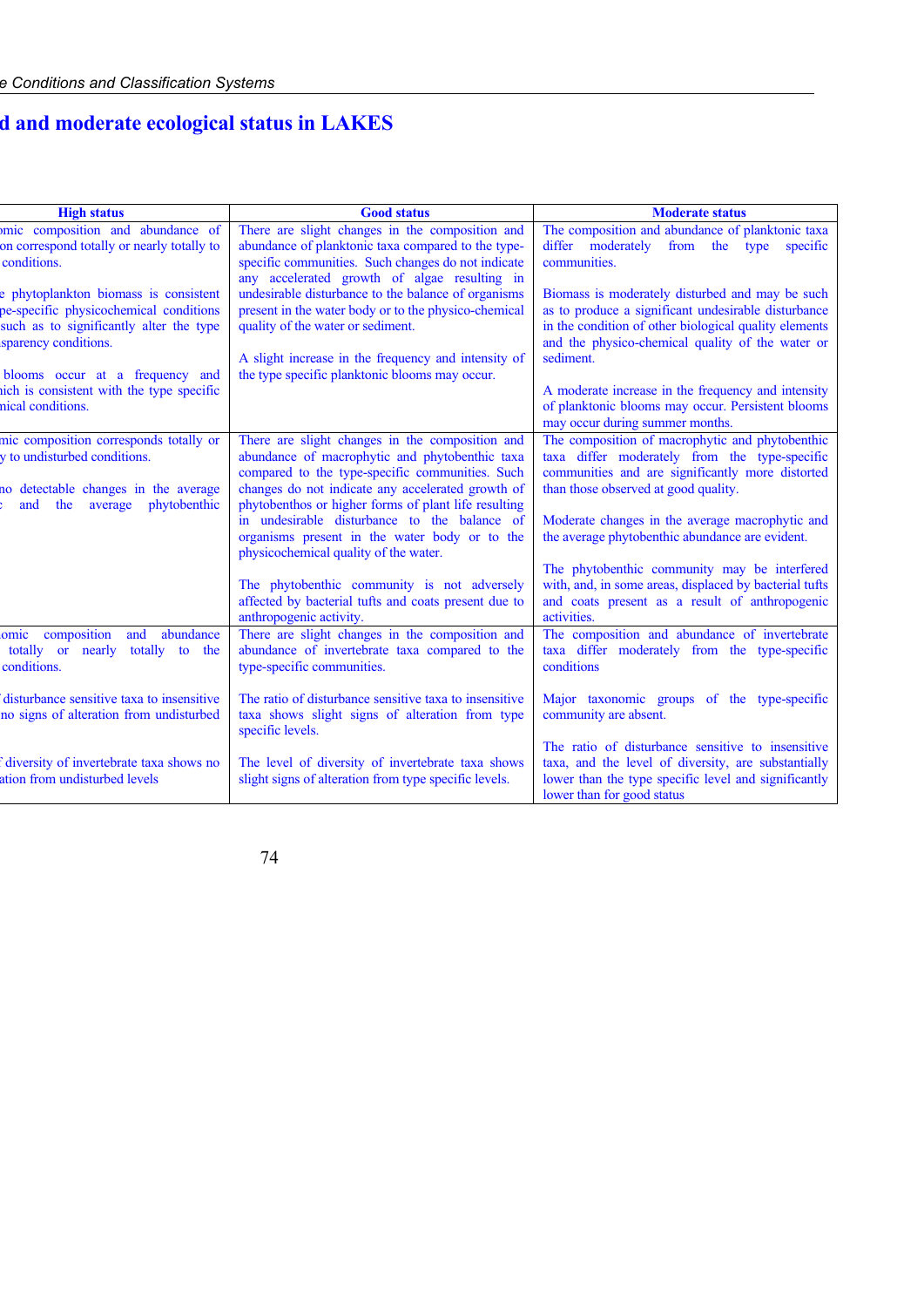| <b>High status</b>                                                                                                                                   | <b>Good status</b>                                                                                                                                                                                                                                                                                                                                           | <b>Moderate status</b>                                                                                                                                                                                                                                                                                 |
|------------------------------------------------------------------------------------------------------------------------------------------------------|--------------------------------------------------------------------------------------------------------------------------------------------------------------------------------------------------------------------------------------------------------------------------------------------------------------------------------------------------------------|--------------------------------------------------------------------------------------------------------------------------------------------------------------------------------------------------------------------------------------------------------------------------------------------------------|
| mposition and abundance correspond<br>arly totally to undisturbed conditions.                                                                        | There are slight changes in species composition and<br>abundance from the type specific communities                                                                                                                                                                                                                                                          | The composition and abundance of fish species<br>moderately from the type<br>differ<br>specific                                                                                                                                                                                                        |
| specific sensitive species are present.                                                                                                              | attributable<br>anthropogenic<br>$\mathbf{to}$<br>impacts<br>on<br>physicochemical or hydromorphological quality<br>elements.                                                                                                                                                                                                                                | communities attributable to anthropogenic impacts<br>on physicochemical or hydromorphological quality<br>elements.                                                                                                                                                                                     |
| uctures of the fish communities show<br>f anthropogenic disturbance and are not<br>of a failure in the reproduction or<br>t of a particular species. | The age structures of the fish communities show<br>signs of disturbance attributable to anthropogenic<br>impacts on physicochemical or hydromorphological<br>quality elements, and, in a few instances, are<br>indicative of a failure in the reproduction or<br>development of a particular species, to the extent<br>that some age classes may be missing. | The age structure of the fish communities shows<br>major signs of disturbance, attributable to<br>anthropogenic impacts on physicochemical or<br>hydromorphological quality elements, to the extent<br>that a moderate proportion of the type specific<br>species are absent or of very low abundance. |

### *ts*

| <b>High status</b>                                                                                                                                  | <b>Good status</b>                                                                                                  | <b>Moderate status</b>                                                                                              |
|-----------------------------------------------------------------------------------------------------------------------------------------------------|---------------------------------------------------------------------------------------------------------------------|---------------------------------------------------------------------------------------------------------------------|
| y and dynamics of flow, level, residence<br>e resultant connection to groundwaters,<br>allv<br>nearly totally undisturbed<br>or                     | Conditions consistent with the achievement of the<br>values specified above for the biological quality<br>elements. | Conditions consistent with the achievement of the<br>values specified above for the biological quality<br>elements. |
| variation, quantity and structure of the<br>d both the structure and condition of the<br>one correspond totally or nearly totally<br>ed conditions. | Conditions consistent with the achievement of the<br>values specified above for the biological quality<br>elements. | Conditions consistent with the achievement of the<br>values specified above for the biological quality<br>elements. |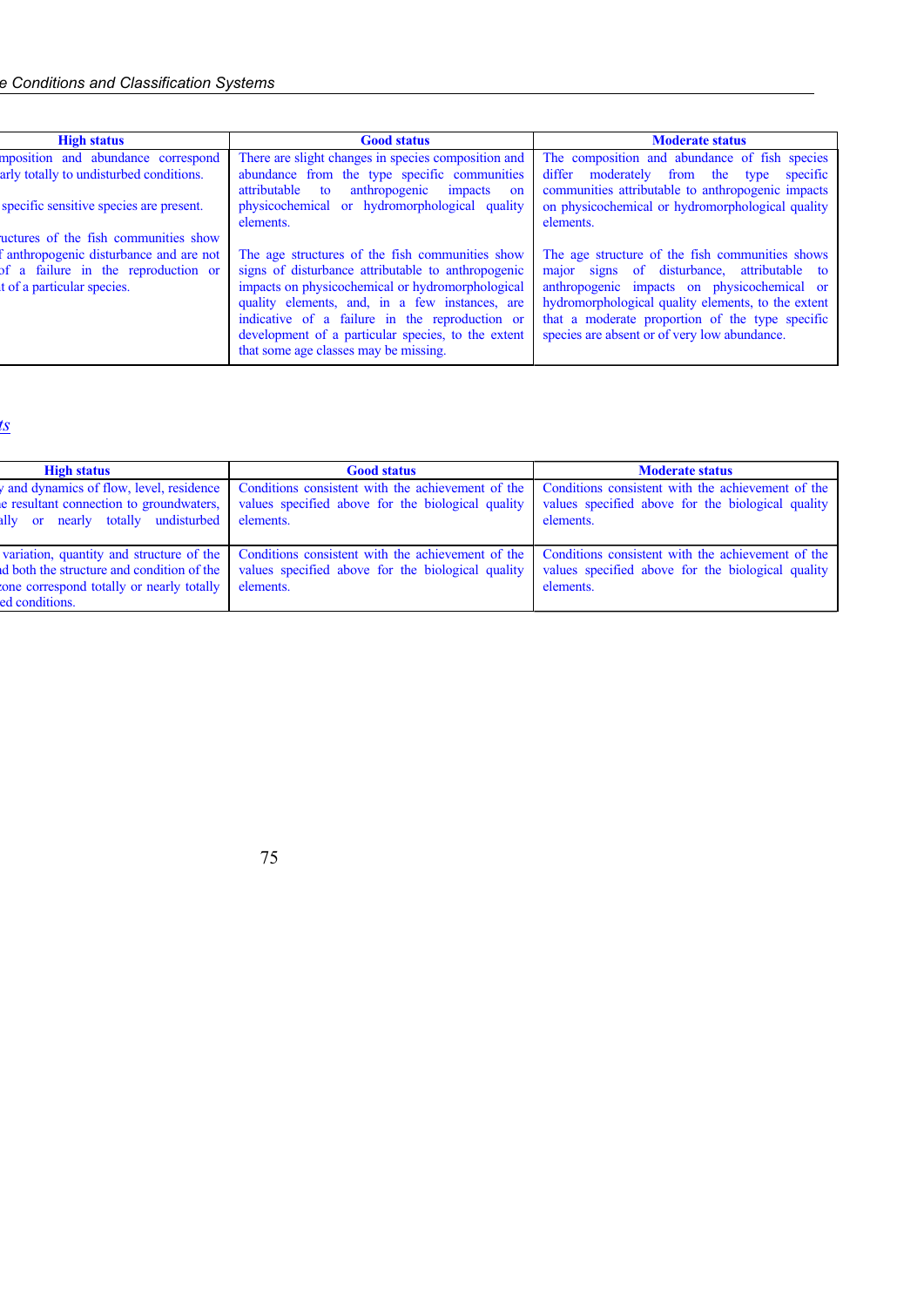| <b>High status</b>                                                                                                                                                             | <b>Good status</b>                                                                                                                                                                                                                                                                                                                                          | <b>Moderate status</b>                                                                                              |
|--------------------------------------------------------------------------------------------------------------------------------------------------------------------------------|-------------------------------------------------------------------------------------------------------------------------------------------------------------------------------------------------------------------------------------------------------------------------------------------------------------------------------------------------------------|---------------------------------------------------------------------------------------------------------------------|
| physico-chemical<br>$\circ$ f<br>elements<br>ès.<br>totally or nearly totally to undisturbed<br>ncentrations remain within the range<br>sociated with undisturbed conditions.  | Temperature, oxygen balance, pH, acid neutralising<br>capacity, transparency and salinity do not reach<br>levels outside the range established so as to ensure<br>functioning of the ecosystem and the<br>the<br>achievement of the values specified above for the<br>biological quality elements.                                                          | Conditions consistent with the achievement of the<br>values specified above for the biological quality<br>elements. |
| salinity, pH, oxygen balance, acid<br>capacity, transparency and temperature<br>signs of anthropogenic disturbance and<br>in the range normally associated with<br>conditions. | Nutrient concentrations do not exceed the levels<br>established so as to ensure the functioning of the<br>ecosystem and the achievement of the values<br>specified above for the biological quality elements.                                                                                                                                               |                                                                                                                     |
| ons close to zero and at least below the<br>tection of the most advanced analytical<br>n general use.                                                                          | Concentrations not in excess of the standards set in<br>accordance with the procedure detailed in Section<br>1.2.6 without prejudice to Directive 91/414/EC and<br>Directive 98/8/EC. ( <eqs)< td=""><td>Conditions consistent with the achievement of the<br/>values specified above for the biological quality<br/>elements.</td></eqs)<>                 | Conditions consistent with the achievement of the<br>values specified above for the biological quality<br>elements. |
| ons remain within the range normally<br>vith undisturbed conditions (background                                                                                                | Concentrations not in excess of the standards set in<br>accordance with the procedure detailed in Section<br>1.2.6 <sup>22</sup> without prejudice to Directive $91/414/EC$<br>and Directive 98/8/EC. ( <eqs)< td=""><td>Conditions consistent with the achievement of the<br/>values specified above for the biological quality<br/>elements.</td></eqs)<> | Conditions consistent with the achievement of the<br>values specified above for the biological quality<br>elements. |

d: bgl = background level, eqs = environmental quality standard under this protocol shall not require reduction of pollutant concentrations below background levels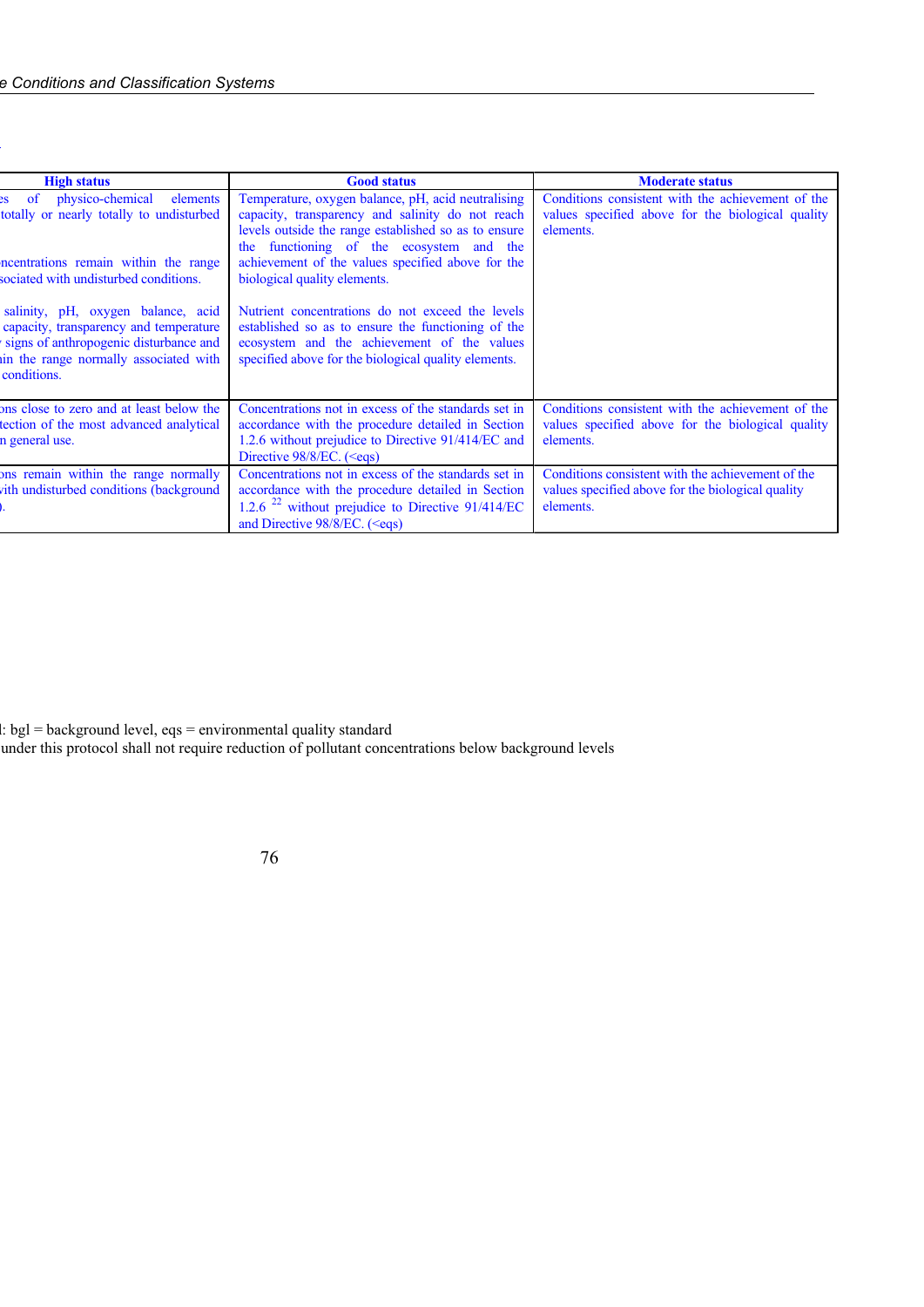## **Annex D. Glossary**

| <b>Term</b>               | <b>Definition</b>                                                          |
|---------------------------|----------------------------------------------------------------------------|
| Anthropogenic             | Caused or produced by human influence.                                     |
| <b>Baseline scenario</b>  | Projection of the development of a chosen set of factors in the            |
|                           | absence of policy interventions.                                           |
| <b>Benthic</b>            | Invertebrate animals living at least for part of their lifecycles on or in |
| <b>Invertebrate Fauna</b> | the benthic substrates of rivers, lakes, transitional waters or coastal    |
|                           | waters.                                                                    |
| <b>BEQUALM</b>            | Biological Effects Quality Assurance in Monitoring Programmes.             |
| <b>Birds Directive</b>    | Council Directive 79/409/EEC of 2 April 1979 on the conservation           |
|                           | of wild birds.                                                             |
| <b>Catchment</b>          | Refer to definition of 'River Basin' in Article 2 of the WFD               |
|                           | (2000/60/EC).                                                              |
| <b>CEN</b>                | European Committee for Standardization.                                    |
| Common                    | The Common Implementation Strategy for the Water Framework                 |
| Implementation            | Directive (known as the CIS) was agreed by the European                    |
| <b>Strategy</b>           | Commission, Member States and Norway in May 2001. The main                 |
|                           | aim of the CIS is to provide support in the implementation of the          |
|                           | WFD, by developing a common understanding and guidance on key              |
|                           | elements of this Directive. Experts from the above countries and           |
|                           | candidate countries as well as stakeholders from the water                 |
|                           | community are all involved in the CIS to:                                  |
|                           | Raise awareness an exchange information;                                   |
|                           | Develop Guidance Documents on various technical issues; and,               |
|                           | Carry out integrated testing in pilot river basins.                        |
|                           |                                                                            |
|                           | A series of working groups and joint activities has been developed to      |
|                           | help carry out the activities listed above. A Strategic Co-ordination      |
|                           | Group (or SCG) oversees these working groups and reports directly          |
|                           | to the Water Directors of the European Union, Norway, Switzerland,         |
|                           | the Candidate Countries and Commission, the engine of the CIS.             |
|                           |                                                                            |
|                           | For more information refer to the following website:                       |
|                           | http://europa.eu.int/comm/environment/water/water-                         |
|                           | framework/index en.html.                                                   |
| Confidence                | The long-run probability (expressed as a percentage) that the true         |
|                           | value of a statistical parameter (e.g. the population mean) does in fact   |
|                           | lie within calculated and quoted limits placed around the answer           |
|                           | actually obtained from the monitoring programme (e.g. the sample           |
|                           | mean).                                                                     |
| <b>Critical Load</b>      | A quantitative estimate of an exposure to one or more pollutants           |
|                           | below which significant harmful effects on specified elements of the       |
|                           | environment do not occur, according to present knowledge (UNECE            |
|                           | 1994).                                                                     |

Complementary to Article 2 in the Directive: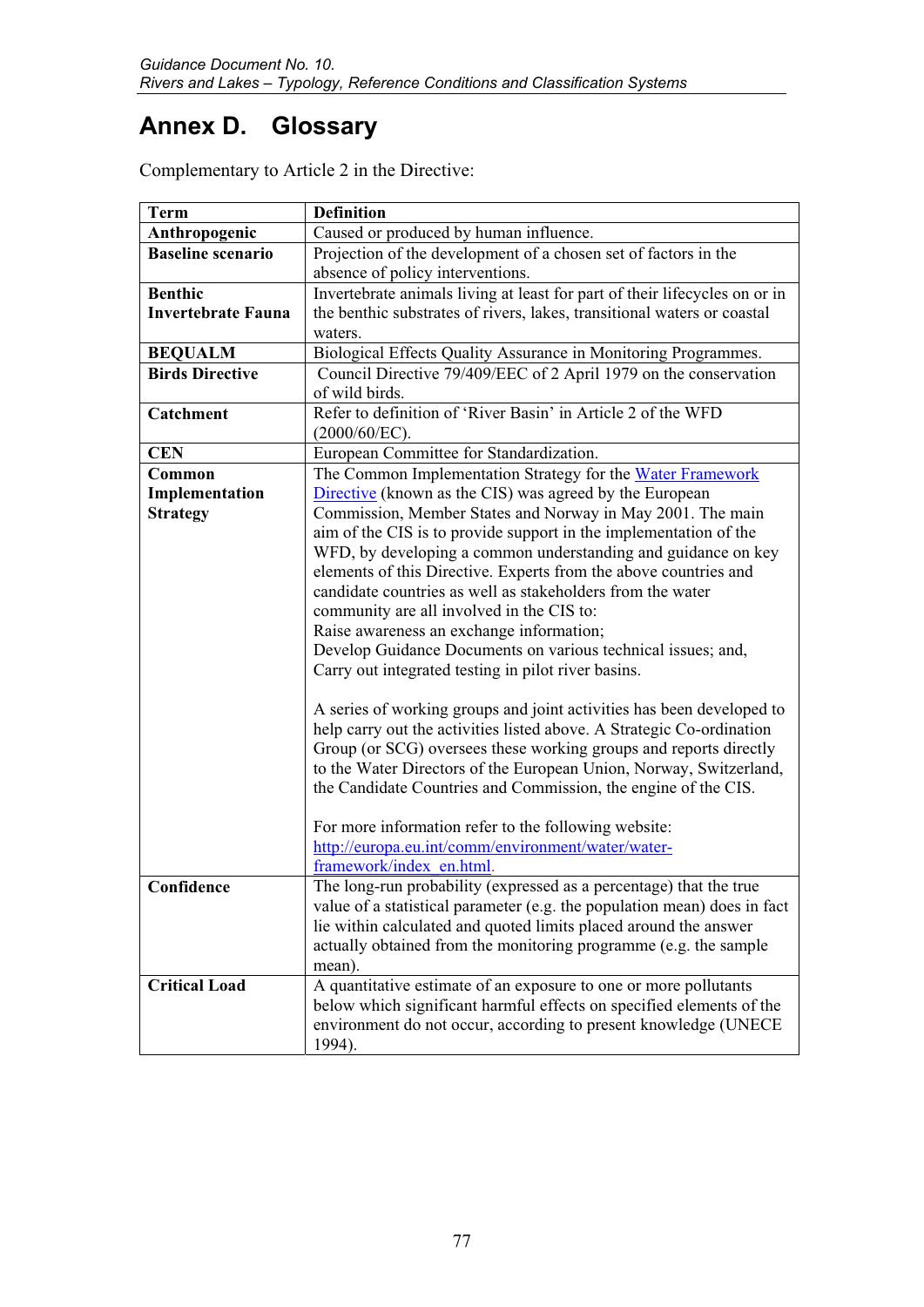| <b>Term</b>               | <b>Definition</b>                                                                                                                       |
|---------------------------|-----------------------------------------------------------------------------------------------------------------------------------------|
| <b>Deterioration</b>      | A reduction in quality of one or more of the quality elements.                                                                          |
| <b>Diffuse Source</b>     | Pollution which originates from various activities, and which cannot                                                                    |
| Pollution <sup>23</sup>   | be traced to a single source and originates from a spatially extensive                                                                  |
|                           | land use (e.g. agriculture, settlements, transport, industry). Examples                                                                 |
|                           | for diffuse source pollution are atmospheric deposition, run-off from                                                                   |
|                           | agriculture, erosion, drainage and groundwater flow.                                                                                    |
| Discharge <sup>24</sup>   | The release of polluting substances from individual or diffuse sources                                                                  |
|                           | in the installation through effluent directly or indirectly into water                                                                  |
|                           | bodies as defined under Article 2 (1) of Directive 2000/60/EC.                                                                          |
| <b>Disturbance</b>        | Interference with the normal functioning of the ecosystem.                                                                              |
| <b>Ecological Quality</b> | Ratio representing the relationship between the values of the                                                                           |
| Ratio                     | biological parameters observed for a given body of surface water and                                                                    |
|                           | values for these parameters in the reference conditions applicable to                                                                   |
|                           | that body. The ratio shall be represented as a numerical value                                                                          |
|                           | between zero and one, with high ecological status represented by                                                                        |
|                           | values close to one and bad ecological status by values close to zero                                                                   |
|                           | (Annex V 1.4(ii)).                                                                                                                      |
| Eco-region                | The geographical areas illustrated in Annex XI Maps A (rivers and                                                                       |
|                           | lakes) and B (transitional waters and coastal waters).                                                                                  |
| Emissions <sup>25</sup>   | The direct or indirect release of polluting substances from individual                                                                  |
|                           | or diffuse sources in the installations into air, water or land including                                                               |
|                           | "discharges" as defined below.                                                                                                          |
| <b>Habitats Directive</b> | Council Directive 92/43/EEC of 21 May 1992 on the conservation of                                                                       |
|                           | natural habitats and of wild fauna and flora.                                                                                           |
| Hydromorphology           | The physical characteristics of the shape, the boundaries and the                                                                       |
|                           | content of a water body. The hydromorphological quality elements                                                                        |
|                           | for classification of ecological status are listed in Annex V.1.1 and                                                                   |
|                           | are further defined in Annex V.1.2 of the Water Framework                                                                               |
|                           | Directive.                                                                                                                              |
| Impact                    | The environmental effect of a pressure (e.g. fish killed, ecosystem                                                                     |
| <b>Intercalibration</b>   | modified).                                                                                                                              |
|                           | An exercise facilitated by the Commission to ensure that the                                                                            |
|                           | high/good and good/moderate class boundaries are consistent with                                                                        |
|                           | the normative definitions in Annex V Section 1.2 of the Directive and<br>are comparable between Member States (see Guidance produced by |
|                           | WG 2.5) (Annex V 1.4. (iv)).                                                                                                            |
| Losses <sup>26</sup>      | Any intentional or unintentional release or transfer of polluting                                                                       |
|                           | substances, other than discharges, emissions or the result of                                                                           |
|                           | accidents, directly or indirectly into water bodies as defined under                                                                    |
|                           | Article 2 (1) of Directive 2000/60/EC.                                                                                                  |
| Macrophyte <sup>27</sup>  | All aquatic higher plants, mosses and characean algae, but excluding                                                                    |
|                           | single celled phytoplankton or diatoms.                                                                                                 |

 $\overline{a}$ 

<sup>&</sup>lt;sup>23</sup> Interim working definition. Discussions in the context of the WFD implementation are ongoing.<br><sup>24</sup> Interim working definition. Discussions in the context of the WFD implementation are ongoing.<br><sup>25</sup> Interim working de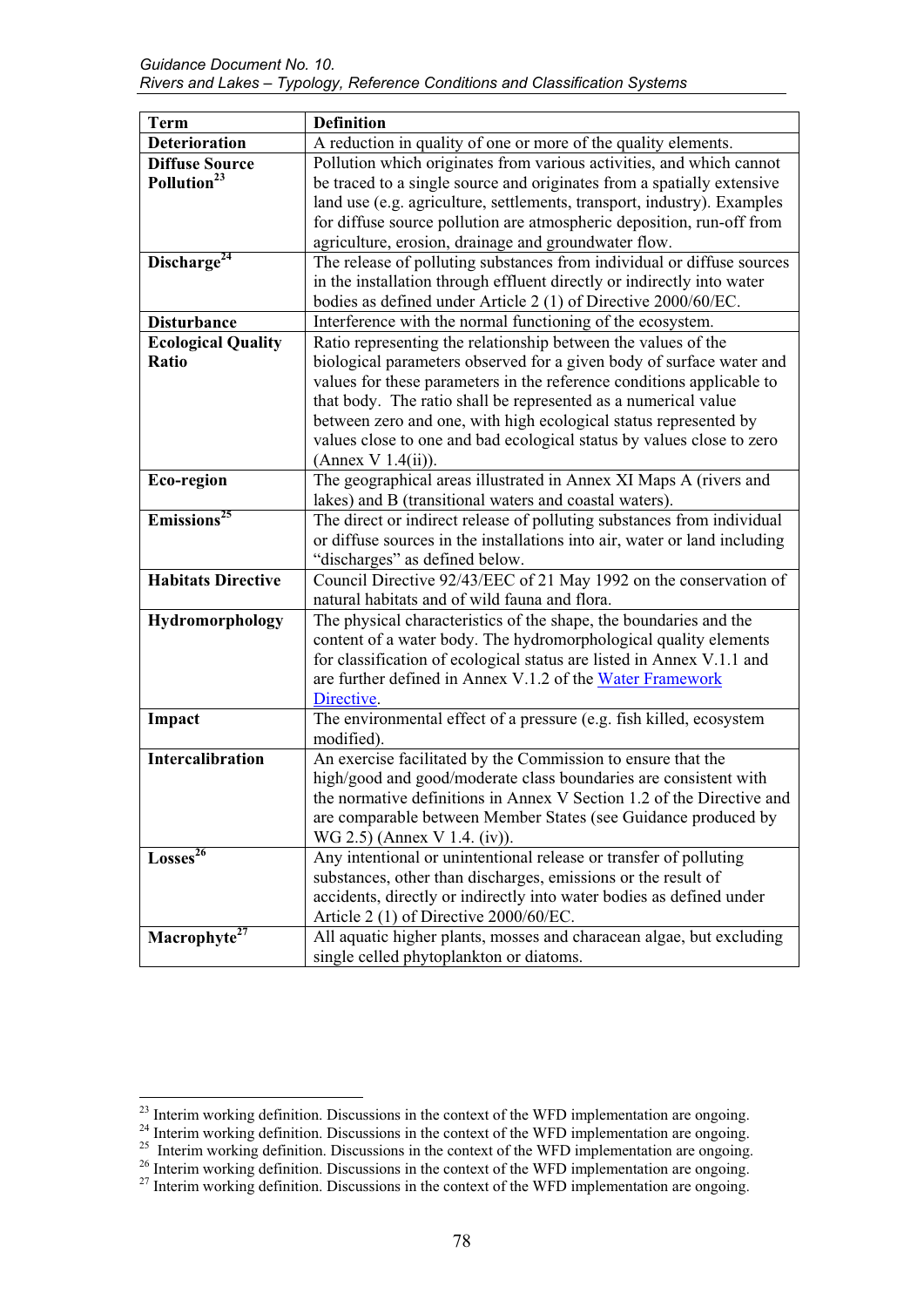| <b>Term</b>                | <b>Definition</b>                                                                                                                  |
|----------------------------|------------------------------------------------------------------------------------------------------------------------------------|
| Parameter                  | Parameters indicative of the quality elements listed in Annex V,                                                                   |
|                            | Table 1.1 in the Directive that will be used in monitoring and                                                                     |
|                            | classification of ecological status. Examples on parameters relevant                                                               |
|                            | for the biological quality element composition and abundance of                                                                    |
|                            | benthic invertebrate fauna are.: number of species or groups of                                                                    |
|                            | species, presence of sensitive species or groups of species and                                                                    |
|                            | proportion of tolerant/intolerant species.                                                                                         |
| Phytobenthos <sup>28</sup> | Vascular plants, heterotrophic organisms and photosynthetic algae                                                                  |
|                            | (including cyanobacteria) living on or attached to substrate or other                                                              |
|                            | organisms in surface waters.                                                                                                       |
| Phytoplankton              | Unicellular algae and cyanobacteria, both solitary and colonial, that                                                              |
|                            | live, at least for part of their lifecycle, in the water column of surface                                                         |
|                            | water bodies.                                                                                                                      |
| <b>Point source</b>        | Pollution arising from a discrete source, e.g. the discharge from a                                                                |
| pollution                  | sewage treatment works.                                                                                                            |
| <b>Precision</b>           | A measure of the statistical uncertainty equal to the half width of the                                                            |
|                            | C% confidence interval. For any one monitoring exercise, the                                                                       |
|                            | estimation error is the discrepancy between the estimated sample                                                                   |
|                            | statistic (e.g. mean) calculated from the sampling result and the true                                                             |
|                            | value. The precision is then the level of estimation error that is                                                                 |
|                            | achieved or bettered on a specified (high) proportion C% of                                                                        |
|                            | occasions.                                                                                                                         |
| Pressure <sup>29</sup>     | The direct effect of the driver (for example, an effect that causes a                                                              |
|                            | change in flow or a change in the water chemistry of surface and                                                                   |
|                            | groundwater bodies.                                                                                                                |
| <b>Quality Element</b>     | Annex V, Table 1.1 in the Directive, explicitly defines the quality                                                                |
|                            | elements that must be used for the assessment of ecological status                                                                 |
|                            | (eg. composition and abundance of benthic invertebrate fauna).                                                                     |
|                            | Quality elements include biological elements and elements                                                                          |
|                            | supporting the biological elements. These supporting elements are in                                                               |
|                            | two categories: 'hydromorphological' and 'chemical and                                                                             |
| <b>Reference</b>           | physicochemical'.                                                                                                                  |
|                            | For any surface water body type reference conditions or high                                                                       |
| conditions                 | ecological status is a state in the present or in the past where there are<br>no, or only very minor, changes to the values of the |
|                            | hydromorphological, physico-chemical, and biological quality                                                                       |
|                            | elements which would be found in the absence of anthropogenic                                                                      |
|                            | disturbance. Reference conditions should be represented by values of                                                               |
|                            | the biological quality elements in calculation of ecological quality                                                               |
|                            | ratios and the subsequent classification of ecological status.                                                                     |
| <b>Register of</b>         | A register of areas lying within the river basin district which have                                                               |
| <b>Protected Areas</b>     | been designated as requiring special protection under specific                                                                     |
|                            | Community legislation for the protection of their surface water and                                                                |
|                            | groundwater, or for the conservation of habitats and species directly                                                              |
|                            | depending on water (see Annex IV). This register must be completed                                                                 |
|                            | by December 2004 (Art 6, 7 and Annex IV).                                                                                          |
| <b>Risk</b>                | Chance of an undesirable event happening. It has to aspects: the                                                                   |
|                            | chance and the event that it might happen. These are conventionally                                                                |
|                            | called the probability and the confidence.                                                                                         |

 $\overline{a}$ <sup>28</sup> Interim working definition. Discussions in the context of the WFD implementation are ongoing.<br><sup>29</sup> Interim working definition. Discussions in the context of the WFD implementation are ongoing.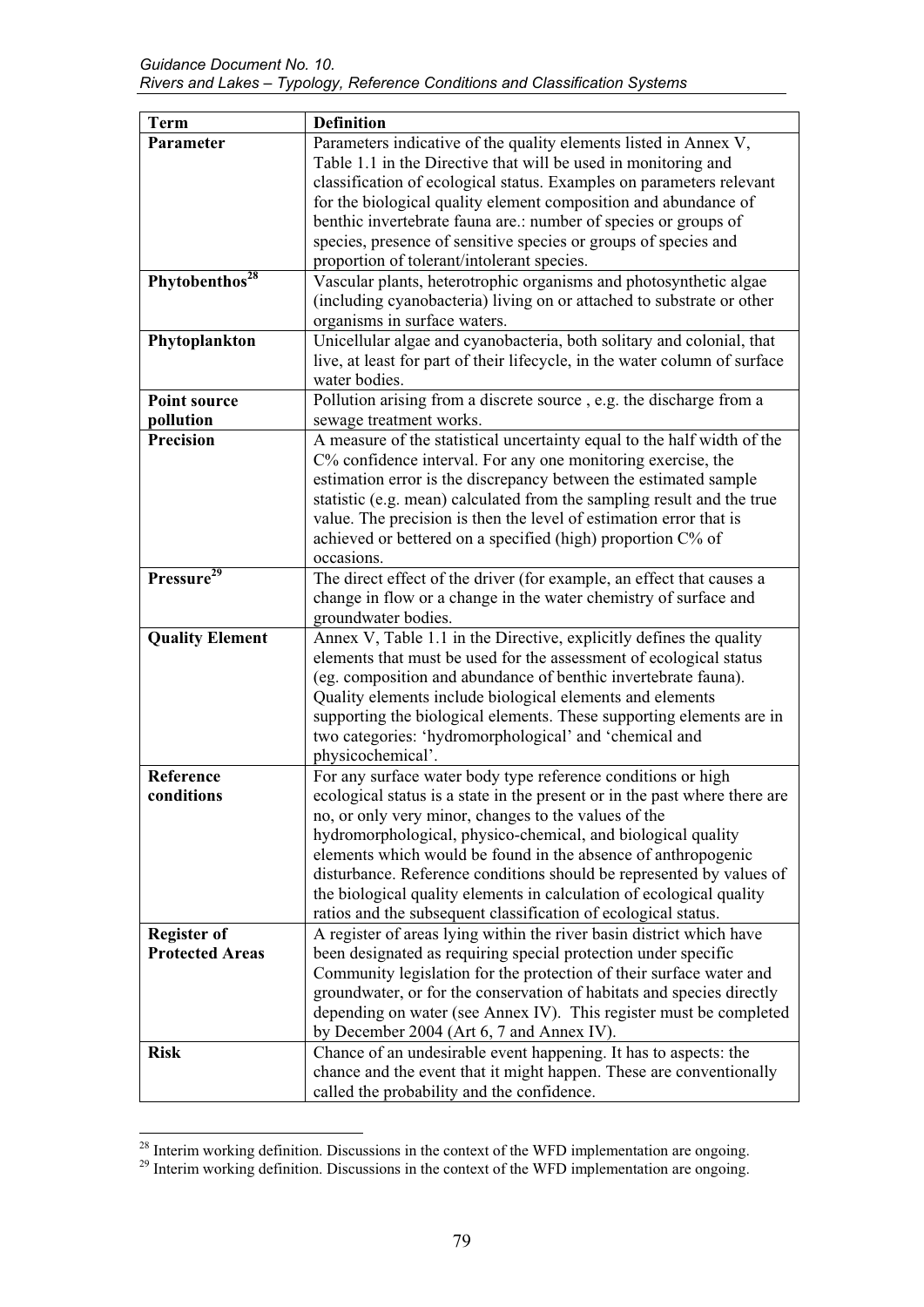| <b>Term</b>                 | <b>Definition</b>                                                      |
|-----------------------------|------------------------------------------------------------------------|
| <b>River Basin</b>          | A plan that must be produced for each River Basin District within a    |
| <b>Management Plan</b>      | Member State in accordance with Article 13. The plan shall include     |
|                             | the information detailed in Annex VIII.                                |
| <b>Specific Pollutants</b>  | Pollution by all priority substances defined as being discharged into  |
|                             | the body of water; and pollution by other substances identified as     |
|                             | being discharged in significant quantities into the body of water      |
|                             | (Annex V, 1.1).                                                        |
|                             |                                                                        |
| <b>Specific Non-</b>        | Naturally occurring priority substances identified as being discharged |
| <b>Synthetic Pollutants</b> | into the body of water and other substances identified as being        |
|                             | discharged in significant quantities into the body of water            |
|                             | (Annex V 1.1).                                                         |
| <b>Specific Synthetic</b>   | Man-made priority substances identified as being discharged into the   |
| <b>Pollutants</b>           | body of water and other substances identified as being discharged in   |
|                             | significant quantities into the body of water (Annex V 1.1).           |
| <b>State</b>                | 2.1 IMPRESS: the condition of the water body resulting from both       |
|                             | natural and anthropogenic factors (i.e. physical, chemical and         |
|                             | biological characteristics).                                           |
| <b>Strategic Co-</b>        | A group led by the Commission with participants from all Member        |
| ordination Group            | States which was established to co-ordinate the work of the different  |
|                             | working groups of the Common Implementation Strategy.                  |
| Taxa                        | Taxonomic groups of any rank.                                          |
| <b>Type specific</b>        | Reference conditions (see separate definition) representative for a    |
| reference conditions        | specific water body type.                                              |
| Wetland                     |                                                                        |
|                             | Refer to Guidance on wetlands currently under preparation.             |
| <b>WFD, The Directive</b>   | Directive 2000/60/EC establishing a framework for Community            |
|                             | action in the field of water policy.                                   |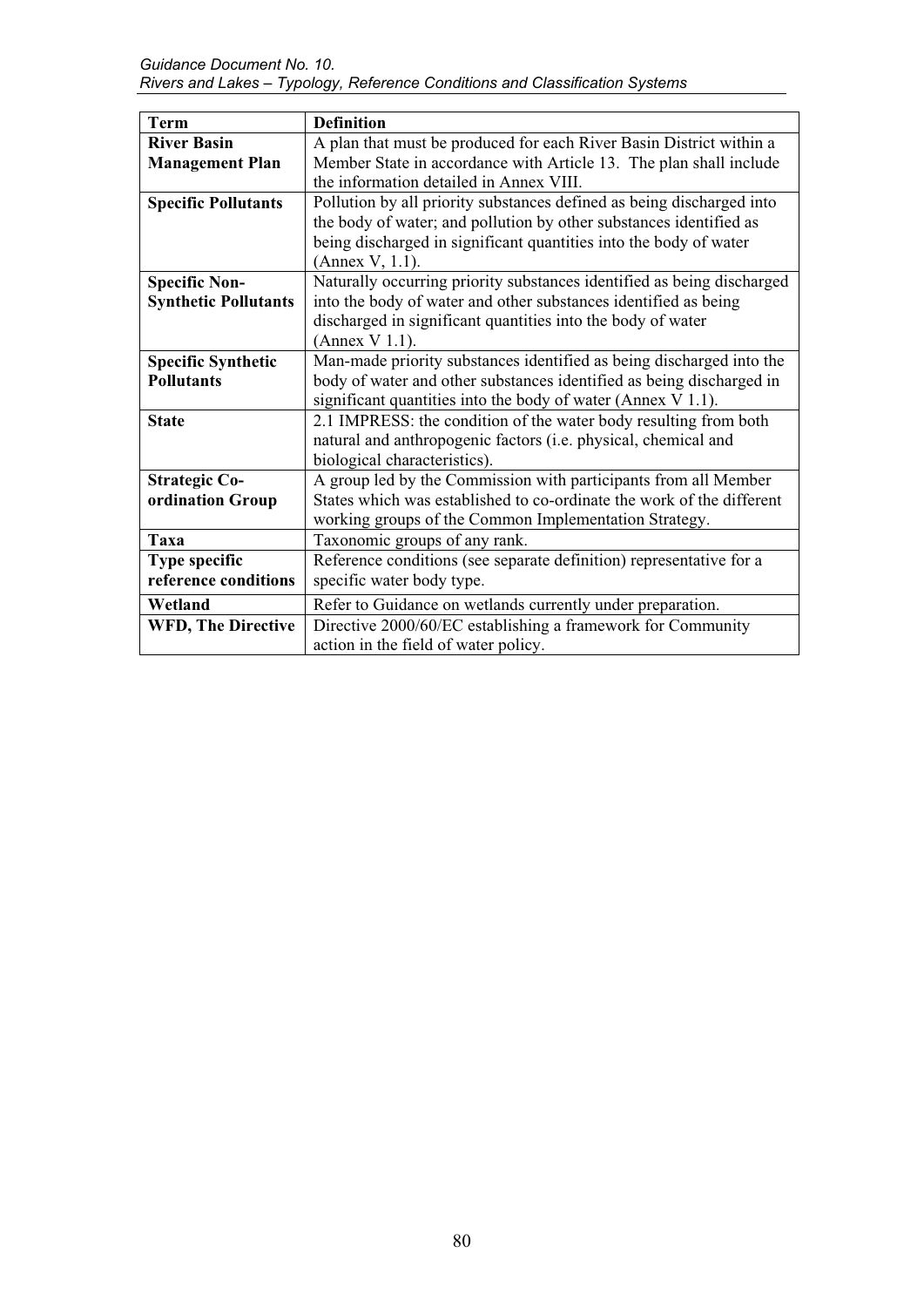## **Annex E. List of Relevant EU-funded research projects**

EU-funded projects can provide a strong support as far as the classification of inland surface water status is concerned, but very little has been and is being done as far as the definition and identification of reference conditions is concerned. Most of the past or on-going EU-funded projects have also been directed towards streams and rivers. This means that limited support for classification of ecological status of lakes can be gained from these projects.

For the first aspect, at least five main projects, among the others in the list in Annex E, have to be cited, because they represent today the main effort carried out at European level with the objective of development and standardisation of assessment methodologies. One of these projects, the AQEM project, was recently concluded with the production of all the expected deliverables. The AQEM web site (www.aqem.de/) contains in a downloadable format all the main results of AQEM:

- assessment software
- manual how to apply the AQEM system
- taxa list (>7700 European macroinvertebrate taxa)
- $\bullet$ several reports, tools and interesting software products

#### AQEM (http://www.aqem.de/)

#### **Development and testing of an integrated assessment system for the ecological quality of streams and rivers throughout Europe using benthic macroinvertebrates.**

The aim of the project is to develop and test an assessment procedure for streams and rivers which meets the demands of the EU Water Framework Directive using benthic macroinvertebrats. The assessment system will be based on a European stream typology and on near-natural reference conditions. The method will be adapted to regional conditions in order to allow comparable use in all EU member states. It will be combined with methods for stream assessment and indication currently used in the EU member states. If these methods supply additional information for certain regions they will be included in the assessment system as additional modules. Data bases on European macroinvertebrate taxa used for the assessment system will be generated. Finally, the method will be transferred into water management application via a manual and a PC program.

#### PAEQANN (http://www-cesac.ecolog.cnrs.fr/~paeqann/)

#### **Predicting Aquatic Ecosystem Quality using Artificial Neural Networks: Impact of Environmental characteristics on the Structure of Aquatic Communities (Algae, Benthic and Fish Fauna).**

The goal of the project is to develop general methodologies, based on advanced modelling techniques, for predicting structure and diversity of key aquatic communities (diatoms, micro-invertebrates and fish), under natural (i.e. undisturbed by human activities) and under man-made disturbance (i.e. submitted to various pollutions, discharge regulation, ... ). Such an approach to the analysis of aquatic communities will make it possible to: i) set up robust and sensitive ecosystem evaluation procedures that will work across a large range of running water ecosystems throughout European countries; ii) predict biocenosis structure in disturbed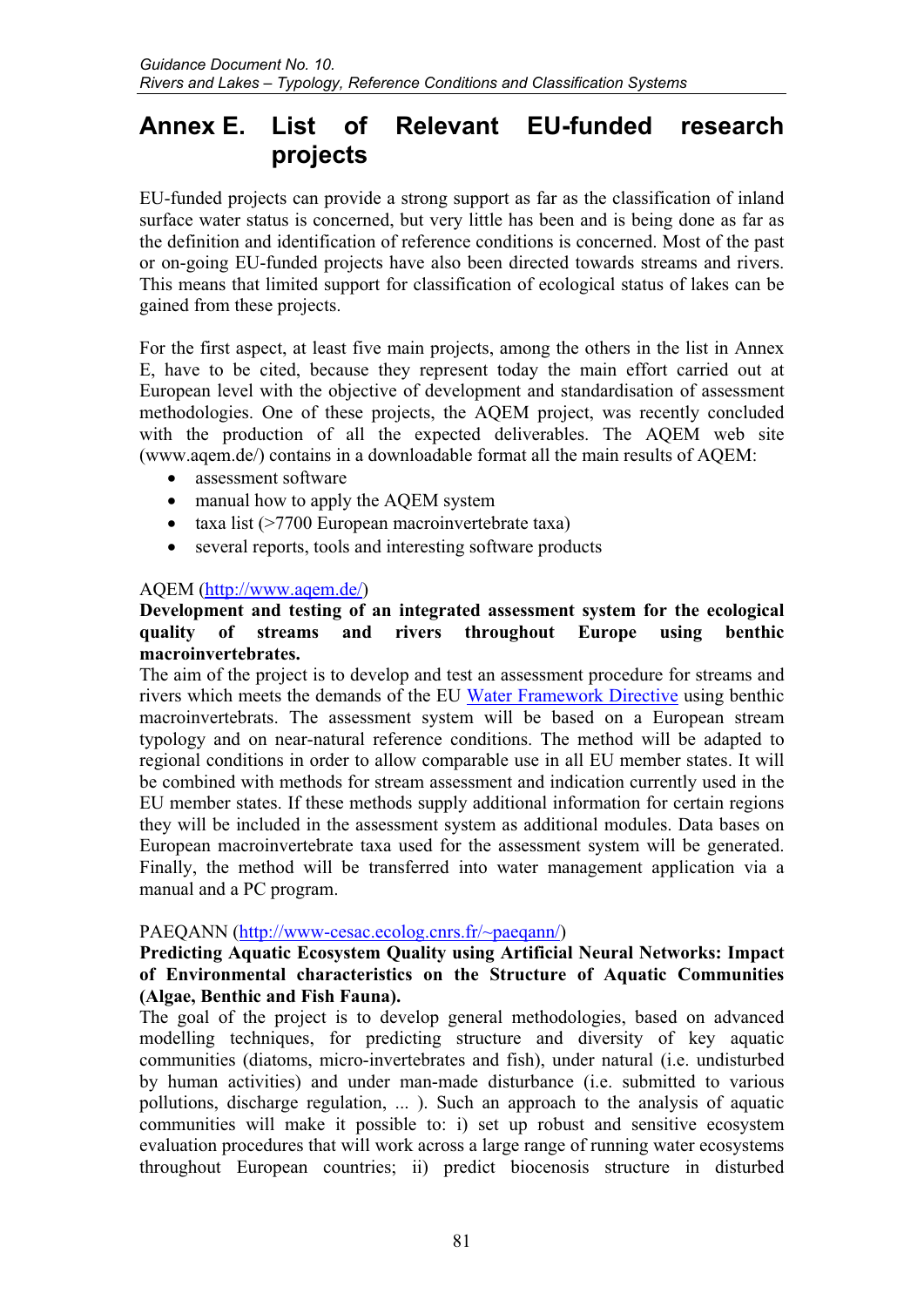ecosystems, taking into account all relevant ecological variables; iii) test for ecosystem sensitivity to disturbance; iv) explore specific actions to be taken for restoration of ecosystem integrity. Among the available modelling techniques, artificial neural networks are particularly appropriate for establishing relationships among variables in the natural processes that shape ecosystems, as these relationships are frequently non-linear.

#### STAR (http://www.eu-star.at/)

#### **Standardisation of river classifications: Framework method for calibrating different biological survey results against ecological quality classifications to be developed for the Water Framework Directive.**

The ecological status of rivers will be determined in the STAR project from a range of taxonomic groups and a variety of methods. Most Member States will have their own assessment procedures, but a common European standard is still missing. Through field sampling and desk studies the project aims to: 1) cross-calibrate and integrate assessments using different methods and taxonomic groups 2) recommend which procedures to use in which situations 3) define the precision and reliability of each method and 4) assist the EU in defining the boundaries of classes of ecological status. A decision support system will be developed for applying the project findings. The research will be used to assist in the establishment of a European standard for assigning the ecological status of rivers on the basis of multiple sources of ecological data. The STAR project builds upon the results of the previously funded AQEM project and will be clustered with the complementary FAME project.

#### FAME (http://fame.boku.ac.at/)

#### **Development, Evaluation and Implementation of a Standardised Fish-based Assessment Method for the Ecological Status of European Rivers: A Contribution to the Water Framework Directive.**

The objective of the project is to develop, evaluate and implement a standardised Fish-based Assessment Method for the ecological status of European rivers (FAME), a method identified as priority requirement for the implementation of the Water Framework Directive. FAME will follow a pan-European approach in developing models to characterise reference and degraded conditions based on existing fish data of 17000 sites (5200 rivers) in 16 of the 25 eco-regions of Europe. An integrated system to assess the ecological status will be developed in close co-operation with end-users integrated into the project as "Applied partners". The new method will be evaluated by field tests within ongoing national monitoring programmes. A manual and PC-software will be produced and made available to the public via a project web site. FAME will be clustered with the complementary STAR project.

#### ECOFRAME

#### **Ecological quality and functioning of shallow lake ecosystems with respect to the needs of the European Water Framework Directive.**

Contact address: Prof. Brian Moss, School of Biological Sciences, Derby Building, University of Liverpool, Liverpool L69 3GS, UK (brmoss@liverpool.ac.uk). The ECOFRAME project was recently concluded and a draft summary final report is available. Using expert workshops and subsequent field testing a practical pan-European typology and classification system have been developed for shallow lakes, which can be expanded to all lakes. It is minimal, based on current limnological understanding and as cost-effective as possible given the provisions of the Directive.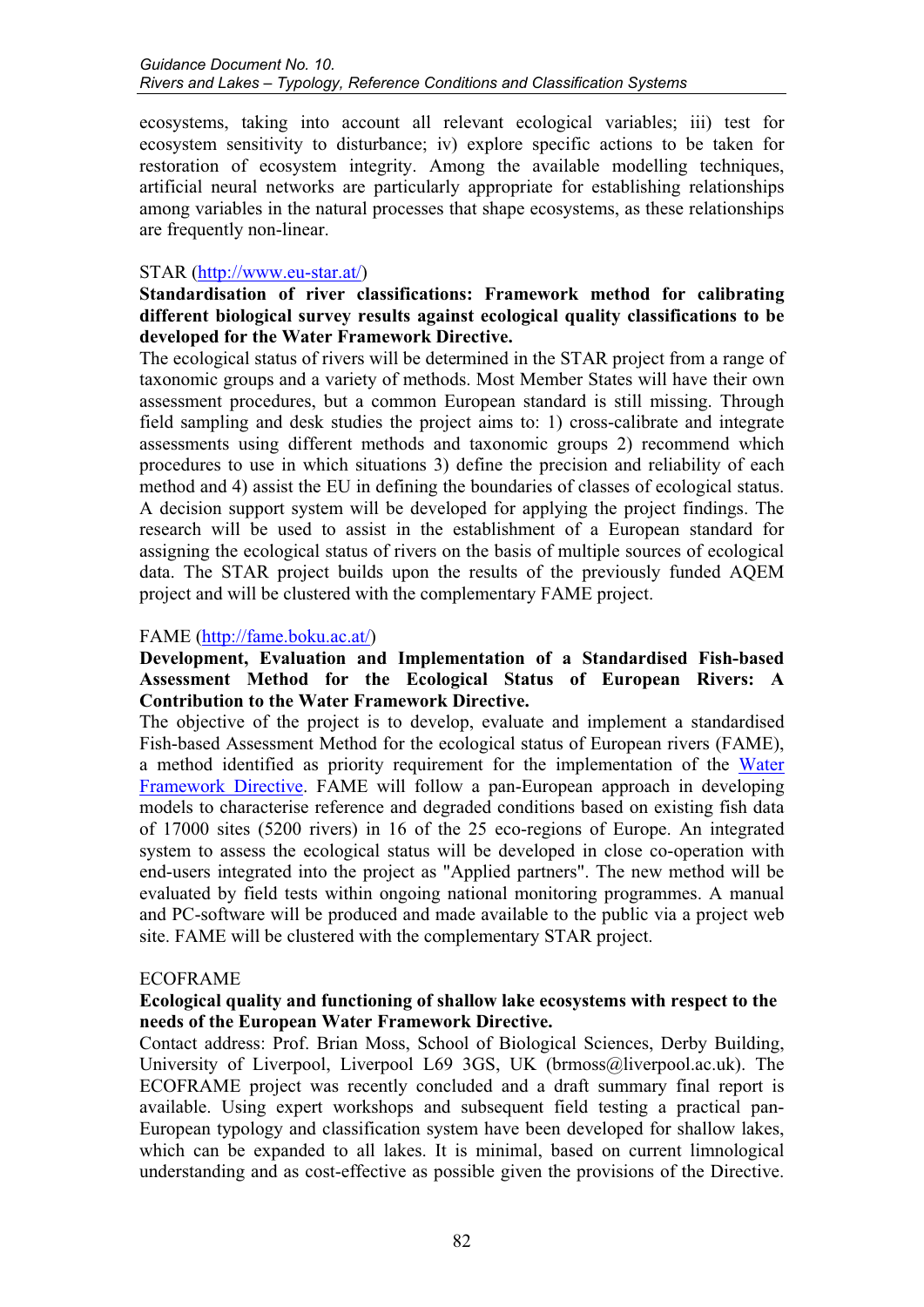The typology is a core typology that can be expanded easily in particular States to met local conditions. The core includes 48 ecotypes across the entire European climate gradient and incorporates climate, lake area, geology of the catchment and conductivity. The classification system is founded on a liberal interpretation of Annexes of the Directive and uses variables that are inexpensive to measure and ecologically relevant. Taxonomic expertise is minimised. The scheme has been through eight iterations, two of which were tested in the field on tranches of 66 lakes. The final version, Version 8, is offered for operational testing and further refinement by statutory authorities.

### **Full list on relevant EU-funded research projects**

- **AASER** - ARCTIC AND ALPINE STREAM ECOSYSTEM RESEARCH - ENV4- CT95-0164

- **AQEM** - DEVELOPMENT AND TESTING OF AN INTEGRATED ASSESSMENT SYSTEM FOR THE ECOLOGICAL QUALITY OF STREAMS AND RIVERS THROUGHOUT EUROPE USING BENTHIC MACROINVERTEBRATES - EVK1-CT-1999-00027 - http://www.aqem.de/

- **BIOMASS** - BIODIVERSITY OF MICROORGANISMS IN AQUATIC SYSTEMS - ENV4-CT95-0026

- **ECOFRAME** - ECOLOGICAL QUALITY AND FUNCTIONING OF SHALLOW LAKE ECOSYSTEMS WITH RESPECT TO THE NEEDS OF THE EUROPEAN WATER FRAMEWORK DIRECTIVE - EVK1-CT-1999-00039 –

- **EMERGE** - EUROPEAN MOUNTAIN LAKE ECOSYSTEMS: REGIONALISATION, DIAGNOSTICS & SOCIO-ECONOMIC EVALUATION - EVK1-CT-1999-00032 – http://www.mountain-lakes.org/index.html

- **ERMAS** - EUROPEAN RIVER MARGINS: ROLE OF BIODIVERSITY IN THE FUNCTIONING OF RIPARIAN SYSTEMS - ENV4-CT95-0061

**- FLOBAR**-**1 –** FLOODPLAIN BIODIVERSITY AND RESTORATION PART 1: HYDROLOGICALAND GEOMORPHOLOGICAL MECHANISMSINFLUENCING FLOODPLAIN BIODIVERSITY AND THEIR APPLICATION TO THE RESTORATION OF FLOODPLAINS – ENV4-CT96-0317

**- MOLAR** – MEASURING AND MODELLING THE DYNAMIC RESONSE OF REMOTE MOUNTAIN LAKE ECOSYSTEMS TO ENVIRONMENTAL CHANGE: A PROGRAMME OF MOUNTAIN LAKE RESEARCH- ENV4-CT95- 0007 – http://www.mountain-lakes.org/molar/index.html

- **PAEQANN** - PREDICTING AQUATIC ECOSYSTEM QUALITY USING ARTIFICIAL NEURAL NETWORKS: IMPACT OF ENVIRONMENTAL CHARACTERISTICS ON THE STRUCTURE OF AQUATIC COMMUNITIES (ALGAE, BENTHIC AND FISH FAUNA). - EVK1-CT-1999-00026 - http://wwwcesac.ecolog.cnrs.fr/~paeqann/

- **STAR** - STANDARDISATION OF RIVER CLASSIFICATIONS: FRAMEWORK METHOD FOR CALIBRATING DIFFERENT BIOLOGICAL SURVEY RESULTS AGAINST ECOLOGICAL QUALITY CLASSIFICATIONS TO BE DEVELOPED FOR THE WATER FRAMEWORK DIRECTIVE - EVK1-CT-2001-00089 http://www.eu-star.at/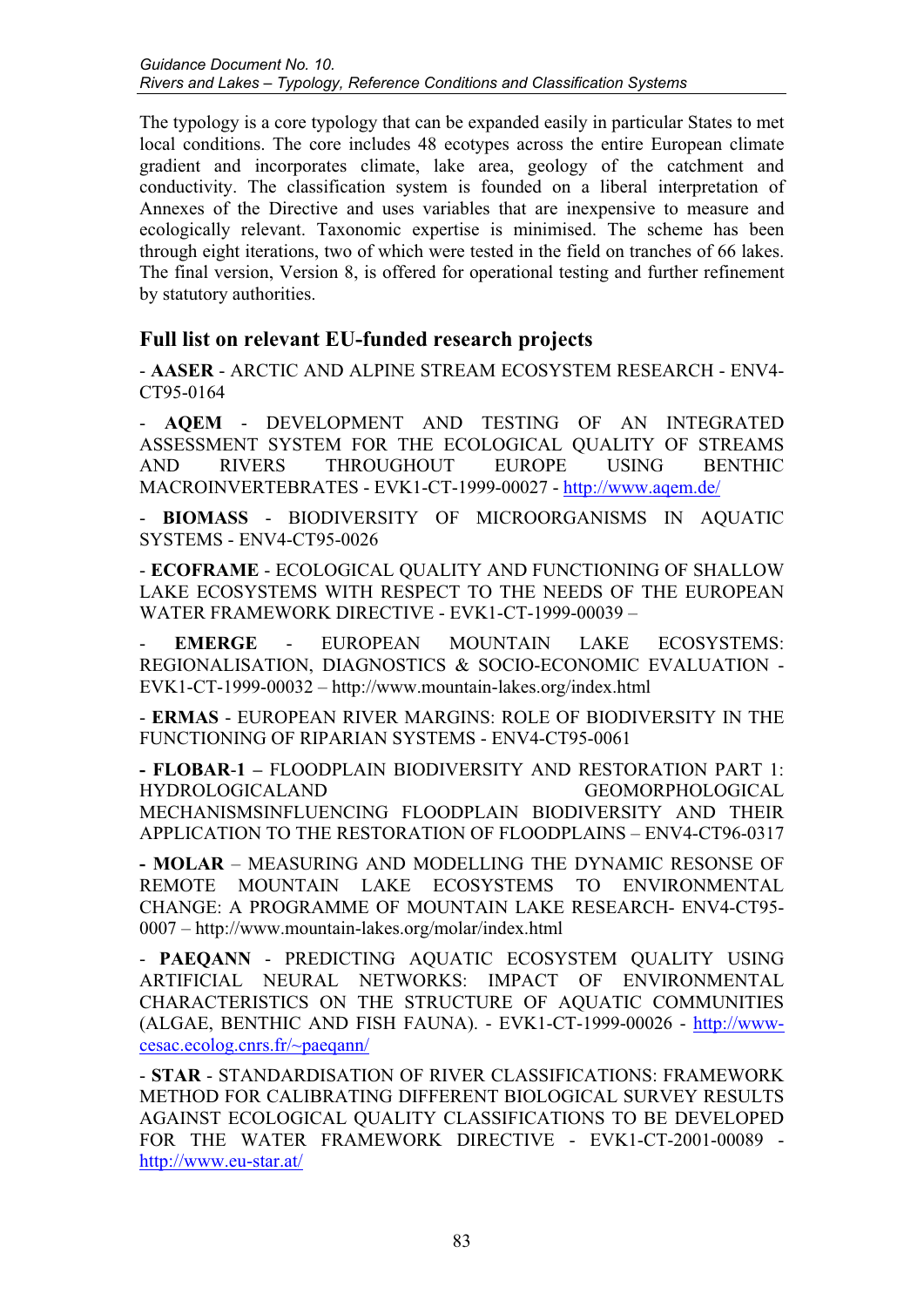*Guidance Document No. 10. Rivers and Lakes – Typology, Reference Conditions and Classification Systems* 

- **SWALE** - SHALLOW WETLAND LAKE FUNCTIONING AND RESTORATION IN A CHANGING EUROPEAN ENVIRONMENT - ENV4-CT97- 0420 - http://swale.sbs.liv.ac.uk/index.html

- **TARGET** - INTEGRATED ASSESSMENT TOOLS TO GAUGE LOCAL FUNCTIONAL STATUS WITHIN FRESHWATER ECOSYSTEMS - EVK1-CT-1999-00005 - http://bscw.bio.ua.pt:3000/

**- EUROLAKES** - INTEGRATED WATER RESOURCE MANAGEMENT FOR IMPORTANT DEEP EUROPEAN LAKES AND THEIR CATCHMENT AREAS - EVK1-

**- FAME** - DEVELOPMENT, EVALUATION AND IMPLEMENTATION OF A STANDARDISED FISH-BASED ASSESSMENT METHOD FOR THE ECOLOGICAL STATUS OF EUROPEAN RIVERS: A CONTRIBUTION TO THE WATER FRAMEWORK DIRECTIVE - EVK1-CT-2001-00094 http://fame.boku.ac.at/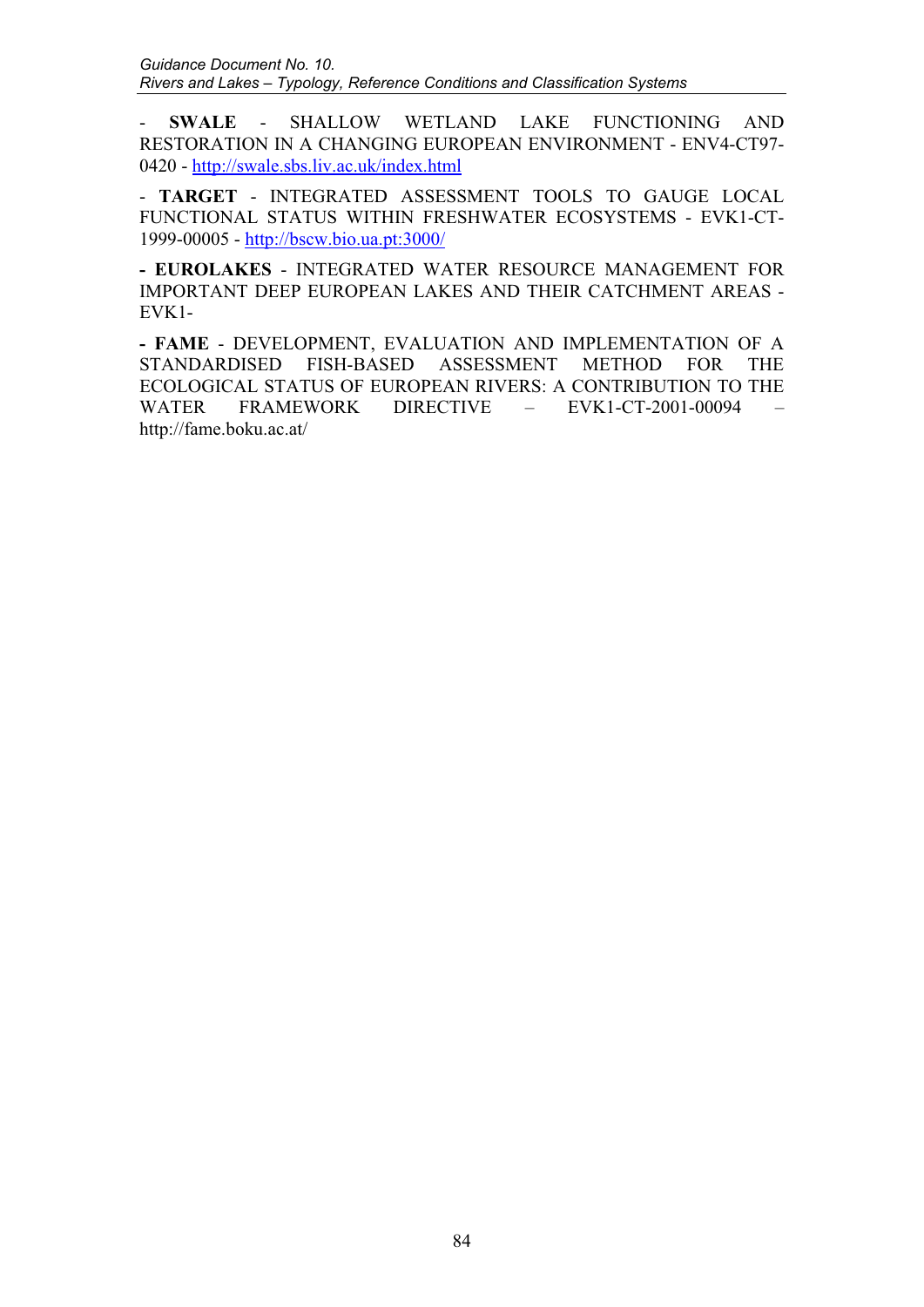# **Annex F. (Eco)region specific typology**

One important use of typology systems is for the selection of types and sites to be included in the intercalibration exercise (see separate WFD CIS Guidance Document No. 6 on intercalibration). Ideally, the chosen typology system should be validated using biological data from reference condition sites. Monitoring programmes will, however, not be fully operational until 2007 and the availability of biological data for validation purposes will be scarce before that. Below a stepwise approach is suggested for establishing inland surface water body types for the purpose of selecting sites for the intercalibration network.

Based on the information in the Guidance Documents from workgroup 2.3 (REFCOND) and 2.5 (Intercalibration) together with expert judgement preliminary (eco)region specific typology system is suggested to be developed in co-operation between Member States sharing the same (eco)region. Based on the preliminary (eco)region specific typology, types are selected for the preliminary selection of intercalibration sites.

Hydromorpological, physico-chemical and biological data is collected from the selected sites together with data on different human pressures. Data from potential high status sites are used for validating the preliminary types (only reference sites can be used for testing and validation to avoid impact from human pressure on the typology). The minimum requirement on the validation result is that the variability in reference conditions within types is smaller than the variability between types.

Depending of the outcome of the validation procedure the types may be revised and complementary types and sites are selected for the final register of intercalibration sites. The typology system may be revised once again when monitoring data from all water bodies at risk and other selected water bodies will be available.

The suggested procedure and timetable for the development of (eco)region specific surface water body types to be used for selection of intercalibration sites is described in the figure below.



Assessing "who needs to get involved" in the reference condition and class boundary analysis requires addressing some of the following questions: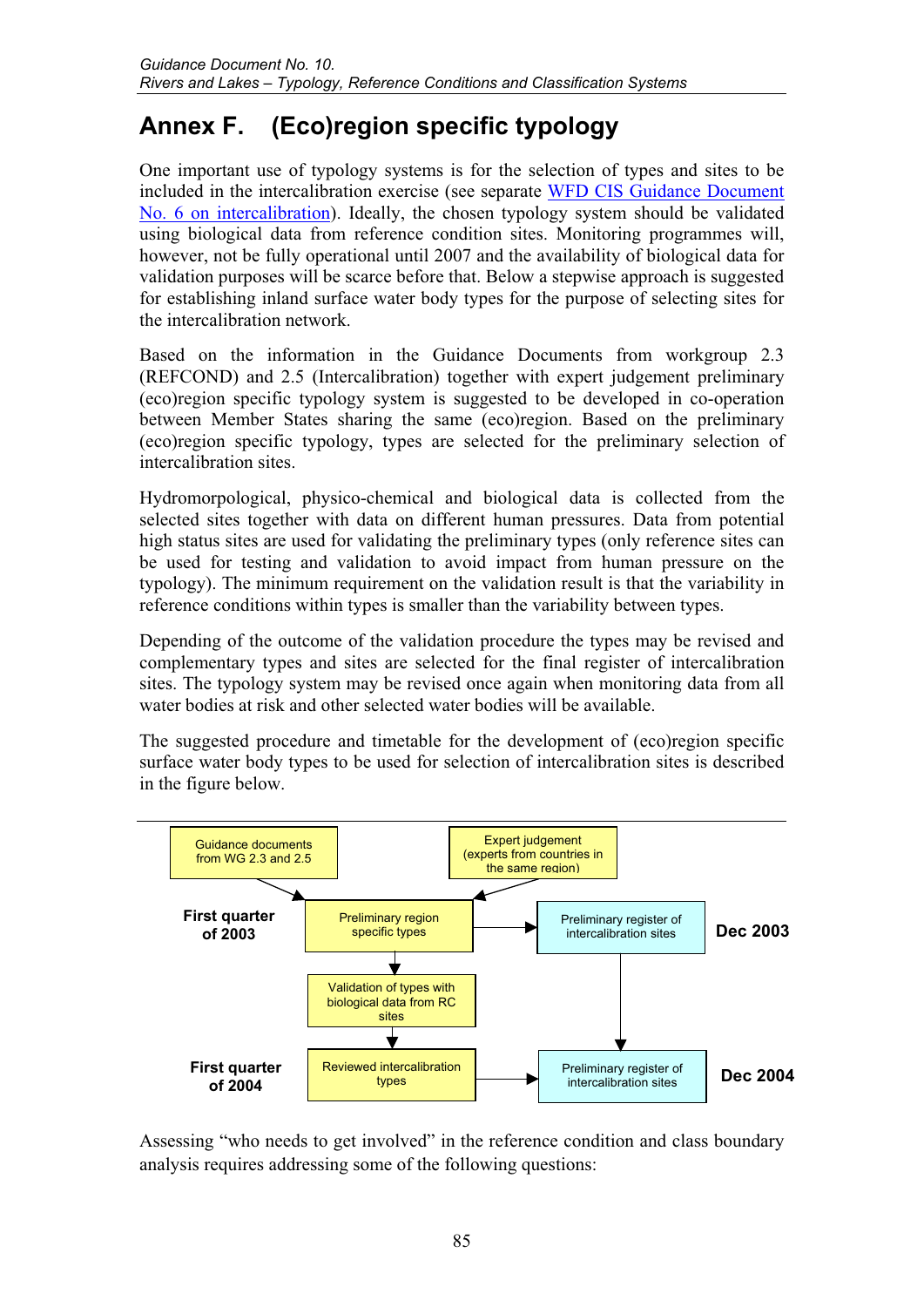- $\triangleright$  Who will be responsible for the analysis?
- ► Who will undertake the analysis?
- $\triangleright$  Who will provide input into the analysis?
- -Who will control the quality of the analysis?
- > Who will use the results of analysis?
- > Who will pay for the analysis?

Answers to these "Who" questions are likely to include a wide range of organisations, stakeholders and individuals according to questions. For example, experts from the Ministry of Environment or other ministries (land planning, nature protection units, GIS units, agriculture, etc), experts from river basin agencies or regional authorities, managers in charge of developing river basin management plans, ministry heads of water departments, researchers and consultants, historians, the public and a wide range of stakeholders that have developed expertise in specific fields (see table 1) and are involved in water management.

Developing a stakeholder analysis with possible involvement of key stakeholders can be an appropriate step for finding answers to these questions. It also helps in identifying key steps in the analytical process when involvement or input from specific stakeholders is required (different "Who" for different steps).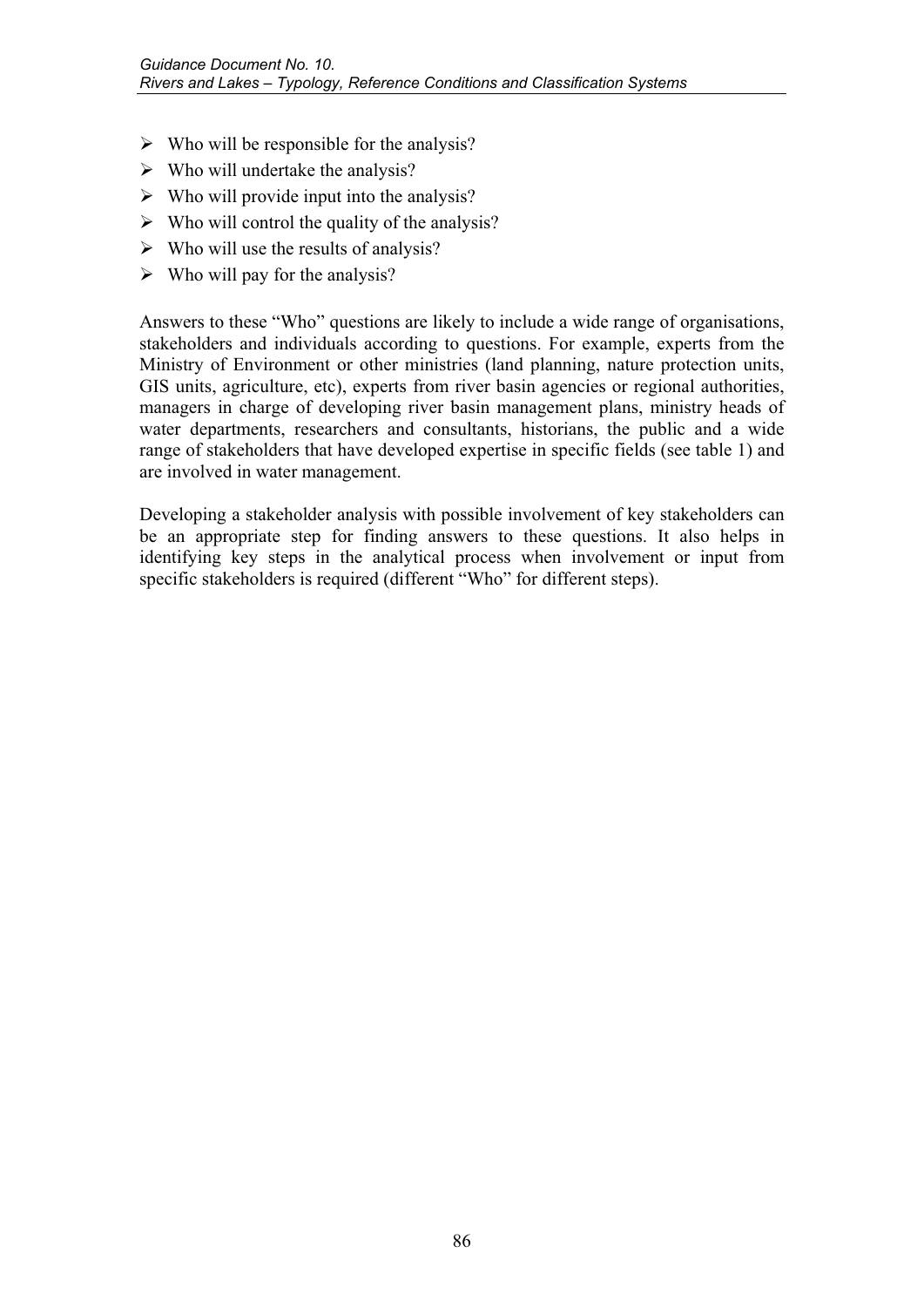# **to get involved in carrying out and using the reference condition**

*a Very Important Source of Information and expertise* **e they can help with information and expertise**  haracterising water services and their relations to the river system condition, e.g. impact on groundwater levels nowledge about previous water quality situation eveloping trends in water services and their impact on river system conditions haracterising water uses and their impact of the anticipated reference condition ssessing changes in key national and regional policies and drivers for the trend analysis, e.g. drainage of wetlands efining coherent methodologies for assessing key variables at Member State level entifying key environmental issues roviding information about previous stage of the river system eveloping methodologies for estimating impacts on anticipated reference condition ssessing political complications related to choosing between various reference condition alternatives roviding social acceptance of agreed reference condition ssessing trends in economic sectors and their previous impact on the river system dentifying possible measures needed for achieving a certain water quality status based on an anticipated reference ondition, and their costs ssessing key policies/drivers for the trend analysis ssessing impact of such policies on pressures ssessing impact of climate change on water quality ssessing the impact of previous impacts and pressures on water status (e.g. via modelling) ssessing changes in key policies/drivers for the trend analysis ssessing (local, regional, national) priorities *vis-à-vis* water quality improvements, roviding input into the assessment of disproportionate costs and analysis aimed at explaining derogation, when taking nto account various reference condition alternatives roviding input into the assessments of socio-economic impacts and costs roviding historic knowledge about the river system in previous decades / centuries